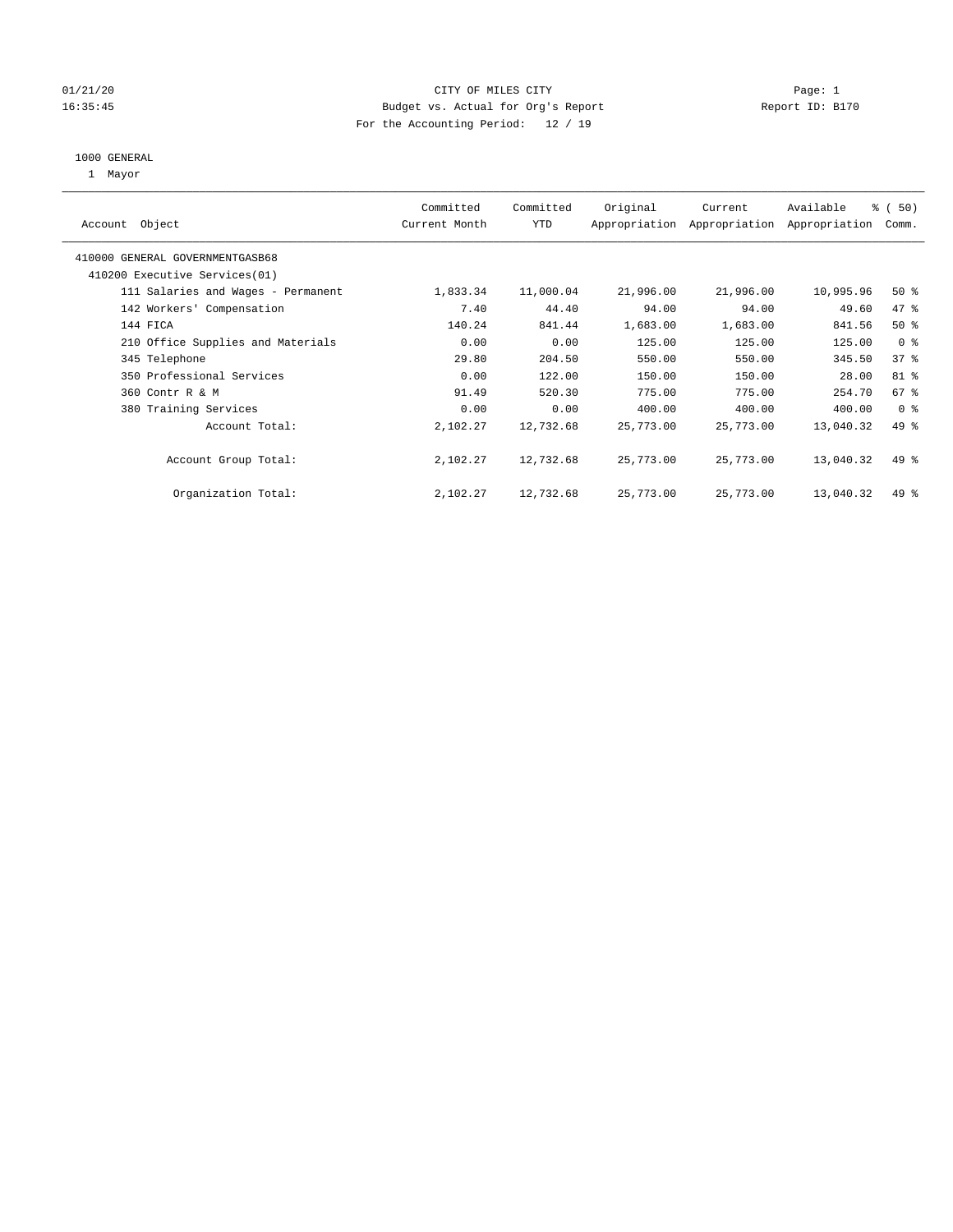#### 01/21/20 Page: 2 16:35:45 Budget vs. Actual for Org's Report Report ID: B170 For the Accounting Period: 12 / 19

#### 1000 GENERAL

2 City Council

| Account Object                           | Committed<br>Current Month | Committed<br><b>YTD</b> | Original  | Current<br>Appropriation Appropriation Appropriation | Available  | % (50)<br>Comm. |
|------------------------------------------|----------------------------|-------------------------|-----------|------------------------------------------------------|------------|-----------------|
| 410000 GENERAL GOVERNMENTGASB68          |                            |                         |           |                                                      |            |                 |
| 410100 Legislative Services(02)          |                            |                         |           |                                                      |            |                 |
| 111 Salaries and Wages - Permanent       | 2,666.72                   | 15,833.65               | 31,968.00 | 31,968.00                                            | 16, 134.35 | 50%             |
| 142 Workers' Compensation                | 10.72                      | 63.65                   | 136.00    | 136.00                                               | 72.35      | 47 %            |
| 144 FICA                                 | 204.00                     | 1,211.25                | 2,445.00  | 2,445.00                                             | 1,233.75   | 50%             |
| 145 PERS                                 | 28.90                      | 173.40                  | 346.00    | 346.00                                               | 172.60     | 50%             |
| 220 Operating Expenses                   | 0.00                       | 0.00                    | 100.00    | 100.00                                               | 100.00     | 0 <sup>8</sup>  |
| 370 Travel                               | 52.20                      | 52.20                   | 380.00    | 380.00                                               | 327.80     | $14*$           |
| 380 Training Services                    | 0.00                       | 0.00                    | 500.00    | 500.00                                               | 500.00     | 0 <sup>8</sup>  |
| Account Total:                           | 2,962.54                   | 17, 334.15              | 35,875.00 | 35,875.00                                            | 18,540.85  | 48 %            |
| 410105 Safety Culture-Supplies           |                            |                         |           |                                                      |            |                 |
| 230 Repair and Maintenance Supplies      | 0.00                       | 0.00                    | 250.00    | 250.00                                               | 250.00     | 0 <sup>8</sup>  |
| Account Total:                           | 0.00                       | 0.00                    | 250.00    | 250.00                                               | 250.00     | 0 <sup>8</sup>  |
| Account Group Total:                     | 2,962.54                   | 17,334.15               | 36,125.00 | 36,125.00                                            | 18,790.85  | 48 %            |
| 470000 Housing and Community Development |                            |                         |           |                                                      |            |                 |
| 470300 Ecomonic Development              |                            |                         |           |                                                      |            |                 |
| 350 Professional Services                | 0.00                       | 15,492.00               | 15,492.00 | 15,492.00                                            | 0.00       | $100*$          |
| Account Total:                           | 0.00                       | 15,492.00               | 15,492.00 | 15,492.00                                            | 0.00       | $100*$          |
| Account Group Total:                     | 0.00                       | 15,492.00               | 15,492.00 | 15,492.00                                            |            | $0.00 100$ %    |
| Organization Total:                      | 2,962.54                   | 32,826.15               | 51,617.00 | 51,617.00                                            | 18,790.85  | 64 %            |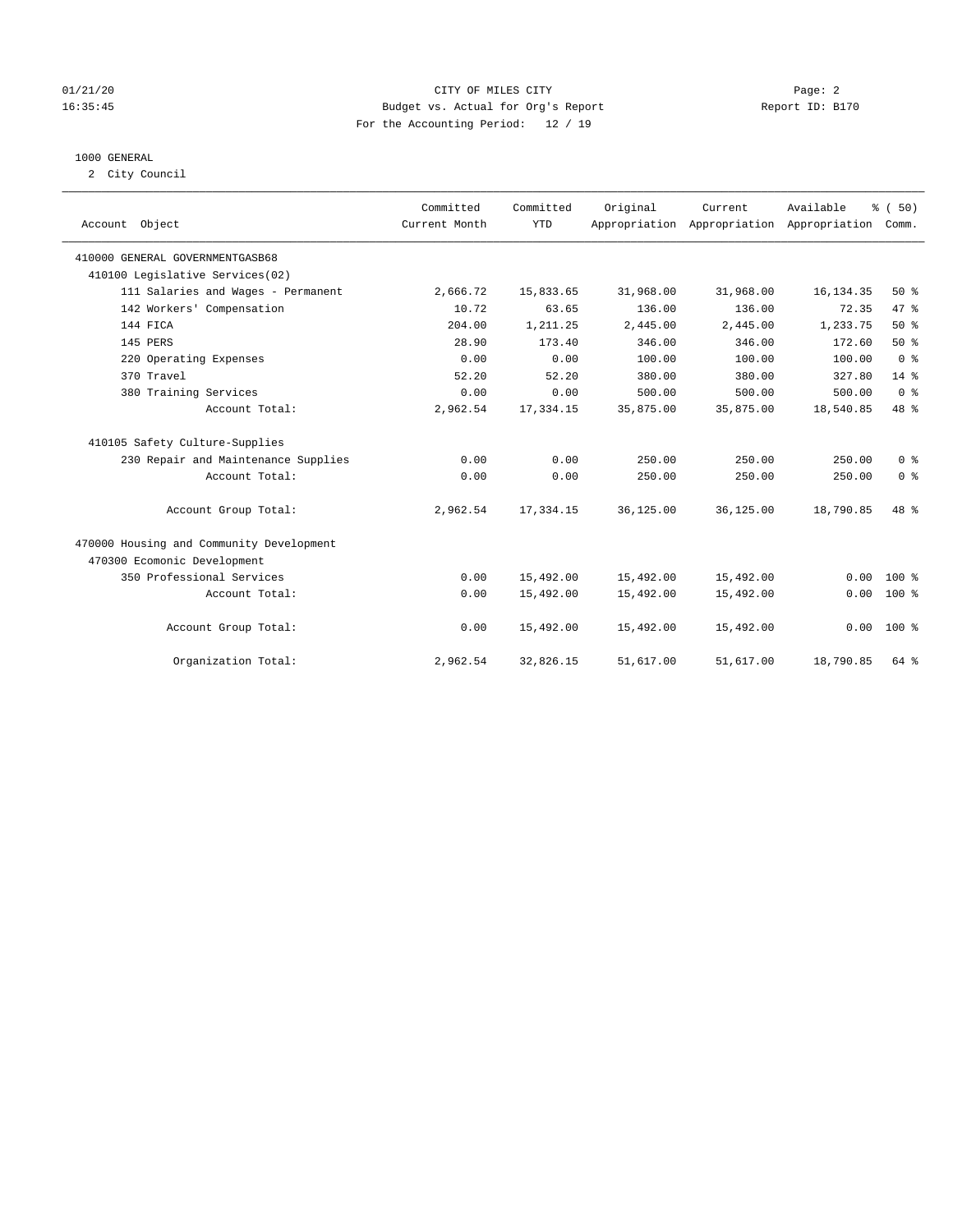#### 01/21/20 Page: 3 16:35:45 Budget vs. Actual for Org's Report Report ID: B170 For the Accounting Period: 12 / 19

#### 1000 GENERAL

3 City Clerk

| Account Object                                     | Committed<br>Current Month | Committed<br><b>YTD</b> | Original               | Current                | Available<br>Appropriation Appropriation Appropriation Comm. | % (50)           |
|----------------------------------------------------|----------------------------|-------------------------|------------------------|------------------------|--------------------------------------------------------------|------------------|
|                                                    |                            |                         |                        |                        |                                                              |                  |
| 410000 GENERAL GOVERNMENTGASB68                    |                            |                         |                        |                        |                                                              |                  |
| 410500 Financial Services(03)                      |                            |                         |                        |                        |                                                              |                  |
| 111 Salaries and Wages - Permanent<br>131 VACATION | 9,408.27<br>431.50         | 54, 422.05<br>4,404.44  | 113,048.00<br>7,100.00 | 113,048.00<br>7,100.00 | 58,625.95<br>2,695.56                                        | 48 %<br>62 %     |
| 132 SICK LEAVE                                     | 349.85                     | 2,264.36                | 4,100.00               | 4,100.00               | 1,835.64                                                     | 55%              |
| 133 OTHER LEAVE PAY                                | 6.06                       | 438.88                  | 3,360.00               | 3,360.00               | 2,921.12                                                     | 13 <sup>8</sup>  |
| 141 Unemployment Insurance                         | 15.30                      | 92.98                   | 191.00                 | 191.00                 | 98.02                                                        | 49 %             |
| 142 Workers' Compensation                          | 61.90                      | 378.45                  | 1,562.00               | 1,562.00               | 1,183.55                                                     | $24$ %           |
| 143 Health Insurance                               | 2,303.98                   | 13,823.92               | 27,656.00              | 27,656.00              | 13,832.08                                                    | 50%              |
| 144 FICA                                           | 777.56                     | 4,726.07                | 9,762.00               | 9,762.00               | 5,035.93                                                     | 48 %             |
| 145 PERS                                           | 883.97                     | 5,334.64                | 11,064.00              | 11,064.00              | 5,729.36                                                     | 48 %             |
| 196 CLOTHING ALLOTMENT                             | 0.00                       | 435.00                  | 450.00                 | 450.00                 | 15.00                                                        | 97 <sub>8</sub>  |
| 210 Office Supplies and Materials                  | 202.65                     | 632.00                  | 2,200.00               | 2,200.00               | 1,568.00                                                     | 29%              |
| 214 Small Items of Equipment                       | 0.00                       | 2,682.12                | 1,800.00               | 1,800.00               | $-882.12$                                                    | 149 %            |
| 220 Operating Expenses                             | 850.44                     | 1,635.06                | 2,500.00               | 2,500.00               | 864.94                                                       | 65 %             |
| 311 Postage, Box Rent, Etc.                        | $-179.00$                  | 594.20                  | 1,500.00               | 1,500.00               | 905.80                                                       | $40*$            |
| 320 Printing, Duplicating, Typing &                | 0.00                       | 0.00                    | 100.00                 | 100.00                 | 100.00                                                       | 0 <sup>8</sup>   |
| 330 Publicity, Subscriptions & Dues                | 64.00                      | 526.38                  | 2,200.00               | 2,200.00               | 1,673.62                                                     | $24$ %           |
| 334 Memberships, Registrations & Dues              | 0.00                       | 3,205.41                | 3,200.00               | 3,200.00               | $-5.41$                                                      | 100 <sub>8</sub> |
| 345 Telephone                                      | 46.21                      | 303.13                  | 650.00                 | 650.00                 | 346.87                                                       | 47.8             |
| 347 Internet                                       | 19.52                      | 117.12                  | 250.00                 | 250.00                 | 132.88                                                       | 47 %             |
| 350 Professional Services                          | 0.00                       | 9,014.40                | 33,850.00              | 33,850.00              | 24,835.60                                                    | 27%              |
| 360 Contr R & M                                    | 293.79                     | 12,038.28               | 18,606.00              | 18,606.00              | 6,567.72                                                     | 65 %             |
| 370 Travel                                         | 0.00                       | 792.64                  | 2,500.00               | 2,500.00               | 1,707.36                                                     | 32%              |
| 380 Training Services                              | 0.00                       | 300.00                  | 1,600.00               | 1,600.00               | 1,300.00                                                     | 19 <sup>°</sup>  |
| 382 Books                                          | 0.00                       | 0.00                    | 350.00                 | 350.00                 | 350.00                                                       | 0 <sup>8</sup>   |
| 390 Other Purchased Services (Recorded             | 0.00                       | $-4.00$                 | 100.00                 | 100.00                 | 104.00                                                       | $-4$ %           |
| 513 Liability                                      | 0.00                       | 91,300.05               | 91,301.00              | 91,301.00              | 0.95                                                         | $100*$           |
| 521 Surety Bonds for Officials & Employees         | 0.00                       | 750.00                  | 750.00                 | 750.00                 | 0.00                                                         | $100*$           |
| 555 Bank Service Charges                           | 36.66                      | 136.66                  | 300.00                 | 300.00                 | 163.34                                                       | 46%              |
| Account Total:                                     | 15,572.66                  | 210, 344.24             | 342,050.00             | 342,050.00             | 131,705.76                                                   | 61 %             |
| 411101 Labor Negotiations                          |                            |                         |                        |                        |                                                              |                  |
| 350 Professional Services                          | 0.00                       | 6,656.00                | 13,400.00              | 13,400.00              | 6,744.00                                                     | 50 %             |
| Account Total:                                     | 0.00                       | 6,656.00                | 13,400.00              | 13,400.00              | 6,744.00                                                     | 50%              |
| Account Group Total:                               | 15,572.66                  | 217,000.24              | 355,450.00             | 355,450.00             | 138,449.76                                                   | $61$ %           |
| Organization Total:                                | 15,572.66                  | 217,000.24              | 355,450.00             | 355,450.00             | 138,449.76                                                   | $61$ $%$         |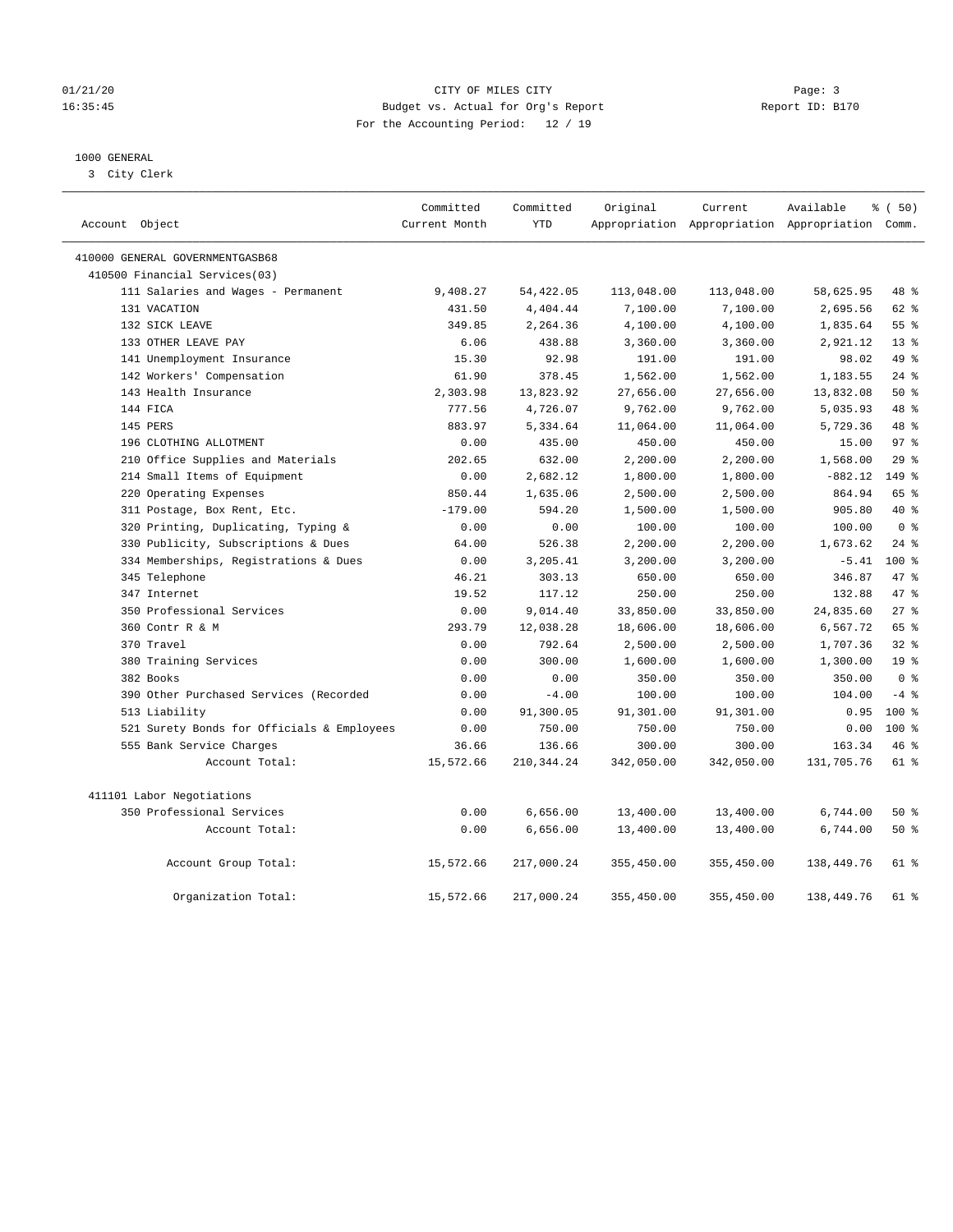#### 01/21/20 Page: 4 16:35:45 Budget vs. Actual for Org's Report Report ID: B170 For the Accounting Period: 12 / 19

## 1000 GENERAL

4 Attorney

| Account Object                     | Committed<br>Current Month | Committed<br><b>YTD</b> | Original    | Current<br>Appropriation Appropriation Appropriation | Available | % (50)<br>Comm. |  |
|------------------------------------|----------------------------|-------------------------|-------------|------------------------------------------------------|-----------|-----------------|--|
|                                    |                            |                         |             |                                                      |           |                 |  |
| 410000 GENERAL GOVERNMENTGASB68    |                            |                         |             |                                                      |           |                 |  |
| 411100 Legal Services(04)          |                            |                         |             |                                                      |           |                 |  |
| 111 Salaries and Wages - Permanent | 6,912.16                   | 44,276.18               | 103,796.00  | 103,796.00                                           | 59,519.82 | 43.8            |  |
| 131 VACATION                       | 0.00                       | 2,627.06                | 2,700.00    | 2,700.00                                             | 72.94     | 97%             |  |
| 132 SICK LEAVE                     | 26.16                      | 1,872.72                | 1,900.00    | 1,900.00                                             | 27.28     | 99 <sub>8</sub> |  |
| 141 Unemployment Insurance         | 10.40                      | 73.39                   | 163.00      | 163.00                                               | 89.61     | 45 %            |  |
| 142 Workers' Compensation          | 46.21                      | 306.96                  | 689.00      | 689.00                                               | 382.04    | 45%             |  |
| 143 Health Insurance               | 794.70                     | 4,768.20                | 9,536.00    | 9,536.00                                             | 4,767.80  | 50%             |  |
| 144 FICA                           | 516.82                     | 3,659.06                | 8,292.00    | 8,292.00                                             | 4,632.94  | 44 %            |  |
| 145 PERS                           | 596.69                     | 4,028.89                | 9,398.00    | 9,398.00                                             | 5,369.11  | 43.8            |  |
| 196 CLOTHING ALLOTMENT             | 0.00                       | 150.00                  | 150.00      | 150.00                                               | 0.00      | $100*$          |  |
| 210 Office Supplies and Materials  | 97.02                      | 246.65                  | 1,000.00    | 1,000.00                                             | 753.35    | $25$ $%$        |  |
| 214 Small Items of Equipment       | 0.00                       | 131.99                  | 1,000.00    | 1,000.00                                             | 868.01    | 13 <sup>°</sup> |  |
| 220 Operating Expenses             | 249.99                     | 705.36                  | 1,000.00    | 1,000.00                                             | 294.64    | 71 %            |  |
| 311 Postage, Box Rent, Etc.        | 37.70                      | 154.29                  | 500.00      | 500.00                                               | 345.71    | $31$ $%$        |  |
| 345 Telephone                      | 0.00                       | 18.07                   | 100.00      | 100.00                                               | 81.93     | 18 <sup>8</sup> |  |
| 350 Professional Services          | 100.00                     | 922.75                  | 4,000.00    | 4,000.00                                             | 3,077.25  | 23%             |  |
| 360 Contr R & M                    | 0.00                       | 0.00                    | 207.00      | 207.00                                               | 207.00    | 0 <sup>8</sup>  |  |
| 370 Travel                         | 0.00                       | 0.00                    | 700.00      | 700.00                                               | 700.00    | 0 <sup>8</sup>  |  |
| Account Total:                     | 9,387.85                   | 63,941.57               | 145, 131.00 | 145, 131.00                                          | 81,189.43 | 44 %            |  |
| Account Group Total:               | 9,387.85                   | 63,941.57               | 145, 131.00 | 145, 131.00                                          | 81,189.43 | 44 %            |  |
| Organization Total:                | 9,387.85                   | 63,941.57               | 145, 131.00 | 145,131.00                                           | 81,189.43 | 44 %            |  |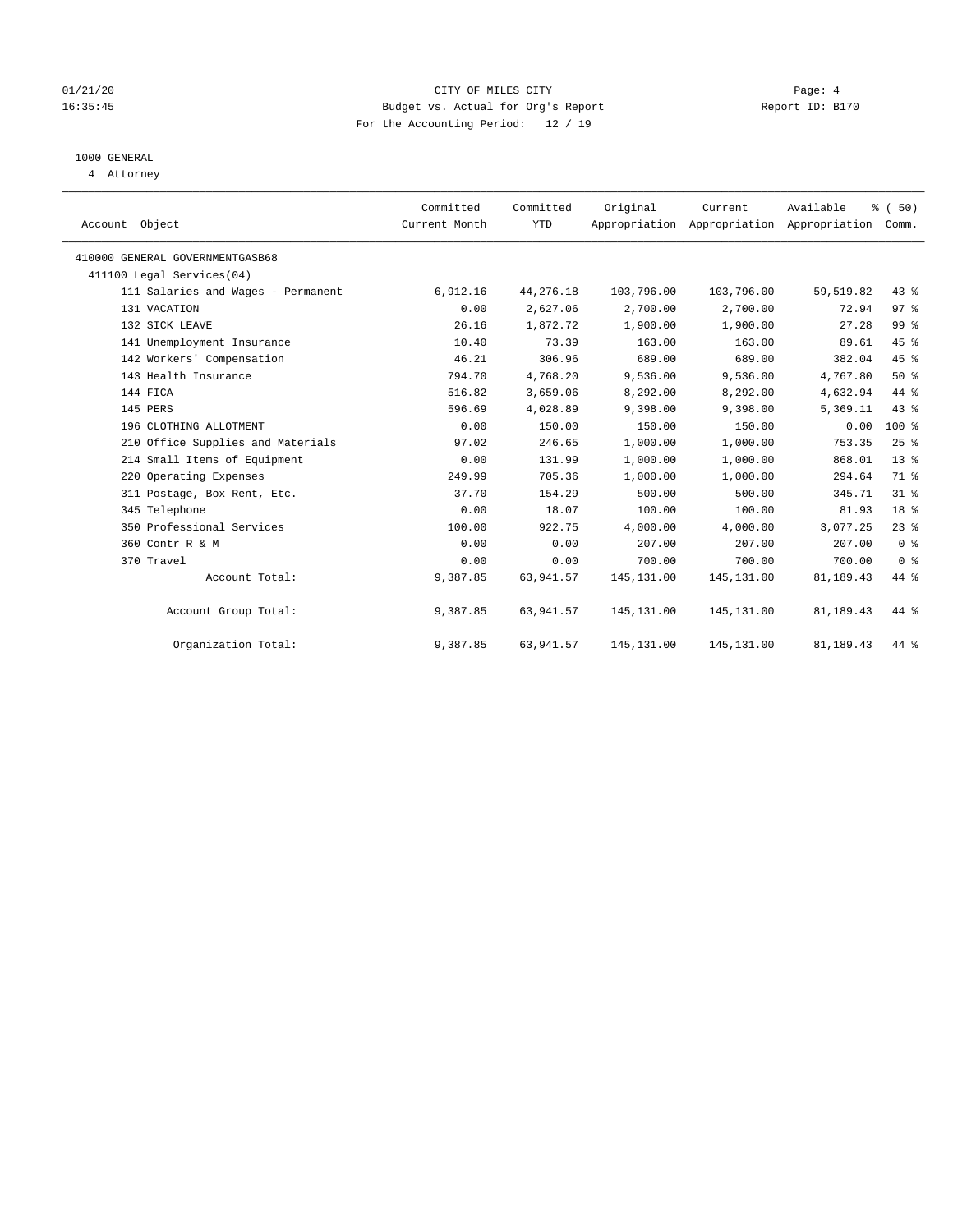#### 01/21/20 Page: 5 16:35:45 Budget vs. Actual for Org's Report Report ID: B170 For the Accounting Period: 12 / 19

————————————————————————————————————————————————————————————————————————————————————————————————————————————————————————————————————

#### 1000 GENERAL

5 Police

| Account Object                             | Committed<br>Current Month | Committed<br><b>YTD</b> | Original     | Current      | Available<br>Appropriation Appropriation Appropriation Comm. | % (50)         |  |
|--------------------------------------------|----------------------------|-------------------------|--------------|--------------|--------------------------------------------------------------|----------------|--|
|                                            |                            |                         |              |              |                                                              |                |  |
| 420000 PUBLIC SAFETY-GASB68                |                            |                         |              |              |                                                              |                |  |
| 420140 Crime Control and Investigation(05) |                            |                         |              |              |                                                              |                |  |
| 111 Salaries and Wages - Permanent         | 61,852.27                  | 336, 424.64             | 668,624.00   | 668,624.00   | 332,199.36                                                   | 50%            |  |
| 121 OVERTIME-PERMANENT                     | 7,550.59                   | 55, 214.84              | 30,000.00    | 30,000.00    | $-25, 214.84$                                                | 184 %          |  |
| 131 VACATION                               | 619.60                     | 32,583.55               | 51,000.00    | 51,000.00    | 18, 416. 45                                                  | 64 %           |  |
| 132 SICK LEAVE                             | 2,012.31                   | 11,140.57               | 25,000.00    | 25,000.00    | 13,859.43                                                    | 45 %           |  |
| 133 OTHER LEAVE PAY                        | 10,630.89                  | 22, 319.93              | 32, 372.00   | 32,372.00    | 10,052.07                                                    | 69 %           |  |
| 134 HOLIDAY PAY                            | 0.00                       | 0.00                    | 10,100.00    | 10,100.00    | 10,100.00                                                    | 0 <sup>8</sup> |  |
| 141 Unemployment Insurance                 | 124.00                     | 695.27                  | 1,226.00     | 1,226.00     | 530.73                                                       | 57%            |  |
| 142 Workers' Compensation                  | 3,751.26                   | 20,626.15               | 38,997.00    | 38,997.00    | 18,370.85                                                    | 53%            |  |
| 143 Health Insurance                       | 13,508.85                  | 74,699.00               | 143,046.00   | 143,046.00   | 68,347.00                                                    | $52$ %         |  |
| 144 FICA                                   | 1,172.97                   | 6,725.86                | 11,848.00    | 11,848.00    | 5,122.14                                                     | 57%            |  |
| 145 PERS                                   | 25.42                      | 379.38                  | 600.00       | 600.00       | 220.62                                                       | 63 %           |  |
| 146 Police Pension                         | 9,231.80                   | 54, 369.21              | 108,619.00   | 108,619.00   | 54, 249.79                                                   | 50%            |  |
| 196 CLOTHING ALLOTMENT                     | 0.00                       | 5,835.00                | 11,960.00    | 11,960.00    | 6, 125.00                                                    | 49 %           |  |
| 210 Office Supplies and Materials          | 1,276.97                   | 3,449.10                | 6,500.00     | 6,500.00     | 3,050.90                                                     | 53%            |  |
| 214 Small Items of Equipment               | 6,649.74                   | 11,745.70               | 12,500.00    | 12,500.00    | 754.30                                                       | 94%            |  |
| 220 Operating Expenses                     | 734.88                     | 4,661.66                | 18,000.00    | 18,000.00    | 13,338.34                                                    | 26%            |  |
| 226 Clothing and Uniforms                  | 0.00                       | 92.45                   | 500.00       | 500.00       | 407.55                                                       | 18 %           |  |
| 227 Firearm Supplies                       | 0.00                       | 0.00                    | 3,800.00     | 3,800.00     | 3,800.00                                                     | 0 <sup>8</sup> |  |
| 230 Repair and Maintenance Supplies        | 864.97                     | 4,472.79                | 9,000.00     | 9,000.00     | 4,527.21                                                     | 50%            |  |
| 231 Gas, Oil, Diesel Fuel, Grease, etc.    | 1,648.14                   | 14, 159. 40             | 25,000.00    | 25,000.00    | 10,840.60                                                    | 57%            |  |
| 311 Postage, Box Rent, Etc.                | 50.47                      | 329.33                  | 1,000.00     | 1,000.00     | 670.67                                                       | 33%            |  |
| 334 Memberships, Registrations & Dues      | 0.00                       | 116.00                  | 2,000.00     | 2,000.00     | 1,884.00                                                     | 6 <sup>°</sup> |  |
| 345 Telephone                              | 306.91                     | 1,867.33                | 4,000.00     | 4,000.00     | 2,132.67                                                     | 47 %           |  |
| 347 Internet                               | 65.60                      | 393.60                  | 800.00       | 800.00       | 406.40                                                       | 49 %           |  |
| 350 Professional Services                  | 5,073.45                   | 14,961.25               | 16,260.00    | 16,260.00    | 1,298.75                                                     | 92%            |  |
| 360 Contr R & M                            | 27.00                      | 148.50                  | 600.00       | 600.00       | 451.50                                                       | 25%            |  |
| 366 R&M Vehicles - Police/Animal Control   | 3,690.49                   | 11,167.13               | 16,980.00    | 16,980.00    | 5,812.87                                                     | 66 %           |  |
| 370 Travel                                 | 897.00                     | 2,803.43                | 4,500.00     | 4,500.00     | 1,696.57                                                     | 62 %           |  |
| 380 Training Services                      | 0.00                       | 1,220.00                | 6,600.00     | 6,600.00     | 5,380.00                                                     | 18 %           |  |
| 511 Insurance on Buildings                 | 0.00                       | 24.50                   | 25.00        | 25.00        | 0.50                                                         | 98 %           |  |
| 512 Insurance on Vehicles & Equipment      | 0.00                       | 1,203.63                | 1,204.00     | 1,204.00     | 0.37                                                         | 100 %          |  |
| 530 Rent                                   | 3,115.83                   | 18,694.98               | 37,380.00    | 37,380.00    | 18,685.02                                                    | 50%            |  |
| 700 Grants, Contributions & Indemnities    | 0.00                       | 4,000.00                | 6,000.00     | 6,000.00     | 2,000.00                                                     | 67 %           |  |
| 790 K9 from contributions                  | 138.00                     | 427.39                  | 3,000.00     | 3,000.00     | 2,572.61                                                     | $14*$          |  |
| 940 Machinery & Equipment                  | 0.00                       | 7,235.99                | 0.00         | 0.00         | $-7, 235.99$                                                 | $***$ $_{8}$   |  |
| Account Total:                             | 135,019.41                 | 724,187.56              | 1,309,041.00 | 1,309,041.00 | 584,853.44                                                   | 55%            |  |
|                                            |                            |                         |              |              |                                                              |                |  |
| 420160 Communications-Dispatch             |                            |                         |              |              |                                                              |                |  |
| 111 Salaries and Wages - Permanent         | 20,839.82                  | 117,365.50              | 238,516.00   | 238,516.00   | 121,150.50                                                   | 49 %           |  |
| 121 OVERTIME-PERMANENT                     | 1,840.98                   | 11,538.59               | 24,800.00    | 24,800.00    | 13,261.41                                                    | 47%            |  |
| 131 VACATION                               | 378.56                     | 4,211.83                | 13,500.00    | 13,500.00    | 9,288.17                                                     | 31 %           |  |
| 132 SICK LEAVE                             | 353.26                     | 5,279.84                | 7,400.00     | 7,400.00     | 2,120.16                                                     | 71 %           |  |
| 133 OTHER LEAVE PAY                        | 3,947.07                   | 5,657.35                | 5,266.00     | 5,266.00     | $-391.35$                                                    | 107 %          |  |
| 134 HOLIDAY PAY                            | 0.00                       | 0.00                    | 3,400.00     | 3,400.00     | 3,400.00                                                     | 0 <sup>8</sup> |  |
| 141 Unemployment Insurance                 | 41.06                      | 217.48                  | 431.00       | 431.00       | 213.52                                                       | 50%            |  |
| 142 Workers' Compensation                  | 1,263.05                   | 6,641.85                | 12,944.00    | 12,944.00    | 6,302.15                                                     | $51$ %         |  |
| 143 Health Insurance                       | 3,977.35                   | 23,864.10               | 57,218.00    | 57,218.00    | 33, 353.90                                                   | $42$ %         |  |
| 144 FICA                                   | 2,046.85                   | 10,810.15               | 22,003.00    | 22,003.00    | 11,192.85                                                    | 49 %           |  |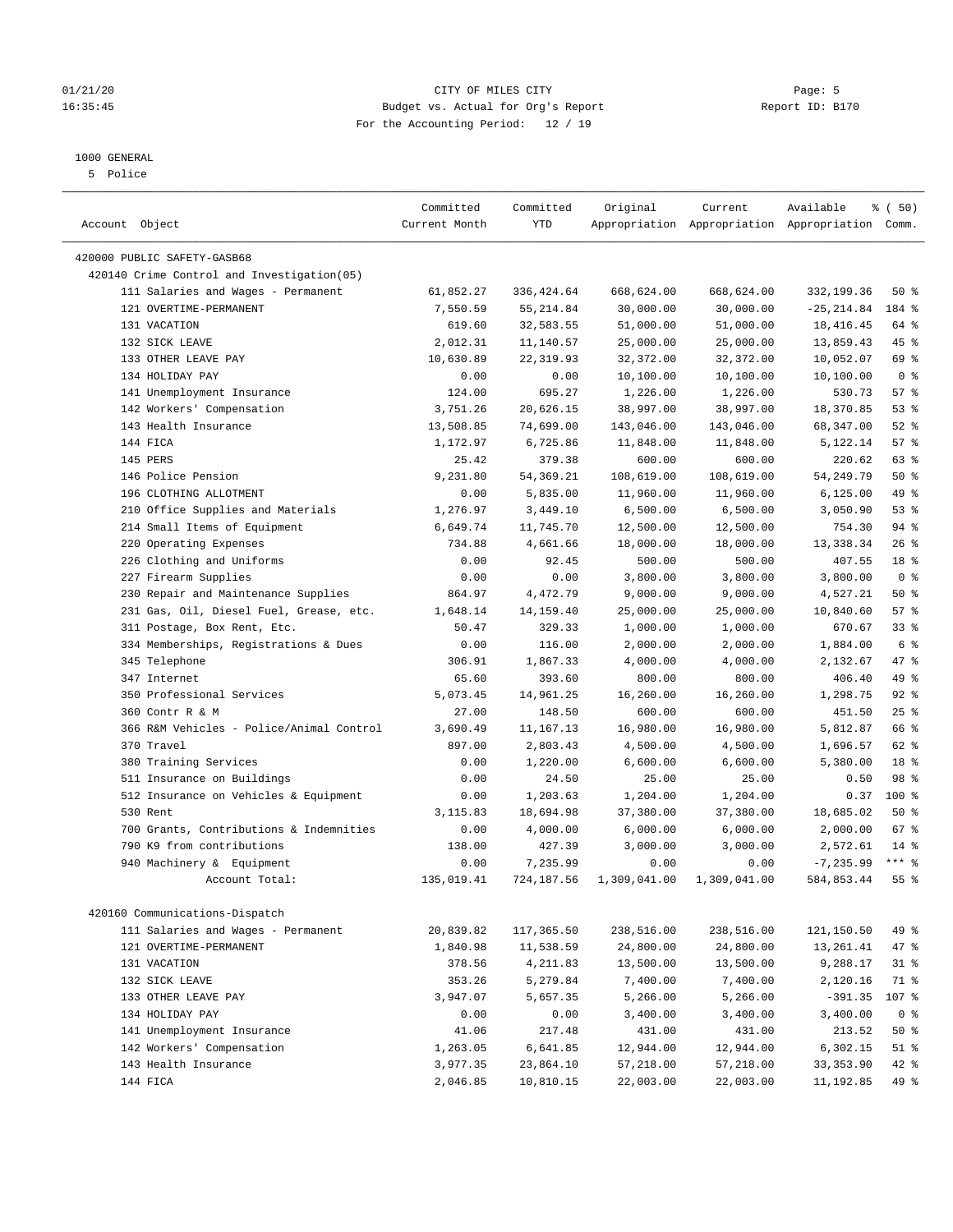#### 01/21/20 Page: 6 16:35:45 Budget vs. Actual for Org's Report Report ID: B170 For the Accounting Period: 12 / 19

## 1000 GENERAL

5 Police

| Account Object                          | Committed<br>Current Month | Committed<br><b>YTD</b> | Original     | Current      | Available<br>Appropriation Appropriation Appropriation | % (50)<br>Comm. |  |
|-----------------------------------------|----------------------------|-------------------------|--------------|--------------|--------------------------------------------------------|-----------------|--|
| 145 PERS                                | 2,039.67                   | 12,195.73               | 25,393.00    | 25,393.00    | 13,197.27                                              | 48 %            |  |
| 196 CLOTHING ALLOTMENT                  | 0.00                       | 875.00                  | 2,000.00     | 2,000.00     | 1,125.00                                               | 44 %            |  |
| 210 Office Supplies and Materials       | 168.38                     | 1,191.22                | 2,000.00     | 2,000.00     | 808.78                                                 | 60 %            |  |
| 214 Small Items of Equipment            | 0.00                       | 100.00                  | 1,500.00     | 1,500.00     | 1,400.00                                               | 7 %             |  |
| 220 Operating Expenses                  | 0.00                       | 0.00                    | 1,000.00     | 1,000.00     | 1,000.00                                               | 0 <sup>8</sup>  |  |
| 231 Gas, Oil, Diesel Fuel, Grease, etc. | 0.00                       | 0.00                    | 600.00       | 600.00       | 600.00                                                 | 0 <sup>8</sup>  |  |
| 311 Postage, Box Rent, Etc.             | 0.00                       | 0.00                    | 150.00       | 150.00       | 150.00                                                 | 0 <sup>8</sup>  |  |
| 320 Printing, Duplicating, Typing &     | 0.00                       | 0.00                    | 300.00       | 300.00       | 300.00                                                 | 0 <sup>8</sup>  |  |
| 330 Publicity, Subscriptions & Dues     | 0.00                       | 0.00                    | 100.00       | 100.00       | 100.00                                                 | 0 <sup>8</sup>  |  |
| 334 Memberships, Registrations & Dues   | 0.00                       | 0.00                    | 500.00       | 500.00       | 500.00                                                 | 0 <sup>8</sup>  |  |
| 345 Telephone                           | 304.93                     | 1,855.45                | 5,000.00     | 5,000.00     | 3, 144.55                                              | 37.8            |  |
| 350 Professional Services               | 425.00                     | 1,497.00                | 1,500.00     | 1,500.00     | 3.00                                                   | $100$ %         |  |
| 360 Contr R & M                         | 0.00                       | 0.00                    | 100.00       | 100.00       | 100.00                                                 | 0 <sup>8</sup>  |  |
| 370 Travel                              | 0.00                       | 1,190.94                | 1,000.00     | 1,000.00     | $-190.94$                                              | 119 %           |  |
| 380 Training Services                   | 0.00                       | 250.00                  | 1,000.00     | 1,000.00     | 750.00                                                 | 25%             |  |
| Account Total:                          | 37,625.98                  | 204,742.03              | 427,621.00   | 427,621.00   | 222,878.97                                             | 48 %            |  |
| Account Group Total:                    | 172,645.39                 | 928,929.59              | 1,736,662.00 | 1,736,662.00 | 807,732.41                                             | $53$ $%$        |  |
| Organization Total:                     | 172,645.39                 | 928,929.59              | 1,736,662.00 | 1,736,662.00 | 807,732.41                                             | 53%             |  |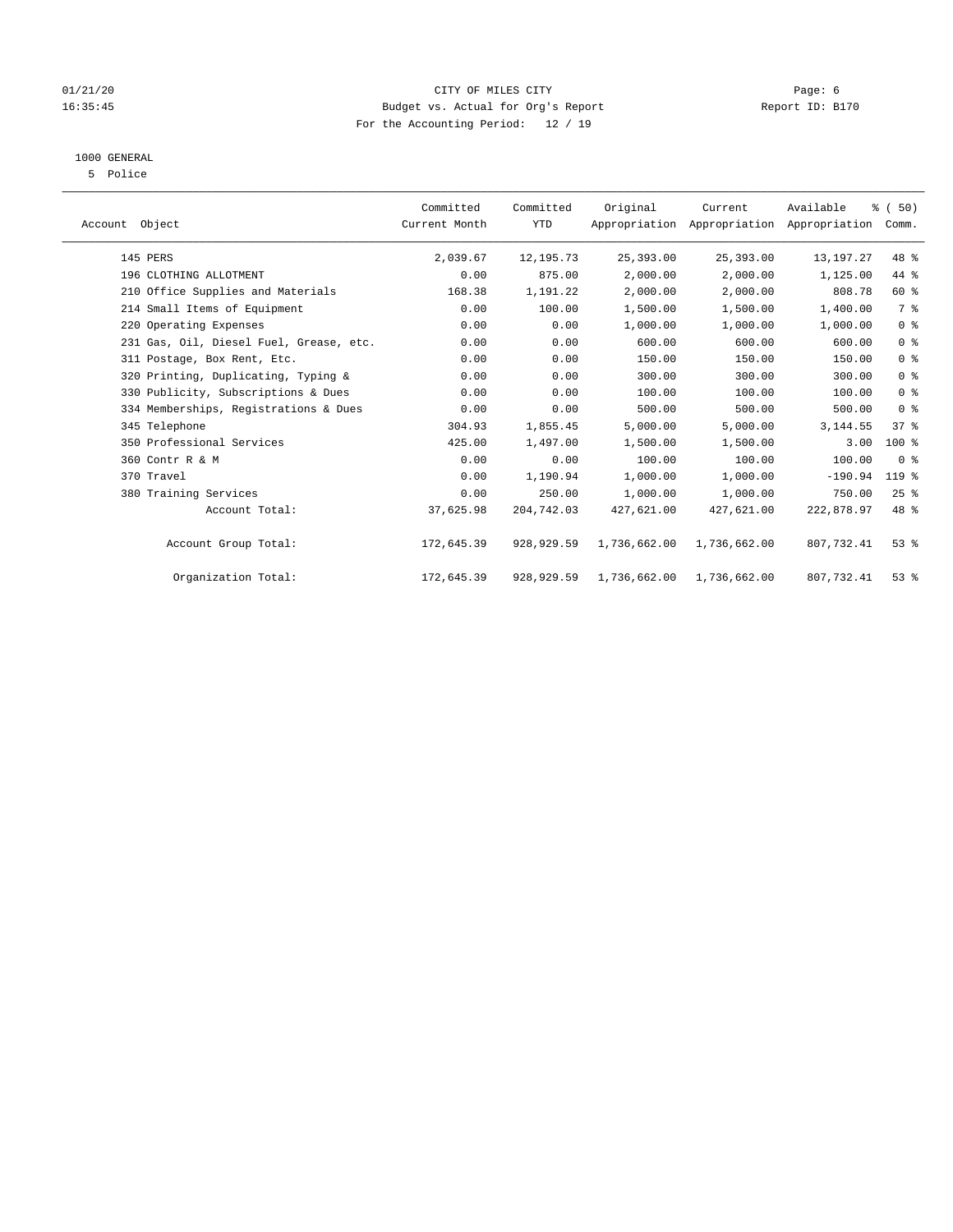#### 01/21/20  $\qquad \qquad$  Page: 7 16:35:45 Budget vs. Actual for Org's Report Report ID: B170 For the Accounting Period: 12 / 19

#### 1000 GENERAL

6 Police Judge

| Account Object                        | Committed<br>Current Month | Committed<br>YTD | Original   | Current    | Available<br>Appropriation Appropriation Appropriation Comm. | % (50)          |
|---------------------------------------|----------------------------|------------------|------------|------------|--------------------------------------------------------------|-----------------|
| 410000 GENERAL GOVERNMENTGASB68       |                            |                  |            |            |                                                              |                 |
| 410300 Judicial Services(06)          |                            |                  |            |            |                                                              |                 |
| 111 Salaries and Wages - Permanent    | 6,692.54                   | 44, 189. 43      | 87,276.00  | 87,276.00  | 43,086.57                                                    | $51$ %          |
| 131 VACATION                          | 699.60                     | 2,141.64         | 4,000.00   | 4,000.00   | 1,858.36                                                     | 54 %            |
| 132 SICK LEAVE                        | 275.84                     | 1,066.01         | 3,500.00   | 3,500.00   | 2,433.99                                                     | $30*$           |
| 141 Unemployment Insurance            | 8.76                       | 55.10            | 140.00     | 140.00     | 84.90                                                        | 39 <sup>°</sup> |
| 142 Workers' Compensation             | 79.22                      | 490.20           | 1,009.00   | 1,009.00   | 518.80                                                       | 49 %            |
| 143 Health Insurance                  | 1,588.70                   | 9,927.27         | 19,073.00  | 19,073.00  | 9,145.73                                                     | 52%             |
| 144 FICA                              | 578.86                     | 3,602.40         | 7,250.00   | 7,250.00   | 3,647.60                                                     | 50%             |
| 145 PERS                              | 664.82                     | 4,109.34         | 8,217.00   | 8,217.00   | 4,107.66                                                     | 50%             |
| 196 CLOTHING ALLOTMENT                | 0.00                       | 300.00           | 300.00     | 300.00     | 0.00                                                         | $100*$          |
| 210 Office Supplies and Materials     | 114.99                     | 433.95           | 800.00     | 800.00     | 366.05                                                       | $54$ %          |
| 214 Small Items of Equipment          | 0.00                       | 0.00             | 600.00     | 600.00     | 600.00                                                       | 0 <sup>8</sup>  |
| 220 Operating Expenses                | 0.00                       | 31.88            | 300.00     | 300.00     | 268.12                                                       | 11 <sup>8</sup> |
| 230 Repair and Maintenance Supplies   | 0.00                       | 25.00            | 100.00     | 100.00     | 75.00                                                        | 25%             |
| 311 Postage, Box Rent, Etc.           | 57.30                      | 248.15           | 1,100.00   | 1,100.00   | 851.85                                                       | 23%             |
| 334 Memberships, Registrations & Dues | 0.00                       | 0.00             | 1,100.00   | 1,100.00   | 1,100.00                                                     | 0 <sup>8</sup>  |
| 345 Telephone                         | 133.29                     | 677.89           | 1,300.00   | 1,300.00   | 622.11                                                       | 52%             |
| 347 Internet                          | 0.00                       | 220.84           | 700.00     | 700.00     | 479.16                                                       | 32%             |
| 350 Professional Services             | 0.00                       | 0.00             | 700.00     | 700.00     | 700.00                                                       | 0 <sup>8</sup>  |
| 360 Contr R & M                       | 0.00                       | 516.78           | 1,100.00   | 1,100.00   | 583.22                                                       | 47.8            |
| 370 Travel                            | 0.00                       | 1,148.67         | 2,000.00   | 2,000.00   | 851.33                                                       | 57%             |
| 380 Training Services                 | 0.00                       | 300.00           | 500.00     | 500.00     | 200.00                                                       | 60 %            |
| 382 Books                             | 0.00                       | 0.00             | 600.00     | 600.00     | 600.00                                                       | 0 <sup>8</sup>  |
| 394 Jury and Witness Fees             | 636.00                     | 306.00           | 500.00     | 500.00     | 194.00                                                       | 61 %            |
| 533 Machinery and Equipment Rental    | 0.00                       | 0.00             | 1,500.00   | 1,500.00   | 1,500.00                                                     | 0 <sup>8</sup>  |
| Account Total:                        | 11,529.92                  | 69,790.55        | 143,665.00 | 143,665.00 | 73,874.45                                                    | 49 %            |
| Account Group Total:                  | 11,529.92                  | 69,790.55        | 143,665.00 | 143,665.00 | 73,874.45                                                    | 49 %            |
| Organization Total:                   | 11,529.92                  | 69,790.55        | 143,665.00 | 143,665.00 | 73,874.45                                                    | 49 %            |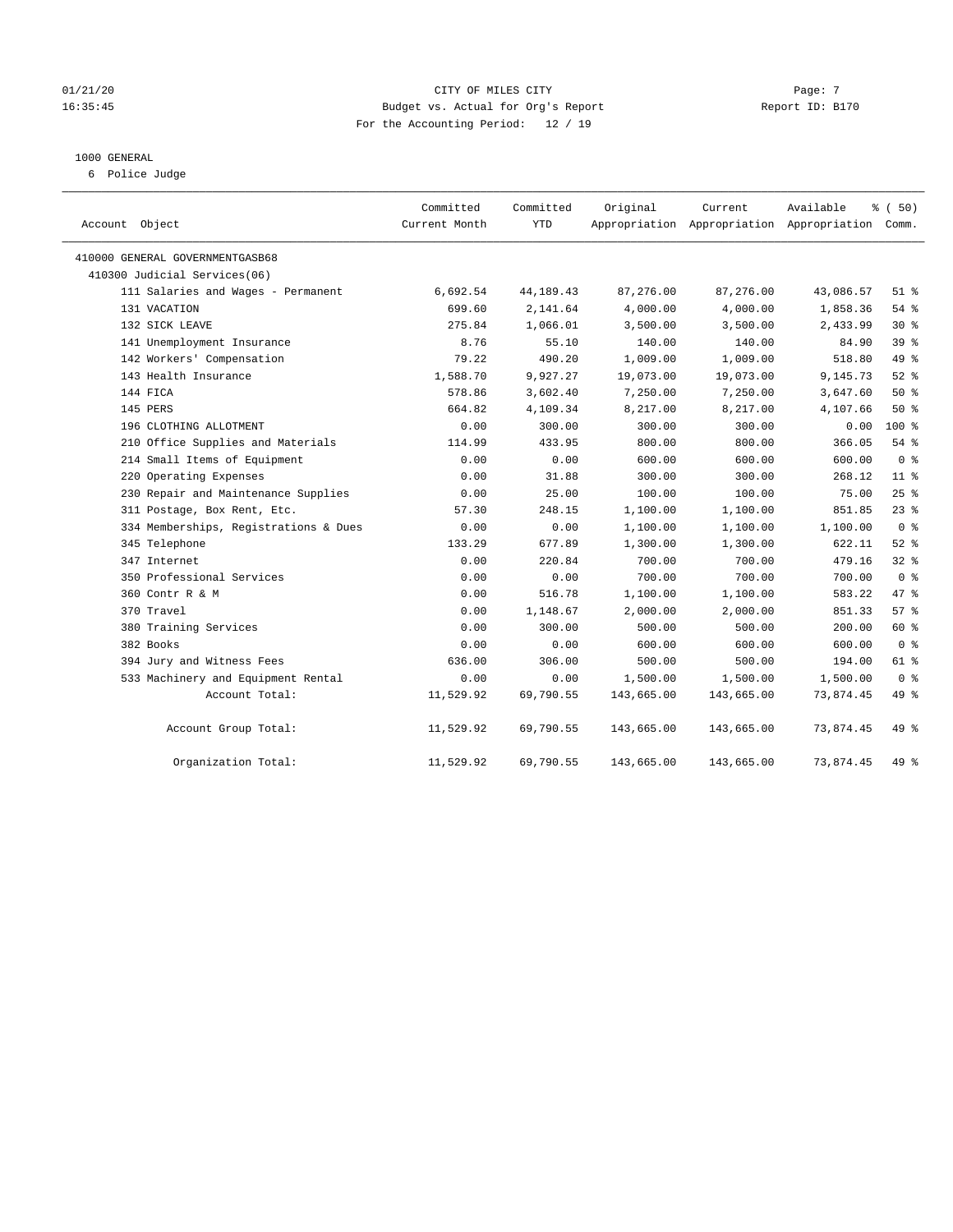#### 01/21/20 Page: 8 16:35:45 Budget vs. Actual for Org's Report Report ID: B170 For the Accounting Period: 12 / 19

#### 1000 GENERAL

7 Fire

| Account Object                          | Committed<br>Current Month | Committed<br>YTD | Original     | Current      | Available<br>Appropriation Appropriation Appropriation Comm. | % (50)          |
|-----------------------------------------|----------------------------|------------------|--------------|--------------|--------------------------------------------------------------|-----------------|
| 420000 PUBLIC SAFETY-GASB68             |                            |                  |              |              |                                                              |                 |
| 420460 Fire Suppression(07)             |                            |                  |              |              |                                                              |                 |
| 111 Salaries and Wages - Permanent      | 47,067.99                  | 254,696.36       | 460,572.00   | 460,572.00   | 205,875.64                                                   | 55 %            |
| 112 SALARIES AND WAGES - PART PAID      | 260.00                     | 1,627.00         | 6,480.00     | 6,480.00     | 4,853.00                                                     | $25$ %          |
| 121 OVERTIME-PERMANENT                  | 6,521.58                   | 31,973.96        | 40,712.00    | 40,712.00    | 8,738.04                                                     | 79 %            |
| 131 VACATION                            | 2,999.18                   | 23,024.92        | 26,600.00    | 26,600.00    | 3,575.08                                                     | 87%             |
| 132 SICK LEAVE                          | 0.00                       | 11,609.15        | 10,600.00    | 10,600.00    | $-1,009.15$                                                  | 110 %           |
| 133 OTHER LEAVE PAY                     | 0.00                       | 0.00             | 9,723.00     | 9,723.00     | 9,723.00                                                     | 0 <sup>8</sup>  |
| 134 HOLIDAY PAY                         | 1,149.79                   | 5,365.48         | 12,000.00    | 12,000.00    | 6,634.52                                                     | 45 %            |
| 141 Unemployment Insurance              | 83.39                      | 488.91           | 832.00       | 832.00       | 343.09                                                       | 59 %            |
| 142 Workers' Compensation               | 3,499.85                   | 20,282.02        | 31,061.00    | 31,061.00    | 10,778.98                                                    | 65 %            |
| 143 Health Insurance                    | 7,445.56                   | 45,218.04        | 89,447.00    | 89,447.00    | 44,228.96                                                    | $51$ %          |
| 144 FICA                                | 819.11                     | 4,809.47         | 8,598.00     | 8,598.00     | 3,788.53                                                     | 56%             |
| 147 Firemen's Pension                   | 6,468.32                   | 38,651.89        | 84,145.00    | 84,145.00    | 45,493.11                                                    | 46 %            |
| 210 Office Supplies and Materials       | 3,659.76                   | 3,915.71         | 11,500.00    | 11,500.00    | 7,584.29                                                     | 34%             |
| 211 Clothing Allotment                  | 1,890.00                   | 3,780.00         | 9,600.00     | 9,600.00     | 5,820.00                                                     | 39%             |
| 214 Small Items of Equipment            | 2,907.22                   | 3,612.99         | 14,500.00    | 14,500.00    | 10,887.01                                                    | $25$ %          |
| 217 Small Item Equ/Inspector            | 0.00                       | 0.00             | 500.00       | 500.00       | 500.00                                                       | 0 <sup>8</sup>  |
| 220 Operating Expenses                  | 213.52                     | 2,205.96         | 10,000.00    | 10,000.00    | 7,794.04                                                     | $22$ %          |
| 223 Operating Exp/Inspector             | 0.00                       | 504.95           | 2,000.00     | 2,000.00     | 1,495.05                                                     | $25$ %          |
| 226 Clothing and Uniforms               | 295.00                     | 988.61           | 16,500.00    | 16,500.00    | 15,511.39                                                    | 6 <sup>°</sup>  |
| 230 Repair and Maintenance Supplies     | 215.89                     | 274.54           | 3,500.00     | 3,500.00     | 3,225.46                                                     | 8 %             |
| 231 Gas, Oil, Diesel Fuel, Grease, etc. | 478.29                     | 4,224.60         | 11,000.00    | 11,000.00    | 6,775.40                                                     | 38 <sup>8</sup> |
| 241 Consumable Tools                    | 50.27                      | 183.22           | 3,000.00     | 3,000.00     | 2,816.78                                                     | 6 <sup>°</sup>  |
| 311 Postage, Box Rent, Etc.             | 0.00                       | 64.81            | 150.00       | 150.00       | 85.19                                                        | $43$ %          |
| 320 Printing, Duplicating, Typing &     | 0.00                       | $-93.53$         | 500.00       | 500.00       | 593.53                                                       | $-19$ %         |
| 330 Publicity, Subscriptions & Dues     | 0.00                       | 0.00             | 300.00       | 300.00       | 300.00                                                       | 0 <sup>8</sup>  |
| 334 Memberships, Registrations & Dues   | 0.00                       | 185.00           | 2,000.00     | 2,000.00     | 1,815.00                                                     | 9 <sup>°</sup>  |
| 341 Electric Utility Services           | 465.14                     | 3,219.54         | 5,130.00     | 5,130.00     | 1,910.46                                                     | 63 %            |
| 342 Water Utility Services              | 32.98                      | 196.08           | 500.00       | 500.00       | 303.92                                                       | 39 %            |
| 343 Sewer Utility Services              | 39.50                      | 248.34           | 500.00       | 500.00       | 251.66                                                       | 50%             |
| 344 Gas Utility Service                 | 341.68                     | 512.26           | 2,850.00     | 2,850.00     | 2,337.74                                                     | 18 %            |
| 345 Telephone                           | 215.32                     | 1,315.65         | 3,225.00     | 3,225.00     | 1,909.35                                                     | 41 %            |
| 346 Garbage Service                     | 47.41                      | 542.59           | 1,500.00     | 1,500.00     | 957.41                                                       | 36%             |
| 347 Internet                            | 135.60                     | 866.32           | 1,850.00     | 1,850.00     | 983.68                                                       | 47 %            |
| 350 Professional Services               | 0.00                       | 4,919.42         | 28,710.00    | 28,710.00    | 23,790.58                                                    | $17*$           |
| 360 Contr R & M                         | 149.26                     | 5,780.07         | 13,500.00    | 13,500.00    | 7,719.93                                                     | 43 %            |
| 364 R&M Vehicles - Fire/Amb             | 899.70                     | 6,517.68         | 33,000.00    | 33,000.00    | 26,482.32                                                    | $20*$           |
| 370 Travel                              | 0.00                       | 948.63           | 6,500.00     | 6,500.00     | 5,551.37                                                     | 15 <sup>°</sup> |
| 375 Travel/Inspector                    | 0.00                       | 0.00             | 1,000.00     | 1,000.00     | 1,000.00                                                     | 0 <sup>8</sup>  |
| 380 Training Services                   | 0.00                       | 2,894.00         | 10,500.00    | 10,500.00    | 7,606.00                                                     | 28 %            |
| 382 Books                               | 0.00                       | 118.73           | 2,500.00     | 2,500.00     | 2,381.27                                                     | 5 <sup>°</sup>  |
| 400 BUILDING MATERIALS                  | 32.35                      | 145.40           | 2,500.00     | 2,500.00     | 2,354.60                                                     | 6 %             |
| 511 Insurance on Buildings              | 0.00                       | 1,381.46         | 1,382.00     | 1,382.00     | 0.54                                                         | 100 %           |
| 512 Insurance on Vehicles & Equipment   | 0.00                       | 4,621.12         | 4,621.00     | 4,621.00     | $-0.12$                                                      | 100 %           |
| 940 Machinery & Equipment               | 5,755.00                   | 13, 351.55       | 50,000.00    | 50,000.00    | 36,648.45                                                    | $27$ %          |
| Account Total:                          | 94,138.66                  | 505,172.90       | 1,035,588.00 | 1,035,588.00 | 530, 415.10                                                  | 49 %            |
| Account Group Total:                    | 94,138.66                  | 505,172.90       | 1,035,588.00 | 1,035,588.00 | 530, 415.10                                                  | 49 %            |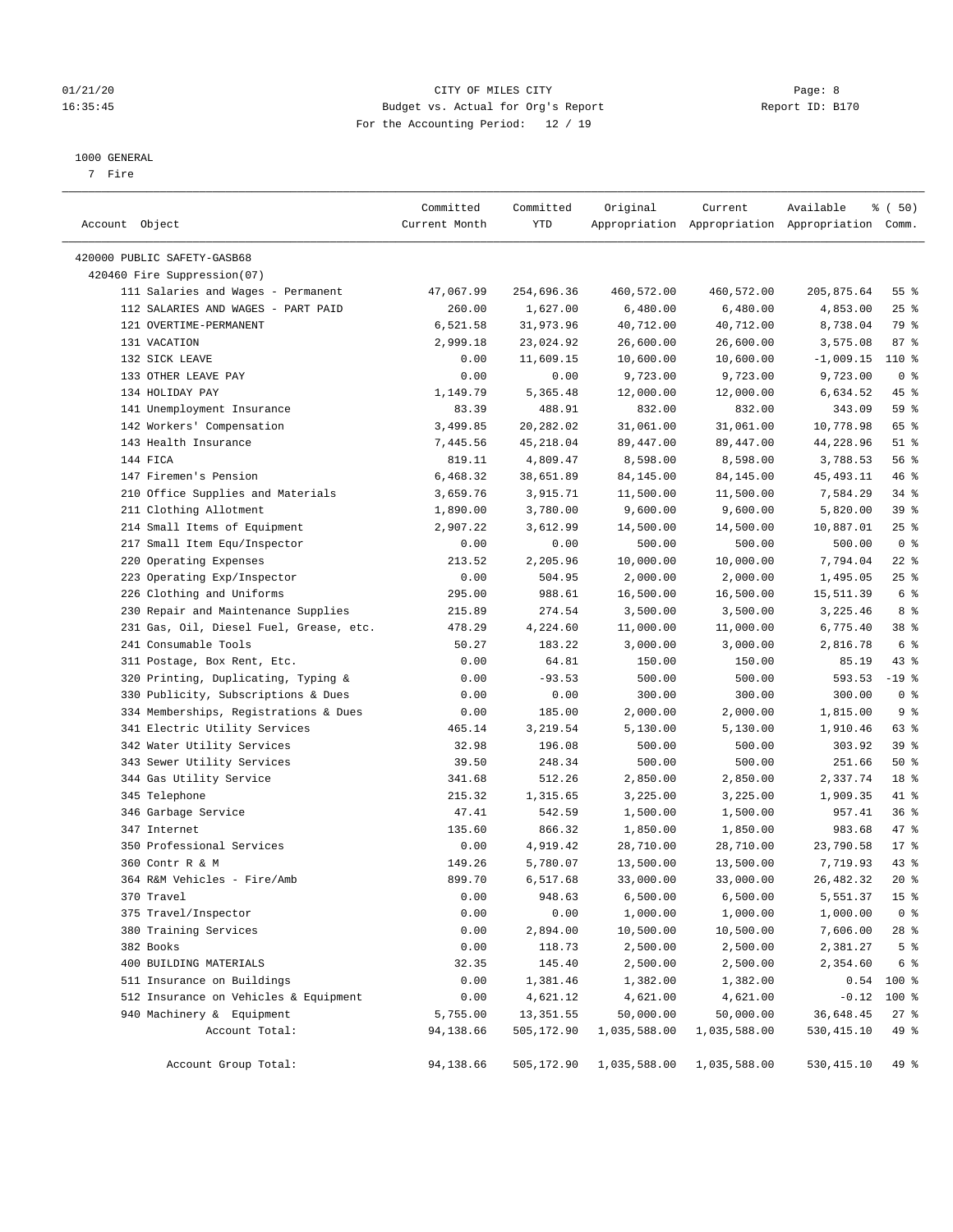#### 01/21/20 Page: 9 16:35:45 Budget vs. Actual for Org's Report Report ID: B170 For the Accounting Period: 12 / 19

#### 1000 GENERAL

7 Fire

| Account Object                                            | Committed<br>Current Month | Committed<br>YTD | Original<br>Appropriation | Current<br>Appropriation | Available<br>Appropriation | % ( 50 )<br>Comm. |
|-----------------------------------------------------------|----------------------------|------------------|---------------------------|--------------------------|----------------------------|-------------------|
| 490000 DEBT SERVICE<br>490500 Other Debt Service Payments |                            |                  |                           |                          |                            |                   |
| 654 Training Center- Principal                            | 547.98                     | 3,246.68         | 6,707.00                  | 6,707.00                 | 3,460.32                   | 48 %              |
| 655 Training Center- Interest                             | 614.98                     | 3,731.08         | 7,252.00                  | 7,252.00                 | 3,520.92                   | $51$ %            |
| Account Total:                                            | 1,162.96                   | 6.977.76         | 13,959.00                 | 13,959.00                | 6.981.24                   | $50*$             |
| Account Group Total:                                      | 1,162.96                   | 6.977.76         | 13,959.00                 | 13,959.00                | 6,981.24                   | $50*$             |
| Organization Total:                                       | 95,301.62                  | 512,150.66       | 1,049,547.00              | 1,049,547.00             | 537, 396.34                | $49*$             |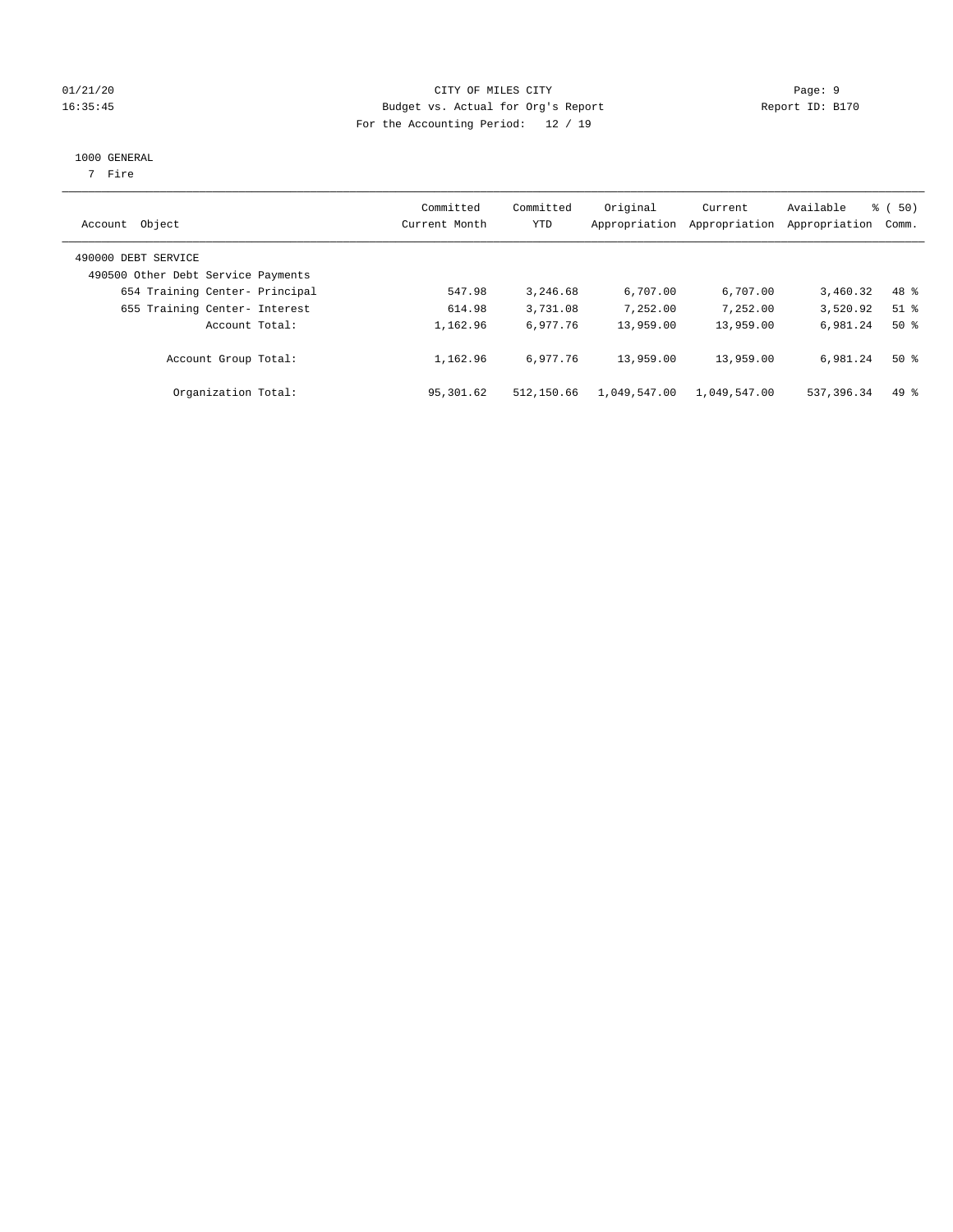#### 01/21/20 Page: 10 16:35:45 Budget vs. Actual for Org's Report Report ID: B170 For the Accounting Period: 12 / 19

#### 1000 GENERAL

8 City Hall Maintenance

| Account Object                      | Committed<br>Current Month | Committed<br>YTD | Original  | Current<br>Appropriation Appropriation Appropriation | Available | % (50)<br>Comm. |  |
|-------------------------------------|----------------------------|------------------|-----------|------------------------------------------------------|-----------|-----------------|--|
| 410000 GENERAL GOVERNMENTGASB68     |                            |                  |           |                                                      |           |                 |  |
| 411230 City Hall                    |                            |                  |           |                                                      |           |                 |  |
| 214 Small Items of Equipment        | 0.00                       | 0.00             | 400.00    | 400.00                                               | 400.00    | 0 <sup>8</sup>  |  |
| 220 Operating Expenses              | 85.00                      | 883.50           | 2,000.00  | 2,000.00                                             | 1,116.50  | 44 %            |  |
| 230 Repair and Maintenance Supplies | 0.00                       | 135.00           | 2,000.00  | 2,000.00                                             | 1,865.00  | 7 %             |  |
| 341 Electric Utility Services       | 340.74                     | 3,266.52         | 7,000.00  | 7,000.00                                             | 3,733.48  | 47 %            |  |
| 342 Water Utility Services          | 57.88                      | 345.06           | 750.00    | 750.00                                               | 404.94    | 46 %            |  |
| 343 Sewer Utility Services          | 69.30                      | 413.10           | 600.00    | 600.00                                               | 186.90    | 69 %            |  |
| 344 Gas Utility Service             | 321.50                     | 870.12           | 2,500.00  | 2,500.00                                             | 1,629.88  | 35 <sup>8</sup> |  |
| 346 Garbage Service                 | 47.41                      | 78.28            | 250.00    | 250.00                                               | 171.72    | $31$ %          |  |
| 360 Contr R & M                     | 600.00                     | 3,600.00         | 15,900.00 | 15,900.00                                            | 12,300.00 | $23$ %          |  |
| 511 Insurance on Buildings          | 0.00                       | 2,940.00         | 2,940.00  | 2,940.00                                             | 0.00      | $100$ %         |  |
| Account Total:                      | 1,521.83                   | 12,531.58        | 34,340.00 | 34,340.00                                            | 21,808.42 | 36 <sup>8</sup> |  |
|                                     |                            |                  |           |                                                      |           |                 |  |
| Account Group Total:                | 1,521.83                   | 12,531.58        | 34,340.00 | 34,340.00                                            | 21,808.42 | $36*$           |  |
|                                     |                            |                  |           |                                                      |           |                 |  |
| Organization Total:                 | 1,521.83                   | 12,531.58        | 34,340.00 | 34,340.00                                            | 21,808.42 | $36*$           |  |
|                                     |                            |                  |           |                                                      |           |                 |  |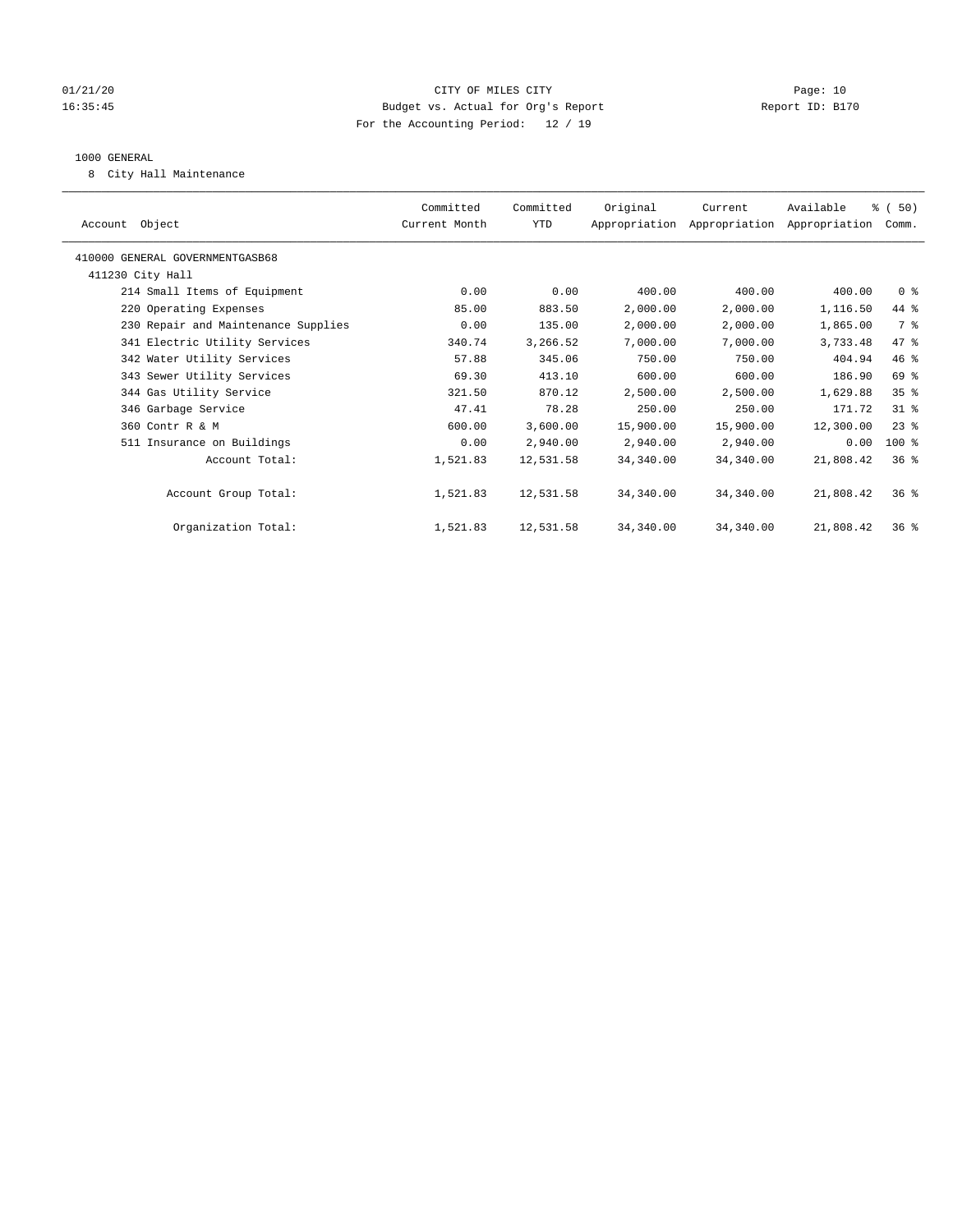#### 01/21/20 Page: 11 16:35:45 Budget vs. Actual for Org's Report Report ID: B170 For the Accounting Period: 12 / 19

### 1000 GENERAL

9 Treasurer

| Object<br>Account                  | Committed<br>Current Month | Committed<br>YTD | Original  | Current<br>Appropriation Appropriation | Available<br>Appropriation | % (50)<br>Comm. |  |
|------------------------------------|----------------------------|------------------|-----------|----------------------------------------|----------------------------|-----------------|--|
| 410000 GENERAL GOVERNMENTGASB68    |                            |                  |           |                                        |                            |                 |  |
| 410540 City Treasurer(09)          |                            |                  |           |                                        |                            |                 |  |
| 111 Salaries and Wages - Permanent | 1,833.34                   | 11,000.04        | 21,996.00 | 21,996.00                              | 10,995.96                  | $50*$           |  |
| 142 Workers' Compensation          | 7.40                       | 44.40            | 94.00     | 94.00                                  | 49.60                      | 47 %            |  |
| 144 FICA                           | 140.24                     | 841.44           | 1,683.00  | 1,683.00                               | 841.56                     | $50*$           |  |
| 145 PERS                           | 158.96                     | 953.76           | 1,907.00  | 1,907.00                               | 953.24                     | $50*$           |  |
| 214 Small Items of Equipment       | 0.00                       | 0.00             | 1,200.00  | 1,200.00                               | 1,200.00                   | 0 <sup>8</sup>  |  |
| 220 Operating Expenses             | 0.00                       | 273.03           | 0.00      | 0.00                                   | $-273.03$                  | $***$ $%$       |  |
| 345 Telephone                      | 0.00                       | 18.07            | 50.00     | 50.00                                  | 31.93                      | 36 <sup>8</sup> |  |
| 350 Professional Services          | 0.00                       | 122.00           | 550.00    | 550.00                                 | 428.00                     | $22$ %          |  |
| 360 Contr R & M                    | 91.48                      | 520.29           | 1,000.00  | 1,000.00                               | 479.71                     | $52$ $%$        |  |
| Account Total:                     | 2,231.42                   | 13,773.03        | 28,480.00 | 28,480.00                              | 14,706.97                  | 48 %            |  |
| Account Group Total:               | 2,231.42                   | 13,773.03        | 28,480.00 | 28,480.00                              | 14,706.97                  | $48*$           |  |
| Organization Total:                | 2,231.42                   | 13,773.03        | 28,480.00 | 28,480.00                              | 14,706.97                  | 48 %            |  |
|                                    |                            |                  |           |                                        |                            |                 |  |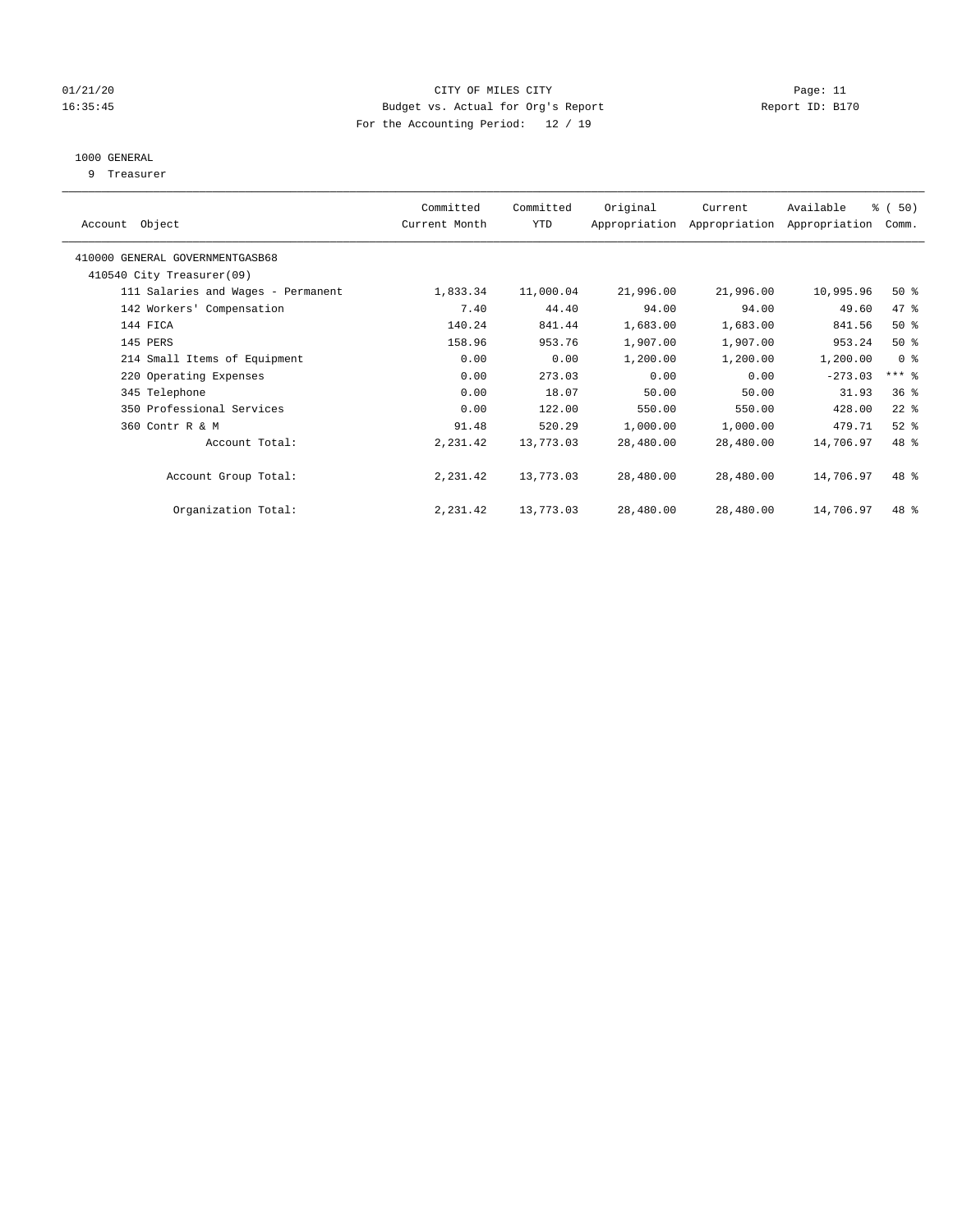#### 01/21/20 Page: 12 16:35:45 Budget vs. Actual for Org's Report Report ID: B170 For the Accounting Period: 12 / 19

#### 1000 GENERAL

11 Historic Preservation

| Object<br>Account                                                       | Committed<br>Current Month | Committed<br>YTD | Original<br>Appropriation | Current<br>Appropriation | Available<br>Appropriation | % ( 50 )<br>Comm. |
|-------------------------------------------------------------------------|----------------------------|------------------|---------------------------|--------------------------|----------------------------|-------------------|
| 520000 OTHER FINANCING USES<br>521000 Interfund Operating Transfers Out |                            |                  |                           |                          |                            |                   |
| 820 Transfers to Other Funds                                            | 2,200.00                   | 2,200.00         | 2,200.00                  | 2,200.00                 | 0.00                       | $100$ %           |
| Account Total:                                                          | 2,200.00                   | 2,200.00         | 2,200.00                  | 2,200.00                 | 0.00                       | $100*$            |
| Account Group Total:                                                    | 2,200.00                   | 2,200.00         | 2,200.00                  | 2,200,00                 | 0.00                       | $100*$            |
| Organization Total:                                                     | 2,200.00                   | 2,200.00         | 2,200.00                  | 2,200,00                 | 0.00                       | $100*$            |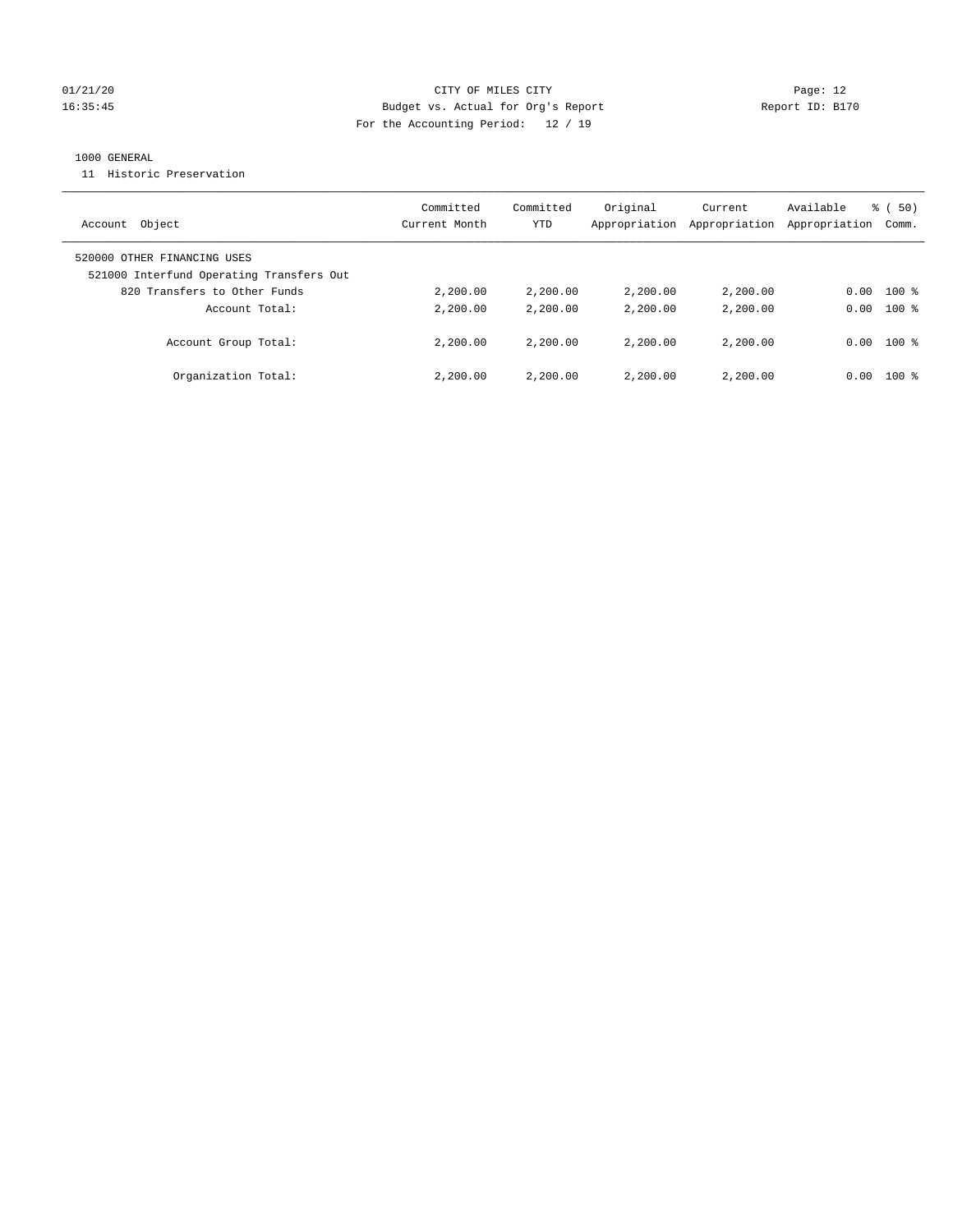#### 01/21/20 Page: 13 16:35:45 Budget vs. Actual for Org's Report Report ID: B170 For the Accounting Period: 12 / 19

————————————————————————————————————————————————————————————————————————————————————————————————————————————————————————————————————

#### 1000 GENERAL

13 Park

|                                                             | Committed     | Committed    | Original             | Current              | Available                                       | ៖ (50)                           |
|-------------------------------------------------------------|---------------|--------------|----------------------|----------------------|-------------------------------------------------|----------------------------------|
| Account Object                                              | Current Month | YTD          |                      |                      | Appropriation Appropriation Appropriation Comm. |                                  |
| 460000 CULTURE AND RECREATION-GASB68                        |               |              |                      |                      |                                                 |                                  |
| 460433 Park Operations(13)                                  |               |              |                      |                      |                                                 |                                  |
| 111 Salaries and Wages - Permanent                          | 14,019.22     | 96, 429.27   | 183,328.00           | 183,328.00           | 86,898.73                                       | 53%                              |
| 121 OVERTIME-PERMANENT                                      | 0.00          | 5,220.83     | 7,300.00             | 7,300.00             | 2,079.17                                        | 72 %                             |
| 131 VACATION                                                | 1,793.71      | 9,369.21     | 12,100.00            | 12,100.00            | 2,730.79                                        | 77.8                             |
| 132 SICK LEAVE                                              | 227.24        | 1,439.81     | 9,400.00             | 9,400.00             | 7,960.19                                        | 15 <sup>°</sup>                  |
| 133 OTHER LEAVE PAY                                         | 0.00          | 0.00         | 747.00               | 747.00               | 747.00                                          | 0 <sup>8</sup>                   |
| 134 HOLIDAY PAY                                             | 184.20        | 3,482.14     | 5,500.00             | 5,500.00             | 2,017.86                                        | 63 %                             |
| 141 Unemployment Insurance                                  | 24.33         | 175.35       | 331.00               | 331.00               | 155.65                                          | 53%                              |
| 142 Workers' Compensation                                   | 826.73        | 5,878.31     | 11,790.00            | 11,790.00            | 5,911.69                                        | 50%                              |
| 143 Health Insurance                                        | 3,329.78      | 19,978.73    | 39,958.00            | 39,958.00            | 19,979.27                                       | 50%                              |
| 144 FICA                                                    | 1,188.16      | 8,622.57     | 16,859.00            | 16,859.00            | 8,236.43                                        | $51$ %                           |
| 145 PERS                                                    | 1,406.65      | 9,719.26     | 19,107.00            | 19,107.00            | 9,387.74                                        | $51$ %                           |
| 196 CLOTHING ALLOTMENT                                      | 0.00          | 928.50       | 950.00               | 950.00               | 21.50                                           | 98 %                             |
| 210 Office Supplies and Materials                           | 27.77         | 27.77        | 350.00               | 350.00               | 322.23                                          | 8 %                              |
| 214 Small Items of Equipment                                | 0.00          | 169.98       | 0.00                 | 0.00                 | $-169.98$                                       | $***$ $_{8}$                     |
| 220 Operating Expenses                                      | 0.00          | 2,115.38     | 2,500.00             | 2,500.00             | 384.62                                          | 85%                              |
| 222 Chemicals, Lab & Med Supplies                           | 0.00          | 825.25       | 4,000.00             | 4,000.00             | 3,174.75                                        | $21$ %                           |
| 226 Clothing and Uniforms                                   | 0.00          | 259.98       | 750.00               | 750.00               | 490.02                                          | 35%                              |
| 230 Repair and Maintenance Supplies                         | 928.14        | 7,850.44     | 15,000.00            | 15,000.00            | 7,149.56                                        | $52$ $%$                         |
| 231 Gas, Oil, Diesel Fuel, Grease, etc.                     | 468.00        | 5,062.41     | 6,500.00             | 6,500.00             | 1,437.59                                        | 78 %                             |
| 334 Memberships, Registrations & Dues                       | 0.00          | 0.00         | 300.00               | 300.00               | 300.00                                          | 0 <sup>8</sup>                   |
| 341 Electric Utility Services                               | 836.95        | 6,174.55     | 11,400.00            | 11,400.00            | 5,225.45                                        | 54 %                             |
| 342 Water Utility Services                                  | 81.89         | 15,697.79    | 24,000.00            | 24,000.00            | 8,302.21                                        | 65 %                             |
| 343 Sewer Utility Services                                  | 45.48         | 1,461.50     | 1,700.00             | 1,700.00             | 238.50                                          | 86 %                             |
| 344 Gas Utility Service                                     | 357.62        | 933.64       | 4,235.00             | 4,235.00             | 3,301.36                                        | $22$ %                           |
| 345 Telephone                                               | 34.50         | 232.87       | 500.00               | 500.00               | 267.13                                          | 47 %                             |
| 346 Garbage Service                                         | 237.06        | 392.16       | 800.00               | 800.00               | 407.84                                          | 49 %                             |
| 347 Internet                                                | 37.60         | 225.60       | 450.00               | 450.00               | 224.40                                          | 50%                              |
| 350 Professional Services                                   | 85.00         | 1,273.48     | 8,000.00             | 8,000.00             | 6,726.52                                        | 16 <sup>°</sup>                  |
| 360 Contr R & M                                             | 0.00          | 6,543.76     | 7,000.00             | 7,000.00             | 456.24                                          | $93$ $%$                         |
| 363 R&M Vehicles/Equip/Labor-PW                             | 2,520.00      | 6,717.60     | 7,000.00             | 7,000.00             | 282.40                                          | 96%                              |
| 370 Travel                                                  | 0.00          | 0.00         | 600.00               | 600.00               | 600.00                                          | 0 <sup>8</sup>                   |
| 380 Training Services                                       | 0.00          | 180.00       | 400.00               | 400.00               | 220.00                                          | 45 %                             |
| 511 Insurance on Buildings                                  | 0.00          | 3,197.51     | 3,198.00             | 3,198.00             | 0.49                                            | $100*$                           |
| 512 Insurance on Vehicles & Equipment                       | 0.00          | 596.99       | 597.00               | 597.00               | 0.01                                            | $100$ %                          |
| 936 Parks and Recreation Facilities                         | 0.00          | 370.97       | 0.00                 | 0.00                 | $-370.97$                                       | $***$ 2                          |
| 940 Machinery & Equipment                                   | 0.00          | 4,725.00     | 0.00                 | 0.00                 | $-4,725.00$                                     | $***$ $%$                        |
| Account Total:                                              | 28,660.03     | 226, 278.61  | 406,650.00           | 406,650.00           | 180, 371.39                                     | 56%                              |
|                                                             |               |              |                      |                      |                                                 |                                  |
| 460436 Denton Complex Upgrades<br>350 Professional Services |               |              |                      |                      |                                                 |                                  |
| Account Total:                                              | 0.00<br>0.00  | 0.00<br>0.00 | 1,000.00<br>1,000.00 | 1,000.00<br>1,000.00 | 1,000.00<br>1,000.00                            | 0 <sup>8</sup><br>0 <sup>°</sup> |
|                                                             |               |              |                      |                      |                                                 |                                  |
| 460439 Riverside Park Tennis Court Project                  |               |              |                      |                      |                                                 |                                  |
| 230 Repair and Maintenance Supplies                         | 0.00          | 0.00         | 200.00               | 200.00               | 200.00                                          | 0 <sup>8</sup>                   |
| Account Total:                                              | 0.00          | 0.00         | 200.00               | 200.00               | 200.00                                          | 0 <sup>8</sup>                   |
| Account Group Total:                                        | 28,660.03     | 226, 278.61  | 407,850.00           | 407,850.00           | 181,571.39                                      | 55 %                             |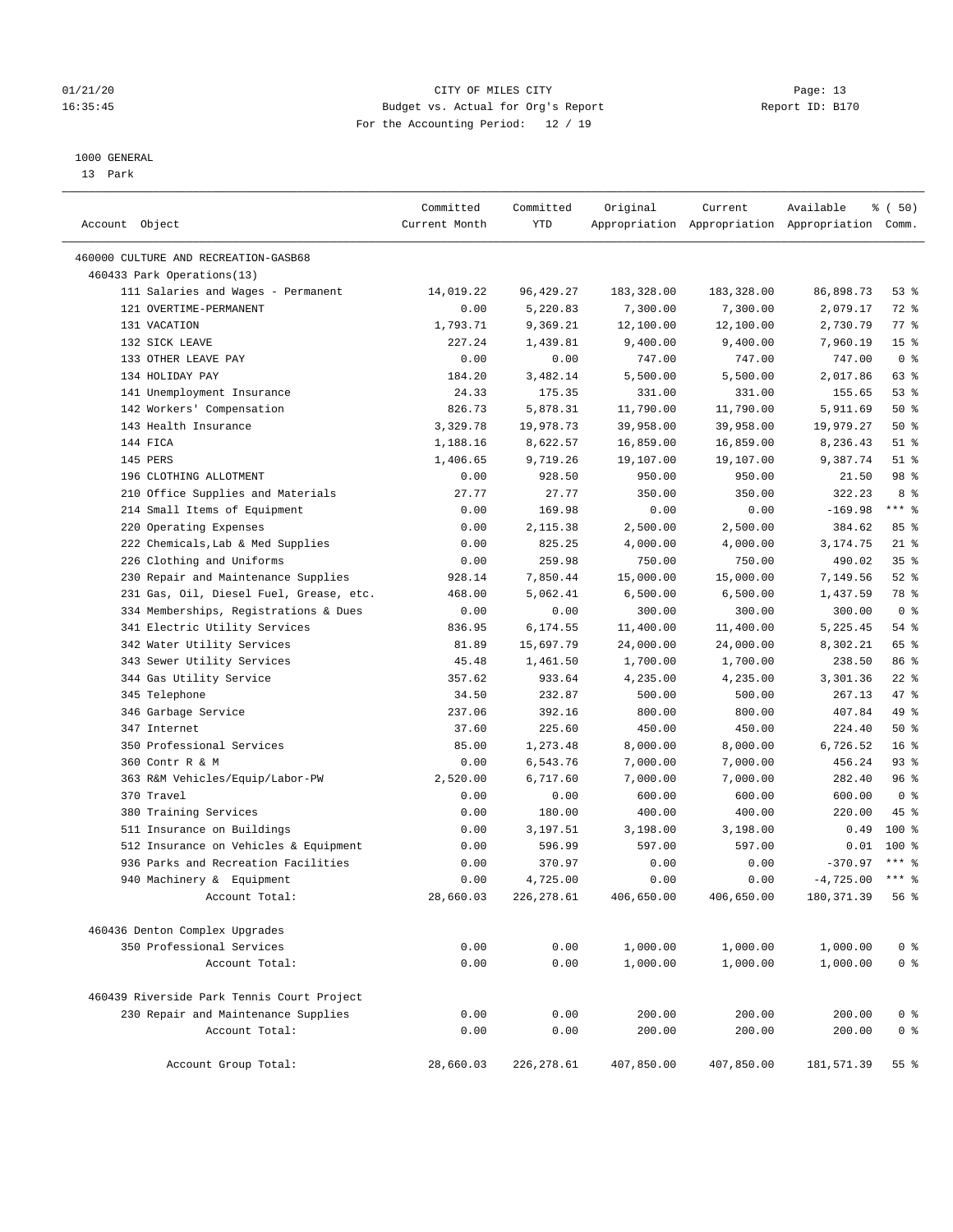#### 01/21/20 **CITY OF MILES CITY CITY CITY Page: 14** 16:35:45 Budget vs. Actual for Org's Report Report ID: B170 For the Accounting Period: 12 / 19

#### 1000 GENERAL

13 Park

| Account Object      | Committed<br>Current Month | Committed<br><b>YTD</b> | Original   | Current<br>Appropriation Appropriation Appropriation Comm. | Available % (50) |  |
|---------------------|----------------------------|-------------------------|------------|------------------------------------------------------------|------------------|--|
| Organization Total: | 28,660.03                  | 226,278.61              | 407,850.00 | 407,850.00                                                 | 181,571.39 55 %  |  |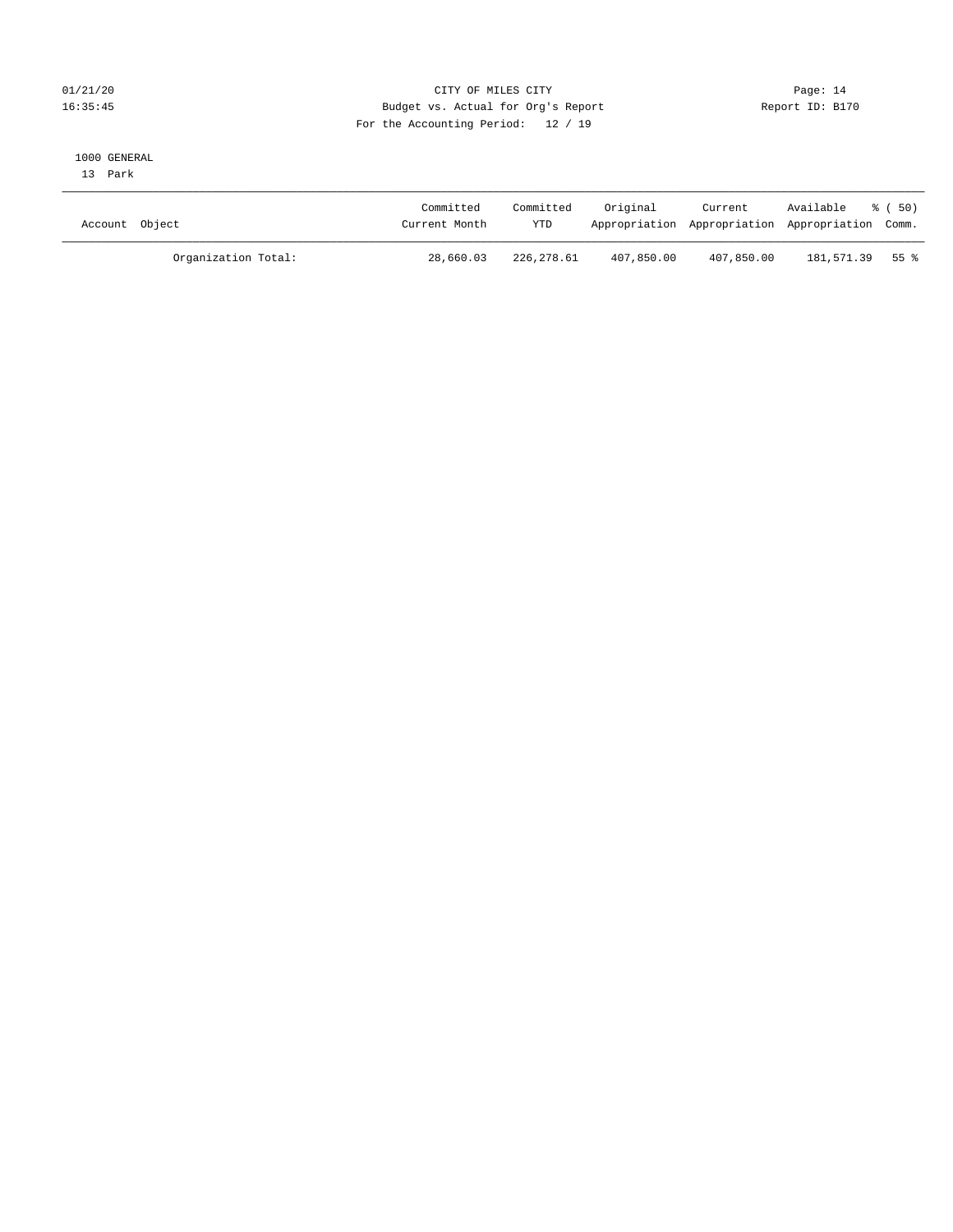#### 01/21/20 Page: 15 16:35:45 Budget vs. Actual for Org's Report Report ID: B170 For the Accounting Period: 12 / 19

### 1000 GENERAL

14 Swim Pool

| Account Object                       | Committed<br>Current Month | Committed<br><b>YTD</b> | Original   | Current    | Available<br>Appropriation Appropriation Appropriation | % (50)<br>Comm. |
|--------------------------------------|----------------------------|-------------------------|------------|------------|--------------------------------------------------------|-----------------|
| 460000 CULTURE AND RECREATION-GASB68 |                            |                         |            |            |                                                        |                 |
| 460445 Swimming Pool                 |                            |                         |            |            |                                                        |                 |
| 111 Salaries and Wages - Permanent   | 0.00                       | 31,981.77               | 54, 315.00 | 54, 315.00 | 22, 333. 23                                            | 59 %            |
| 121 OVERTIME-PERMANENT               | 0.00                       | 395.11                  | 0.00       | 0.00       | $-395.11$                                              | $***$ $%$       |
| 141 Unemployment Insurance           | 0.00                       | 48.60                   | 82.00      | 82.00      | 33.40                                                  | 59 %            |
| 142 Workers' Compensation            | 0.00                       | 1,761.39                | 3,114.00   | 3,114.00   | 1,352.61                                               | 57%             |
| 144 FICA                             | 0.00                       | 2,476.90                | 4,156.00   | 4,156.00   | 1,679.10                                               | 60 %            |
| 145 PERS                             | 0.00                       | 438.44                  | 1,082.00   | 1,082.00   | 643.56                                                 | 41 %            |
| 214 Small Items of Equipment         | 0.00                       | 0.00                    | 300.00     | 300.00     | 300.00                                                 | 0 <sup>8</sup>  |
| 220 Operating Expenses               | 0.00                       | 0.00                    | 1,000.00   | 1,000.00   | 1,000.00                                               | 0 <sup>8</sup>  |
| 222 Chemicals, Lab & Med Supplies    | 0.00                       | 454.99                  | 3,500.00   | 3,500.00   | 3,045.01                                               | $13*$           |
| 226 Clothing and Uniforms            | 0.00                       | 0.00                    | 550.00     | 550.00     | 550.00                                                 | 0 <sup>8</sup>  |
| 230 Repair and Maintenance Supplies  | 0.00                       | 244.94                  | 500.00     | 500.00     | 255.06                                                 | 49 %            |
| 341 Electric Utility Services        | 98.58                      | 1,294.39                | 1,568.00   | 1,568.00   | 273.61                                                 | 83 %            |
| 342 Water Utility Services           | 0.00                       | 195.84                  | 300.00     | 300.00     | 104.16                                                 | 65 %            |
| 343 Sewer Utility Services           | 0.00                       | 180.14                  | 200.00     | 200.00     | 19.86                                                  | 90%             |
| 345 Telephone                        | 0.00                       | 104.10                  | 150.00     | 150.00     | 45.90                                                  | 69 %            |
| 350 Professional Services            | 0.00                       | 0.00                    | 250.00     | 250.00     | 250.00                                                 | 0 <sup>8</sup>  |
| 360 Contr R & M                      | 0.00                       | 0.00                    | 200.00     | 200.00     | 200.00                                                 | 0 <sup>8</sup>  |
| 363 R&M Vehicles/Equip/Labor-PW      | 0.00                       | 0.00                    | 300.00     | 300.00     | 300.00                                                 | 0 <sup>8</sup>  |
| 380 Training Services                | 0.00                       | 0.00                    | 700.00     | 700.00     | 700.00                                                 | 0 <sup>8</sup>  |
| 540 Special Assessments              | 0.00                       | 0.00                    | 700.00     | 700.00     | 700.00                                                 | 0 <sup>8</sup>  |
| Account Total:                       | 98.58                      | 39,576.61               | 72,967.00  | 72,967.00  | 33,390.39                                              | 54%             |
| Account Group Total:                 | 98.58                      | 39,576.61               | 72,967.00  | 72,967.00  | 33, 390.39                                             | 54%             |
| Organization Total:                  | 98.58                      | 39,576.61               | 72,967.00  | 72,967.00  | 33, 390.39                                             | 54%             |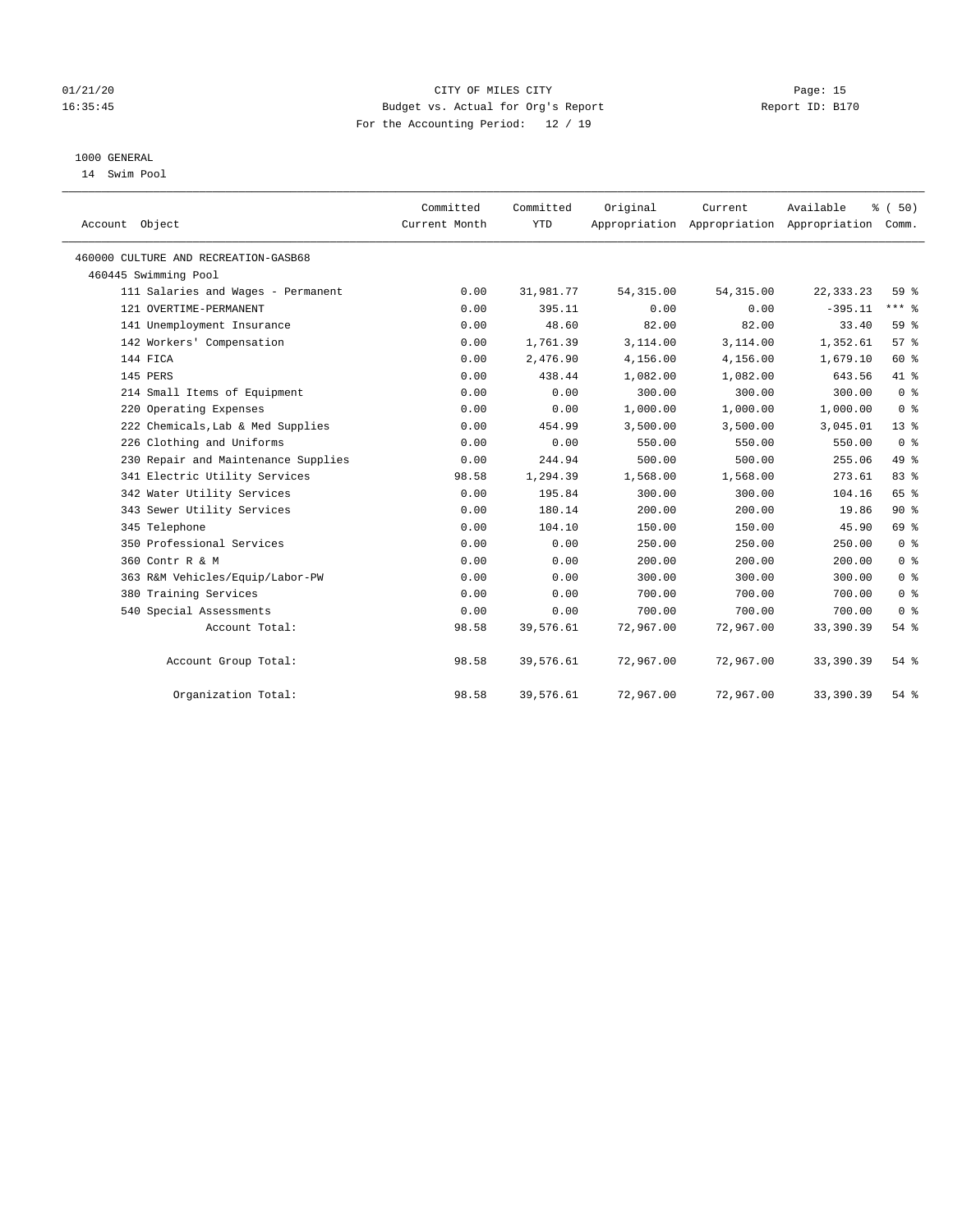#### 01/21/20 **CITY OF MILES CITY CITY CITY Page: 16** 16:35:45 Budget vs. Actual for Org's Report Report ID: B170 For the Accounting Period: 12 / 19

## 1000 GENERAL

16 Library

| Object<br>Account                                                       | Committed<br>Current Month | Committed<br><b>YTD</b> | Original<br>Appropriation | Current<br>Appropriation | Available<br>Appropriation | 50)<br>ී (<br>Comm. |
|-------------------------------------------------------------------------|----------------------------|-------------------------|---------------------------|--------------------------|----------------------------|---------------------|
| 520000 OTHER FINANCING USES<br>521000 Interfund Operating Transfers Out |                            |                         |                           |                          |                            |                     |
| 820 Transfers to Other Funds                                            | 25,445.00                  | 152,670.00              | 305, 344, 00              | 305, 344, 00             | 152,674.00                 | $50*$               |
| Account Total:                                                          | 25,445.00                  | 152,670.00              | 305, 344, 00              | 305, 344, 00             | 152,674.00                 | $50*$               |
| Account Group Total:                                                    | 25,445.00                  | 152,670.00              | 305, 344, 00              | 305, 344, 00             | 152,674.00                 | $50*$               |
| Organization Total:                                                     | 25,445.00                  | 152,670.00              | 305, 344, 00              | 305, 344, 00             | 152,674.00                 | $50*$               |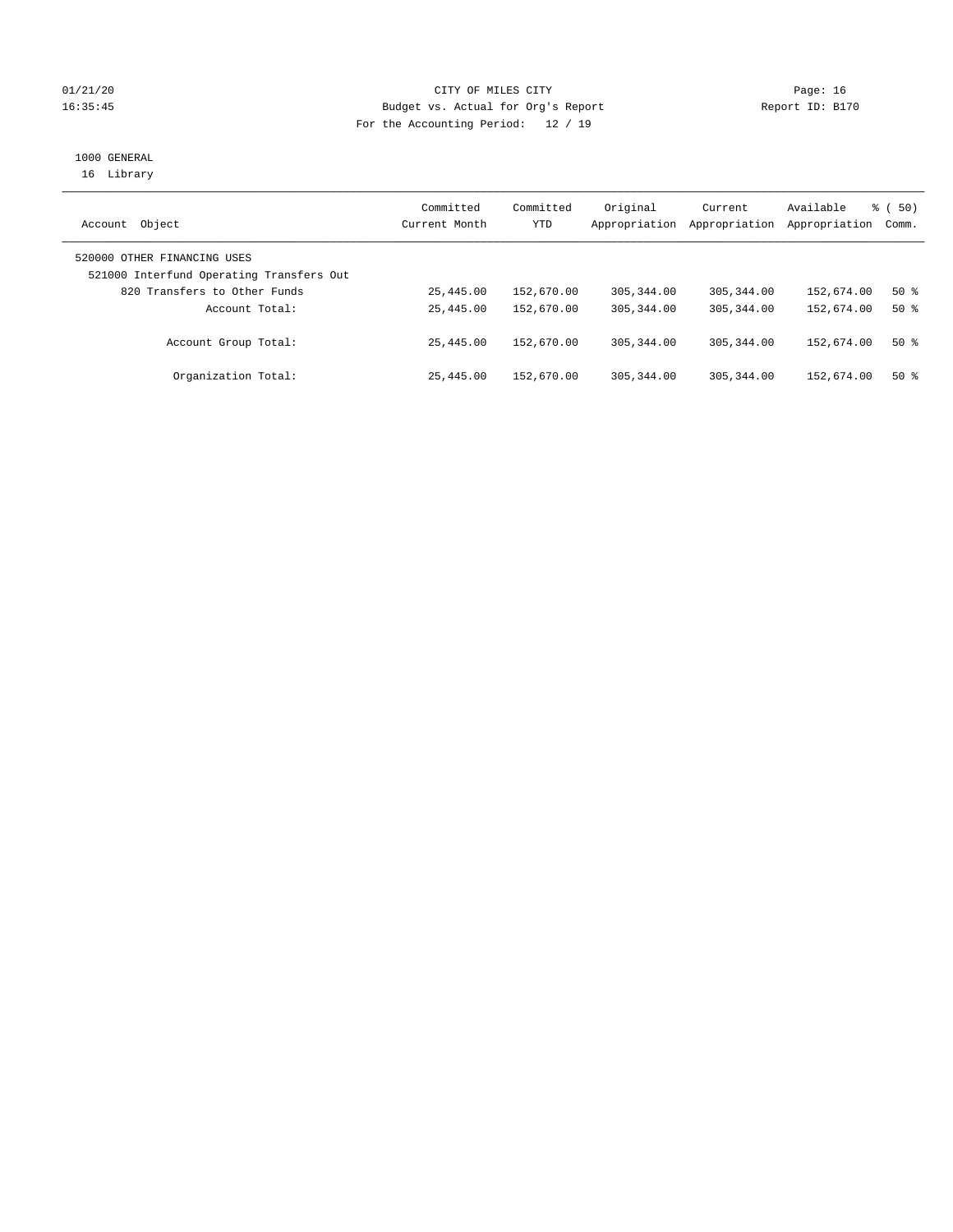#### 01/21/20 Page: 17 CITY OF MILES CITY CONTROL Page: 17 16:35:45 Budget vs. Actual for Org's Report Report ID: B170 For the Accounting Period: 12 / 19

#### 1000 GENERAL

21 Animal Control

| Account Object                           | Committed<br>Current Month | Committed<br>YTD | Original  | Current<br>Appropriation Appropriation Appropriation Comm. | Available    | % (50)         |  |
|------------------------------------------|----------------------------|------------------|-----------|------------------------------------------------------------|--------------|----------------|--|
| 440000 PUBLIC HEALTH-GASB68              |                            |                  |           |                                                            |              |                |  |
| 440600 Animal Control Services(21)       |                            |                  |           |                                                            |              |                |  |
| 111 Salaries and Wages - Permanent       | 3,078.00                   | 19,236.63        | 42,860.00 | 42,860.00                                                  | 23,623.37    | 45 %           |  |
| 121 OVERTIME-PERMANENT                   | 0.00                       | 127.50           | 500.00    | 500.00                                                     | 372.50       | $26$ %         |  |
| 131 VACATION                             | 0.00                       | 2,349.00         | 1,500.00  | 1,500.00                                                   | $-849.00$    | 157 %          |  |
| 132 SICK LEAVE                           | 0.00                       | 0.00             | 700.00    | 700.00                                                     | 700.00       | 0 <sup>8</sup> |  |
| 133 OTHER LEAVE PAY                      | 324.00                     | 435.38           | 500.00    | 500.00                                                     | 64.62        | 87%            |  |
| 134 HOLIDAY PAY                          | 0.00                       | 0.00             | 300.00    | 300.00                                                     | 300.00       | 0 <sup>8</sup> |  |
| 141 Unemployment Insurance               | 5.10                       | 33.80            | 70.00     | 70.00                                                      | 36.20        | 48 %           |  |
| 142 Workers' Compensation                | 161.66                     | 1,068.03         | 2,583.00  | 2,583.00                                                   | 1,514.97     | 41 %           |  |
| 143 Health Insurance                     | 794.70                     | 4,768.20         | 9,536.00  | 9,536.00                                                   | 4,767.80     | 50%            |  |
| 144 FICA                                 | 260.25                     | 1,725.20         | 3,547.00  | 3,547.00                                                   | 1,821.80     | 49 %           |  |
| 145 PERS                                 | 294.95                     | 1,839.93         | 3,456.00  | 3,456.00                                                   | 1,616.07     | 53%            |  |
| 196 CLOTHING ALLOTMENT                   | 0.00                       | 403.20           | 807.00    | 807.00                                                     | 403.80       | 50%            |  |
| 210 Office Supplies and Materials        | 0.00                       | 0.00             | 150.00    | 150.00                                                     | 150.00       | 0 <sup>8</sup> |  |
| 214 Small Items of Equipment             | 0.00                       | 31.75            | 400.00    | 400.00                                                     | 368.25       | 8 %            |  |
| 220 Operating Expenses                   | 28.00                      | 384.12           | 1,200.00  | 1,200.00                                                   | 815.88       | 32%            |  |
| 230 Repair and Maintenance Supplies      | 0.00                       | 0.00             | 250.00    | 250.00                                                     | 250.00       | 0 <sup>8</sup> |  |
| 231 Gas, Oil, Diesel Fuel, Grease, etc.  | 83.05                      | 686.61           | 1,400.00  | 1,400.00                                                   | 713.39       | 49 %           |  |
| 311 Postage, Box Rent, Etc.              | 0.00                       | 83.70            | 20.00     | 20.00                                                      | $-63.70$     | 419 %          |  |
| 320 Printing, Duplicating, Typing &      | 0.00                       | 0.00             | 25.00     | 25.00                                                      | 25.00        | 0 <sup>8</sup> |  |
| 330 Publicity, Subscriptions & Dues      | 0.00                       | 0.00             | 25.00     | 25.00                                                      | 25.00        | 0 <sup>8</sup> |  |
| 341 Electric Utility Services            | 47.97                      | 411.64           | 529.00    | 529.00                                                     | 117.36       | 78 %           |  |
| 342 Water Utility Services               | 23.48                      | 139.90           | 350.00    | 350.00                                                     | 210.10       | 40 %           |  |
| 343 Sewer Utility Services               | 27.61                      | 164.58           | 150.00    | 150.00                                                     | $-14.58$     | $110*$         |  |
| 344 Gas Utility Service                  | 58.40                      | 207.01           | 635.00    | 635.00                                                     | 427.99       | $33$ $%$       |  |
| 345 Telephone                            | 40.09                      | 240.54           | 500.00    | 500.00                                                     | 259.46       | 48 %           |  |
| 347 Internet                             | 0.00                       | 0.00             | 560.00    | 560.00                                                     | 560.00       | 0 <sup>8</sup> |  |
| 350 Professional Services                | 1,052.18                   | 4,445.00         | 3,000.00  | 3,000.00                                                   | $-1, 445.00$ | 148 %          |  |
| 366 R&M Vehicles - Police/Animal Control | 0.00                       | 0.00             | 100.00    | 100.00                                                     | 100.00       | 0 <sup>8</sup> |  |
| 370 Travel                               | 0.00                       | 0.00             | 200.00    | 200.00                                                     | 200.00       | 0 <sup>8</sup> |  |
| 380 Training Services                    | 0.00                       | 0.00             | 100.00    | 100.00                                                     | 100.00       | 0 <sup>8</sup> |  |
| 511 Insurance on Buildings               | 0.00                       | 85.34            | 86.00     | 86.00                                                      | 0.66         | 99 %           |  |
| Account Total:                           | 6,279.44                   | 38,867.06        | 76,039.00 | 76,039.00                                                  | 37, 171.94   | $51$ %         |  |
| Account Group Total:                     | 6,279.44                   | 38,867.06        | 76,039.00 | 76,039.00                                                  | 37, 171.94   | $51$ %         |  |
| Organization Total:                      | 6,279.44                   | 38,867.06        | 76,039.00 | 76,039.00                                                  | 37, 171.94   | $51$ %         |  |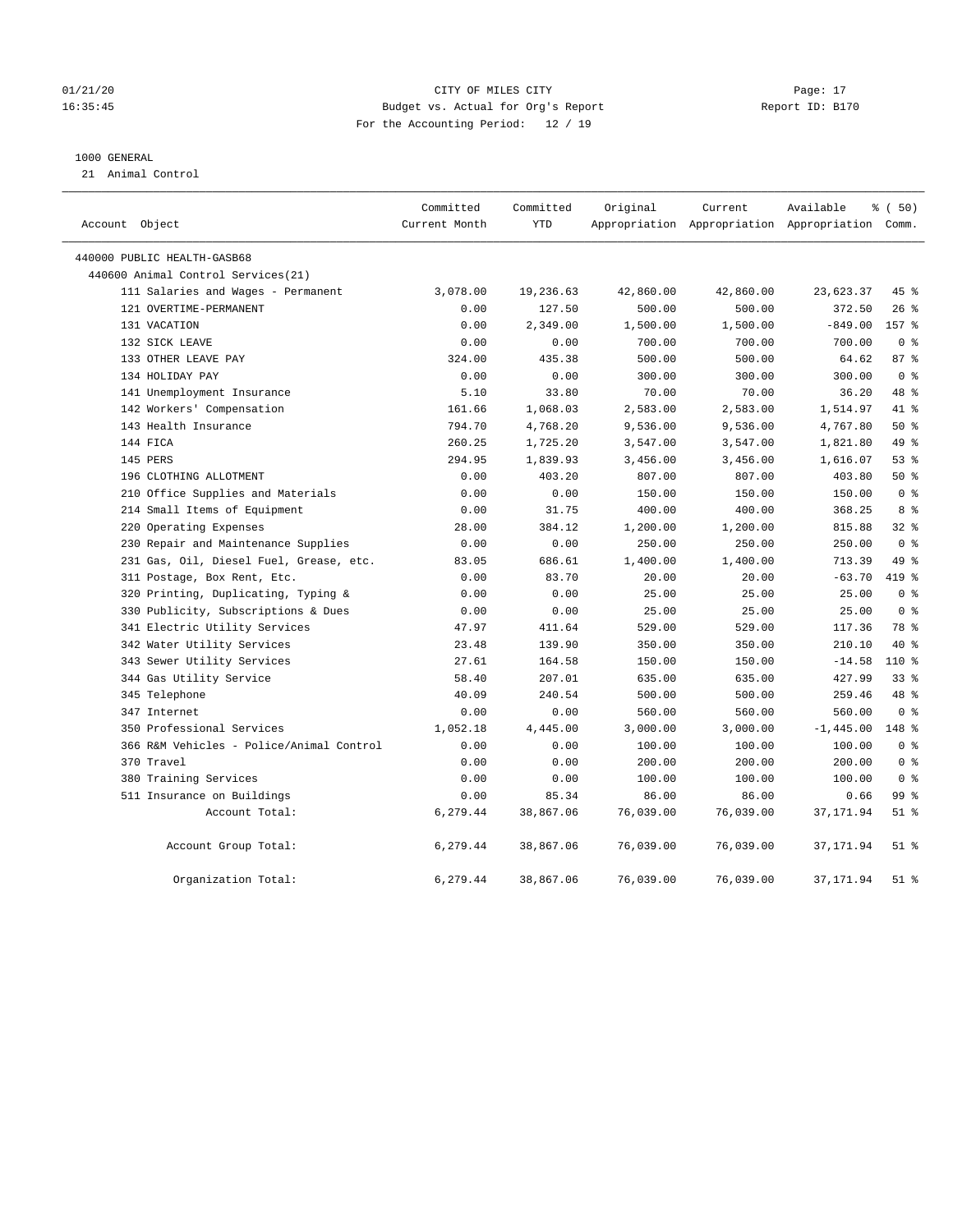#### 01/21/20 Page: 18 16:35:45 Budget vs. Actual for Org's Report Report ID: B170 For the Accounting Period: 12 / 19

#### 1000 GENERAL

36 Planning & Community Services

| Account Object                            | Committed<br>Current Month | Committed<br><b>YTD</b> | Original   | Current    | Available<br>Appropriation Appropriation Appropriation Comm. | % (50)          |
|-------------------------------------------|----------------------------|-------------------------|------------|------------|--------------------------------------------------------------|-----------------|
| 410000 GENERAL GOVERNMENTGASB68           |                            |                         |            |            |                                                              |                 |
| 411020 Community Services & Planning      |                            |                         |            |            |                                                              |                 |
| 111 Salaries and Wages - Permanent        | 3,172.10                   | 17,558.38               | 36,472.00  | 36,472.00  | 18,913.62                                                    | 48 %            |
| 121 OVERTIME-PERMANENT                    | 0.00                       | 22.75                   | 200.00     | 200.00     | 177.25                                                       | $11$ %          |
| 131 VACATION                              | 49.93                      | 1,334.09                | 2,800.00   | 2,800.00   | 1,465.91                                                     | 48 %            |
| 132 SICK LEAVE                            | 118.45                     | 1,200.37                | 1,300.00   | 1,300.00   | 99.63                                                        | $92$ %          |
| 133 OTHER LEAVE PAY                       | 19.01                      | 139.97                  | 2,112.00   | 2,112.00   | 1,972.03                                                     | 7 %             |
| 141 Unemployment Insurance                | 5.04                       | 30.63                   | 64.00      | 64.00      | 33.37                                                        | 48 %            |
| 142 Workers' Compensation                 | 16.05                      | 98.40                   | 215.00     | 215.00     | 116.60                                                       | 46 %            |
| 143 Health Insurance                      | 865.83                     | 5,195.32                | 10,395.00  | 10,395.00  | 5,199.68                                                     | 50%             |
| 144 FICA                                  | 256.95                     | 1,561.82                | 3,281.00   | 3,281.00   | 1,719.18                                                     | 48 %            |
| 145 PERS                                  | 291.25                     | 1,756.15                | 3,718.00   | 3,718.00   | 1,961.85                                                     | 47 %            |
| 196 CLOTHING ALLOTMENT                    | 0.00                       | 163.50                  | 164.00     | 164.00     | 0.50                                                         | $100*$          |
| 210 Office Supplies and Materials         | 60.34                      | 129.65                  | 500.00     | 500.00     | 370.35                                                       | 26%             |
| 214 Small Items of Equipment              | 0.00                       | 0.00                    | 800.00     | 800.00     | 800.00                                                       | 0 <sup>8</sup>  |
| 220 Operating Expenses                    | 0.00                       | 0.00                    | 300.00     | 300.00     | 300.00                                                       | 0 <sup>8</sup>  |
| 311 Postage, Box Rent, Etc.               | 0.00                       | 71.00                   | 3,000.00   | 3,000.00   | 2,929.00                                                     | 2 <sup>8</sup>  |
| 320 Printing, Duplicating, Typing &       | 0.00                       | 97.50                   | 1,000.00   | 1,000.00   | 902.50                                                       | $10*$           |
| 327 Map Printing                          | 0.00                       | 10.00                   | 200.00     | 200.00     | 190.00                                                       | 5 <sup>°</sup>  |
| 330 Publicity, Subscriptions & Dues       | 0.00                       | 0.00                    | 500.00     | 500.00     | 500.00                                                       | 0 <sup>8</sup>  |
| 331 Publication of Formal & Legal Notices | 0.00                       | 117.00                  | 1,000.00   | 1,000.00   | 883.00                                                       | $12*$           |
| 334 Memberships, Registrations & Dues     | 0.00                       | 105.00                  | 1,200.00   | 1,200.00   | 1,095.00                                                     | 9 <sup>°</sup>  |
| 345 Telephone                             | 71.37                      | 454.09                  | 900.00     | 900.00     | 445.91                                                       | 50%             |
| 347 Internet                              | 0.00                       | 0.00                    | 170.00     | 170.00     | 170.00                                                       | 0 <sup>8</sup>  |
| 350 Professional Services                 | 1,598.00                   | 4,657.50                | 36,000.00  | 36,000.00  | 31, 342.50                                                   | $13*$           |
| 360 Contr R & M                           | 91.49                      | 520.30                  | 10,000.00  | 10,000.00  | 9,479.70                                                     | 5 <sup>8</sup>  |
| 370 Travel                                | 0.00                       | 1,061.40                | 1,500.00   | 1,500.00   | 438.60                                                       | 71 %            |
| 380 Training Services                     | $-10.00$                   | 319.50                  | 2,000.00   | 2,000.00   | 1,680.50                                                     | 16 <sup>°</sup> |
| 382 Books                                 | 0.00                       | 0.00                    | 200.00     | 200.00     | 200.00                                                       | 0 <sup>8</sup>  |
| Account Total:                            | 6,605.81                   | 36,604.32               | 119,991.00 | 119,991.00 | 83,386.68                                                    | 318             |
| Account Group Total:                      | 6,605.81                   | 36,604.32               | 119,991.00 | 119,991.00 | 83,386.68                                                    | $31$ %          |
| Organization Total:                       | 6,605.81                   | 36,604.32               | 119,991.00 | 119,991.00 | 83, 386.68                                                   | 31.8            |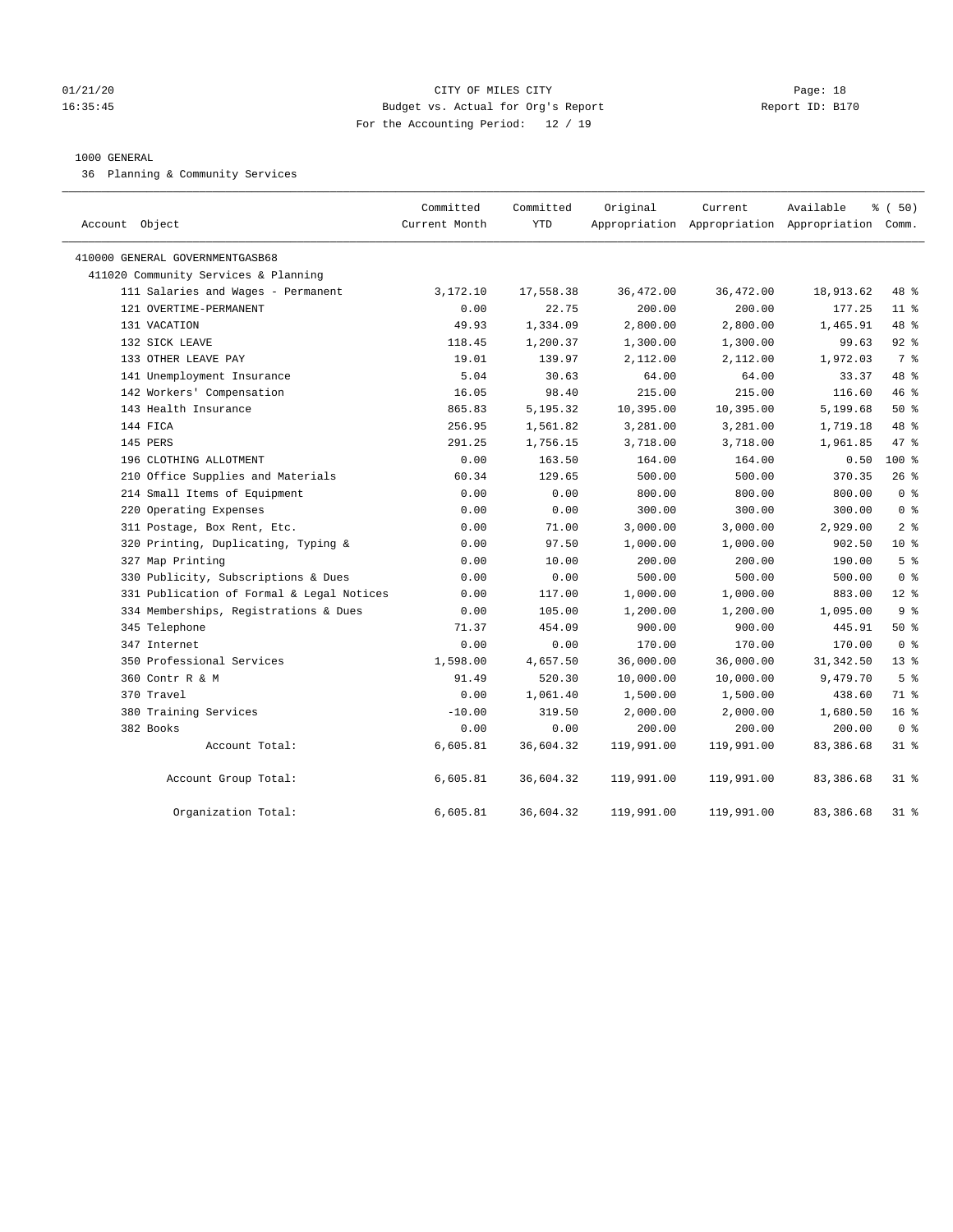#### 01/21/20 Page: 19 16:35:45 Budget vs. Actual for Org's Report Report ID: B170 For the Accounting Period: 12 / 19

## 1000 GENERAL

37 CITY HEALTH

| Object<br>Account                                                       | Committed<br>Current Month | Committed<br><b>YTD</b> | Original<br>Appropriation | Current<br>Appropriation | Available<br>Appropriation | $\frac{2}{3}$ (50)<br>Comm. |
|-------------------------------------------------------------------------|----------------------------|-------------------------|---------------------------|--------------------------|----------------------------|-----------------------------|
| 520000 OTHER FINANCING USES<br>521000 Interfund Operating Transfers Out |                            |                         |                           |                          |                            |                             |
| 820 Transfers to Other Funds                                            | 11,500.00                  | 11,500.00               | 11,500.00                 | 11,500.00                | 0.00                       | $100$ %                     |
| Account Total:                                                          | 11,500.00                  | 11,500.00               | 11,500.00                 | 11,500.00                | 0.00                       | $100$ %                     |
| Account Group Total:                                                    | 11,500.00                  | 11,500.00               | 11,500.00                 | 11,500.00                | 0.00                       | $100$ %                     |
| Organization Total:                                                     | 11,500.00                  | 11,500.00               | 11,500.00                 | 11,500.00                | 0.00                       | $100*$                      |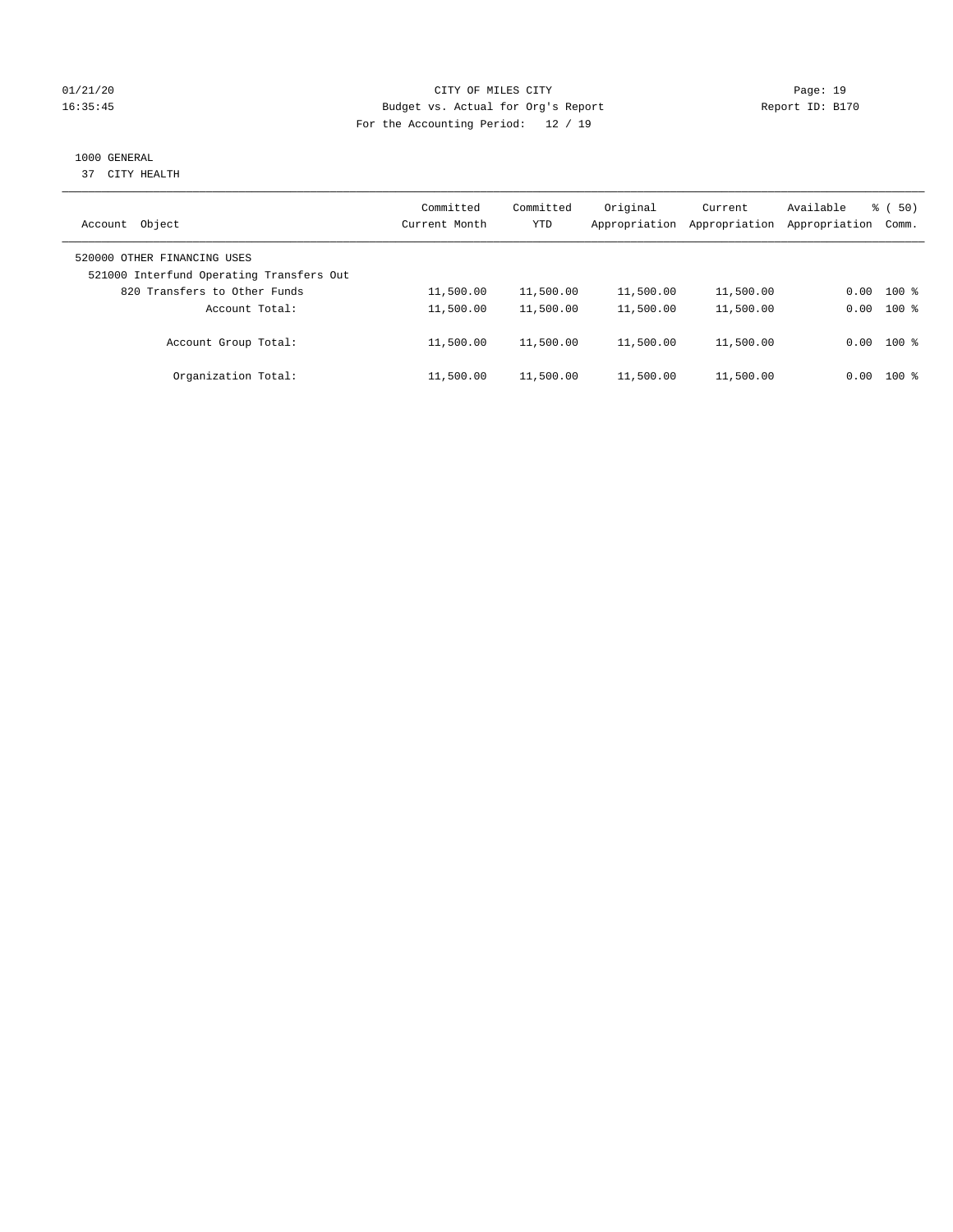#### 01/21/20 Page: 20 16:35:45 Budget vs. Actual for Org's Report Report ID: B170 For the Accounting Period: 12 / 19

#### 1000 GENERAL

201 Flood Prevention

| Account Object                            | Committed<br>Current Month | Committed<br><b>YTD</b> | Original   | Current    | Available<br>Appropriation Appropriation Appropriation Comm. | % (50)          |
|-------------------------------------------|----------------------------|-------------------------|------------|------------|--------------------------------------------------------------|-----------------|
|                                           |                            |                         |            |            |                                                              |                 |
| 430000 Public Works-GASB68                |                            |                         |            |            |                                                              |                 |
| 431200 Flood Control                      |                            |                         |            |            |                                                              |                 |
| 111 Salaries and Wages - Permanent        | 1,150.55                   | 7,543.45                | 16,128.00  | 16,128.00  | 8,584.55                                                     | 47 %            |
| 131 VACATION                              | 290.12                     | 937.11                  | 1,000.00   | 1,000.00   | 62.89                                                        | $94$ %          |
| 132 SICK LEAVE                            | 25.19                      | 314.63                  | 500.00     | 500.00     | 185.37                                                       | 63 %            |
| 133 OTHER LEAVE PAY                       | 0.00                       | 0.00                    | 1,017.00   | 1,017.00   | 1,017.00                                                     | 0 <sup>8</sup>  |
| 141 Unemployment Insurance                | 2.22                       | 13.35                   | 28.00      | 28.00      | 14.65                                                        | 48 %            |
| 142 Workers' Compensation                 | 5.94                       | 35.70                   | 1,069.00   | 1,069.00   | 1,033.30                                                     | 3 <sup>8</sup>  |
| 143 Health Insurance                      | 317.94                     | 1,907.26                | 3,815.00   | 3,815.00   | 1,907.74                                                     | 50%             |
| 144 FICA                                  | 110.96                     | 670.34                  | 1,426.00   | 1,426.00   | 755.66                                                       | 47.8            |
| 145 PERS                                  | 127.04                     | 762.43                  | 1,616.00   | 1,616.00   | 853.57                                                       | 47.8            |
| 196 CLOTHING ALLOTMENT                    | 0.00                       | 60.00                   | 60.00      | 60.00      | 0.00                                                         | 100 %           |
| 210 Office Supplies and Materials         | 0.00                       | 54.35                   | 400.00     | 400.00     | 345.65                                                       | $14*$           |
| 214 Small Items of Equipment              | 0.00                       | 0.00                    | 500.00     | 500.00     | 500.00                                                       | 0 <sup>8</sup>  |
| 220 Operating Expenses                    | 0.00                       | 0.00                    | 500.00     | 500.00     | 500.00                                                       | 0 <sup>8</sup>  |
| 231 Gas, Oil, Diesel Fuel, Grease, etc.   | 0.00                       | 0.00                    | 500.00     | 500.00     | 500.00                                                       | 0 <sup>8</sup>  |
| 311 Postage, Box Rent, Etc.               | 40.50                      | 114.20                  | 3,000.00   | 3,000.00   | 2,885.80                                                     | 4%              |
| 330 Publicity, Subscriptions & Dues       | 0.00                       | 0.00                    | 100.00     | 100.00     | 100.00                                                       | 0 <sup>8</sup>  |
| 331 Publication of Formal & Legal Notices | 91.00                      | 1,131.00                | 2,000.00   | 2,000.00   | 869.00                                                       | 57%             |
| 334 Memberships, Registrations & Dues     | 0.00                       | 80.00                   | 200.00     | 200.00     | 120.00                                                       | 40 %            |
| 345 Telephone                             | 0.00                       | 0.00                    | 50.00      | 50.00      | 50.00                                                        | 0 <sup>8</sup>  |
| 350 Professional Services                 | 6,936.35                   | 8,150.04                | 58,000.00  | 58,000.00  | 49,849.96                                                    | 14.8            |
| 370 Travel                                | 0.00                       | 190.53                  | 1,000.00   | 1,000.00   | 809.47                                                       | 19 <sup>°</sup> |
| 380 Training Services                     | 0.00                       | 0.00                    | 200.00     | 200.00     | 200.00                                                       | 0 <sup>8</sup>  |
| 382 Books                                 | 0.00                       | 0.00                    | 50.00      | 50.00      | 50.00                                                        | 0 <sup>8</sup>  |
| 532 Land Rental                           | 0.00                       | 0.00                    | 150.00     | 150.00     | 150.00                                                       | 0 <sup>8</sup>  |
| 540 Special Assessments                   | 0.00                       | 0.00                    | 300.00     | 300.00     | 300.00                                                       | 0 <sup>8</sup>  |
| Account Total:                            | 9,097.81                   | 21,964.39               | 93,609.00  | 93,609.00  | 71,644.61                                                    | $23$ $%$        |
| Account Group Total:                      | 9,097.81                   | 21,964.39               | 93,609.00  | 93,609.00  | 71,644.61                                                    | $23$ $%$        |
| 490000 DEBT SERVICE                       |                            |                         |            |            |                                                              |                 |
| 490500 Other Debt Service Payments        |                            |                         |            |            |                                                              |                 |
| 652 Principle- Flood Study Loan           | 0.00                       | 14,321.14               | 28,799.00  | 28,799.00  | 14,477.86                                                    | 50%             |
| 653 Interest- Flood Study Loan            | 0.00                       | 1,987.04                | 3,764.00   | 3,764.00   | 1,776.96                                                     | 53%             |
| Account Total:                            | 0.00                       | 16,308.18               | 32,563.00  | 32,563.00  | 16,254.82                                                    | 50%             |
| Account Group Total:                      | 0.00                       | 16,308.18               | 32,563.00  | 32,563.00  | 16, 254.82                                                   | 50%             |
| Organization Total:                       | 9,097.81                   | 38, 272.57              | 126,172.00 | 126,172.00 | 87,899.43                                                    | $30*$           |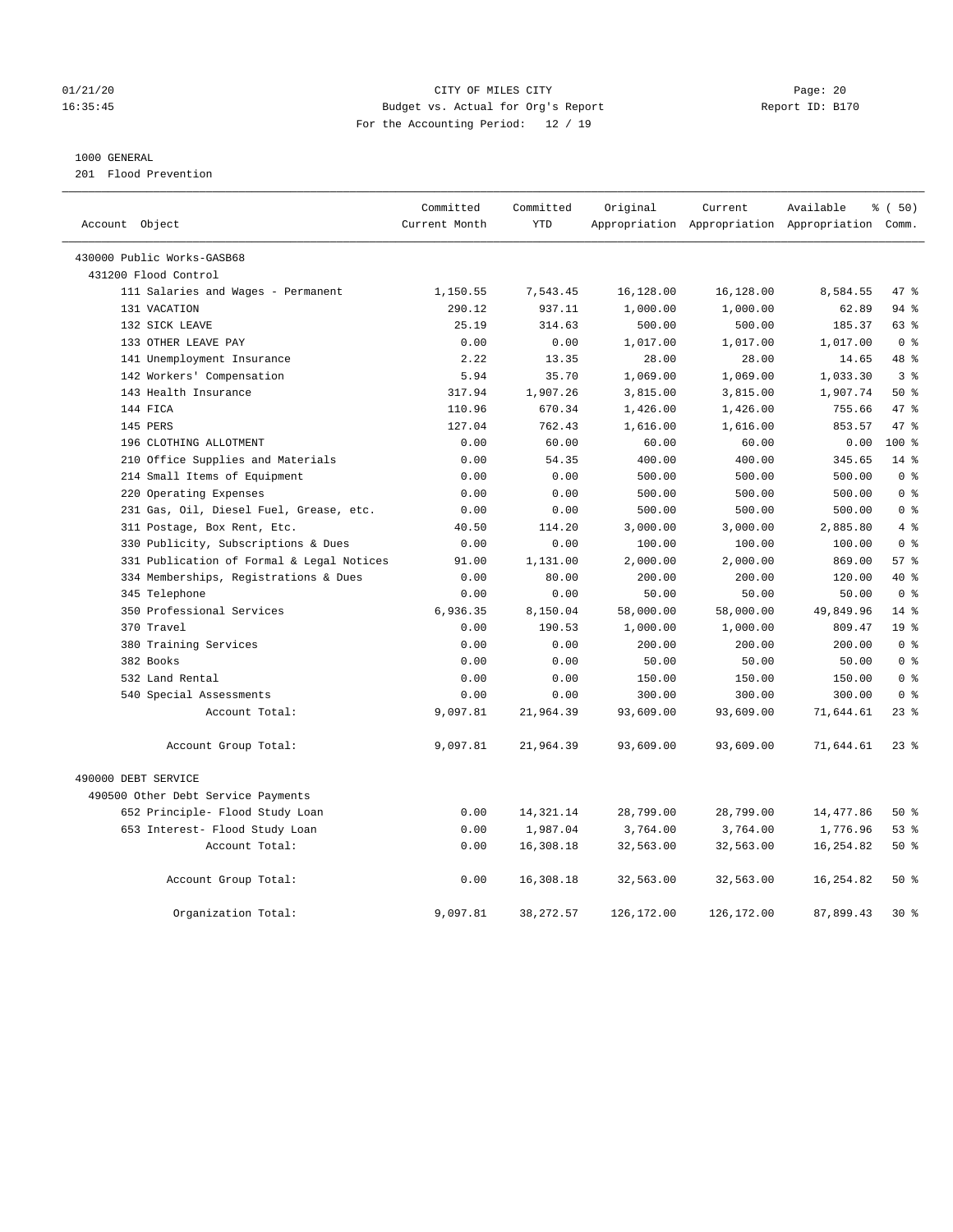#### 01/21/20 Page: 21 16:35:45 Budget vs. Actual for Org's Report Report ID: B170 For the Accounting Period: 12 / 19

## 1000 GENERAL

301 Elections

| Object<br>Account                                   | Committed<br>Current Month | Committed<br><b>YTD</b> | Original<br>Appropriation | Current<br>Appropriation | Available<br>Appropriation | % ( 50)<br>Comm. |
|-----------------------------------------------------|----------------------------|-------------------------|---------------------------|--------------------------|----------------------------|------------------|
| 410000 GENERAL GOVERNMENTGASB68<br>410600 Elections |                            |                         |                           |                          |                            |                  |
| 300<br>PURCHASED SERVICES                           | 0.00                       | 0.00                    | 10,000.00                 | 10,000.00                | 10,000.00                  | 0 <sup>8</sup>   |
| Account Total:                                      | 0.00                       | 0.00                    | 10,000.00                 | 10,000.00                | 10,000.00                  | 0 <sup>8</sup>   |
| Account Group Total:                                | 0.00                       | 0.00                    | 10,000.00                 | 10,000.00                | 10,000.00                  | 0 <sup>8</sup>   |
| Organization Total:                                 | 0.00                       | 0.00                    | 10,000.00                 | 10,000.00                | 10,000.00                  | 0 <sup>8</sup>   |
|                                                     |                            |                         |                           |                          |                            |                  |

Fund Total: 403,142.17 2,409,645.22 4,702,728.00 4,702,728.00 2,293,082.78 51 %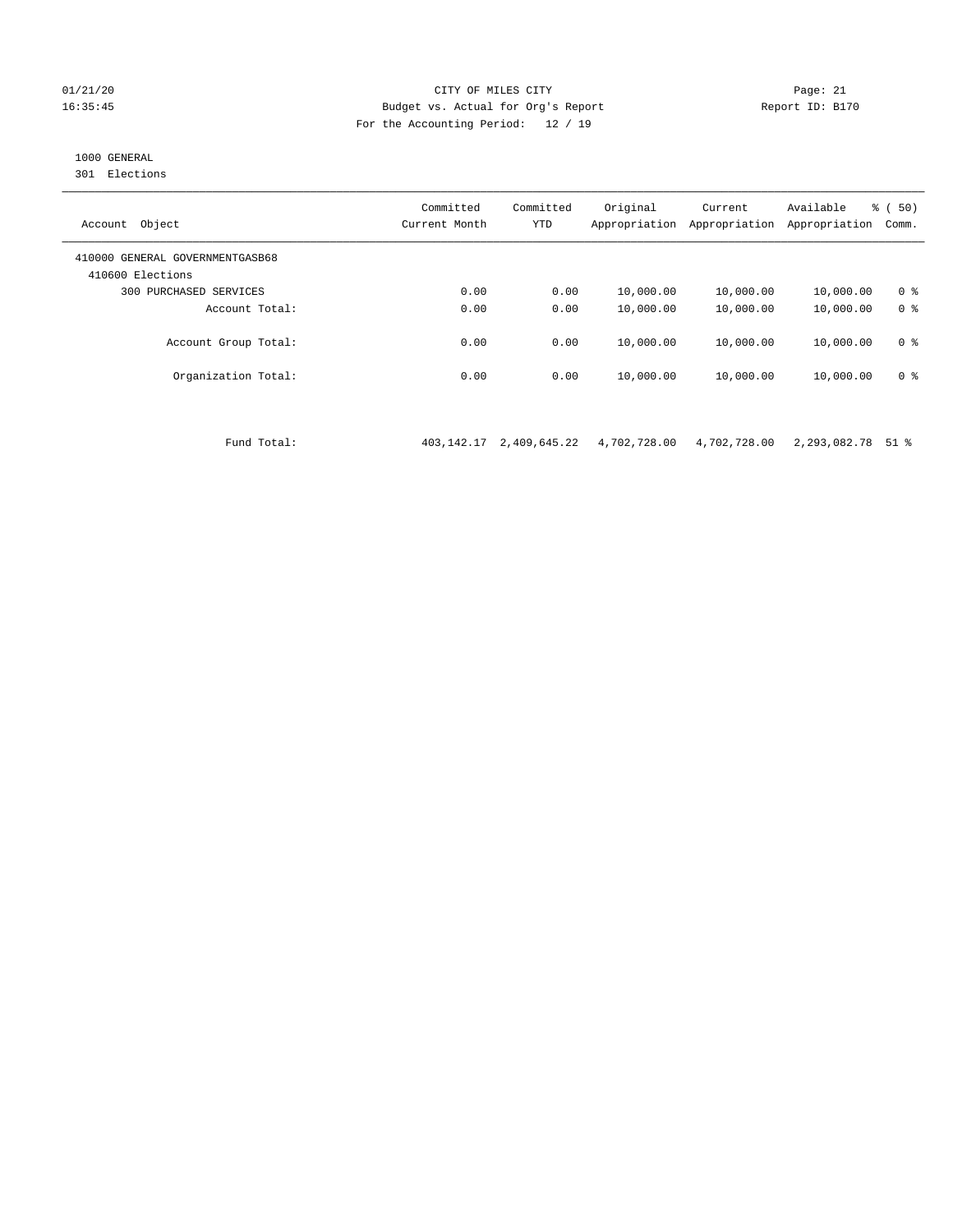#### 01/21/20 Page: 22 16:35:45 Budget vs. Actual for Org's Report Report ID: B170 For the Accounting Period: 12 / 19

————————————————————————————————————————————————————————————————————————————————————————————————————————————————————————————————————

## 2220 LIBRARY

16 Library

|                                          | Committed     | Committed  | Original   | Current    | Available                                       | % ( 50)         |
|------------------------------------------|---------------|------------|------------|------------|-------------------------------------------------|-----------------|
| Account Object                           | Current Month | YTD        |            |            | Appropriation Appropriation Appropriation Comm. |                 |
|                                          |               |            |            |            |                                                 |                 |
| 460000 CULTURE AND RECREATION-GASB68     |               |            |            |            |                                                 |                 |
| 460100 Library Services(16)              |               |            |            |            |                                                 |                 |
| 111 Salaries and Wages - Permanent       | 11,116.94     | 75,352.70  | 180,964.00 | 180,964.00 | 105,611.30                                      | $42$ %          |
| 121 OVERTIME-PERMANENT                   | 0.00          | 0.00       | 600.00     | 600.00     | 600.00                                          | 0 <sup>8</sup>  |
| 131 VACATION                             | 3,693.58      | 7,608.71   | 16,000.00  | 16,000.00  | 8,391.29                                        | 48 %            |
| 132 SICK LEAVE                           | 812.78        | 2,257.36   | 7,300.00   | 7,300.00   | 5,042.64                                        | $31$ %          |
| 133 OTHER LEAVE PAY                      | 0.00          | 355.28     | 4,071.00   | 4,071.00   | 3,715.72                                        | 9 <sup>°</sup>  |
| 141 Unemployment Insurance               | 23.44         | 129.30     | 731.00     | 731.00     | 601.70                                          | 18 %            |
| 142 Workers' Compensation                | 63.00         | 347.49     | 887.00     | 887.00     | 539.51                                          | 39 %            |
| 143 Health Insurance                     | 2,383.75      | 18,276.00  | 47,682.00  | 47,682.00  | 29,406.00                                       | 38 %            |
| 144 FICA                                 | 1,189.86      | 6,528.55   | 15,983.00  | 15,983.00  | 9,454.45                                        | 41 %            |
| 145 PERS                                 | 1,354.54      | 7,419.29   | 18,115.00  | 18,115.00  | 10,695.71                                       | 41 %            |
| 196 CLOTHING ALLOTMENT                   | 0.00          | 600.00     | 750.00     | 750.00     | 150.00                                          | 80 %            |
| 210 Office Supplies and Materials        | 50.71         | 150.60     | 500.00     | 500.00     | 349.40                                          | $30*$           |
| 214 Small Items of Equipment             | 0.00          | 953.00     | 3,000.00   | 3,000.00   | 2,047.00                                        | 32%             |
| 220 Operating Expenses                   | 0.00          | 0.00       | 500.00     | 500.00     | 500.00                                          | 0 <sup>8</sup>  |
| 224 Janitorial Supplies                  | 43.98         | 86.91      | 1,200.00   | 1,200.00   | 1,113.09                                        | 7 %             |
| 311 Postage, Box Rent, Etc.              | 83.86         | 521.27     | 1,500.00   | 1,500.00   | 978.73                                          | 35%             |
| 320 Printing, Duplicating, Typing &      | 15.73         | 300.39     | 1,500.00   | 1,500.00   | 1,199.61                                        | $20*$           |
| 330 Publicity, Subscriptions & Dues      | 0.00          | 58.80      | 0.00       | 0.00       | $-58.80$                                        | *** 응           |
| 334 Memberships, Registrations & Dues    | 0.00          | 0.00       | 250.00     | 250.00     | 250.00                                          | 0 <sup>8</sup>  |
| 341 Electric Utility Services            | 438.12        | 4,551.89   | 9,000.00   | 9,000.00   | 4,448.11                                        | $51$ %          |
| 342 Water Utility Services               | 23.46         | 186.18     | 750.00     | 750.00     | 563.82                                          | 25%             |
| 343 Sewer Utility Services               | 27.61         | 206.43     | 800.00     | 800.00     | 593.57                                          | 26%             |
| 344 Gas Utility Service                  | 244.87        | 660.46     | 5,000.00   | 5,000.00   | 4,339.54                                        | $13*$           |
| 345 Telephone                            | 104.26        | 700.92     | 1,750.00   | 1,750.00   | 1,049.08                                        | 40 %            |
| 346 Garbage Service                      | 0.00          | 0.00       | 400.00     | 400.00     | 400.00                                          | 0 <sup>8</sup>  |
| 347 Internet                             | 139.10        | 1,286.91   | 2,500.00   | 2,500.00   | 1,213.09                                        | $51$ %          |
| 350 Professional Services                | 0.00          | 1,390.21   | 9,500.00   | 9,500.00   | 8,109.79                                        | 15 <sup>°</sup> |
| 360 Contr R & M                          | 325.00        | 2,703.00   | 10,000.00  | 10,000.00  | 7,297.00                                        | $27$ %          |
| 370 Travel                               | 0.00          | 105.00     | 1,500.00   | 1,500.00   | 1,395.00                                        | 7 %             |
| 380 Training Services                    | 0.00          | 0.00       | 1,000.00   | 1,000.00   | 1,000.00                                        | 0 <sup>8</sup>  |
| 382 Books                                | 1,428.61      | 3,251.28   | 15,000.00  | 15,000.00  | 11,748.72                                       | $22$ %          |
| 511 Insurance on Buildings               | 0.00          | 2,994.06   | 2,995.00   | 2,995.00   | 0.94                                            | $100*$          |
| 513 Liability                            | 0.00          | 2,931.16   | 2,932.00   | 2,932.00   | 0.84                                            | $100*$          |
| Account Total:                           | 23,563.20     | 141,913.15 | 364,660.00 | 364,660.00 | 222,746.85                                      | 39 <sup>8</sup> |
| Account Group Total:                     | 23,563.20     | 141,913.15 | 364,660.00 | 364,660.00 | 222,746.85                                      | 39%             |
| 520000 OTHER FINANCING USES              |               |            |            |            |                                                 |                 |
| 521000 Interfund Operating Transfers Out |               |            |            |            |                                                 |                 |
| 820 Transfers to Other Funds             | 1,748.00      | 10,488.00  | 20,972.00  | 20,972.00  | 10,484.00                                       | 50%             |
| Account Total:                           | 1,748.00      | 10,488.00  | 20,972.00  | 20,972.00  | 10,484.00                                       | 50%             |
|                                          |               |            |            |            |                                                 |                 |
| Account Group Total:                     | 1,748.00      | 10,488.00  | 20,972.00  | 20,972.00  | 10,484.00                                       | 50%             |
| Organization Total:                      | 25, 311.20    | 152,401.15 | 385,632.00 | 385,632.00 | 233, 230.85                                     | $40*$           |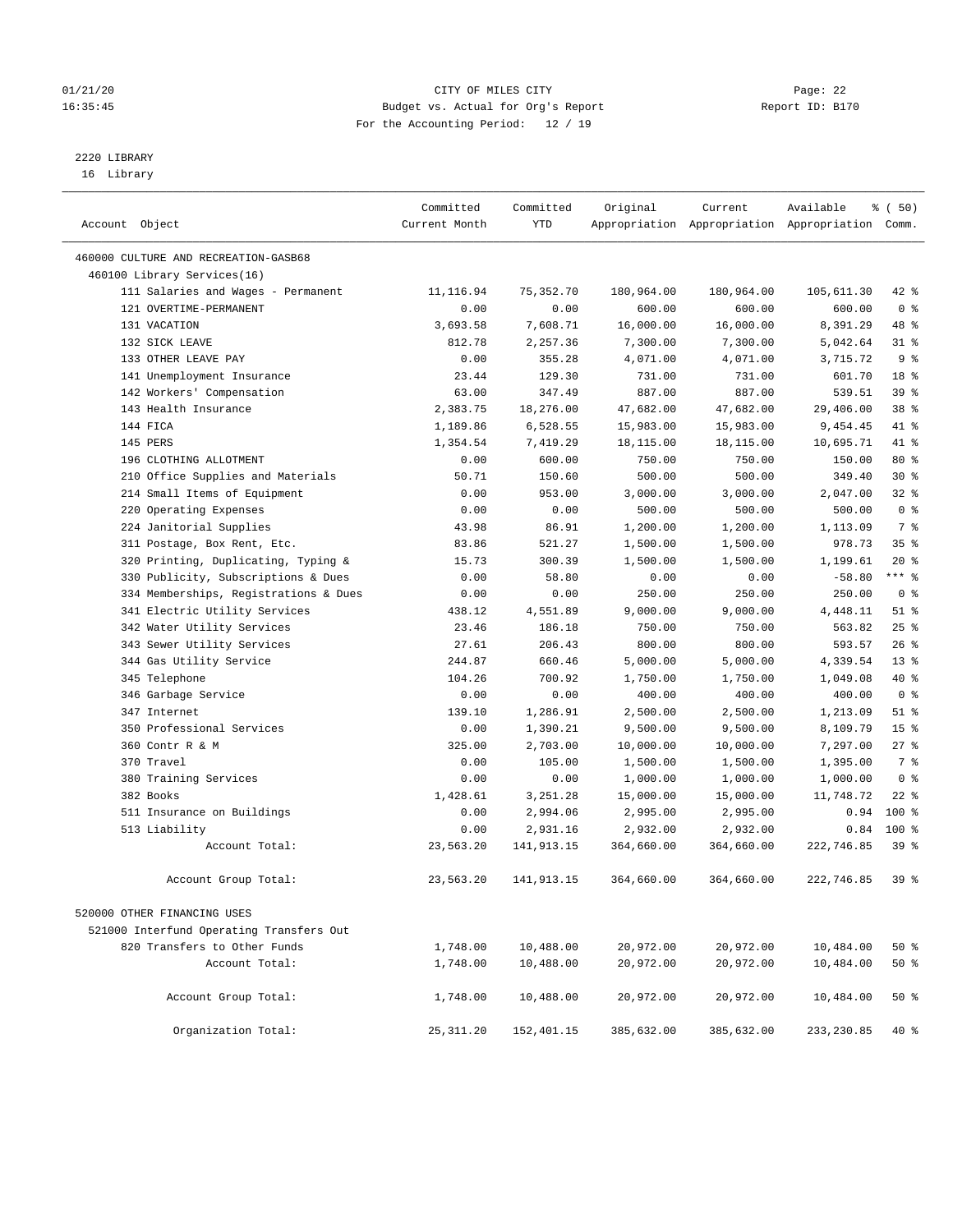#### 01/21/20 Page: 23 16:35:45 Budget vs. Actual for Org's Report Report ID: B170 For the Accounting Period: 12 / 19

## 2220 LIBRARY

16 Library

| Account Object |             | Committed<br>Current Month | Committed<br>YTD | Original   | Current    | Available<br>Appropriation Appropriation Appropriation Comm. | - 8 ( 50) |
|----------------|-------------|----------------------------|------------------|------------|------------|--------------------------------------------------------------|-----------|
|                | Fund Total: | 25,311.20                  | 152,401.15       | 385,632.00 | 385,632.00 | 233,230.85 40 %                                              |           |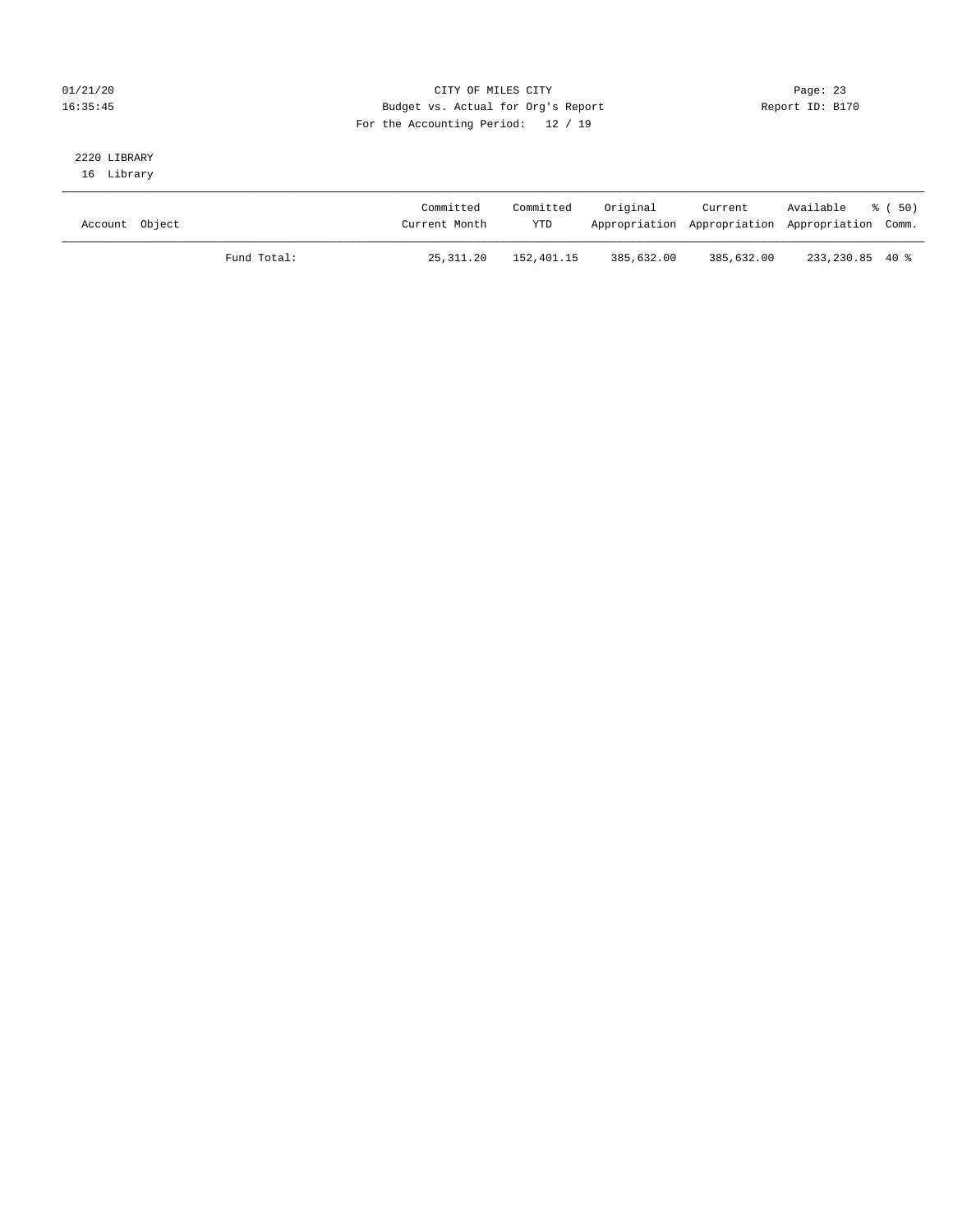#### 01/21/20 Page: 24 16:35:45 Budget vs. Actual for Org's Report Report ID: B170 For the Accounting Period: 12 / 19

## 2260 EMERGENCY DISASTER

201 Flood Prevention

| Account Object                                                          | Committed<br>Current Month | Committed<br><b>YTD</b> | Original | Current<br>Appropriation Appropriation | Available<br>Appropriation | % ( 50 )<br>Comm. |
|-------------------------------------------------------------------------|----------------------------|-------------------------|----------|----------------------------------------|----------------------------|-------------------|
| 520000 OTHER FINANCING USES<br>521000 Interfund Operating Transfers Out |                            |                         |          |                                        |                            |                   |
| 820 Transfers to Other Funds                                            | 0.00                       | 0.00                    | 549.00   | 549.00                                 | 549.00                     | 0 <sup>8</sup>    |
| Account Total:                                                          | 0.00                       | 0.00                    | 549.00   | 549.00                                 | 549.00                     | 0 <sup>8</sup>    |
| Account Group Total:                                                    | 0.00                       | 0.00                    | 549.00   | 549.00                                 | 549.00                     | 0 <sup>8</sup>    |
| Organization Total:                                                     | 0.00                       | 0.00                    | 549.00   | 549.00                                 | 549.00                     | 0 <sup>8</sup>    |
|                                                                         |                            |                         |          |                                        |                            |                   |
| Fund Total:                                                             | 0.00                       | 0.00                    | 549.00   | 549.00                                 | 549.00                     | 0 %               |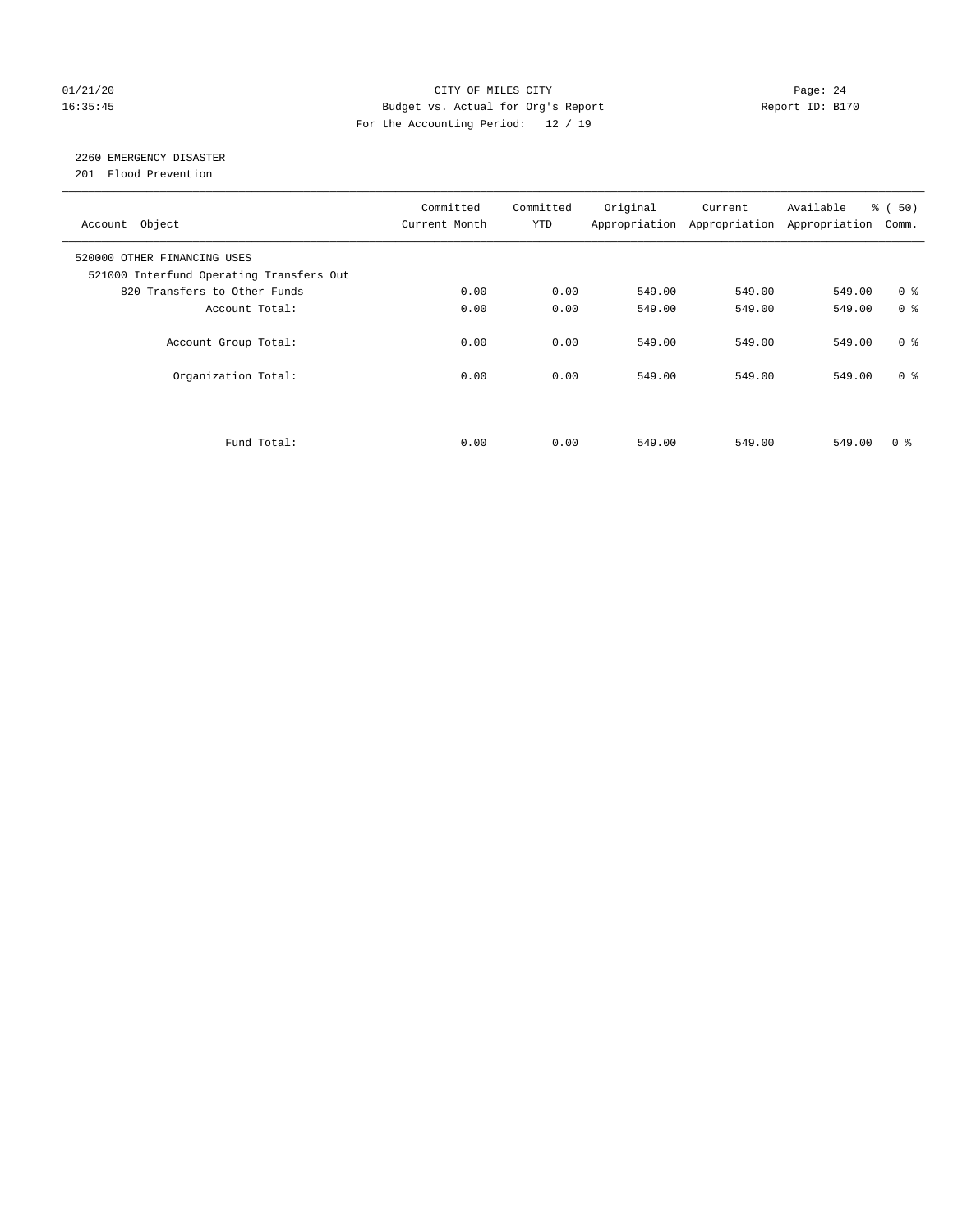#### 01/21/20 Page: 25 16:35:45 Budget vs. Actual for Org's Report Report ID: B170 For the Accounting Period: 12 / 19

#### 2270 Health 37 CITY HEALTH

| Account Object                                                    | Committed<br>Current Month | Committed<br><b>YTD</b> | Original  | Current<br>Appropriation Appropriation | Available<br>Appropriation | % ( 50 )<br>Comm. |
|-------------------------------------------------------------------|----------------------------|-------------------------|-----------|----------------------------------------|----------------------------|-------------------|
| 440000 PUBLIC HEALTH-GASB68<br>440140 Registration and Inspection |                            |                         |           |                                        |                            |                   |
| 350 Professional Services                                         | 0.00                       | 0.00                    | 16,500.00 | 16,500.00                              | 16,500.00                  | 0 <sup>8</sup>    |
| Account Total:                                                    | 0.00                       | 0.00                    | 16,500.00 | 16,500.00                              | 16,500.00                  | 0 <sup>8</sup>    |
| Account Group Total:                                              | 0.00                       | 0.00                    | 16,500.00 | 16,500.00                              | 16,500.00                  | 0 <sup>8</sup>    |
| Organization Total:                                               | 0.00                       | 0.00                    | 16,500.00 | 16,500.00                              | 16,500.00                  | 0 <sup>8</sup>    |
|                                                                   |                            |                         |           |                                        |                            |                   |
| Fund Total:                                                       | 0.00                       | 0.00                    | 16,500.00 | 16,500.00                              | 16,500.00                  | 0 <sup>8</sup>    |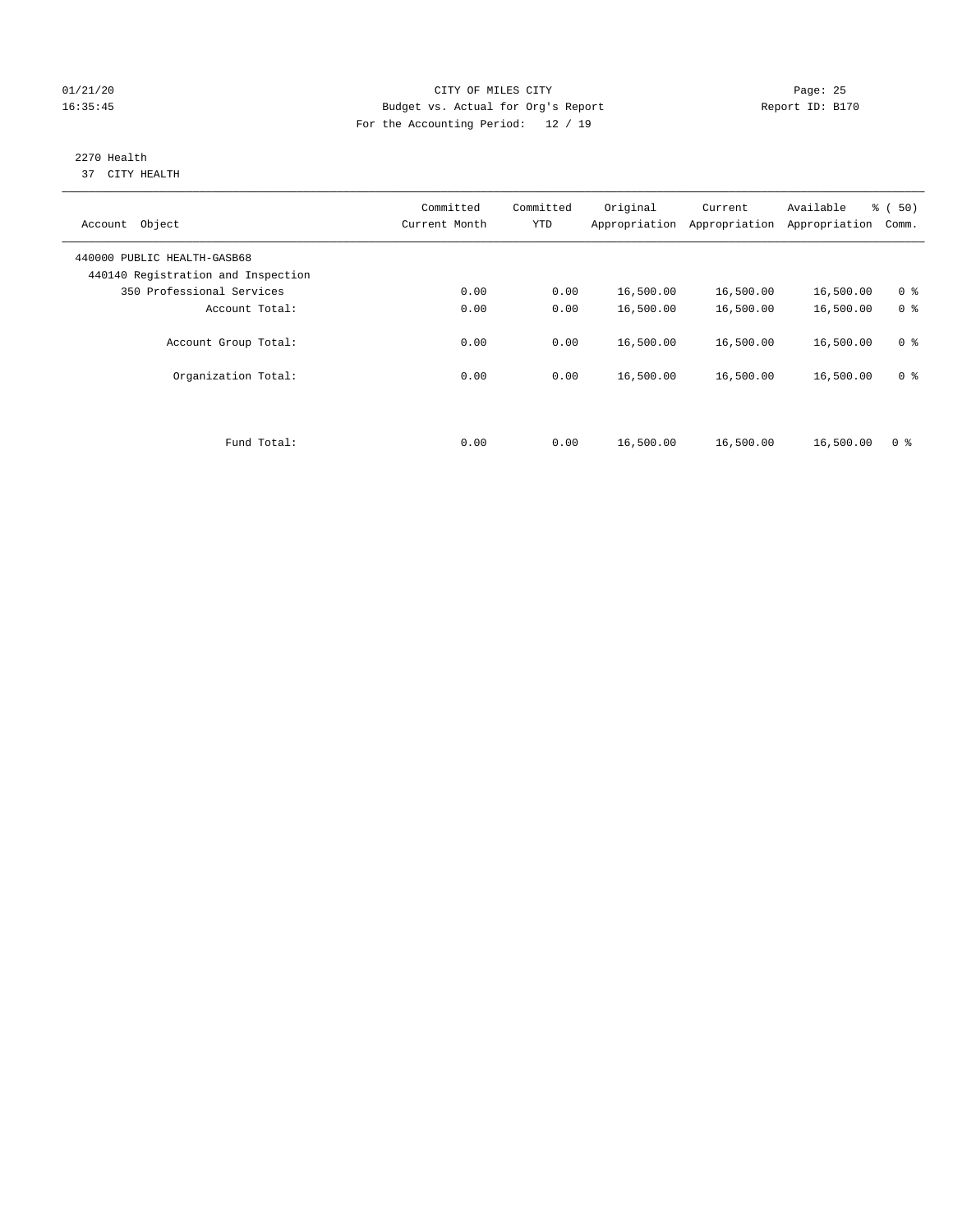#### 01/21/20 Page: 26 16:35:45 Budget vs. Actual for Org's Report Report ID: B170 For the Accounting Period: 12 / 19

#### 2310 TIFD-Downtown

11 Historic Preservation

|                                           | Committed     | Committed  | Original  | Current   | Available                                       | % (50)           |
|-------------------------------------------|---------------|------------|-----------|-----------|-------------------------------------------------|------------------|
| Account Object                            | Current Month | <b>YTD</b> |           |           | Appropriation Appropriation Appropriation Comm. |                  |
| 460000 CULTURE AND RECREATION-GASB68      |               |            |           |           |                                                 |                  |
| 460462 Urban Renewal District             |               |            |           |           |                                                 |                  |
| 111 Salaries and Wages - Permanent        | 0.00          | 0.00       | 14,740.00 | 14,740.00 | 14,740.00                                       | 0 <sup>8</sup>   |
| 131 VACATION                              | 0.00          | 0.00       | 1,600.00  | 1,600.00  | 1,600.00                                        | 0 <sup>8</sup>   |
| 132 SICK LEAVE                            | 0.00          | 0.00       | 400.00    | 400.00    | 400.00                                          | 0 <sup>8</sup>   |
| 141 Unemployment Insurance                | 0.00          | 0.00       | 25.00     | 25.00     | 25.00                                           | 0 <sup>8</sup>   |
| 142 Workers' Compensation                 | 0.00          | 0.00       | 210.00    | 210.00    | 210.00                                          | 0 <sup>8</sup>   |
| 144 FICA                                  | 0.00          | 0.00       | 1,281.00  | 1,281.00  | 1,281.00                                        | 0 <sup>8</sup>   |
| 145 PERS                                  | 0.00          | 0.00       | 1,451.00  | 1,451.00  | 1,451.00                                        | 0 <sup>8</sup>   |
| 196 CLOTHING ALLOTMENT                    | 0.00          | 0.00       | 70.00     | 70.00     | 70.00                                           | 0 <sup>8</sup>   |
| 210 Office Supplies and Materials         | 10.00         | 15.99      | 75.00     | 75.00     | 59.01                                           | $21$ %           |
| 220 Operating Expenses                    | 0.00          | 0.00       | 1,000.00  | 1,000.00  | 1,000.00                                        | 0 <sup>8</sup>   |
| 311 Postage, Box Rent, Etc.               | 0.00          | 6.08       | 100.00    | 100.00    | 93.92                                           | 6 %              |
| 320 Printing, Duplicating, Typing &       | 0.00          | 0.00       | 200.00    | 200.00    | 200.00                                          | 0 <sup>8</sup>   |
| 330 Publicity, Subscriptions & Dues       | 0.00          | 0.00       | 100.00    | 100.00    | 100.00                                          | 0 <sup>8</sup>   |
| 331 Publication of Formal & Legal Notices | 7.00          | 53.00      | 300.00    | 300.00    | 247.00                                          | 18 %             |
| 345 Telephone                             | 13.71         | 106.91     | 219.00    | 219.00    | 112.09                                          | 49 %             |
| 347 Internet                              | 6.42          | 62.72      | 785.00    | 785.00    | 722.28                                          | 8 %              |
| 350 Professional Services                 | 0.00          | 179.64     | 1,500.00  | 1,500.00  | 1,320.36                                        | $12*$            |
| 360 Contr R & M                           | 91.48         | 515.29     | 500.00    | 500.00    | $-15.29$                                        | 103 <sub>8</sub> |
| 370 Travel                                | 0.00          | 0.00       | 1,000.00  | 1,000.00  | 1,000.00                                        | 0 <sup>8</sup>   |
| 513 Liability                             | 0.00          | 143.50     | 144.00    | 144.00    | 0.50                                            | 100 %            |
| 721 Redevelopment                         | 0.00          | 0.00       | 11,067.00 | 11,067.00 | 11,067.00                                       | 0 <sup>8</sup>   |
| Account Total:                            | 128.61        | 1,083.13   | 36,767.00 | 36,767.00 | 35,683.87                                       | 3%               |
| Account Group Total:                      | 128.61        | 1,083.13   | 36,767.00 | 36,767.00 | 35,683.87                                       | 3%               |
| Organization Total:                       | 128.61        | 1,083.13   | 36,767.00 | 36,767.00 | 35,683.87                                       | 3%               |
| Fund Total:                               | 128.61        | 1,083.13   | 36,767.00 | 36,767.00 | 35,683.87                                       | 3%               |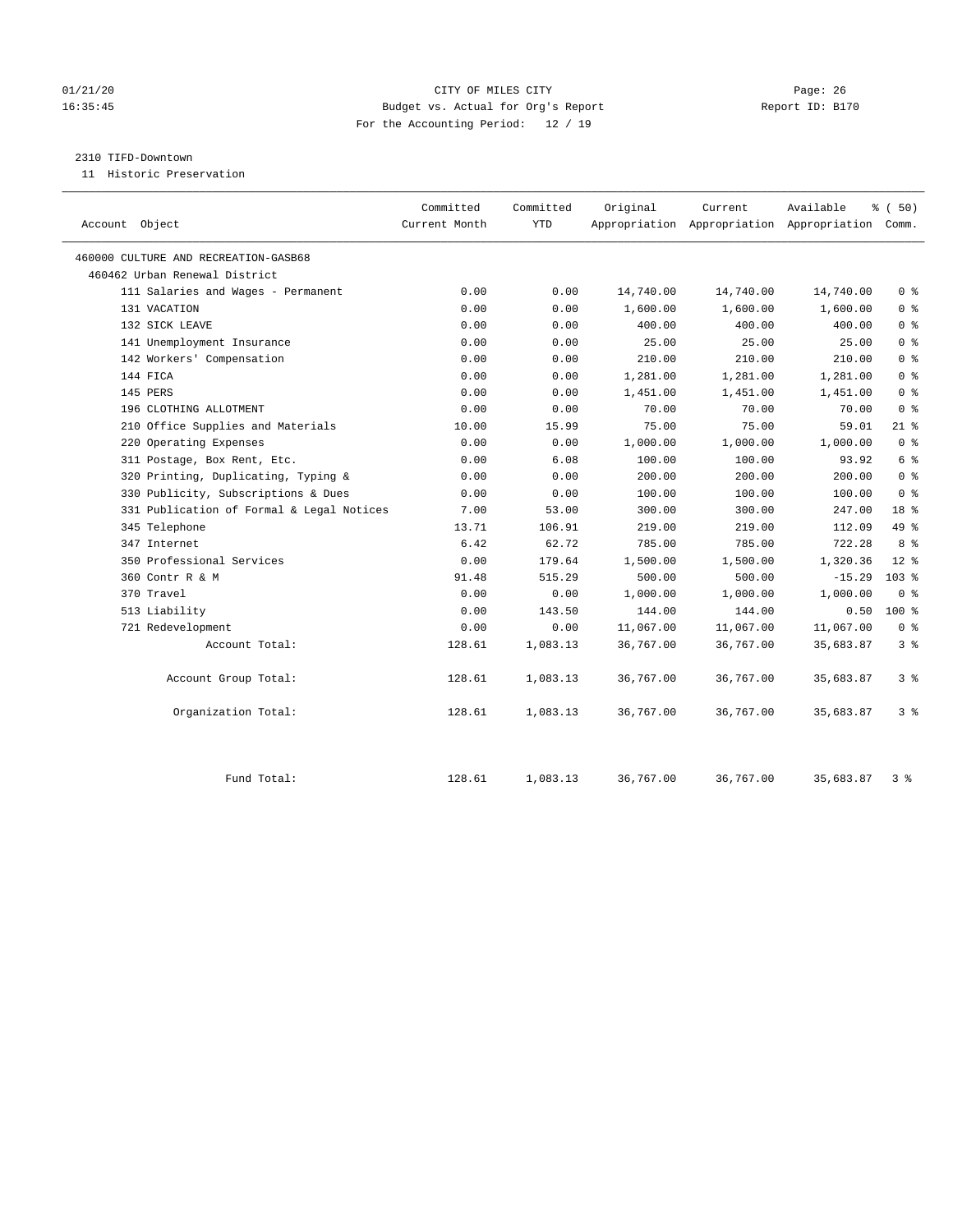#### 01/21/20 Page: 27 16:35:45 Budget vs. Actual for Org's Report Report ID: B170 For the Accounting Period: 12 / 19

## 2350 Local Government/Study Commission

302 Local Government/Study Commission

| Account Object                                                          | Committed<br>Current Month | Committed<br><b>YTD</b> | Original | Current<br>Appropriation Appropriation | Available<br>Appropriation | % ( 50 )<br>Comm. |
|-------------------------------------------------------------------------|----------------------------|-------------------------|----------|----------------------------------------|----------------------------|-------------------|
| 520000 OTHER FINANCING USES<br>521000 Interfund Operating Transfers Out |                            |                         |          |                                        |                            |                   |
| 820 Transfers to Other Funds                                            | 0.00                       | 0.00                    | 25.00    | 25.00                                  | 25.00                      | 0 <sup>8</sup>    |
| Account Total:                                                          | 0.00                       | 0.00                    | 25.00    | 25.00                                  | 25.00                      | 0 <sup>8</sup>    |
| Account Group Total:                                                    | 0.00                       | 0.00                    | 25.00    | 25.00                                  | 25.00                      | 0 <sup>8</sup>    |
| Organization Total:                                                     | 0.00                       | 0.00                    | 25.00    | 25.00                                  | 25.00                      | 0 <sup>8</sup>    |
|                                                                         |                            |                         |          |                                        |                            |                   |
| Fund Total:                                                             | 0.00                       | 0.00                    | 25.00    | 25.00                                  | 25.00                      | 0 ៖               |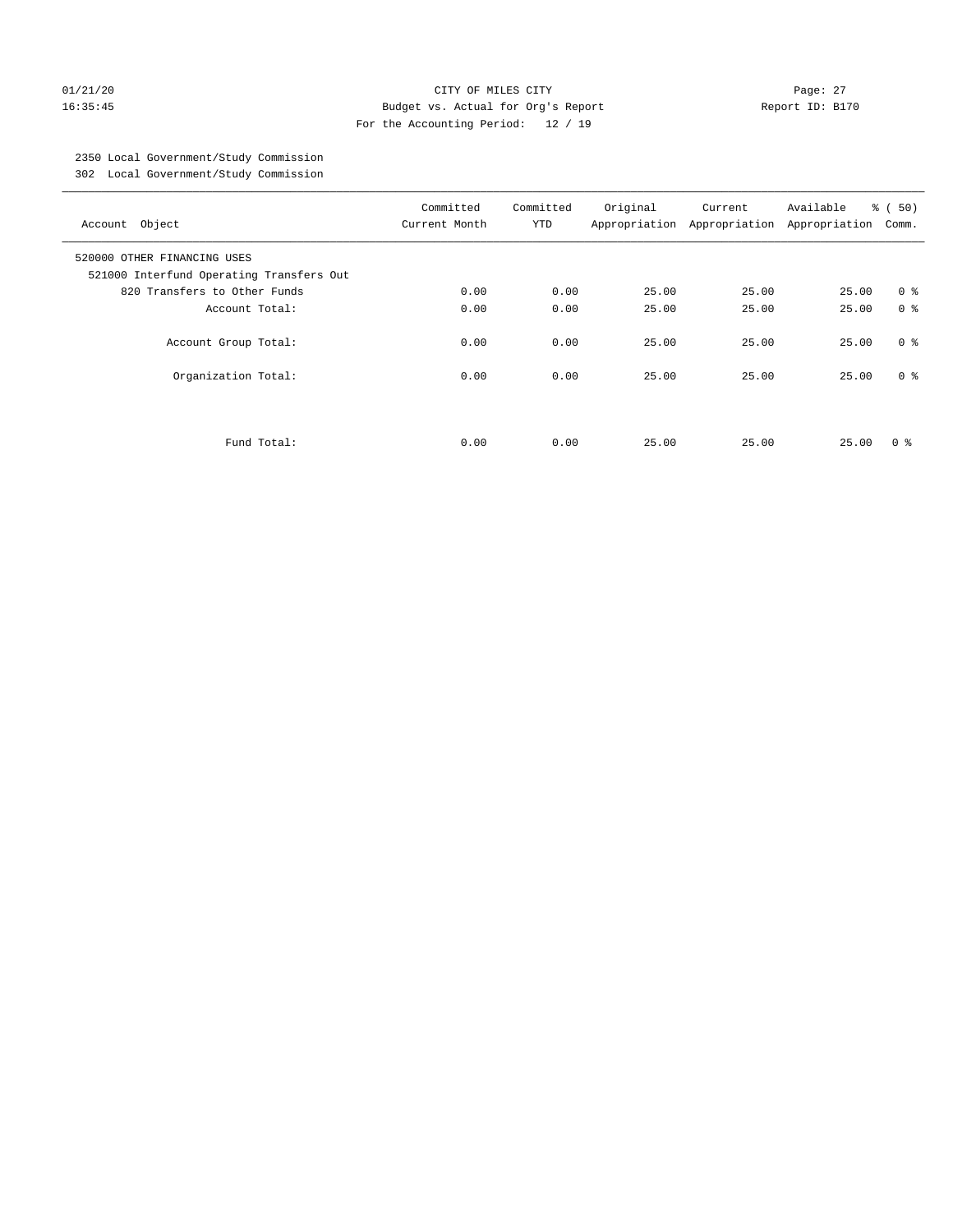#### 01/21/20 Page: 28 16:35:45 Budget vs. Actual for Org's Report Report ID: B170 For the Accounting Period: 12 / 19

# 2372 Permissive Medical Levy

20 Permissive Medical Levy

| Account Object                                                          | Committed<br>Current Month | Committed<br><b>YTD</b> | Original   | Current<br>Appropriation Appropriation | Available<br>Appropriation | 8 ( 50)<br>Comm.   |
|-------------------------------------------------------------------------|----------------------------|-------------------------|------------|----------------------------------------|----------------------------|--------------------|
| 520000 OTHER FINANCING USES<br>521000 Interfund Operating Transfers Out |                            |                         |            |                                        |                            |                    |
| 820 Transfers to Other Funds                                            | 144,391.40                 | 144,391.40              | 259,721.00 | 259,721.00                             | 115,329.60                 | 56%                |
| Account Total:                                                          | 144,391.40                 | 144,391.40              | 259,721.00 | 259,721.00                             | 115,329.60                 | $56$ $\frac{6}{3}$ |
| Account Group Total:                                                    | 144,391.40                 | 144,391.40              | 259,721.00 | 259,721.00                             | 115,329.60                 | 56%                |
| Organization Total:                                                     | 144,391.40                 | 144,391.40              | 259,721.00 | 259,721.00                             | 115,329.60                 | 56%                |
|                                                                         |                            |                         |            |                                        |                            |                    |
| Fund Total:                                                             | 144,391.40                 | 144,391.40              | 259,721.00 | 259,721.00                             | 115,329.60                 | 56 %               |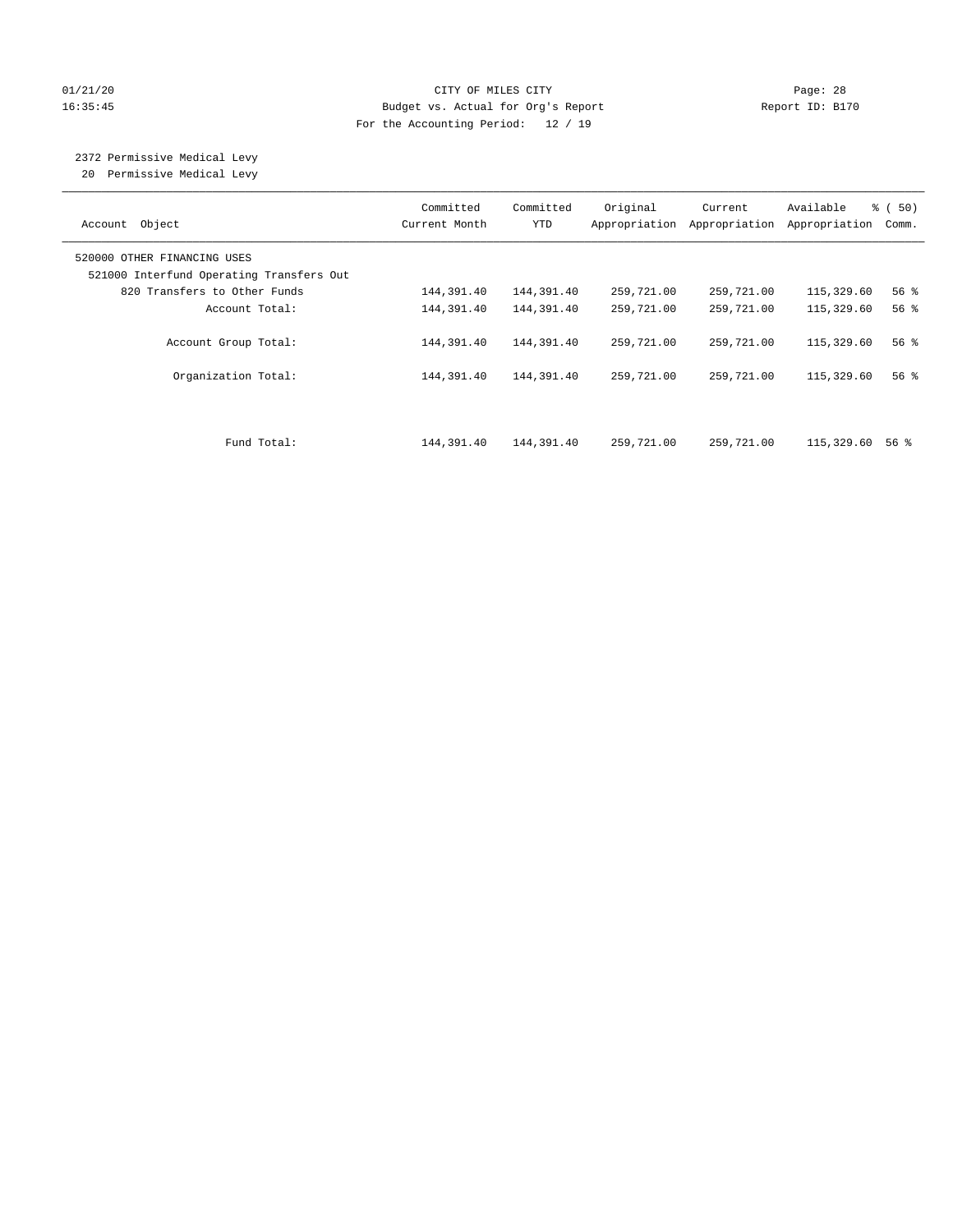#### 01/21/20 Page: 29 16:35:45 Budget vs. Actual for Org's Report Report ID: B170 For the Accounting Period: 12 / 19

#### 2390 DRUG FORFEITURE

5 Police

| Account Object                    | Committed<br>Current Month | Committed<br>YTD | Original | Current<br>Appropriation Appropriation | Available<br>Appropriation | % (50)<br>Comm. |
|-----------------------------------|----------------------------|------------------|----------|----------------------------------------|----------------------------|-----------------|
| 420000 PUBLIC SAFETY-GASB68       |                            |                  |          |                                        |                            |                 |
| 420100 Law Enforcement Services   |                            |                  |          |                                        |                            |                 |
| 210 Office Supplies and Materials | 0.00                       | 0.00             | 100.00   | 100.00                                 | 100.00                     | 0 <sub>8</sub>  |
| 220 Operating Expenses            | 0.00                       | 0.00             | 500.00   | 500.00                                 | 500.00                     | 0 <sup>8</sup>  |
| 380 Training Services             | 0.00                       | 0.00             | 100.00   | 100.00                                 | 100.00                     | 0 <sup>8</sup>  |
| 900 Capital Outlay                | 0.00                       | 0.00             | 1,000.00 | 1,000.00                               | 1,000.00                   | 0 <sup>8</sup>  |
| Account Total:                    | 0.00                       | 0.00             | 1,700.00 | 1,700.00                               | 1,700.00                   | 0 <sup>8</sup>  |
| Account Group Total:              | 0.00                       | 0.00             | 1,700.00 | 1,700.00                               | 1,700.00                   | 0 <sup>8</sup>  |
| Organization Total:               | 0.00                       | 0.00             | 1,700.00 | 1,700.00                               | 1,700.00                   | 0 <sup>8</sup>  |
|                                   |                            |                  |          |                                        |                            |                 |
| Fund Total:                       | 0.00                       | 0.00             | 1,700.00 | 1,700.00                               | 1,700.00                   | 0 <sup>8</sup>  |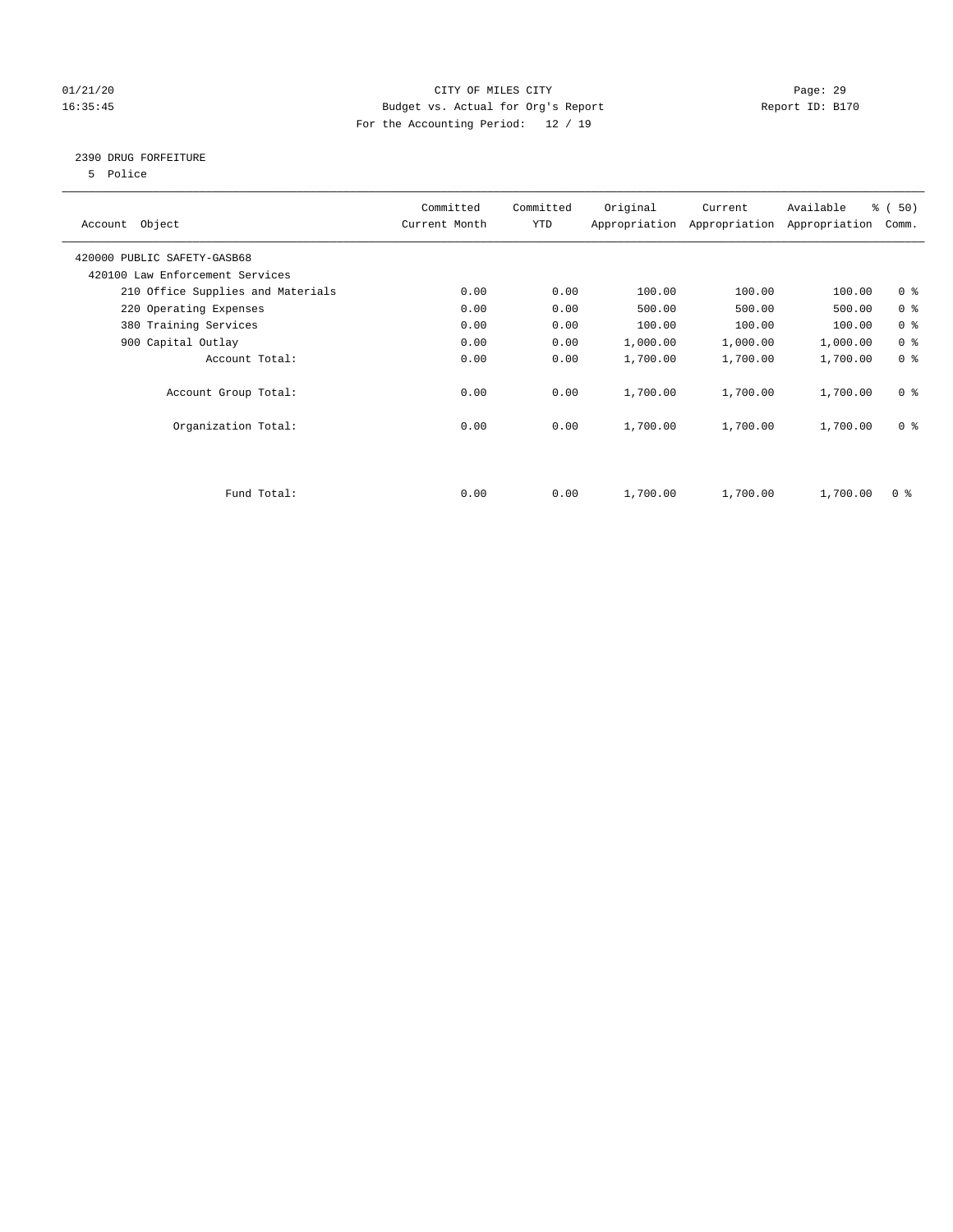#### 01/21/20 Page: 30 16:35:45 Budget vs. Actual for Org's Report Report ID: B170 For the Accounting Period: 12 / 19

#### 2394 BUILDING CODE ENFORCEMENT

18 BUILDING INSPECTION

| Account Object                            | Committed<br>Current Month | Committed<br><b>YTD</b> | Original   | Current    | Available<br>Appropriation Appropriation Appropriation Comm. | % ( 50)         |
|-------------------------------------------|----------------------------|-------------------------|------------|------------|--------------------------------------------------------------|-----------------|
|                                           |                            |                         |            |            |                                                              |                 |
| 420000 PUBLIC SAFETY-GASB68               |                            |                         |            |            |                                                              |                 |
| 420531 Building Inspection                |                            |                         |            |            |                                                              |                 |
| 111 Salaries and Wages - Permanent        | 902.00                     | 5,558.61                | 11,612.00  | 11,612.00  | 6,053.39                                                     | 48 %            |
| 121 OVERTIME-PERMANENT                    | 0.00                       | 50.49                   | 240.00     | 240.00     | 189.51                                                       | $21$ %          |
| 131 VACATION                              | 148.28                     | 766.59                  | 1,000.00   | 1,000.00   | 233.41                                                       | 77.8            |
| 132 SICK LEAVE                            | 23.13                      | 283.55                  | 600.00     | 600.00     | 316.45                                                       | 47.8            |
| 133 OTHER LEAVE PAY                       | 0.00                       | 0.00                    | 254.00     | 254.00     | 254.00                                                       | 0 <sup>8</sup>  |
| 141 Unemployment Insurance                | 1.61                       | 10.06                   | 21.00      | 21.00      | 10.94                                                        | 48 %            |
| 142 Workers' Compensation                 | 9.95                       | 62.60                   | 363.00     | 363.00     | 300.40                                                       | 17 <sup>8</sup> |
| 143 Health Insurance                      | 238.39                     | 1,430.48                | 2,861.00   | 2,861.00   | 1,430.52                                                     | 50%             |
| 144 FICA                                  | 81.73                      | 510.58                  | 1,049.00   | 1,049.00   | 538.42                                                       | 49 %            |
| 145 PERS                                  | 93.08                      | 577.39                  | 1,188.00   | 1,188.00   | 610.61                                                       | 49 %            |
| 196 CLOTHING ALLOTMENT                    | 0.00                       | 45.00                   | 45.00      | 45.00      | 0.00                                                         | 100 %           |
| 210 Office Supplies and Materials         | 217.38                     | 575.06                  | 2,000.00   | 2,000.00   | 1,424.94                                                     | 29%             |
| 214 Small Items of Equipment              | 0.00                       | 0.00                    | 1,500.00   | 1,500.00   | 1,500.00                                                     | 0 <sup>8</sup>  |
| 220 Operating Expenses                    | 0.00                       | 273.03                  | 5,000.00   | 5,000.00   | 4,726.97                                                     | 5 <sup>8</sup>  |
| 311 Postage, Box Rent, Etc.               | 0.00                       | 224.25                  | 500.00     | 500.00     | 275.75                                                       | 45 %            |
| 320 Printing, Duplicating, Typing &       | 0.00                       | 0.00                    | 500.00     | 500.00     | 500.00                                                       | 0 <sup>8</sup>  |
| 330 Publicity, Subscriptions & Dues       | 0.00                       | 0.00                    | 500.00     | 500.00     | 500.00                                                       | 0 <sup>8</sup>  |
| 331 Publication of Formal & Legal Notices | 0.00                       | 45.50                   | 1,000.00   | 1,000.00   | 954.50                                                       | 5 <sup>8</sup>  |
| 334 Memberships, Registrations & Dues     | 0.00                       | 0.00                    | 400.00     | 400.00     | 400.00                                                       | 0 <sup>8</sup>  |
| 345 Telephone                             | 26.36                      | 158.16                  | 500.00     | 500.00     | 341.84                                                       | 32%             |
| 347 Internet                              | 0.00                       | 0.00                    | 200.00     | 200.00     | 200.00                                                       | 0 <sup>8</sup>  |
| 350 Professional Services                 | 14,808.05                  | 69,508.26               | 120,000.00 | 120,000.00 | 50,491.74                                                    | 58 %            |
| 360 Contr R & M                           | 197.61                     | 2,250.83                | 3,000.00   | 3,000.00   | 749.17                                                       | 75 %            |
| 380 Training Services                     | 0.00                       | 2,495.00                | 6,000.00   | 6,000.00   | 3,505.00                                                     | $42$ $%$        |
| 382 Books                                 | 0.00                       | 0.00                    | 8,000.00   | 8,000.00   | 8,000.00                                                     | 0 <sup>8</sup>  |
| 531 Building & Office Rental              | 200.00                     | 1,200.00                | 2,400.00   | 2,400.00   | 1,200.00                                                     | 50%             |
| 540 Special Assessments                   | 0.00                       | 704.78                  | 800.00     | 800.00     | 95.22                                                        | 88 %            |
| Account Total:                            | 16,947.57                  | 86,730.22               | 171,533.00 | 171,533.00 | 84,802.78                                                    | $51$ %          |
| Account Group Total:                      | 16,947.57                  | 86,730.22               | 171,533.00 | 171,533.00 | 84,802.78                                                    | $51$ %          |
| 510000 MISCELLANEOUS                      |                            |                         |            |            |                                                              |                 |
| 510330 Comprehensive Liability Insurance  |                            |                         |            |            |                                                              |                 |
| 513 Liability                             | 0.00                       | 201.26                  | 202.00     | 202.00     | 0.74                                                         | $100*$          |
| Account Total:                            | 0.00                       | 201.26                  | 202.00     | 202.00     |                                                              | $0.74$ 100 %    |
|                                           |                            |                         |            |            |                                                              |                 |
| Account Group Total:                      | 0.00                       | 201.26                  | 202.00     | 202.00     |                                                              | $0.74$ 100 %    |
| 520000 OTHER FINANCING USES               |                            |                         |            |            |                                                              |                 |
| 521000 Interfund Operating Transfers Out  |                            |                         |            |            |                                                              |                 |
| 820 Transfers to Other Funds              | 544.00                     | 3,264.00                | 6,522.00   | 6,522.00   | 3,258.00                                                     | 50%             |
| Account Total:                            | 544.00                     | 3,264.00                | 6,522.00   | 6,522.00   | 3,258.00                                                     | 50%             |
|                                           |                            |                         |            |            |                                                              |                 |
| Account Group Total:                      | 544.00                     | 3,264.00                | 6,522.00   | 6,522.00   | 3,258.00                                                     | $50*$           |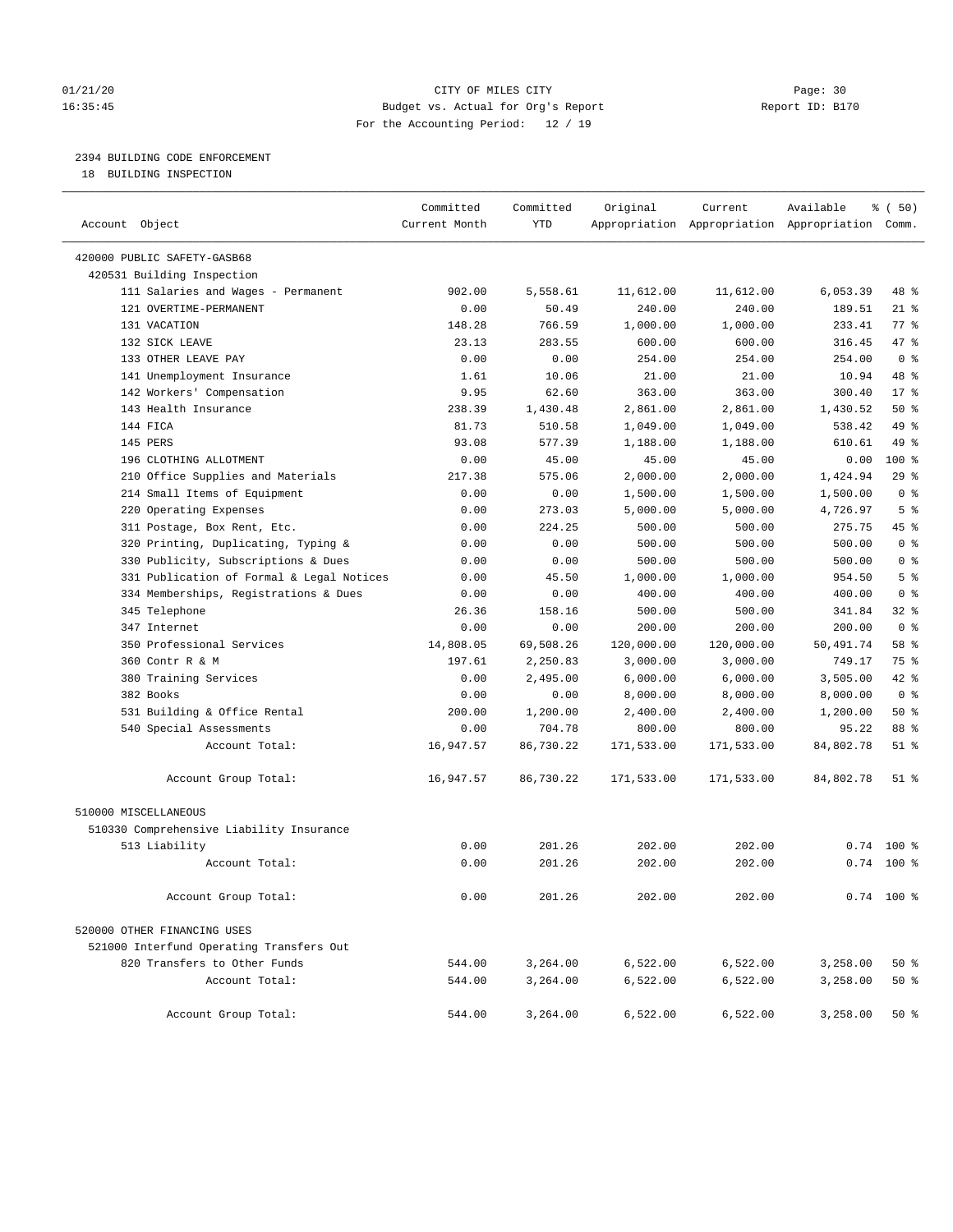#### 01/21/20 Page: 31 CITY OF MILES CITY CONTROL Page: 31 16:35:45 Budget vs. Actual for Org's Report Report ID: B170 For the Accounting Period: 12 / 19

#### 2394 BUILDING CODE ENFORCEMENT

18 BUILDING INSPECTION

| Account Object      | Committed<br>Current Month | Committed<br>YTD | Original   | Current<br>Appropriation Appropriation | Available<br>Appropriation Comm. | 8 ( 50) |
|---------------------|----------------------------|------------------|------------|----------------------------------------|----------------------------------|---------|
| Organization Total: | 17,491.57                  | 90,195.48        | 178,257.00 | 178,257.00                             | 88,061.52                        | $51$ %  |
| Fund Total:         | 17,491.57                  | 90,195.48        | 178,257.00 | 178,257.00                             | 88,061.52 51 %                   |         |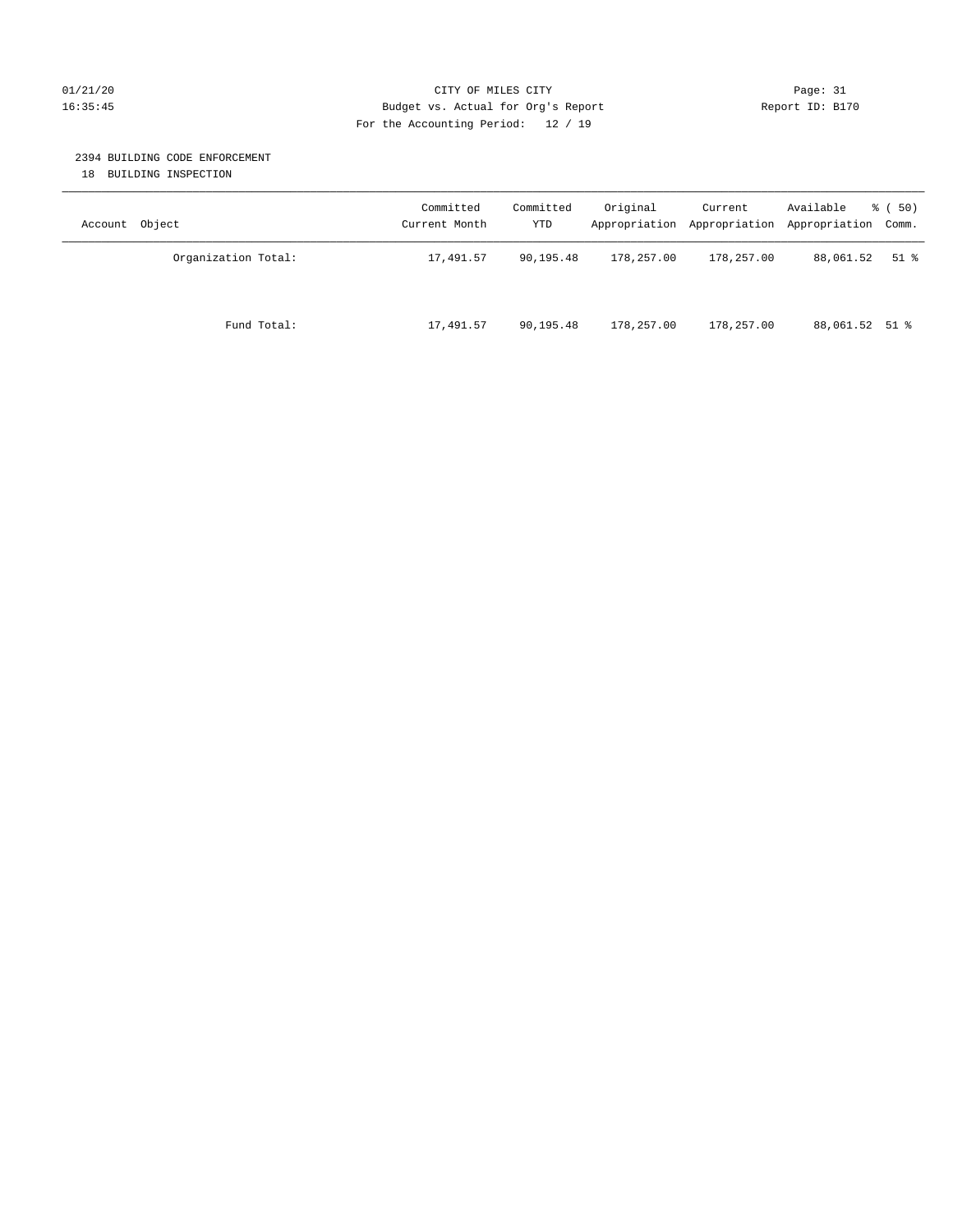#### 01/21/20 Page: 32 16:35:45 Budget vs. Actual for Org's Report Report ID: B170 For the Accounting Period: 12 / 19

#### 2400 LTG M D#165-(Gen City) 46 SID #165

| Account Object                           | Committed<br>Current Month | Committed<br><b>YTD</b> | Original   | Current<br>Appropriation Appropriation | Available<br>Appropriation | % (50)<br>Comm.    |
|------------------------------------------|----------------------------|-------------------------|------------|----------------------------------------|----------------------------|--------------------|
| 430000 Public Works-GASB68               |                            |                         |            |                                        |                            |                    |
| 430263 STREET LIGHTING                   |                            |                         |            |                                        |                            |                    |
| 341 Electric Utility Services            | 3,983.89                   | 24,991.06               | 50,000.00  | 50,000.00                              | 25,008.94                  | 50%                |
| 533 Machinery and Equipment Rental       | 8,836.60                   | 61,606.29               | 120,000.00 | 120,000.00                             | 58,393.71                  | $51$ %             |
| Account Total:                           | 12,820.49                  | 86,597.35               | 170,000.00 | 170,000.00                             | 83,402.65                  | $51$ %             |
| Account Group Total:                     | 12,820.49                  | 86,597.35               | 170,000.00 | 170,000.00                             | 83,402.65                  | $51$ $%$           |
| 520000 OTHER FINANCING USES              |                            |                         |            |                                        |                            |                    |
| 521000 Interfund Operating Transfers Out |                            |                         |            |                                        |                            |                    |
| 820 Transfers to Other Funds             | 0.00                       | 1,000.00                | 1,000.00   | 1,000.00                               | 0.00                       | $100*$             |
| Account Total:                           | 0.00                       | 1,000.00                | 1,000.00   | 1,000.00                               | 0.00                       | $100*$             |
| Account Group Total:                     | 0.00                       | 1,000.00                | 1,000.00   | 1,000.00                               |                            | $0.00$ 100 %       |
| Organization Total:                      | 12,820.49                  | 87,597.35               | 171,000.00 | 171,000.00                             | 83,402.65                  | $51$ $%$           |
|                                          |                            |                         |            |                                        |                            |                    |
| Fund Total:                              | 12,820.49                  | 87,597.35               | 171,000.00 | 171,000.00                             | 83,402.65                  | $51$ $\frac{6}{3}$ |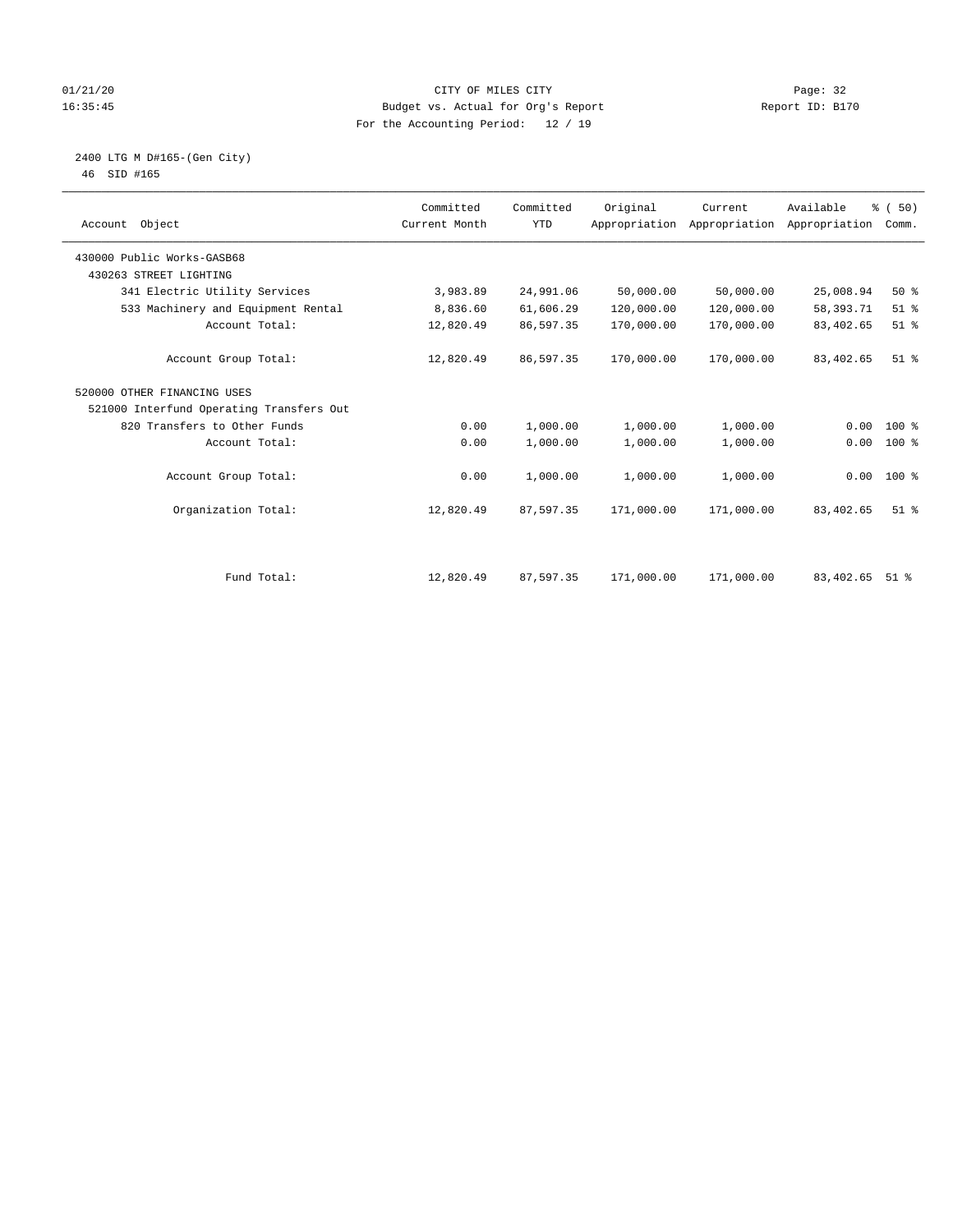#### 01/21/20 Page: 33 16:35:45 Budget vs. Actual for Org's Report Report ID: B170 For the Accounting Period: 12 / 19

2420 LTG M D#167-(MilesAddn Etc)

48 SID #167

| Account Object                           | Committed<br>Current Month | Committed<br><b>YTD</b> | Original  | Current   | Available<br>Appropriation Appropriation Appropriation | % (50)<br>Comm. |  |
|------------------------------------------|----------------------------|-------------------------|-----------|-----------|--------------------------------------------------------|-----------------|--|
| 430000 Public Works-GASB68               |                            |                         |           |           |                                                        |                 |  |
| 430263 STREET LIGHTING                   |                            |                         |           |           |                                                        |                 |  |
| 341 Electric Utility Services            | 562.21                     | 3,526.61                | 9,000.00  | 9,000.00  | 5,473.39                                               | 39 <sup>8</sup> |  |
| 533 Machinery and Equipment Rental       | 1,054.80                   | 7,346.17                | 16,000.00 | 16,000.00 | 8,653.83                                               | 46%             |  |
| Account Total:                           | 1,617.01                   | 10,872.78               | 25,000.00 | 25,000.00 | 14, 127. 22                                            | 43%             |  |
| Account Group Total:                     | 1,617.01                   | 10,872.78               | 25,000.00 | 25,000.00 | 14, 127. 22                                            | 43%             |  |
| 520000 OTHER FINANCING USES              |                            |                         |           |           |                                                        |                 |  |
| 521000 Interfund Operating Transfers Out |                            |                         |           |           |                                                        |                 |  |
| 820 Transfers to Other Funds             | 0.00                       | 1,000.00                | 1,000.00  | 1,000.00  | 0.00                                                   | $100*$          |  |
| Account Total:                           | 0.00                       | 1,000.00                | 1,000.00  | 1,000.00  | 0.00                                                   | $100$ %         |  |
| Account Group Total:                     | 0.00                       | 1,000.00                | 1,000.00  | 1,000.00  |                                                        | $0.00 100$ %    |  |
| Organization Total:                      | 1,617.01                   | 11,872.78               | 26,000.00 | 26,000.00 | 14, 127. 22                                            | $46*$           |  |
|                                          |                            |                         |           |           |                                                        |                 |  |
| Fund Total:                              | 1,617.01                   | 11,872.78               | 26,000.00 | 26,000.00 | 14, 127. 22 46 %                                       |                 |  |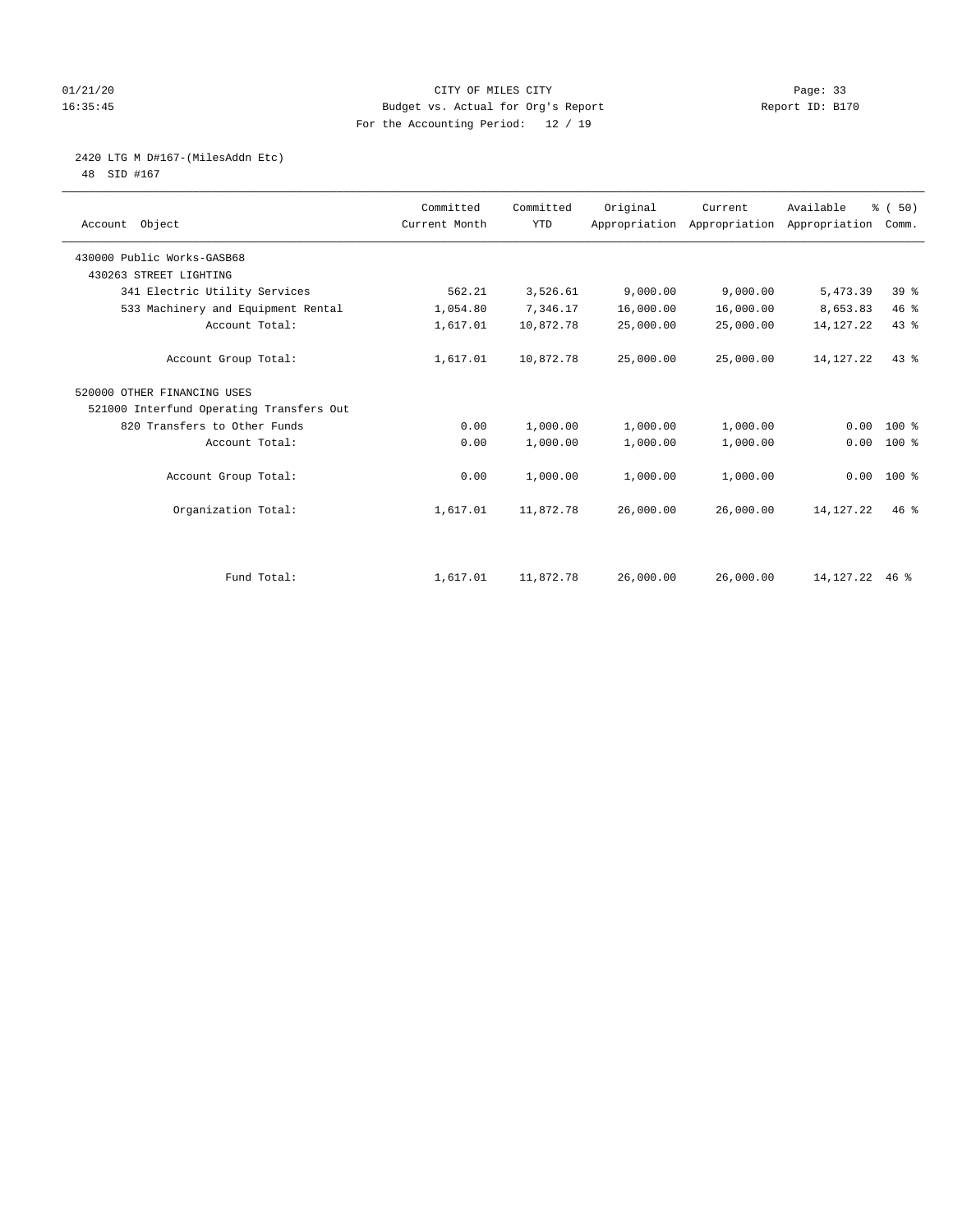#### 01/21/20 Page: 34 16:35:45 Budget vs. Actual for Org's Report Report ID: B170 For the Accounting Period: 12 / 19

 2430 LTG M D#171-(Balsam Est) 49 SID #171

| Account Object                           | Committed<br>Current Month | Committed<br><b>YTD</b> | Original | Current<br>Appropriation Appropriation | Available<br>Appropriation | % (50)<br>Comm. |
|------------------------------------------|----------------------------|-------------------------|----------|----------------------------------------|----------------------------|-----------------|
| 430000 Public Works-GASB68               |                            |                         |          |                                        |                            |                 |
| 430263 STREET LIGHTING                   |                            |                         |          |                                        |                            |                 |
| 230 Repair and Maintenance Supplies      | 0.00                       | 0.00                    | 1,600.00 | 1,600.00                               | 1,600.00                   | 0 <sup>8</sup>  |
| 341 Electric Utility Services            | 165.57                     | 1,010.14                | 1,950.00 | 1,950.00                               | 939.86                     | $52$ $%$        |
| 360 Contr R & M                          | 0.00                       | 0.00                    | 1,200.00 | 1,200.00                               | 1,200.00                   | 0 <sup>8</sup>  |
| Account Total:                           | 165.57                     | 1,010.14                | 4,750.00 | 4,750.00                               | 3,739.86                   | $21$ %          |
| Account Group Total:                     | 165.57                     | 1,010.14                | 4,750.00 | 4,750.00                               | 3,739.86                   | $21$ %          |
| 520000 OTHER FINANCING USES              |                            |                         |          |                                        |                            |                 |
| 521000 Interfund Operating Transfers Out |                            |                         |          |                                        |                            |                 |
| 820 Transfers to Other Funds             | 0.00                       | 1,000.00                | 1,000.00 | 1,000.00                               | 0.00                       | $100$ %         |
| Account Total:                           | 0.00                       | 1,000.00                | 1,000.00 | 1,000.00                               | 0.00                       | $100*$          |
| Account Group Total:                     | 0.00                       | 1,000.00                | 1,000.00 | 1,000.00                               | 0.00                       | $100*$          |
| Organization Total:                      | 165.57                     | 2,010.14                | 5,750.00 | 5,750.00                               | 3,739.86                   | 35 <sup>8</sup> |
|                                          |                            |                         |          |                                        |                            |                 |
| Fund Total:                              | 165.57                     | 2,010.14                | 5,750.00 | 5,750.00                               | 3,739.86 35 %              |                 |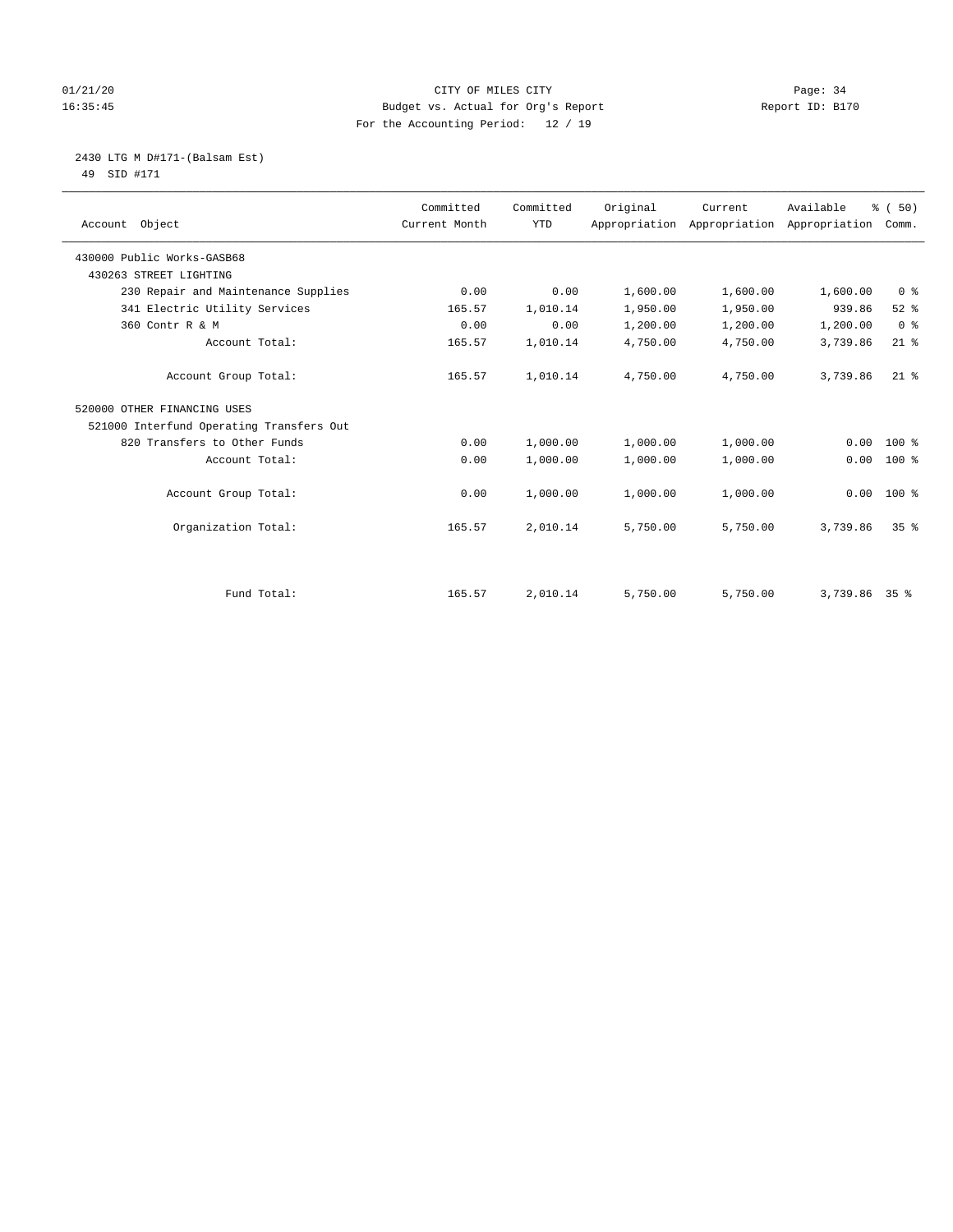#### 01/21/20 Page: 35 16:35:45 Budget vs. Actual for Org's Report Report ID: B170 For the Accounting Period: 12 / 19

 2440 LTG M D#172-(Main Str) 50 SID #172

| Account Object                           | Committed<br>Current Month | Committed<br><b>YTD</b> | Original  | Current<br>Appropriation Appropriation Appropriation | Available   | % (50)<br>Comm. |  |
|------------------------------------------|----------------------------|-------------------------|-----------|------------------------------------------------------|-------------|-----------------|--|
| 430000 Public Works-GASB68               |                            |                         |           |                                                      |             |                 |  |
| 430263 STREET LIGHTING                   |                            |                         |           |                                                      |             |                 |  |
| 230 Repair and Maintenance Supplies      | 535.83                     | 5,694.48                | 4,000.00  | 4,000.00                                             | $-1,694.48$ | 142 %           |  |
| 341 Electric Utility Services            | 1,557.28                   | 9,314.74                | 24,000.00 | 24,000.00                                            | 14,685.26   | 39%             |  |
| 360 Contr R & M                          | 596.25                     | 2,015.20                | 3,000.00  | 3,000.00                                             | 984.80      | 67 %            |  |
| Account Total:                           | 2,689.36                   | 17,024.42               | 31,000.00 | 31,000.00                                            | 13,975.58   | 55%             |  |
| Account Group Total:                     | 2,689.36                   | 17,024.42               | 31,000.00 | 31,000.00                                            | 13,975.58   | 55%             |  |
| 520000 OTHER FINANCING USES              |                            |                         |           |                                                      |             |                 |  |
| 521000 Interfund Operating Transfers Out |                            |                         |           |                                                      |             |                 |  |
| 820 Transfers to Other Funds             | 0.00                       | 1,000.00                | 1,000.00  | 1,000.00                                             | 0.00        | $100*$          |  |
| Account Total:                           | 0.00                       | 1,000.00                | 1,000.00  | 1,000.00                                             | 0.00        | $100$ %         |  |
| Account Group Total:                     | 0.00                       | 1,000.00                | 1,000.00  | 1,000.00                                             |             | $0.00 100$ %    |  |
| Organization Total:                      | 2,689.36                   | 18,024.42               | 32,000.00 | 32,000.00                                            | 13,975.58   | 56 <sup>8</sup> |  |
|                                          |                            |                         |           |                                                      |             |                 |  |
| Fund Total:                              | 2,689.36                   | 18,024.42               | 32,000.00 | 32,000.00                                            | 13,975.58   | $56$ $%$        |  |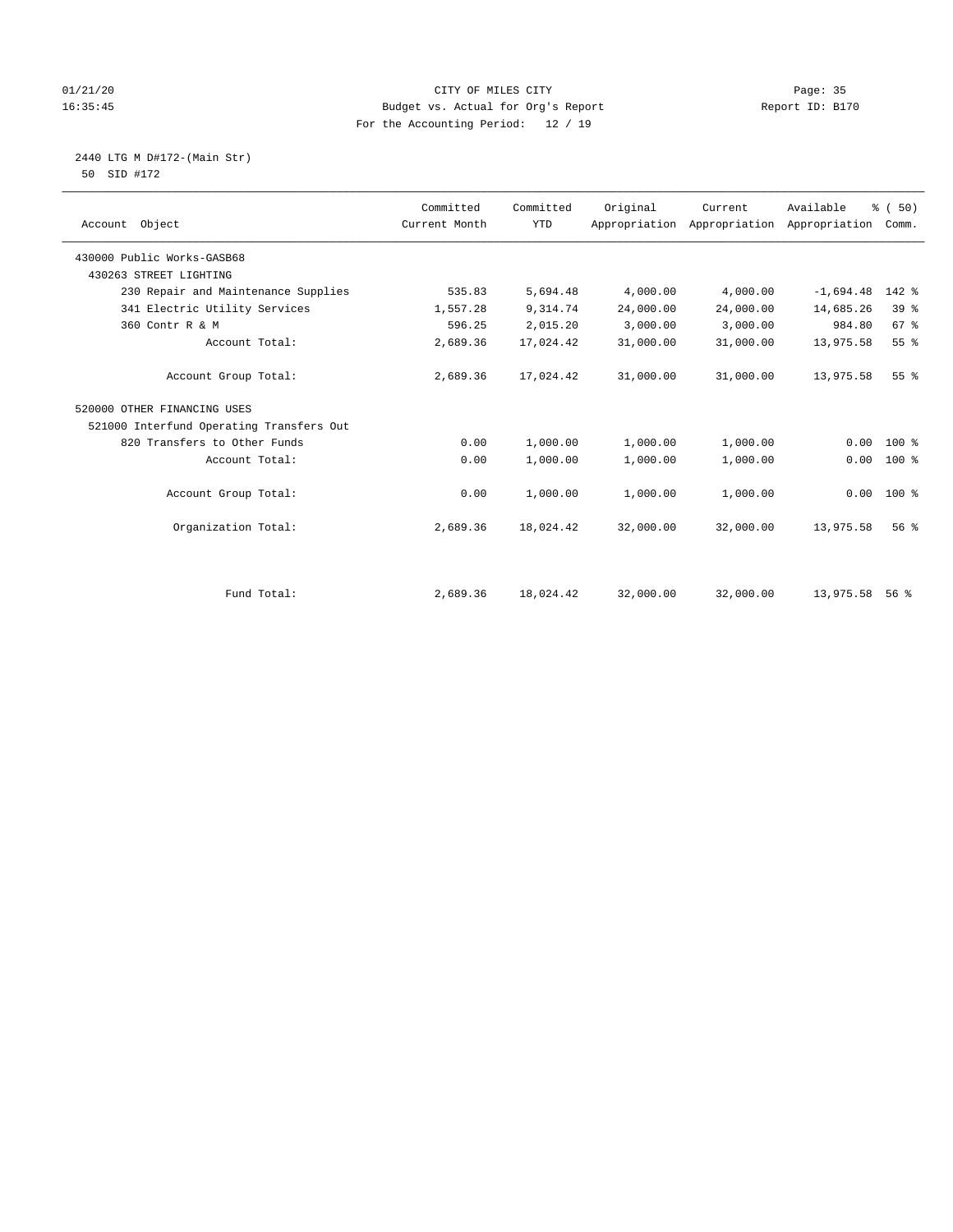#### 01/21/20 Page: 36 16:35:45 Budget vs. Actual for Org's Report Report ID: B170 For the Accounting Period: 12 / 19

 2450 LTG M D#195-(SG-Trico) 51 SID #195

| Account Object                           | Committed<br>Current Month | Committed<br><b>YTD</b> | Original | Current<br>Appropriation Appropriation Appropriation | Available | % (50)<br>Comm. |  |
|------------------------------------------|----------------------------|-------------------------|----------|------------------------------------------------------|-----------|-----------------|--|
|                                          |                            |                         |          |                                                      |           |                 |  |
| 430000 Public Works-GASB68               |                            |                         |          |                                                      |           |                 |  |
| 430263 STREET LIGHTING                   |                            |                         |          |                                                      |           |                 |  |
| 341 Electric Utility Services            | 401.84                     | 2,411.04                | 6,300.00 | 6,300.00                                             | 3,888.96  | 38 %            |  |
| Account Total:                           | 401.84                     | 2,411.04                | 6,300.00 | 6,300.00                                             | 3,888.96  | 38 <sup>8</sup> |  |
| Account Group Total:                     | 401.84                     | 2,411.04                | 6,300.00 | 6, 300.00                                            | 3,888.96  | $38*$           |  |
| 520000 OTHER FINANCING USES              |                            |                         |          |                                                      |           |                 |  |
| 521000 Interfund Operating Transfers Out |                            |                         |          |                                                      |           |                 |  |
| 820 Transfers to Other Funds             | 0.00                       | 1,000.00                | 1,000.00 | 1,000.00                                             | 0.00      | $100*$          |  |
| Account Total:                           | 0.00                       | 1,000.00                | 1,000.00 | 1,000.00                                             | 0.00      | $100$ %         |  |
| Account Group Total:                     | 0.00                       | 1,000.00                | 1,000.00 | 1,000.00                                             | 0.00      | $100*$          |  |
| Organization Total:                      | 401.84                     | 3,411.04                | 7,300.00 | 7,300.00                                             | 3,888.96  | 47.8            |  |
| Fund Total:                              |                            |                         |          |                                                      | 3,888.96  | 47 %            |  |
|                                          | 401.84                     | 3,411.04                | 7,300.00 | 7,300.00                                             |           |                 |  |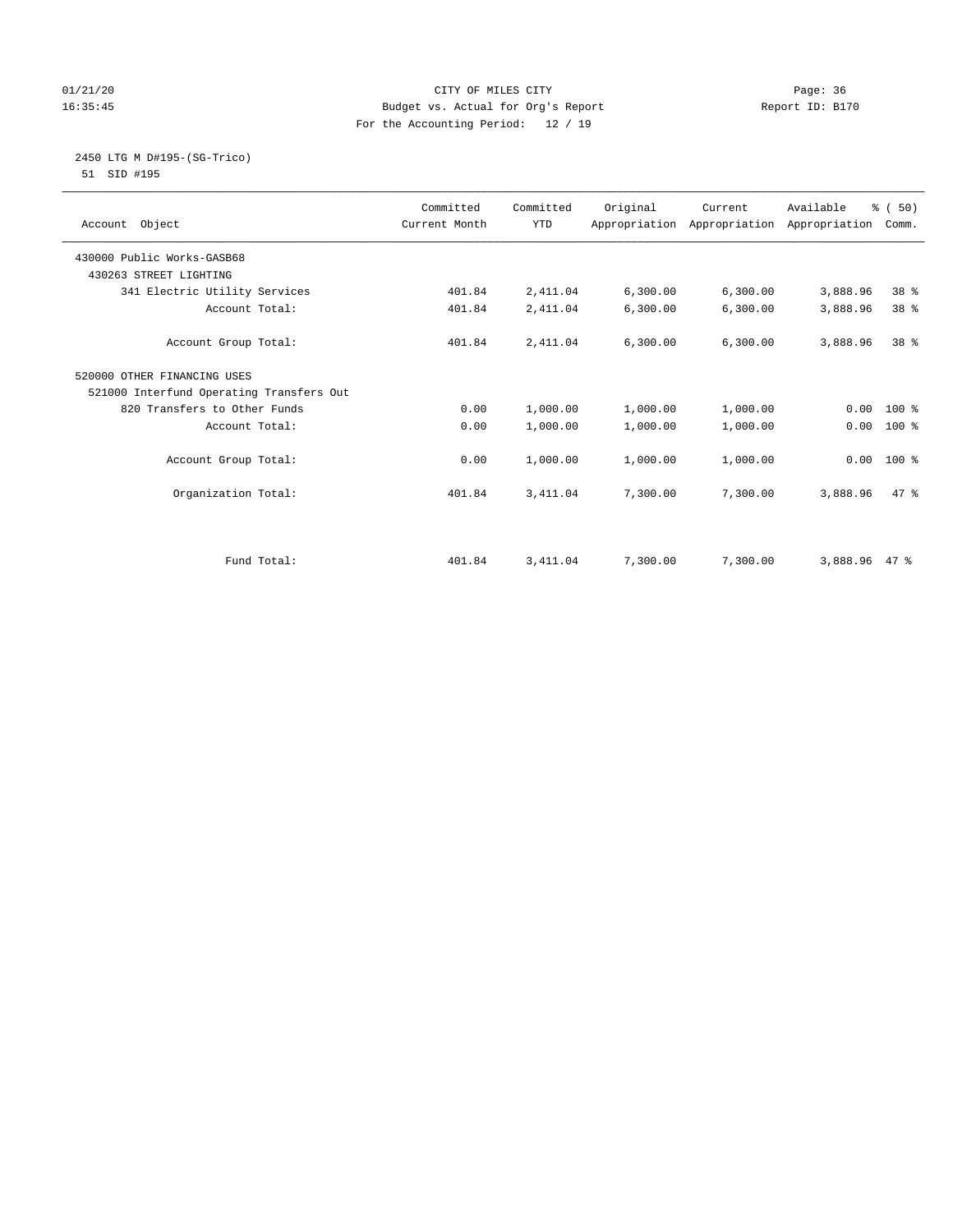# 01/21/20 Page: 37 16:35:45 Budget vs. Actual for Org's Report Report ID: B170 For the Accounting Period: 12 / 19

# 2470 LTG M D#202-(SG-MDU&NV)

72 SID #202

| Account Object                           | Committed<br>Current Month | Committed<br><b>YTD</b> | Original | Current<br>Appropriation Appropriation Appropriation | Available | % (50)<br>Comm. |
|------------------------------------------|----------------------------|-------------------------|----------|------------------------------------------------------|-----------|-----------------|
| 430000 Public Works-GASB68               |                            |                         |          |                                                      |           |                 |
| 430263 STREET LIGHTING                   |                            |                         |          |                                                      |           |                 |
| 341 Electric Utility Services            | 116.62                     | 731.55                  | 2,300.00 | 2,300.00                                             | 1,568.45  | 328             |
| 533 Machinery and Equipment Rental       | 325.90                     | 2,289.42                | 6,000.00 | 6,000.00                                             | 3,710.58  | 38 %            |
| Account Total:                           | 442.52                     | 3,020.97                | 8,300.00 | 8,300.00                                             | 5,279.03  | 36%             |
| Account Group Total:                     | 442.52                     | 3,020.97                | 8,300.00 | 8,300.00                                             | 5,279.03  | 36 <sup>8</sup> |
| 520000 OTHER FINANCING USES              |                            |                         |          |                                                      |           |                 |
| 521000 Interfund Operating Transfers Out |                            |                         |          |                                                      |           |                 |
| 820 Transfers to Other Funds             | 0.00                       | 1,000.00                | 1,000.00 | 1,000.00                                             | 0.00      | $100*$          |
| Account Total:                           | 0.00                       | 1,000.00                | 1,000.00 | 1,000.00                                             | 0.00      | $100$ %         |
| Account Group Total:                     | 0.00                       | 1,000.00                | 1,000.00 | 1,000.00                                             | 0.00      | $100*$          |
| Organization Total:                      | 442.52                     | 4,020.97                | 9,300.00 | 9,300.00                                             | 5,279.03  | $43*$           |
|                                          |                            |                         |          |                                                      |           |                 |
| Fund Total:                              | 442.52                     | 4,020.97                | 9,300.00 | 9,300.00                                             | 5,279.03  | $43$ %          |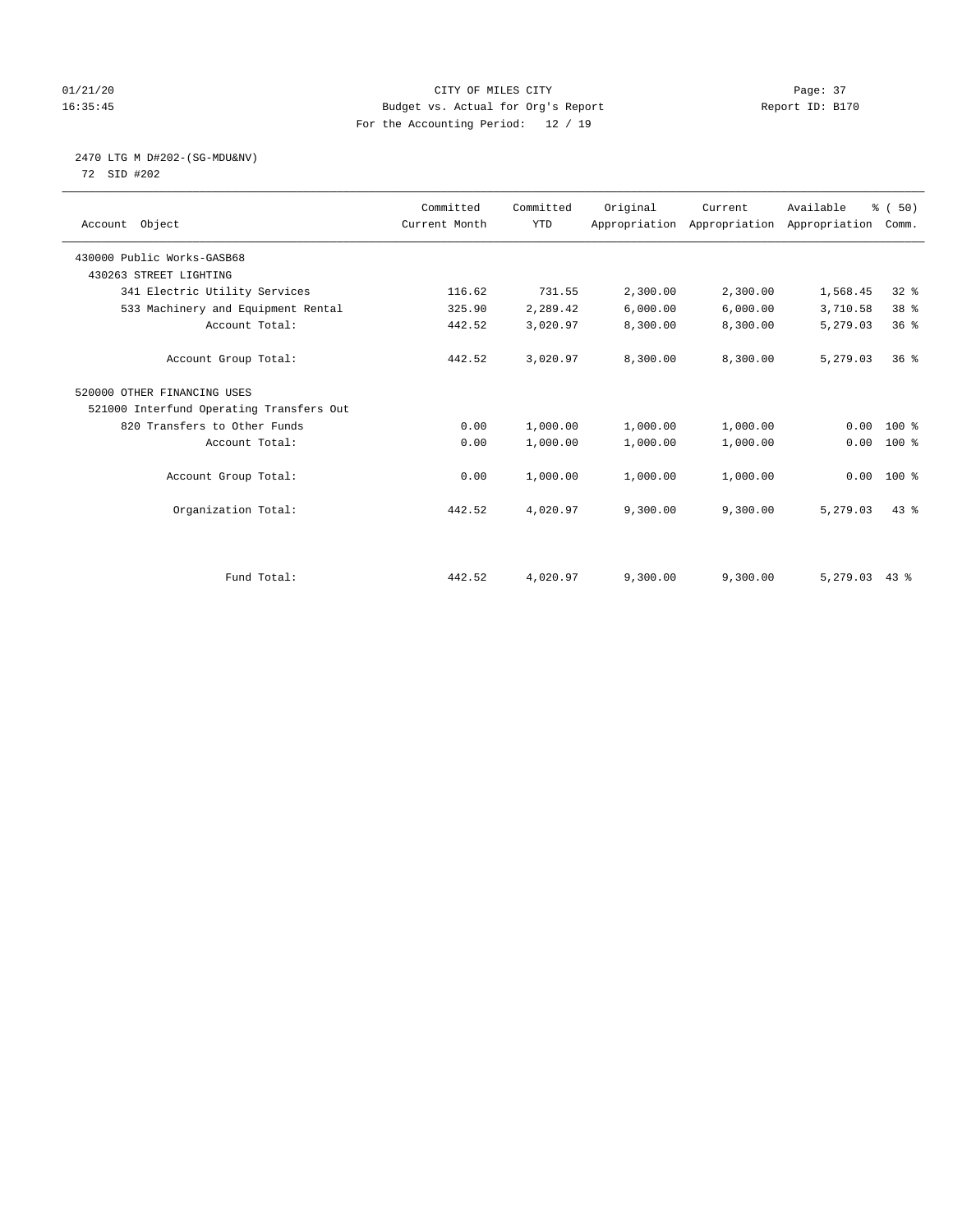# 01/21/20 Page: 38 16:35:45 Budget vs. Actual for Org's Report Report ID: B170 For the Accounting Period: 12 / 19

# 2480 LTG M M#173-(Milestown Estates)

47 SID #173(Ltg-Milestown)

| Account Object                           | Committed<br>Current Month | Committed<br><b>YTD</b> | Original | Current<br>Appropriation Appropriation Appropriation | Available   | % (50)<br>Comm. |
|------------------------------------------|----------------------------|-------------------------|----------|------------------------------------------------------|-------------|-----------------|
| 430000 Public Works-GASB68               |                            |                         |          |                                                      |             |                 |
| 430263 STREET LIGHTING                   |                            |                         |          |                                                      |             |                 |
| 230 Repair and Maintenance Supplies      | 0.00                       | 720.00                  | 900.00   | 900.00                                               | 180.00      | $80*$           |
| 341 Electric Utility Services            | 156.17                     | 835.97                  | 1,600.00 | 1,600.00                                             | 764.03      | $52$ $%$        |
| 360 Contr R & M                          | 0.00                       | 306.25                  | 200.00   | 200.00                                               | $-106.25$   | $153$ $%$       |
| Account Total:                           | 156.17                     | 1,862.22                | 2,700.00 | 2,700.00                                             | 837.78      | 69 %            |
| Account Group Total:                     | 156.17                     | 1,862.22                | 2,700.00 | 2,700.00                                             | 837.78      | 69 %            |
| 520000 OTHER FINANCING USES              |                            |                         |          |                                                      |             |                 |
| 521000 Interfund Operating Transfers Out |                            |                         |          |                                                      |             |                 |
| 820 Transfers to Other Funds             | 0.00                       | 250.00                  | 250.00   | 250.00                                               | 0.00        | $100*$          |
| Account Total:                           | 0.00                       | 250.00                  | 250.00   | 250.00                                               | 0.00        | $100*$          |
| Account Group Total:                     | 0.00                       | 250.00                  | 250.00   | 250.00                                               | 0.00        | $100*$          |
| Organization Total:                      | 156.17                     | 2,112.22                | 2,950.00 | 2,950.00                                             | 837.78      | 72 %            |
|                                          |                            |                         |          |                                                      |             |                 |
| Fund Total:                              | 156.17                     | 2,112.22                | 2,950.00 | 2,950.00                                             | 837.78 72 % |                 |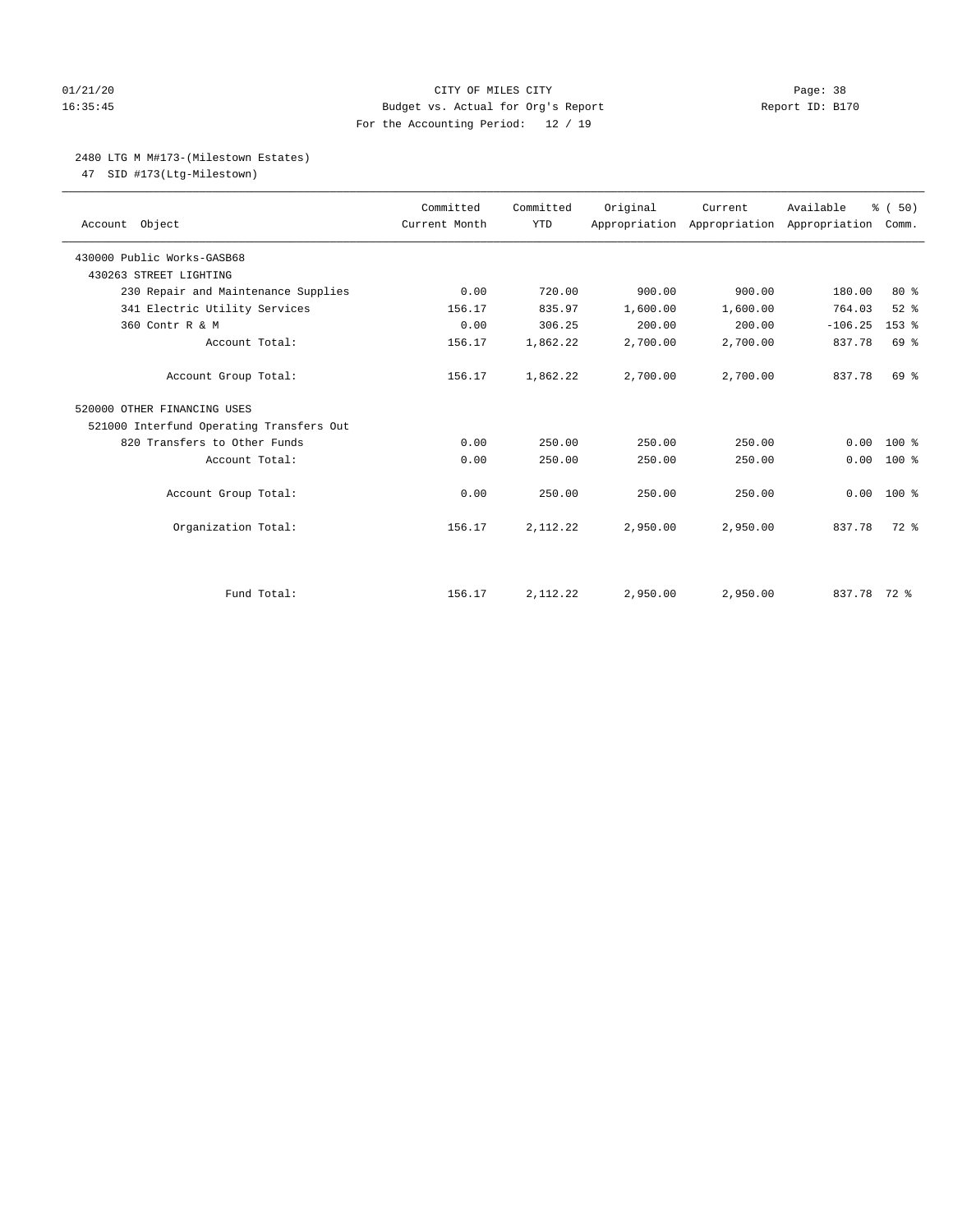# 01/21/20 Page: 39 16:35:45 Budget vs. Actual for Org's Report Report ID: B170 For the Accounting Period: 12 / 19

————————————————————————————————————————————————————————————————————————————————————————————————————————————————————————————————————

# 2510 STR MAINT DIST #204

107 Paved St. Maint. Dist.#204

|                                                 | Committed     | Committed  | Original   | Current                                         | Available  | ៖ (50)          |
|-------------------------------------------------|---------------|------------|------------|-------------------------------------------------|------------|-----------------|
| Account Object                                  | Current Month | YTD        |            | Appropriation Appropriation Appropriation Comm. |            |                 |
|                                                 |               |            |            |                                                 |            |                 |
| 430000 Public Works-GASB68<br>430220 Operations |               |            |            |                                                 |            |                 |
| 111 Salaries and Wages - Permanent              | 17,424.84     | 102,393.16 | 288,316.00 | 288,316.00                                      | 185,922.84 | 36 %            |
| 121 OVERTIME-PERMANENT                          | 290.72        | 1,355.88   | 9,100.00   | 9,100.00                                        | 7,744.12   | 15 <sup>°</sup> |
| 131 VACATION                                    | 5,284.27      | 12,271.73  | 19,600.00  | 19,600.00                                       | 7,328.27   | 63 %            |
| 132 SICK LEAVE                                  | 778.18        | 3,688.81   | 13,000.00  | 13,000.00                                       | 9,311.19   | $28$ %          |
| 133 OTHER LEAVE PAY                             | 0.00          | 0.00       | 4,735.00   | 4,735.00                                        | 4,735.00   | 0 <sup>8</sup>  |
| 134 HOLIDAY PAY                                 | 176.22        | 525.94     | 3,000.00   | 3,000.00                                        | 2,474.06   | 18 %            |
| 141 Unemployment Insurance                      | 35.93         | 181.67     | 507.00     | 507.00                                          | 325.33     | 36%             |
| 142 Workers' Compensation                       | 1,369.03      | 6,703.22   | 17,128.00  | 17,128.00                                       | 10,424.78  | 39 %            |
| 143 Health Insurance                            | 4,493.56      | 25,901.05  | 66,278.00  | 66,278.00                                       | 40,376.95  | 39%             |
| 144 FICA                                        | 1,778.74      | 8,703.12   | 25,838.00  | 25,838.00                                       | 17,134.88  | $34$ %          |
| 145 PERS                                        | 2,076.82      | 10,424.33  | 29,283.00  | 29,283.00                                       | 18,858.67  | 36%             |
| 196 CLOTHING ALLOTMENT                          | 0.00          | 791.50     | 1,000.00   | 1,000.00                                        | 208.50     | 79 %            |
| 210 Office Supplies and Materials               | 16.28         | 166.22     | 3,000.00   | 3,000.00                                        | 2,833.78   | 6 <sup>°</sup>  |
| 214 Small Items of Equipment                    | 0.00          | 438.16     | 25,000.00  | 25,000.00                                       | 24,561.84  | 2 <sup>8</sup>  |
| 220 Operating Expenses                          | 4,655.83      | 8,646.72   | 20,000.00  | 20,000.00                                       | 11,353.28  | 43 %            |
| 222 Chemicals, Lab & Med Supplies               | 0.00          | 1,026.12   | 1,500.00   | 1,500.00                                        | 473.88     | 68 %            |
| 226 Clothing and Uniforms                       | 138.26        | 618.19     | 900.00     | 900.00                                          | 281.81     | 69 %            |
| 230 Repair and Maintenance Supplies             | 20.80         | 2,397.82   | 10,000.00  | 10,000.00                                       | 7,602.18   | $24$ %          |
| 231 Gas, Oil, Diesel Fuel, Grease, etc.         | 448.30        | 13,107.52  | 40,000.00  | 40,000.00                                       | 26,892.48  | 33%             |
| 241 Consumable Tools                            | 0.00          | 0.00       | 50.00      | 50.00                                           | 50.00      | 0 <sup>8</sup>  |
| 242 Sign Parts and Supplies                     | 436.26        | 436.26     | 8,000.00   | 8,000.00                                        | 7,563.74   | 5 <sup>°</sup>  |
| 311 Postage, Box Rent, Etc.                     | 0.50          | 37.08      | 200.00     | 200.00                                          | 162.92     | 19 <sup>°</sup> |
| 320 Printing, Duplicating, Typing &             | 0.00          | 0.00       | 100.00     | 100.00                                          | 100.00     | 0 <sup>8</sup>  |
| 330 Publicity, Subscriptions & Dues             | 0.00          | 0.00       | 500.00     | 500.00                                          | 500.00     | 0 <sup>8</sup>  |
| 331 Publication of Formal & Legal Notices       | 245.00        | 359.40     | 500.00     | 500.00                                          | 140.60     | 72 %            |
| 334 Memberships, Registrations & Dues           | 169.60        | 169.60     | 350.00     | 350.00                                          | 180.40     | 48 %            |
| 341 Electric Utility Services                   | 140.95        | 897.80     | 1,210.00   | 1,210.00                                        | 312.20     | 74 %            |
| 344 Gas Utility Service                         | 67.24         | 169.66     | 1,200.00   | 1,200.00                                        | 1,030.34   | $14$ %          |
| 345 Telephone                                   | 61.28         | 393.55     | 1,000.00   | 1,000.00                                        | 606.45     | 39%             |
| 346 Garbage Service                             | 0.00          | 0.00       | 175.00     | 175.00                                          | 175.00     | 0 <sup>8</sup>  |
| 347 Internet                                    | 0.00          | 0.00       | 200.00     | 200.00                                          | 200.00     | 0 <sup>8</sup>  |
| 350 Professional Services                       | 72.00         | 32,717.98  | 50,000.00  | 50,000.00                                       | 17,282.02  | 65 %            |
| 360 Contr R & M                                 | 129.91        | 738.83     | 10,000.00  | 10,000.00                                       | 9,261.17   | 7 %             |
| 363 R&M Vehicles/Equip/Labor-PW                 | 18,692.61     | 44,849.03  | 100,000.00 | 100,000.00                                      | 55,150.97  | 45 %            |
| 370 Travel                                      | 0.00          | 518.82     | 1,000.00   | 1,000.00                                        | 481.18     | $52$ $%$        |
| 380 Training Services                           | 0.00          | 123.82     | 1,000.00   | 1,000.00                                        | 876.18     | $12*$           |
| 382 Books                                       | 0.00          | 0.00       | 100.00     | 100.00                                          | 100.00     | 0 <sup>8</sup>  |
| 511 Insurance on Buildings                      | 0.00          | 702.83     | 703.00     | 703.00                                          |            | $0.17$ 100 %    |
| 512 Insurance on Vehicles & Equipment           | 0.00          | 3,468.47   | 3,469.00   | 3,469.00                                        |            | $0.53$ 100 %    |
| 513 Liability                                   | 0.00          | 12,721.84  | 12,722.00  | 12,722.00                                       |            | $0.16$ 100 %    |
| 531 Building & Office Rental                    | 350.00        | 2,100.00   | 4,200.00   | 4,200.00                                        | 2,100.00   | 50%             |
| 532 Land Rental                                 | 0.00          | 5,445.32   | 8,100.00   | 8,100.00                                        | 2,654.68   | 67 %            |
| Account Total:                                  | 59, 353. 13   | 305,191.45 | 782,964.00 | 782,964.00                                      | 477,772.55 | 39%             |
| 430233 Roadway/Re-surfacing                     |               |            |            |                                                 |            |                 |
| 230 Repair and Maintenance Supplies             | 0.00          | 21,068.32  | 80,000.00  | 80,000.00                                       | 58,931.68  | 26 %            |
| 350 Professional Services                       | 0.00          | 0.00       | 5,000.00   | 5,000.00                                        | 5,000.00   | 0 <sup>8</sup>  |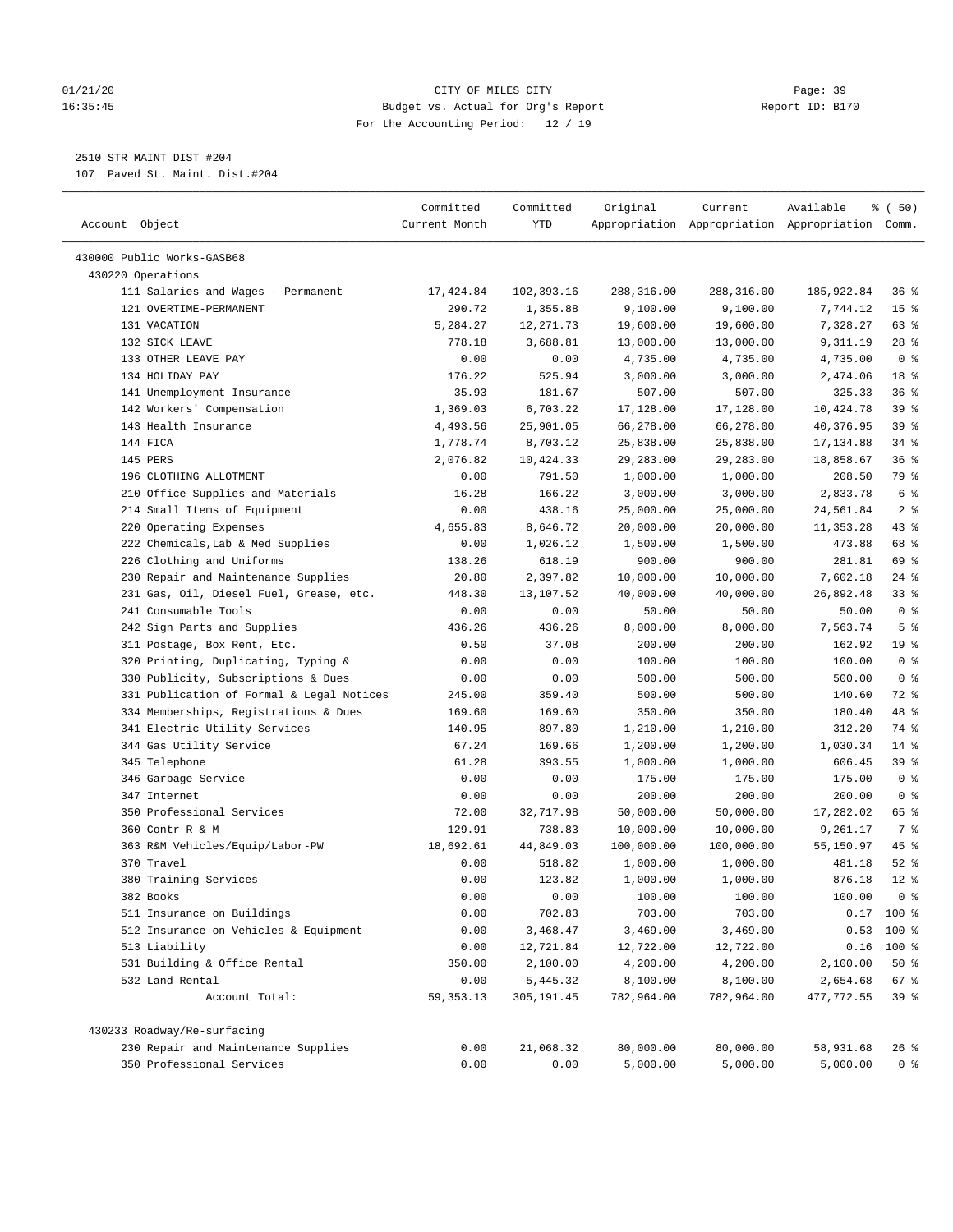# 01/21/20 Page: 40 16:35:45 Budget vs. Actual for Org's Report Report ID: B170 For the Accounting Period: 12 / 19

# 2510 STR MAINT DIST #204

107 Paved St. Maint. Dist.#204

| Object<br>Account                        | Committed<br>Current Month | Committed<br><b>YTD</b> | Original     | Current      | Available<br>Appropriation Appropriation Appropriation Comm. | % (50)  |
|------------------------------------------|----------------------------|-------------------------|--------------|--------------|--------------------------------------------------------------|---------|
| Account Total:                           | 0.00                       | 21,068.32               | 85,000.00    | 85,000.00    | 63,931.68                                                    | $25$ %  |
| 430234 CURB AND GUTTER                   |                            |                         |              |              |                                                              |         |
| 350 Professional Services                | 0.00                       | 35, 244.60              | 40,000.00    | 40,000.00    | 4,755.40                                                     | 88 %    |
| Account Total:                           | 0.00                       | 35, 244.60              | 40,000.00    | 40,000.00    | 4,755.40                                                     | 88 %    |
| 430235 Storm Drain & Culvert Maintenance |                            |                         |              |              |                                                              |         |
| 230 Repair and Maintenance Supplies      | 400.63                     | 24, 425.87              | 60,000.00    | 60,000.00    | 35, 574.13                                                   | 41 %    |
| 350 Professional Services                | 6,516.70                   | 9,501.90                | 10,000.00    | 10,000.00    | 498.10                                                       | 95%     |
| Account Total:                           | 6,917.33                   | 33,927.77               | 70,000.00    | 70,000.00    | 36,072.23                                                    | 48 %    |
| 430236 Darling Addition Project          |                            |                         |              |              |                                                              |         |
| 220 Operating Expenses                   | 0.00                       | 402,366.95              | 400,000.00   | 400,000.00   | $-2, 366.95$                                                 | $101$ % |
| 230 Repair and Maintenance Supplies      | 56,127.01                  | 425,026.54              | 500,000.00   | 500,000.00   | 74,973.46                                                    | 85%     |
| 350 Professional Services                | 59,459.17                  | 113,877.85              | 200,000.00   | 200,000.00   | 86,122.15                                                    | 57%     |
| Account Total:                           | 115,586.18                 | 941, 271.34             | 1,100,000.00 | 1,100,000.00 | 158,728.66                                                   | 86 %    |
| Account Group Total:                     |                            | 181,856.64 1,336,703.48 | 2,077,964.00 | 2,077,964.00 | 741,260.52                                                   | 64 %    |
| 520000 OTHER FINANCING USES              |                            |                         |              |              |                                                              |         |
| 521000 Interfund Operating Transfers Out |                            |                         |              |              |                                                              |         |
| 820 Transfers to Other Funds             | 15,024.00                  | 46,299.00               | 99,536.00    | 99,536.00    | 53,237.00                                                    | 47 %    |
| Account Total:                           | 15,024.00                  | 46,299.00               | 99,536.00    | 99,536.00    | 53,237.00                                                    | 47 %    |
| Account Group Total:                     | 15,024.00                  | 46,299.00               | 99,536.00    | 99,536.00    | 53,237.00                                                    | 47 %    |
| Organization Total:                      |                            | 196,880.64 1,383,002.48 | 2,177,500.00 | 2,177,500.00 | 794,497.52                                                   | 64 %    |
| Fund Total:                              |                            | 196,880.64 1,383,002.48 | 2,177,500.00 | 2,177,500.00 | 794,497.52                                                   | 64 %    |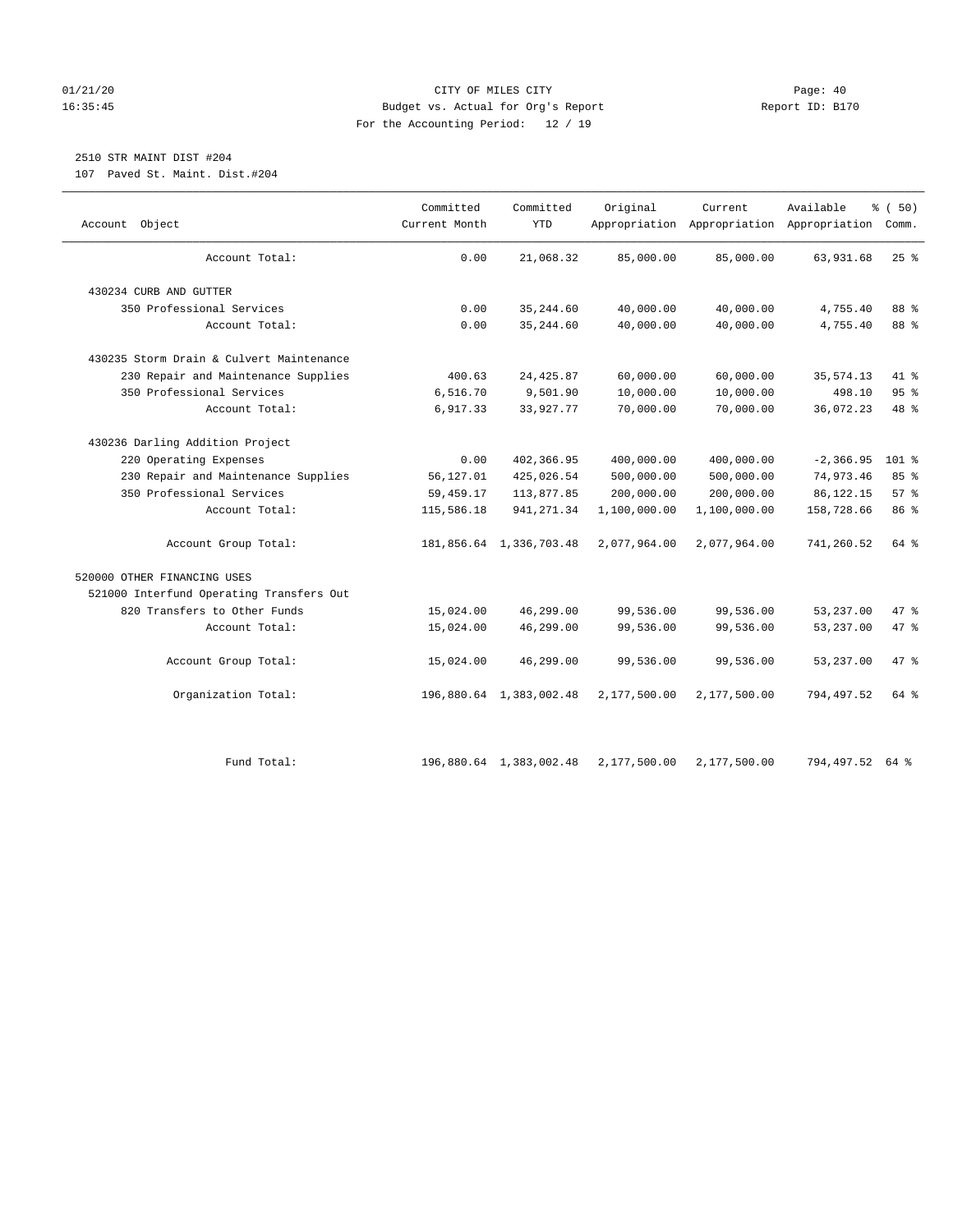# 01/21/20 Page: 41 16:35:45 Budget vs. Actual for Org's Report Report ID: B170 For the Accounting Period: 12 / 19

————————————————————————————————————————————————————————————————————————————————————————————————————————————————————————————————————

# 2520 STR MAINT DIST #205

108 Street Maintenance (North Side)

|                                           | Committed     | Committed   | Original   | Current    | Available                                       | ៖ (50)          |
|-------------------------------------------|---------------|-------------|------------|------------|-------------------------------------------------|-----------------|
| Account Object                            | Current Month | YTD         |            |            | Appropriation Appropriation Appropriation Comm. |                 |
| 430000 Public Works-GASB68                |               |             |            |            |                                                 |                 |
| 430220 Operations                         |               |             |            |            |                                                 |                 |
| 111 Salaries and Wages - Permanent        | 5,114.48      | 30, 322. 24 | 76,636.00  | 76,636.00  | 46, 313. 76                                     | 40 %            |
| 121 OVERTIME-PERMANENT                    | 73.02         | 373.99      | 2,500.00   | 2,500.00   | 2,126.01                                        | 15 <sup>°</sup> |
| 131 VACATION                              | 1,436.56      | 3,709.59    | 6,000.00   | 6,000.00   | 2,290.41                                        | 62 %            |
| 132 SICK LEAVE                            | 217.85        | 1,087.52    | 3,800.00   | 3,800.00   | 2,712.48                                        | $29$ %          |
| 133 OTHER LEAVE PAY                       | 0.00          | 0.00        | 1,178.00   | 1,178.00   | 1,178.00                                        | 0 <sup>8</sup>  |
| 134 HOLIDAY PAY                           | 44.50         | 133.06      | 800.00     | 800.00     | 666.94                                          | $17*$           |
| 141 Unemployment Insurance                | 10.33         | 53.78       | 136.00     | 136.00     | 82.22                                           | 40 %            |
| 142 Workers' Compensation                 | 352.04        | 1,737.81    | 4,697.00   | 4,697.00   | 2,959.19                                        | 37%             |
| 143 Health Insurance                      | 1,184.05      | 7,358.50    | 17,547.00  | 17,547.00  | 10,188.50                                       | $42$ %          |
| 144 FICA                                  | 512.84        | 2,599.41    | 6,981.00   | 6,981.00   | 4,381.59                                        | 37%             |
| 145 PERS                                  | 597.07        | 3,088.92    | 7,882.00   | 7,882.00   | 4,793.08                                        | 39%             |
| 196 CLOTHING ALLOTMENT                    | 0.00          | 230.00      | 300.00     | 300.00     | 70.00                                           | 77.8            |
| 210 Office Supplies and Materials         | 4.07          | 37.29       | 1,000.00   | 1,000.00   | 962.71                                          | 4%              |
| 214 Small Items of Equipment              | 0.00          | 109.40      | 2,000.00   | 2,000.00   | 1,890.60                                        | 5 <sup>°</sup>  |
| 220 Operating Expenses                    | 1,208.96      | 2,206.68    | 4,500.00   | 4,500.00   | 2,293.32                                        | 49 %            |
| 222 Chemicals, Lab & Med Supplies         | 0.00          | 256.53      | 500.00     | 500.00     | 243.47                                          | $51$ %          |
| 226 Clothing and Uniforms                 | 34.57         | 154.55      | 250.00     | 250.00     | 95.45                                           | 62 %            |
| 230 Repair and Maintenance Supplies       | 5.20          | 601.45      | 5,000.00   | 5,000.00   | 4,398.55                                        | $12*$           |
| 231 Gas, Oil, Diesel Fuel, Grease, etc.   | 1,793.20      | 4,818.08    | 10,000.00  | 10,000.00  | 5,181.92                                        | 48 %            |
| 242 Sign Parts and Supplies               | 109.07        | 109.07      | 2,500.00   | 2,500.00   | 2,390.93                                        | 4%              |
| 311 Postage, Box Rent, Etc.               | 0.50          | 37.07       | 60.00      | 60.00      | 22.93                                           | 62 %            |
| 330 Publicity, Subscriptions & Dues       | 0.00          | 0.00        | 100.00     | 100.00     | 100.00                                          | 0 <sup>8</sup>  |
| 331 Publication of Formal & Legal Notices | 0.00          | 28.60       | 0.00       | 0.00       | $-28.60$                                        | $***$ $-$       |
| 334 Memberships, Registrations & Dues     | 42.40         | 42.40       | 50.00      | 50.00      | 7.60                                            | 85%             |
| 341 Electric Utility Services             | 9.54          | 44.91       | 170.00     | 170.00     | 125.09                                          | $26$ %          |
| 344 Gas Utility Service                   | 16.81         | 42.41       | 270.00     | 270.00     | 227.59                                          | 16 <sup>°</sup> |
| 345 Telephone                             | 26.60         | 185.47      | 600.00     | 600.00     | 414.53                                          | $31$ %          |
| 350 Professional Services                 | 18.00         | 623.74      | 10,000.00  | 10,000.00  | 9,376.26                                        | 6 %             |
| 360 Contr R & M                           | 69.52         | 395.40      | 1,500.00   | 1,500.00   | 1,104.60                                        | $26$ %          |
| 363 R&M Vehicles/Equip/Labor-PW           | 6,954.93      | 17,806.17   | 35,000.00  | 35,000.00  | 17, 193.83                                      | $51$ %          |
| 370 Travel                                | 0.00          | 129.70      | 250.00     | 250.00     | 120.30                                          | $52$ $%$        |
| 380 Training Services                     | 0.00          | 30.96       | 200.00     | 200.00     | 169.04                                          | 15 <sup>°</sup> |
| 382 Books                                 | 0.00          | 0.00        | 100.00     | 100.00     | 100.00                                          | 0 <sup>8</sup>  |
| 511 Insurance on Buildings                | 0.00          | 175.71      | 176.00     | 176.00     | 0.29                                            | $100*$          |
| 512 Insurance on Vehicles & Equipment     | 0.00          | 867.11      | 868.00     | 868.00     | 0.89                                            | $100*$          |
| 513 Liability                             | 0.00          | 3,349.27    | 3,350.00   | 3,350.00   | 0.73                                            | $100*$          |
| 531 Building & Office Rental              | 166.66        | 999.96      | 2,000.00   | 2,000.00   | 1,000.04                                        | 50%             |
| 532 Land Rental                           | 0.00          | 0.00        | 1,500.00   | 1,500.00   | 1,500.00                                        | 0 <sup>8</sup>  |
| Account Total:                            | 20,002.77     | 83,746.75   | 210,401.00 | 210,401.00 | 126,654.25                                      | 40 %            |
| 430233 Roadway/Re-surfacing               |               |             |            |            |                                                 |                 |
| 350 Professional Services                 | 0.00          | 5,267.08    | 125,000.00 | 125,000.00 | 119,732.92                                      | 4%              |
| Account Total:                            | 0.00          | 5,267.08    | 125,000.00 | 125,000.00 | 119,732.92                                      | $4\degree$      |
| 430235 Storm Drain & Culvert Maintenance  |               |             |            |            |                                                 |                 |
| 230 Repair and Maintenance Supplies       | 0.00          | 0.00        | 500.00     | 500.00     | 500.00                                          | 0 <sup>8</sup>  |
| 350 Professional Services                 | 1,295.39      | 2,041.69    | 10,000.00  | 10,000.00  | 7,958.31                                        | $20*$           |
|                                           |               |             |            |            |                                                 |                 |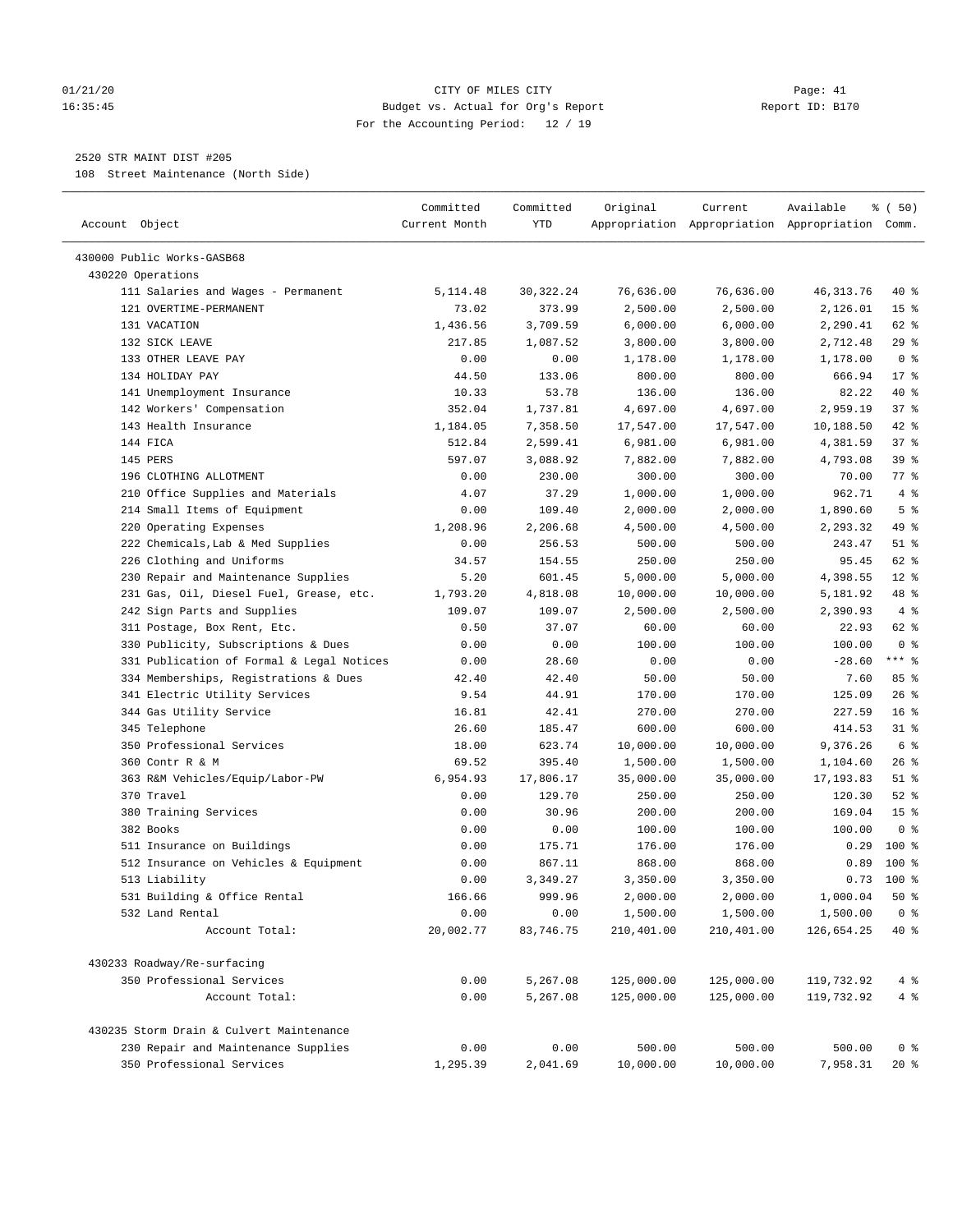# 01/21/20 Page: 42 16:35:45 Budget vs. Actual for Org's Report Report ID: B170 For the Accounting Period: 12 / 19

# 2520 STR MAINT DIST #205

108 Street Maintenance (North Side)

| Object<br>Account                                                       | Committed<br>Current Month | Committed<br>YTD | Original   | Current<br>Appropriation Appropriation | Available<br>Appropriation | % (50)<br>Comm. |
|-------------------------------------------------------------------------|----------------------------|------------------|------------|----------------------------------------|----------------------------|-----------------|
| Account Total:                                                          | 1,295.39                   | 2,041.69         | 10,500.00  | 10,500.00                              | 8,458.31                   | 19 <sup>°</sup> |
| Account Group Total:                                                    | 21,298.16                  | 91,055.52        | 345,901.00 | 345,901.00                             | 254,845.48                 | $26$ %          |
| 520000 OTHER FINANCING USES<br>521000 Interfund Operating Transfers Out |                            |                  |            |                                        |                            |                 |
| 820 Transfers to Other Funds                                            | 4,340.00                   | 15,075.00        | 30,149.00  | 30,149.00                              | 15,074.00                  | 50%             |
| Account Total:                                                          | 4,340.00                   | 15,075.00        | 30,149.00  | 30,149.00                              | 15,074.00                  | 50%             |
| Account Group Total:                                                    | 4,340.00                   | 15,075.00        | 30,149.00  | 30,149.00                              | 15,074.00                  | 50%             |
| Organization Total:                                                     | 25,638.16                  | 106,130.52       | 376,050.00 | 376,050.00                             | 269,919.48                 | $28$ %          |
|                                                                         |                            |                  |            |                                        |                            |                 |
| Fund Total:                                                             | 25,638.16                  | 106,130.52       | 376,050.00 | 376,050.00                             | 269,919.48                 | $28$ %          |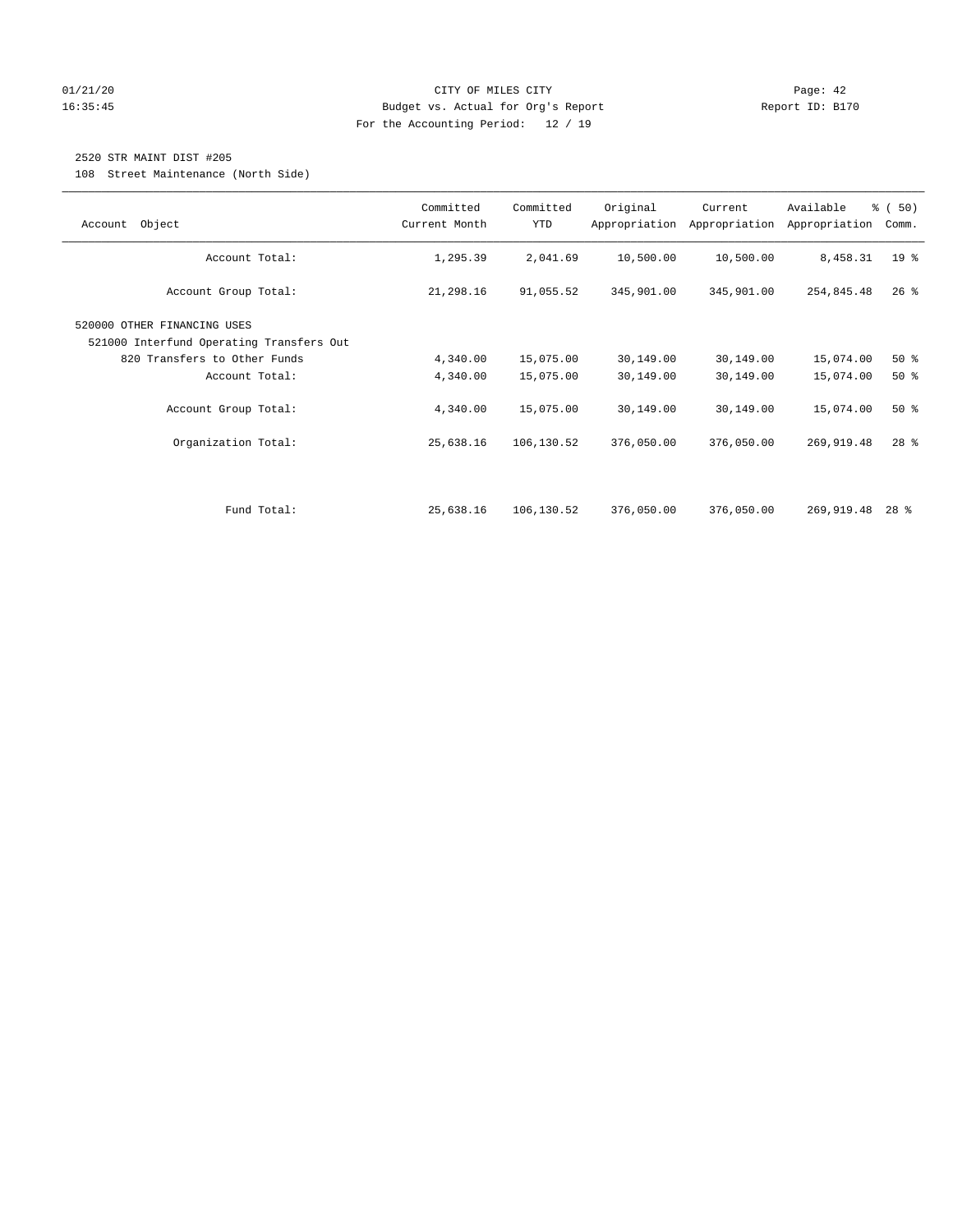# 01/21/20 Page: 43 16:35:45 Budget vs. Actual for Org's Report Report ID: B170 For the Accounting Period: 12 / 19

# 2540 STR MAINT DIST#207-(MILESTOWN ESTATES)

109 Milestown Estates Maintenance Dist.

| Account Object                           | Committed<br>Current Month | Committed<br><b>YTD</b> | Original | Current<br>Appropriation Appropriation Appropriation Comm. | Available     | % (50)          |
|------------------------------------------|----------------------------|-------------------------|----------|------------------------------------------------------------|---------------|-----------------|
| 430000 Public Works-GASB68               |                            |                         |          |                                                            |               |                 |
| 430220 Operations                        |                            |                         |          |                                                            |               |                 |
| 111 Salaries and Wages - Permanent       | 254.90                     | 1,517.09                | 3,736.00 | 3,736.00                                                   | 2,218.91      | $41*$           |
| 121 OVERTIME-PERMANENT                   | 3.59                       | 20.39                   | 100.00   | 100.00                                                     | 79.61         | $20*$           |
| 131 VACATION                             | 70.98                      | 182.37                  | 300.00   | 300.00                                                     | 117.63        | $61$ %          |
| 132 SICK LEAVE                           | 12.65                      | 56.77                   | 200.00   | 200.00                                                     | 143.23        | $28$ $%$        |
| 133 OTHER LEAVE PAY                      | 0.00                       | 0.00                    | 39.00    | 39.00                                                      | 39.00         | 0 <sup>8</sup>  |
| 134 HOLIDAY PAY                          | 1.78                       | 6.25                    | 40.00    | 40.00                                                      | 33.75         | 16 <sup>8</sup> |
| 141 Unemployment Insurance               | 0.50                       | 2.53                    | 7.00     | 7.00                                                       | 4.47          | 36%             |
| 142 Workers' Compensation                | 18.41                      | 91.93                   | 225.00   | 225.00                                                     | 133.07        | 41 %            |
| 143 Health Insurance                     | 59.51                      | 369.17                  | 763.00   | 763.00                                                     | 393.83        | 48 %            |
| 144 FICA                                 | 25.64                      | 129.98                  | 338.00   | 338.00                                                     | 208.02        | 38 <sup>8</sup> |
| 145 PERS                                 | 29.83                      | 154.66                  | 389.00   | 389.00                                                     | 234.34        | $40*$           |
| 196 CLOTHING ALLOTMENT                   | 0.00                       | 11.50                   | 20.00    | 20.00                                                      | 8.50          | 58 %            |
| 350 Professional Services                | 0.00                       | 1.20                    | 1,000.00 | 1,000.00                                                   | 998.80        | 0 <sup>8</sup>  |
| Account Total:                           | 477.79                     | 2,543.84                | 7,157.00 | 7,157.00                                                   | 4,613.16      | 36%             |
| Account Group Total:                     | 477.79                     | 2,543.84                | 7,157.00 | 7,157.00                                                   | 4,613.16      | 36 <sup>8</sup> |
| 510000 MISCELLANEOUS                     |                            |                         |          |                                                            |               |                 |
| 510330 Comprehensive Liability Insurance |                            |                         |          |                                                            |               |                 |
| 513 Liability                            | 0.00                       | 62.00                   | 62.00    | 62.00                                                      | 0.00          | $100*$          |
| Account Total:                           | 0.00                       | 62.00                   | 62.00    | 62.00                                                      | 0.00          | $100*$          |
| Account Group Total:                     | 0.00                       | 62.00                   | 62.00    | 62.00                                                      | 0.00          | $100*$          |
| Organization Total:                      | 477.79                     | 2,605.84                | 7,219.00 | 7,219.00                                                   | 4,613.16      | 36%             |
| Fund Total:                              | 477.79                     | 2,605.84                | 7,219.00 | 7,219.00                                                   | 4,613.16 36 % |                 |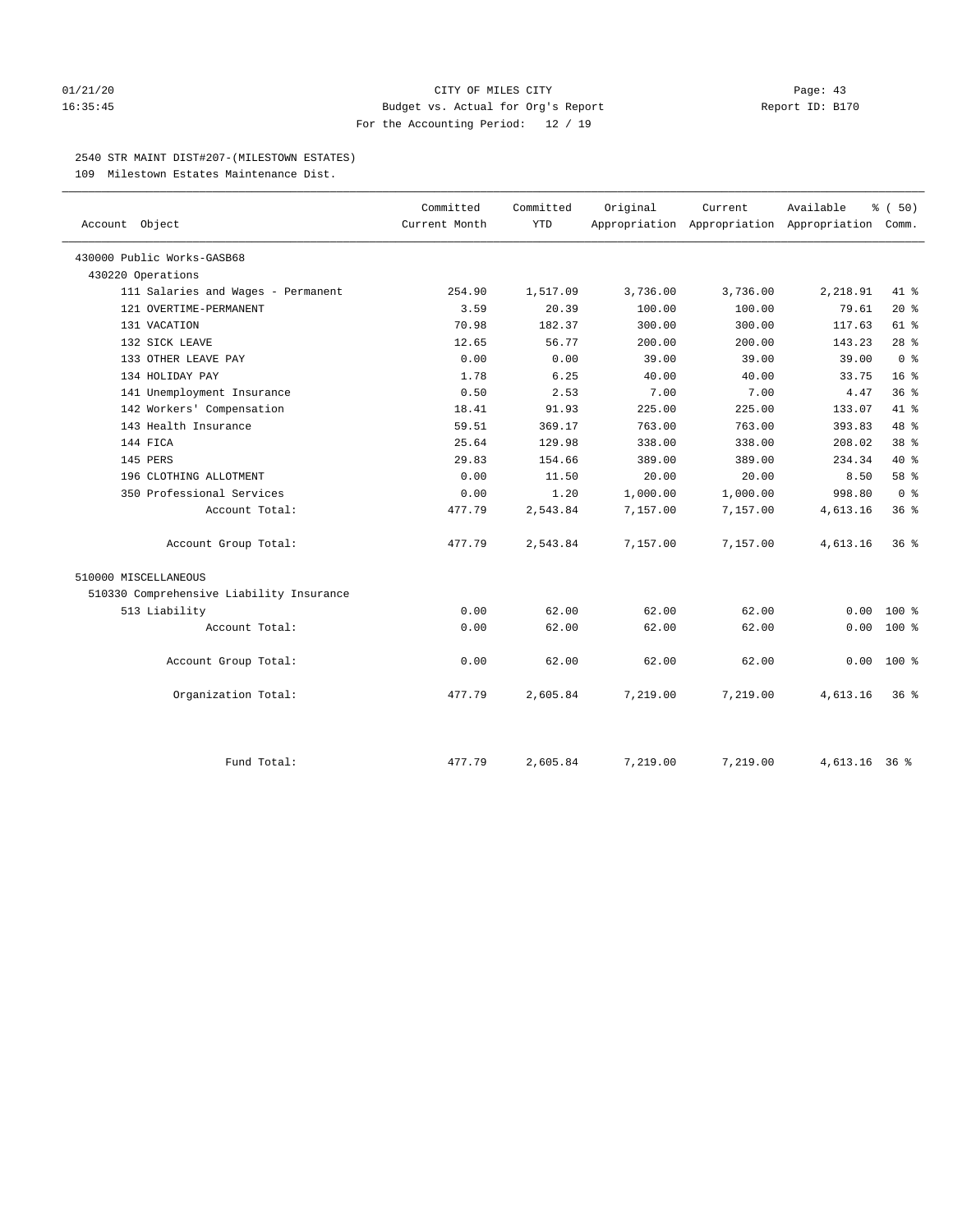# 01/21/20 Page: 44 16:35:45 Budget vs. Actual for Org's Report Report ID: B170 For the Accounting Period: 12 / 19

# 2701 Fire Grants

7 Fire

| Object<br>Account                                                            | Committed<br>Current Month | Committed<br><b>YTD</b> | Original<br>Appropriation | Current<br>Appropriation | Available<br>Appropriation | % (50)<br>Comm. |
|------------------------------------------------------------------------------|----------------------------|-------------------------|---------------------------|--------------------------|----------------------------|-----------------|
| 420000 PUBLIC SAFETY-GASB68<br>420464 Fire-Turnouts/Accountability Sys Grant |                            |                         |                           |                          |                            |                 |
| 226 Clothing and Uniforms                                                    | 0.00                       | 144,094.45              | 723,232.00                | 723,232.00               | 579,137.55                 | $20*$           |
| Account Total:                                                               | 0.00                       | 144,094.45              | 723,232.00                | 723,232.00               | 579,137.55                 | $20*$           |
| Account Group Total:                                                         | 0.00                       | 144,094.45              | 723,232.00                | 723,232.00               | 579,137.55                 | $20*$           |
| Organization Total:                                                          | 0.00                       | 144,094.45              | 723,232.00                | 723,232.00               | 579,137.55                 | $20*$           |
| Fund Total:                                                                  | 0.00                       | 144,094.45              | 723,232.00                | 723,232.00               | 579,137.55                 | $20*$           |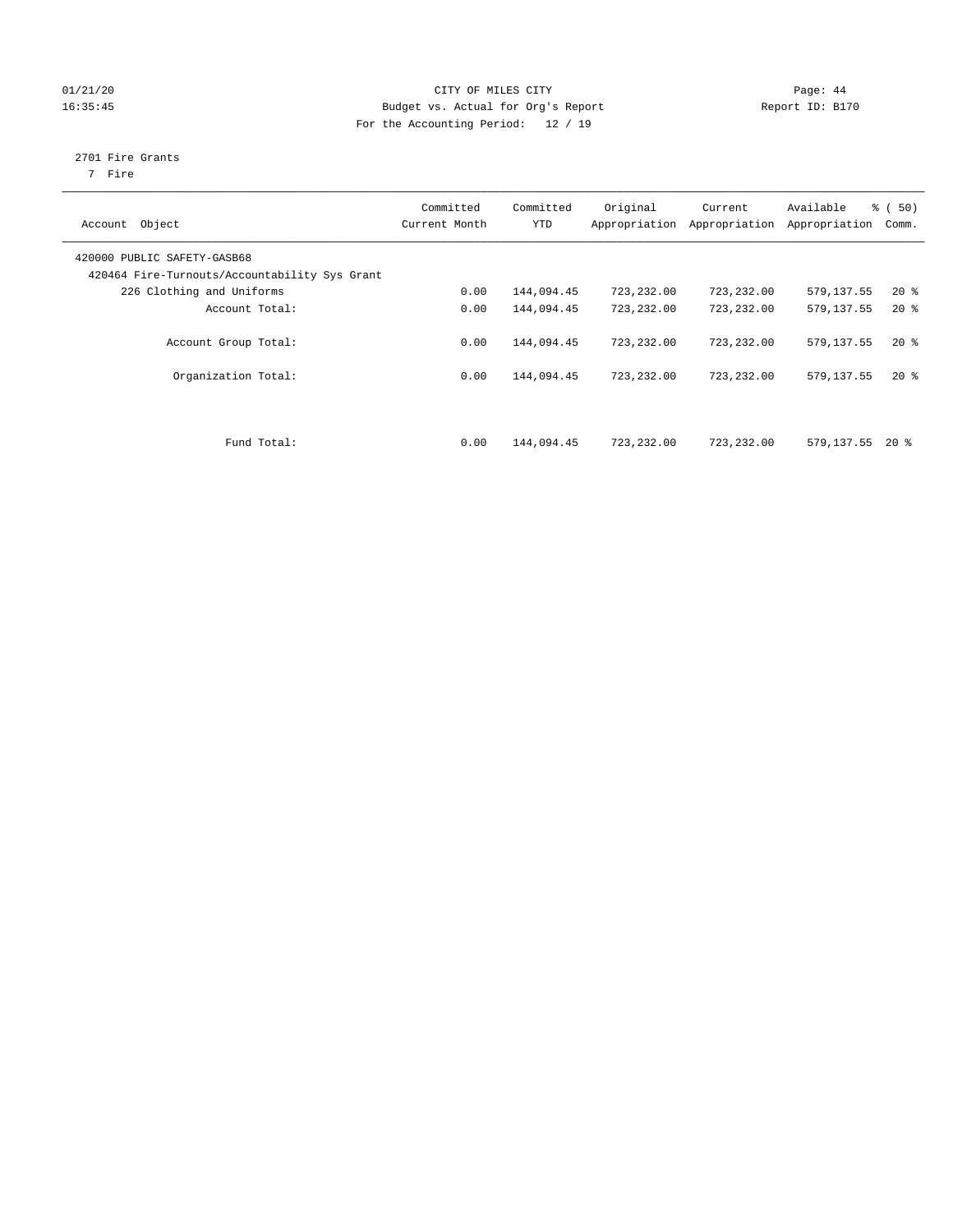# 01/21/20 Page: 45 16:35:45 Budget vs. Actual for Org's Report Report ID: B170 For the Accounting Period: 12 / 19

 2820 GAS TAX 34 Gas Tax

| Account Object                           | Committed<br>Current Month | Committed<br><b>YTD</b> | Original   | Current<br>Appropriation Appropriation Appropriation | Available  | % (50)<br>Comm. |  |
|------------------------------------------|----------------------------|-------------------------|------------|------------------------------------------------------|------------|-----------------|--|
|                                          |                            |                         |            |                                                      |            |                 |  |
| 520000 OTHER FINANCING USES              |                            |                         |            |                                                      |            |                 |  |
| 521000 Interfund Operating Transfers Out |                            |                         |            |                                                      |            |                 |  |
| 820 Transfers to Other Funds             | 321.00                     | 1,926.00                | 3,850.00   | 3,850.00                                             | 1,924.00   | 50%             |  |
| Account Total:                           | 321.00                     | 1,926.00                | 3,850.00   | 3,850.00                                             | 1,924.00   | $50*$           |  |
| STD 204<br>521204 TRANSFER:              |                            |                         |            |                                                      |            |                 |  |
| 820 Transfers to Other Funds             | 0.00                       | 0.00                    | 84,332.00  | 84,332.00                                            | 84,332.00  | 0 <sup>8</sup>  |  |
| Account Total:                           | 0.00                       | 0.00                    | 84, 332.00 | 84,332.00                                            | 84,332.00  | 0 <sup>8</sup>  |  |
| 521205 TRANSFER:<br>SID 205              |                            |                         |            |                                                      |            |                 |  |
| 820 Transfers to Other Funds             | 0.00                       | 0.00                    | 84, 332.00 | 84,332.00                                            | 84,332.00  | 0 <sup>8</sup>  |  |
| Account Total:                           | 0.00                       | 0.00                    | 84, 332.00 | 84,332.00                                            | 84,332.00  | 0 <sup>8</sup>  |  |
| Account Group Total:                     | 321.00                     | 1,926.00                | 172,514.00 | 172,514.00                                           | 170,588.00 | 1 <sup>°</sup>  |  |
| Organization Total:                      | 321.00                     | 1,926.00                | 172,514.00 | 172,514.00                                           | 170,588.00 | 1 <sup>°</sup>  |  |
|                                          |                            |                         |            |                                                      |            |                 |  |
| Fund Total:                              | 321.00                     | 1,926.00                | 172,514.00 | 172,514.00                                           | 170,588.00 | 1 <sup>8</sup>  |  |
|                                          |                            |                         |            |                                                      |            |                 |  |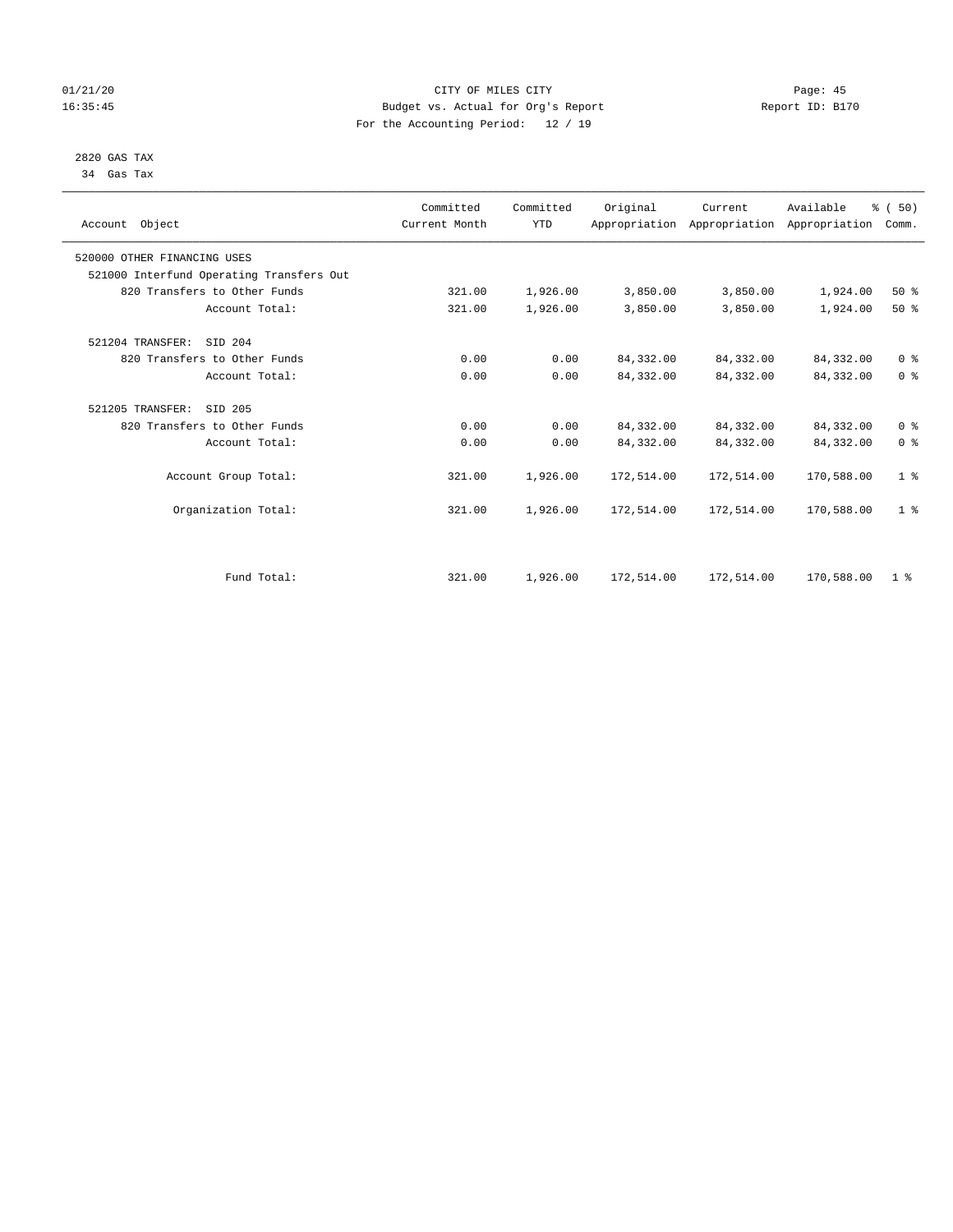# 01/21/20 Page: 46 16:35:45 Budget vs. Actual for Org's Report Report ID: B170 For the Accounting Period: 12 / 19

#### 2821 HB473- Fuel Tax 95 HB473

| Object<br>Account                                         | Committed<br>Current Month | Committed<br><b>YTD</b>  | Original<br>Appropriation | Current<br>Appropriation | Available<br>Appropriation | % (50)<br>Comm.        |
|-----------------------------------------------------------|----------------------------|--------------------------|---------------------------|--------------------------|----------------------------|------------------------|
| 430000 Public Works-GASB68<br>430233 Roadway/Re-surfacing |                            |                          |                           |                          |                            |                        |
| 935 HB473 Tax Match Program                               | 0.00                       | 138,752.00               | 138,752.00                | 138,752.00               | 0.00                       | $100$ %                |
| Account Total:                                            | 0.00                       | 138,752.00               | 138,752.00                | 138,752.00               | 0.00                       | $100$ %                |
| Account Group Total:<br>Organization Total:               | 0.00<br>0.00               | 138,752.00<br>138,752.00 | 138,752.00<br>138,752.00  | 138,752.00<br>138,752.00 | 0.00                       | $0.00$ 100 %<br>$100*$ |
| Fund Total:                                               | 0.00                       | 138,752.00               | 138,752.00                | 138,752.00               | $0.00100$ %                |                        |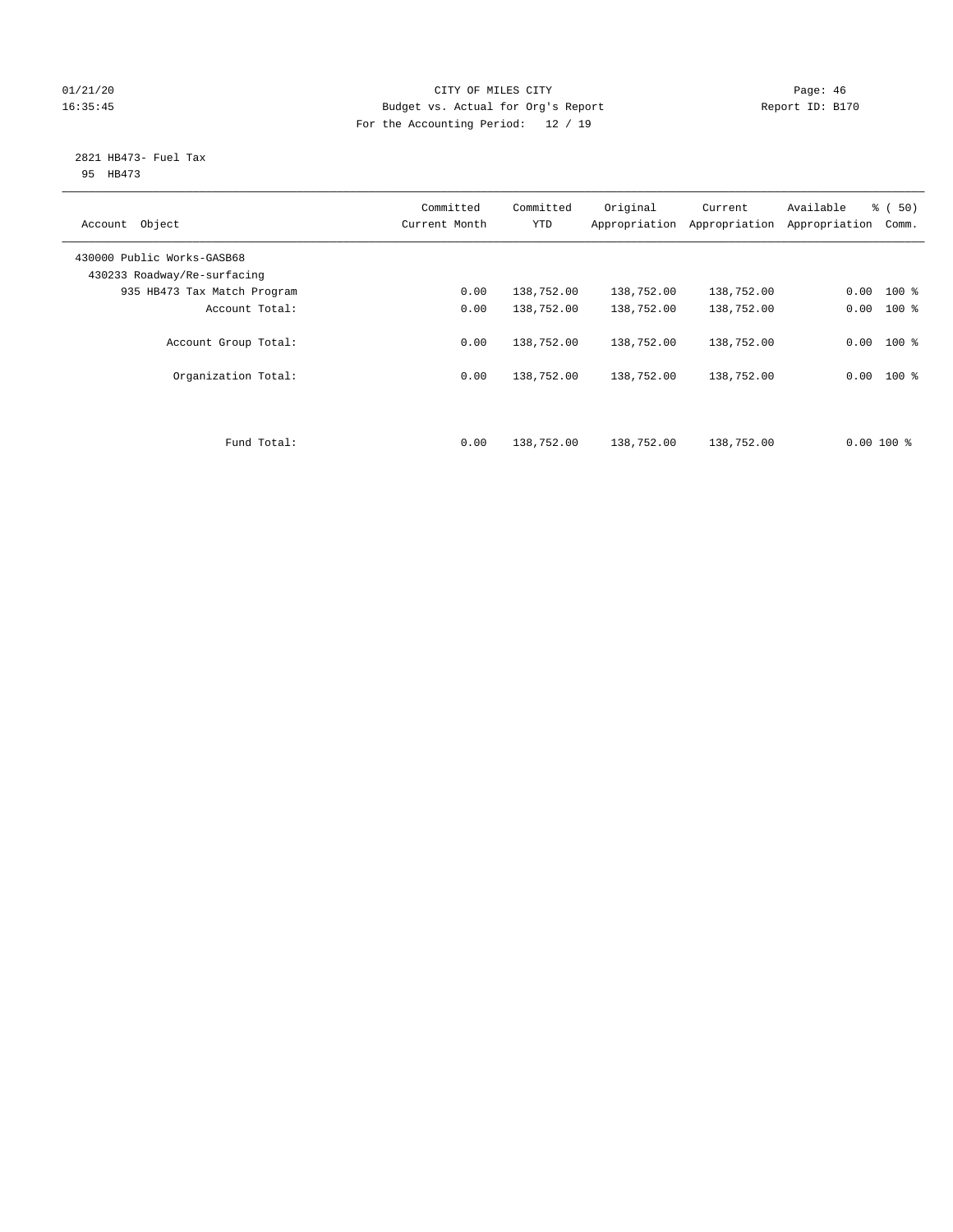# 01/21/20 Page: 47 16:35:45 Budget vs. Actual for Org's Report Report ID: B170 For the Accounting Period: 12 / 19

2850 Southeastern Montana Dispatch-911

105 Enhanced 911

| Account Object                              | Committed<br>Current Month | Committed<br><b>YTD</b> | Original   | Current    | Available<br>Appropriation Appropriation Appropriation Comm. | % (50)         |
|---------------------------------------------|----------------------------|-------------------------|------------|------------|--------------------------------------------------------------|----------------|
| 420000 PUBLIC SAFETY-GASB68                 |                            |                         |            |            |                                                              |                |
| 420140 Crime Control and Investigation (05) |                            |                         |            |            |                                                              |                |
| 210 Office Supplies and Materials           | 0.00                       | 0.00                    | 1,000.00   | 1,000.00   | 1,000.00                                                     | 0 <sup>8</sup> |
| 214 Small Items of Equipment                | 739.99                     | 1,905.70                | 2,000.00   | 2,000.00   | 94.30                                                        | 95%            |
| 220 Operating Expenses                      | 0.00                       | 0.00                    | 2,000.00   | 2,000.00   | 2,000.00                                                     | 0 <sup>8</sup> |
| 311 Postage, Box Rent, Etc.                 | 0.00                       | 0.00                    | 150.00     | 150.00     | 150.00                                                       | 0 <sup>8</sup> |
| 320 Printing, Duplicating, Typing &         | 0.00                       | 0.00                    | 100.00     | 100.00     | 100.00                                                       | 0 <sup>8</sup> |
| 334 Memberships, Registrations & Dues       | 0.00                       | 0.00                    | 400.00     | 400.00     | 400.00                                                       | 0 <sup>°</sup> |
| 341 Electric Utility Services               | 49.68                      | 298.85                  | 600.00     | 600.00     | 301.15                                                       | 50%            |
| 345 Telephone                               | 2,280.37                   | 11,822.52               | 28,000.00  | 28,000.00  | 16, 177.48                                                   | $42$ $%$       |
| 350 Professional Services                   | 3,088.92                   | 27,757.83               | 70,000.00  | 70,000.00  | 42, 242. 17                                                  | 40 %           |
| 370 Travel                                  | 0.00                       | 784.92                  | 1,500.00   | 1,500.00   | 715.08                                                       | $52$ $%$       |
| 380 Training Services                       | 0.00                       | 0.00                    | 3,000.00   | 3,000.00   | 3,000.00                                                     | 0 <sup>8</sup> |
| 512 Insurance on Vehicles & Equipment       | 0.00                       | 245.00                  | 245.00     | 245.00     | 0.00                                                         | $100*$         |
| 940 Machinery & Equipment                   | 0.00                       | 15,903.00               | 30,000.00  | 30,000.00  | 14,097.00                                                    | 53%            |
| 941 911 Eq & Software (2/01)                | 0.00                       | 284, 222.40             | 401,790.00 | 401,790.00 | 117,567.60                                                   | 71 %           |
| Account Total:                              | 6,158.96                   | 342,940.22              | 540,785.00 | 540,785.00 | 197,844.78                                                   | 63%            |
| Account Group Total:                        | 6,158.96                   | 342,940.22              | 540,785.00 | 540,785.00 | 197,844.78                                                   | 63 %           |
| 520000 OTHER FINANCING USES                 |                            |                         |            |            |                                                              |                |
| 521000 Interfund Operating Transfers Out    |                            |                         |            |            |                                                              |                |
| 820 Transfers to Other Funds                | 14,923.00                  | 29,846.00               | 59,693.00  | 59,693.00  | 29,847.00                                                    | 50%            |
| Account Total:                              | 14,923.00                  | 29,846.00               | 59,693.00  | 59,693.00  | 29,847.00                                                    | 50%            |
| Account Group Total:                        | 14,923.00                  | 29,846.00               | 59,693.00  | 59,693.00  | 29,847.00                                                    | 50%            |
| Organization Total:                         | 21,081.96                  | 372,786.22              | 600,478.00 | 600,478.00 | 227,691.78                                                   | 62 %           |
|                                             |                            |                         |            |            |                                                              |                |
| Fund Total:                                 | 21,081.96                  | 372,786.22              | 600,478.00 | 600,478.00 | 227.691.78 62 %                                              |                |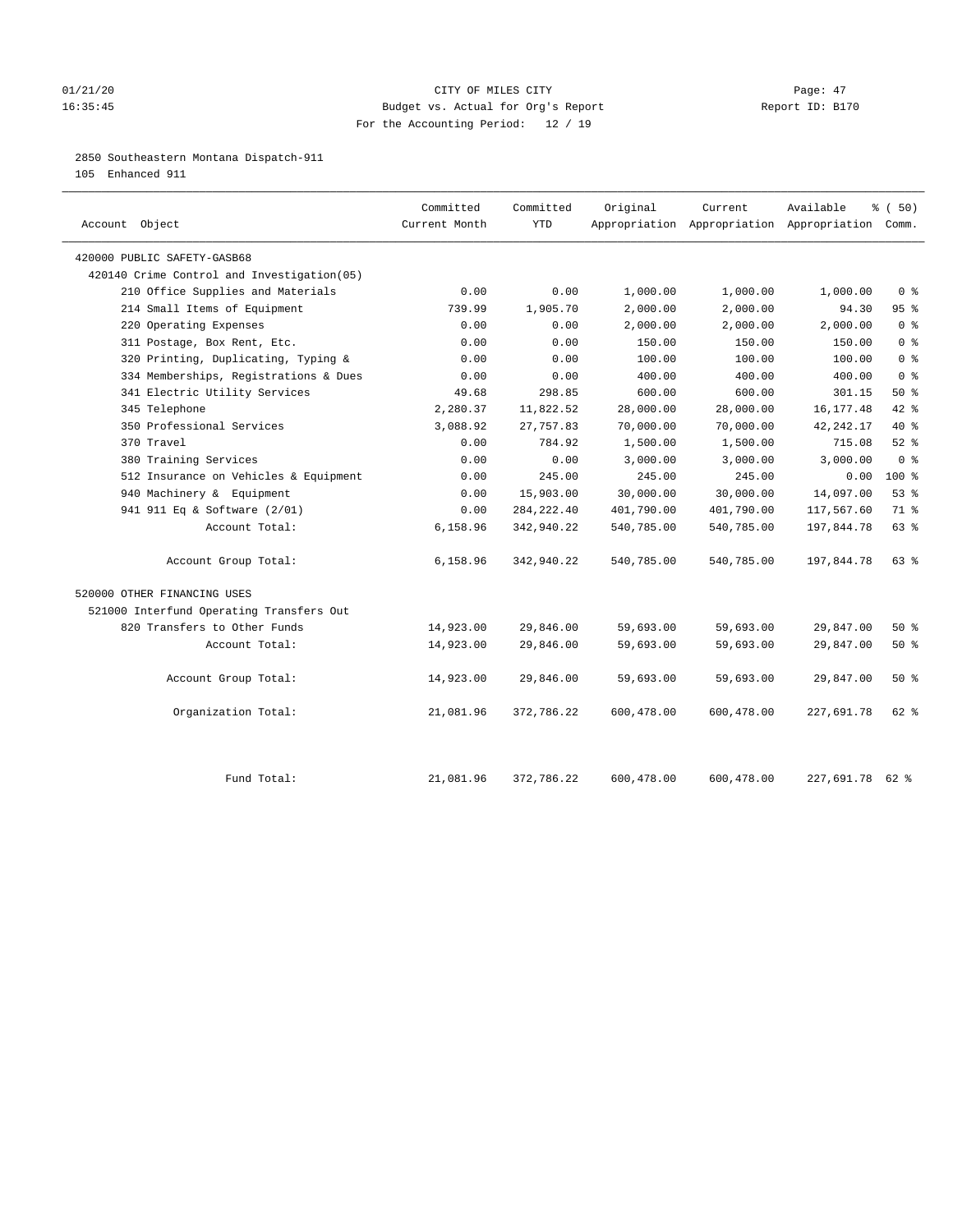# 01/21/20 Page: 48 16:35:45 Budget vs. Actual for Org's Report Report ID: B170 For the Accounting Period: 12 / 19

# 2880 LIBRARY GRANTS

39 Partners Program

| Account Object                                                      | Committed<br>Current Month | Committed<br><b>YTD</b> | Original<br>Appropriation | Current<br>Appropriation | Available<br>Appropriation | % ( 50)<br>Comm.   |
|---------------------------------------------------------------------|----------------------------|-------------------------|---------------------------|--------------------------|----------------------------|--------------------|
| 460000 CULTURE AND RECREATION-GASB68<br>460100 Library Services(16) |                            |                         |                           |                          |                            |                    |
| 311 Postage, Box Rent, Etc.                                         | 252.00                     | 1,264.50                | 4,900.00                  | 4,900.00                 | 3,635.50                   | $26$ %             |
| 382 Books                                                           | 0.00                       | 0.00                    | 100.00                    | 100.00                   | 100.00                     | 0 <sup>8</sup>     |
| Account Total:                                                      | 252.00                     | 1,264.50                | 5,000.00                  | 5,000.00                 | 3,735.50                   | $25$ $%$           |
| Account Group Total:                                                | 252.00                     | 1,264.50                | 5,000.00                  | 5,000.00                 | 3,735.50                   | $25$ $%$           |
| Organization Total:                                                 | 252.00                     | 1,264.50                | 5.000.00                  | 5,000.00                 | 3,735.50                   | $25$ $\frac{6}{5}$ |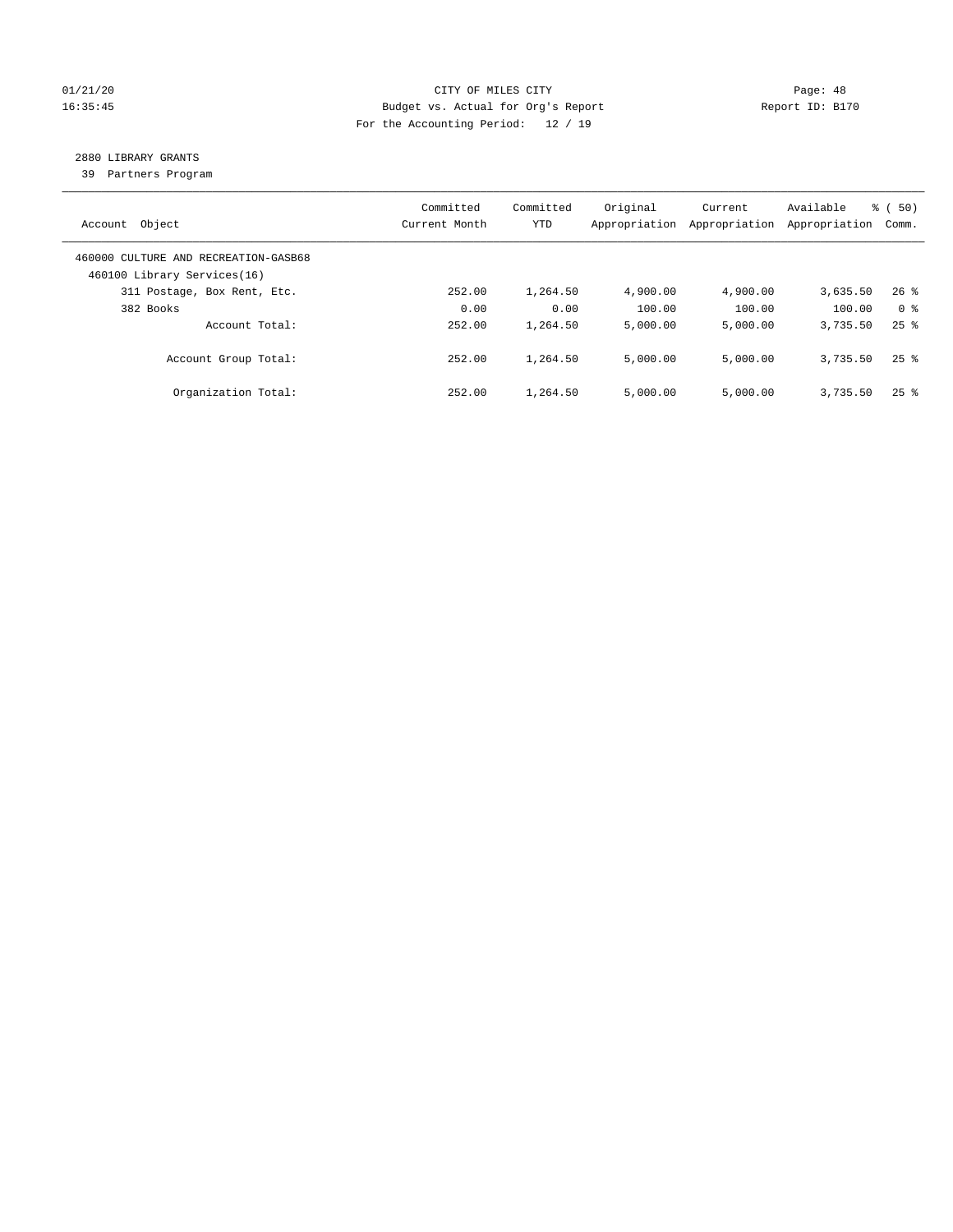# 01/21/20 Page: 49 16:35:45 Budget vs. Actual for Org's Report Report ID: B170 For the Accounting Period: 12 / 19

# 2880 LIBRARY GRANTS

41 Sagebrush Fed/Coal Sev Tax

| Object<br>Account                    | Committed<br>Current Month | Committed<br><b>YTD</b> | Original<br>Appropriation | Current<br>Appropriation | Available<br>Appropriation | % (50)<br>Comm. |
|--------------------------------------|----------------------------|-------------------------|---------------------------|--------------------------|----------------------------|-----------------|
| 460000 CULTURE AND RECREATION-GASB68 |                            |                         |                           |                          |                            |                 |
| 460100 Library Services(16)          |                            |                         |                           |                          |                            |                 |
| 210 Office Supplies and Materials    | 91.47                      | 91.47                   | 500.00                    | 500.00                   | 408.53                     | 18 %            |
| 214 Small Items of Equipment         | 0.00                       | 0.00                    | 2,500.00                  | 2,500.00                 | 2,500.00                   | 0 <sup>8</sup>  |
| 350 Professional Services            | 0.00                       | 0.00                    | 5,000.00                  | 5,000.00                 | 5,000.00                   | 0 <sup>8</sup>  |
| 370 Travel                           | 0.00                       | 436.96                  | 5,000.00                  | 5,000.00                 | 4,563.04                   | 9 <sup>8</sup>  |
| 380 Training Services                | 0.00                       | 50.00                   | 2,000.00                  | 2,000.00                 | 1,950.00                   | 3 <sup>8</sup>  |
| Account Total:                       | 91.47                      | 578.43                  | 15,000.00                 | 15,000.00                | 14,421.57                  | 4%              |
| Account Group Total:                 | 91.47                      | 578.43                  | 15,000.00                 | 15,000.00                | 14,421.57                  | $4\degree$      |
| Organization Total:                  | 91.47                      | 578.43                  | 15,000.00                 | 15,000.00                | 14,421.57                  | $4\degree$      |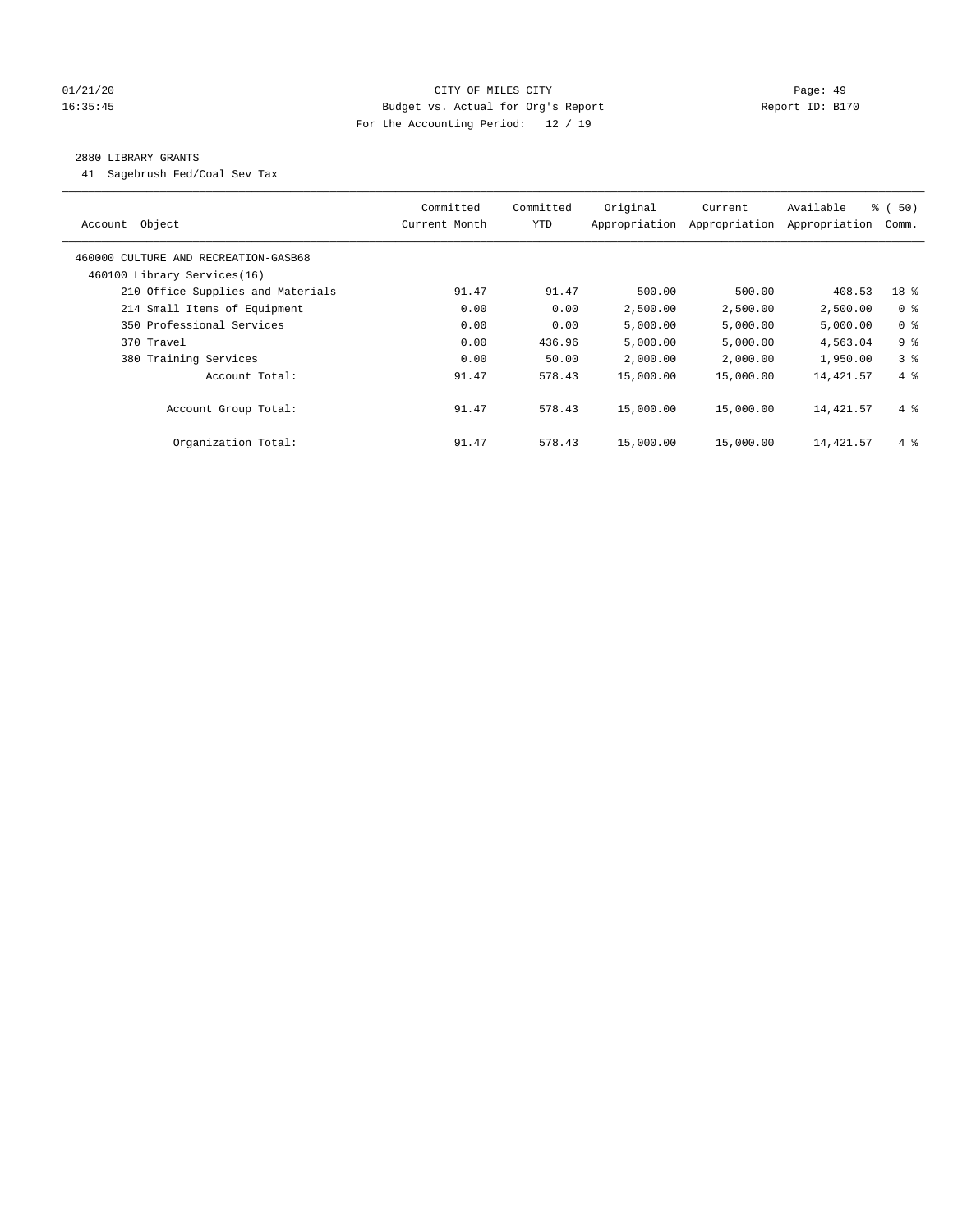# 01/21/20 Page: 50 16:35:45 Budget vs. Actual for Org's Report Report ID: B170 For the Accounting Period: 12 / 19

#### 2880 LIBRARY GRANTS

43 State Aid Per Capita-Tech Serv

| Object<br>Account                                                   | Committed<br>Current Month | Committed<br>YTD | Original<br>Appropriation | Current<br>Appropriation | Available<br>Appropriation | % (50)<br>Comm. |
|---------------------------------------------------------------------|----------------------------|------------------|---------------------------|--------------------------|----------------------------|-----------------|
| 460000 CULTURE AND RECREATION-GASB68<br>460100 Library Services(16) |                            |                  |                           |                          |                            |                 |
| 210 Office Supplies and Materials                                   | 0.00                       | 0.00             | 1,000.00                  | 1,000.00                 | 1,000.00                   | 0 <sup>8</sup>  |
| 350 Professional Services                                           | 0.00                       | 550.00           | 15,284.00                 | 15,284.00                | 14,734.00                  | $4\degree$      |
| 370 Travel                                                          | 0.00                       | 0.00             | 5.000.00                  | 5,000.00                 | 5,000.00                   | 0 <sup>8</sup>  |
| Account Total:                                                      | 0.00                       | 550.00           | 21,284.00                 | 21,284.00                | 20,734.00                  | 3 <sup>8</sup>  |
| Account Group Total:                                                | 0.00                       | 550.00           | 21,284.00                 | 21,284.00                | 20,734.00                  | 3 <sup>8</sup>  |
| Organization Total:                                                 | 0.00                       | 550.00           | 21,284.00                 | 21,284.00                | 20,734.00                  | 3 <sup>8</sup>  |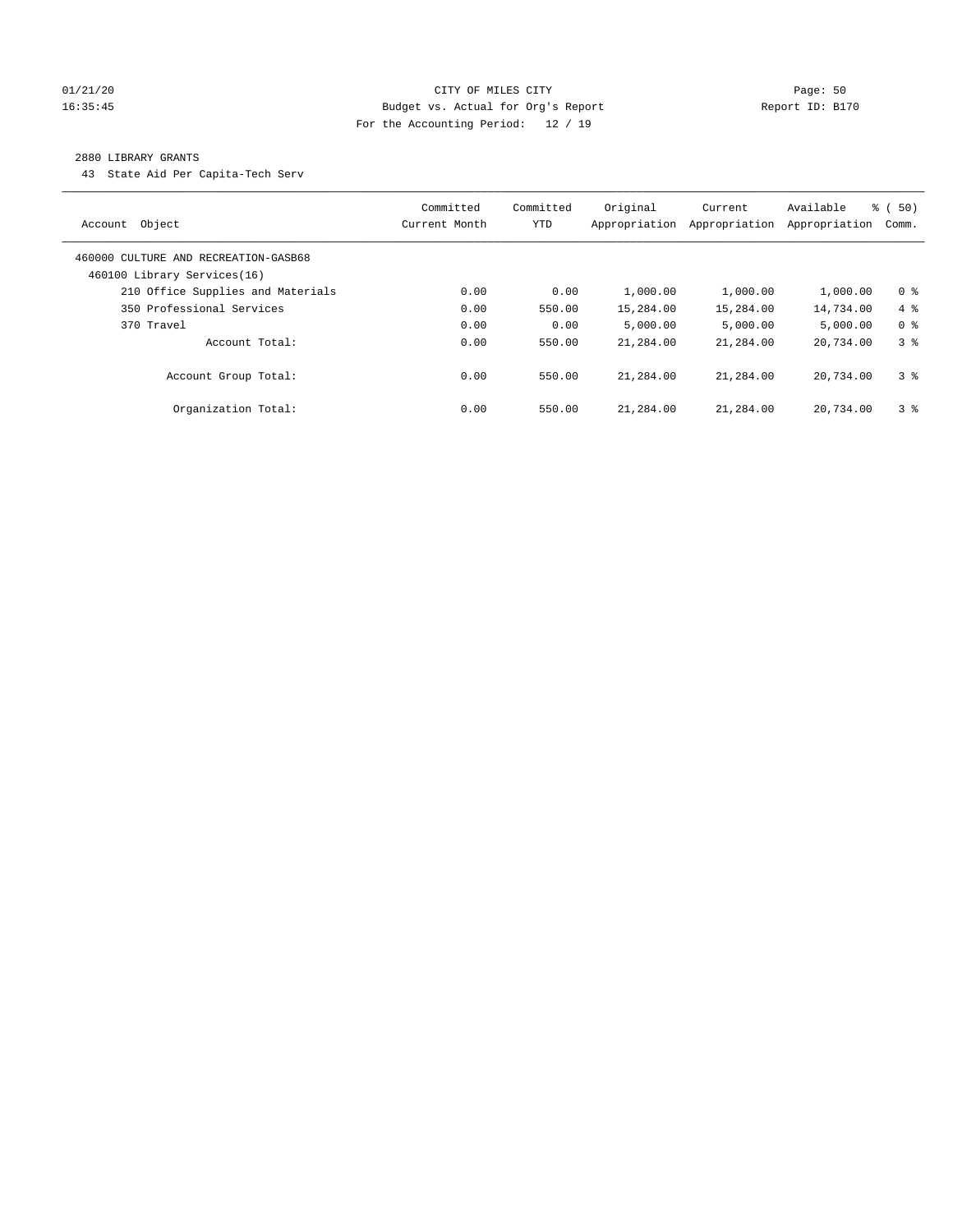# 01/21/20 Page: 51 16:35:45 Budget vs. Actual for Org's Report Report ID: B170 For the Accounting Period: 12 / 19

#### 2880 LIBRARY GRANTS

111 One Time Endowments-Library

| Object<br>Account                                                   | Committed<br>Current Month | Committed<br><b>YTD</b> | Original<br>Appropriation | Current<br>Appropriation | Available<br>Appropriation | % ( 50)<br>Comm. |
|---------------------------------------------------------------------|----------------------------|-------------------------|---------------------------|--------------------------|----------------------------|------------------|
| 460000 CULTURE AND RECREATION-GASB68<br>460100 Library Services(16) |                            |                         |                           |                          |                            |                  |
| 214 Small Items of Equipment                                        | 0.00                       | 1,715.91                | 2,000.00                  | 2,000.00                 | 284.09                     | 86 <sup>8</sup>  |
| 350 Professional Services                                           | 0.00                       | 0.00                    | 1,500.00                  | 1,500.00                 | 1,500.00                   | 0 <sup>8</sup>   |
| Account Total:                                                      | 0.00                       | 1,715.91                | 3,500.00                  | 3,500.00                 | 1,784.09                   | $49*$            |
| Account Group Total:                                                | 0.00                       | 1,715.91                | 3.500.00                  | 3.500.00                 | 1,784.09                   | $49*$            |
| Organization Total:                                                 | 0.00                       | 1,715.91                | 3.500.00                  | 3,500.00                 | 1,784.09                   | $49*$            |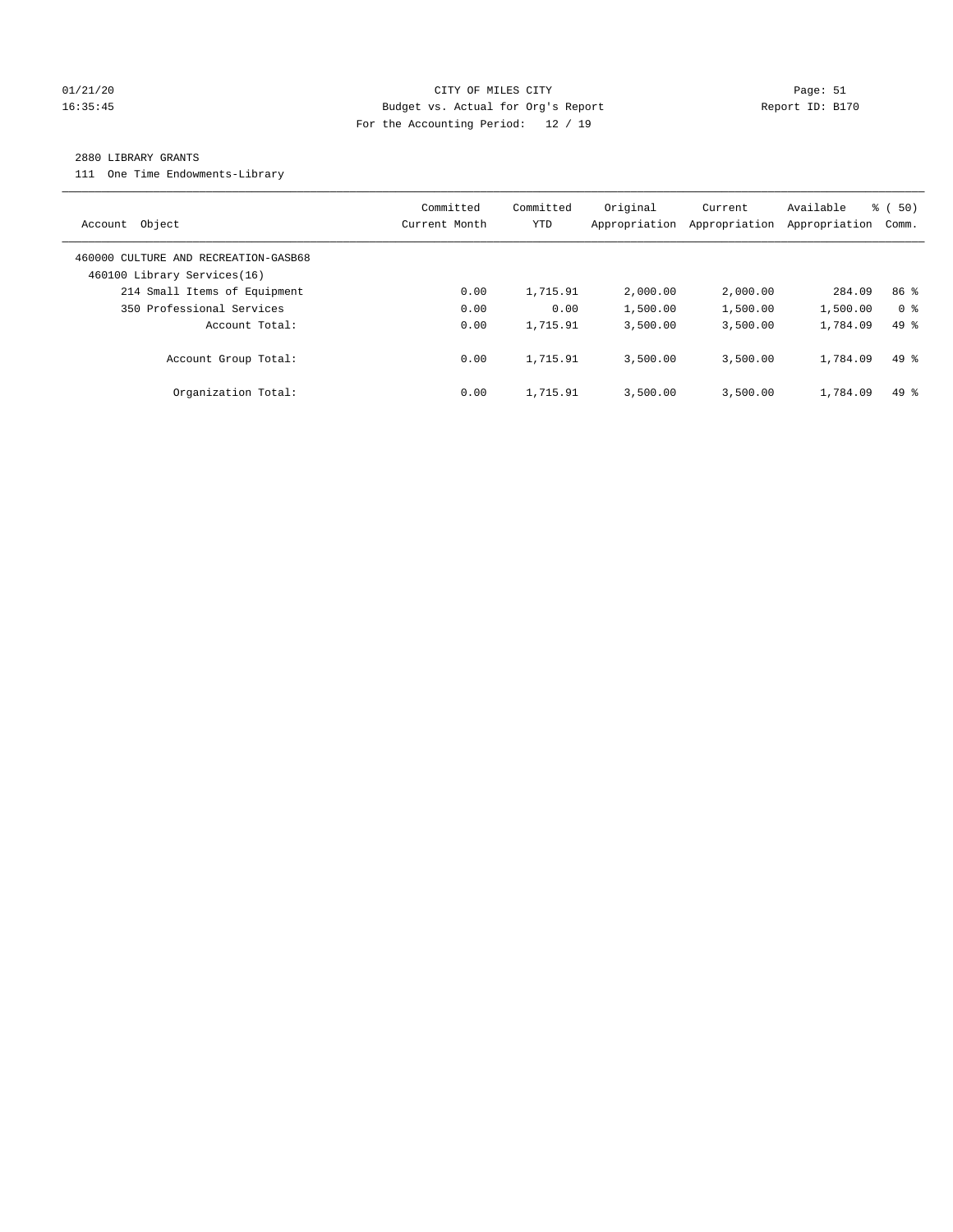# 01/21/20 Page: 52 16:35:45 Budget vs. Actual for Org's Report Report ID: B170 For the Accounting Period: 12 / 19

# 2880 LIBRARY GRANTS

112 Library Board of Trustees-Library

| Object<br>Account                                                   | Committed<br>Current Month | Committed<br><b>YTD</b> | Original<br>Appropriation | Current<br>Appropriation | Available<br>Appropriation | % (50)<br>Comm. |
|---------------------------------------------------------------------|----------------------------|-------------------------|---------------------------|--------------------------|----------------------------|-----------------|
| 460000 CULTURE AND RECREATION-GASB68<br>460100 Library Services(16) |                            |                         |                           |                          |                            |                 |
| 350 Professional Services                                           | 0.00                       | 0.00                    | 10,000.00                 | 10,000.00                | 10,000.00                  | 0 <sup>8</sup>  |
| 360 Contr R & M                                                     | 0.00                       | 0.00                    | 40,000.00                 | 40,000.00                | 40,000.00                  | 0 <sup>8</sup>  |
| 382 Books                                                           | 0.00                       | 0.00                    | 10,000.00                 | 10,000.00                | 10,000.00                  | 0 <sup>8</sup>  |
| Account Total:                                                      | 0.00                       | 0.00                    | 60,000.00                 | 60,000.00                | 60,000.00                  | 0 <sup>8</sup>  |
| Account Group Total:                                                | 0.00                       | 0.00                    | 60,000.00                 | 60,000.00                | 60,000.00                  | 0 <sub>8</sub>  |
| Organization Total:                                                 | 0.00                       | 0.00                    | 60,000.00                 | 60,000.00                | 60,000.00                  | 0 <sup>8</sup>  |
|                                                                     |                            |                         |                           |                          |                            |                 |
| Fund Total:                                                         | 343.47                     | 4,108.84                | 104,784.00                | 104,784.00               | 100,675.16                 | $4\degree$      |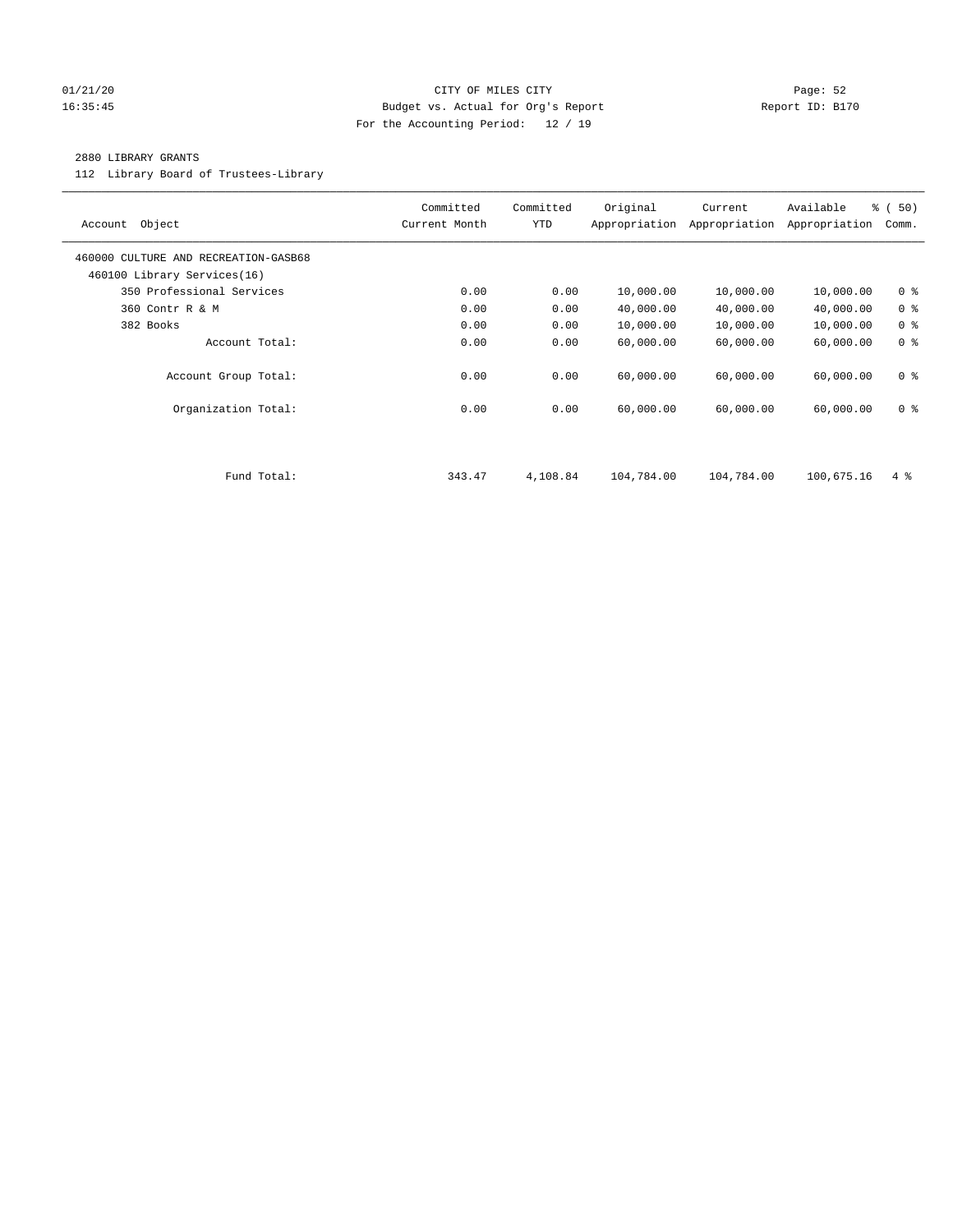# 01/21/20 Page: 53 16:35:45 Budget vs. Actual for Org's Report Report ID: B170 For the Accounting Period: 12 / 19

2935 Historic Preservation

11 Historic Preservation

| Account Object                              | Committed<br>Current Month | Committed<br><b>YTD</b> | Original | Current  | Available<br>Appropriation Appropriation Appropriation Comm. | % (50)         |
|---------------------------------------------|----------------------------|-------------------------|----------|----------|--------------------------------------------------------------|----------------|
| 460000 CULTURE AND RECREATION-GASB68        |                            |                         |          |          |                                                              |                |
| 460461 Historic Preservation-Administration |                            |                         |          |          |                                                              |                |
| 111 Salaries and Wages - Permanent          | 0.00                       | 0.00                    | 1,968.00 | 1,968.00 | 1,968.00                                                     | 0 <sup>8</sup> |
| 131 VACATION                                | 0.00                       | 0.00                    | 60.00    | 60.00    | 60.00                                                        | 0 <sup>8</sup> |
| 132 SICK LEAVE                              | 0.00                       | 0.00                    | 60.00    | 60.00    | 60.00                                                        | 0 <sup>8</sup> |
| 133 OTHER LEAVE PAY                         | 0.00                       | 0.00                    | 100.00   | 100.00   | 100.00                                                       | 0 <sup>8</sup> |
| 141 Unemployment Insurance                  | 0.00                       | 0.00                    | 3.00     | 3.00     | 3.00                                                         | 0 <sup>8</sup> |
| 142 Workers' Compensation                   | 0.00                       | 0.00                    | 28.00    | 28.00    | 28.00                                                        | 0 <sup>8</sup> |
| 144 FICA                                    | 0.00                       | 0.00                    | 167.00   | 167.00   | 167.00                                                       | 0 <sup>8</sup> |
| 145 PERS                                    | 0.00                       | 0.00                    | 190.00   | 190.00   | 190.00                                                       | 0 <sup>8</sup> |
| 196 CLOTHING ALLOTMENT                      | 0.00                       | 0.00                    | 75.00    | 75.00    | 75.00                                                        | 0 <sup>8</sup> |
| 210 Office Supplies and Materials           | 10.00                      | 15.99                   | 1,000.00 | 1,000.00 | 984.01                                                       | 2 <sup>8</sup> |
| 220 Operating Expenses                      | 0.00                       | 0.00                    | 2,000.00 | 2,000.00 | 2,000.00                                                     | 0 <sup>8</sup> |
| 311 Postage, Box Rent, Etc.                 | 0.00                       | 0.42                    | 150.00   | 150.00   | 149.58                                                       | 0 <sup>8</sup> |
| 320 Printing, Duplicating, Typing &         | 352.78                     | 352.78                  | 300.00   | 300.00   | $-52.78$                                                     | 118 %          |
| 330 Publicity, Subscriptions & Dues         | 0.00                       | 0.00                    | 200.00   | 200.00   | 200.00                                                       | 0 <sup>8</sup> |
| 331 Publication of Formal & Legal Notices   | 0.00                       | 0.00                    | 150.00   | 150.00   | 150.00                                                       | 0 <sup>8</sup> |
| 334 Memberships, Registrations & Dues       | 0.00                       | 0.00                    | 20.00    | 20.00    | 20.00                                                        | 0 <sup>8</sup> |
| 345 Telephone                               | 0.00                       | 1.22                    | 0.00     | 0.00     | $-1.22$                                                      | $***$ $-$      |
| 347 Internet                                | 0.45                       | 4.37                    | 60.00    | 60.00    | 55.63                                                        | 7 %            |
| 350 Professional Services                   | 0.00                       | 75.25                   | 1,800.00 | 1,800.00 | 1,724.75                                                     | 4%             |
| 360 Contr R & M                             | 0.00                       | 5.00                    | 0.00     | 0.00     | $-5.00$                                                      | $***$ $%$      |
| 370 Travel                                  | 0.00                       | 0.00                    | 500.00   | 500.00   | 500.00                                                       | 0 <sup>8</sup> |
| 380 Training Services                       | 0.00                       | 0.00                    | 300.00   | 300.00   | 300.00                                                       | 0 <sup>8</sup> |
| Account Total:                              | 363.23                     | 455.03                  | 9,131.00 | 9,131.00 | 8,675.97                                                     | 5 <sup>8</sup> |
| Account Group Total:                        | 363.23                     | 455.03                  | 9,131.00 | 9,131.00 | 8,675.97                                                     | 5 <sup>°</sup> |
| Organization Total:                         | 363.23                     | 455.03                  | 9,131.00 | 9,131.00 | 8,675.97                                                     | 5 <sup>°</sup> |
| Fund Total:                                 | 363.23                     | 455.03                  | 9,131.00 | 9,131.00 | 8,675.97                                                     | 5 <sup>8</sup> |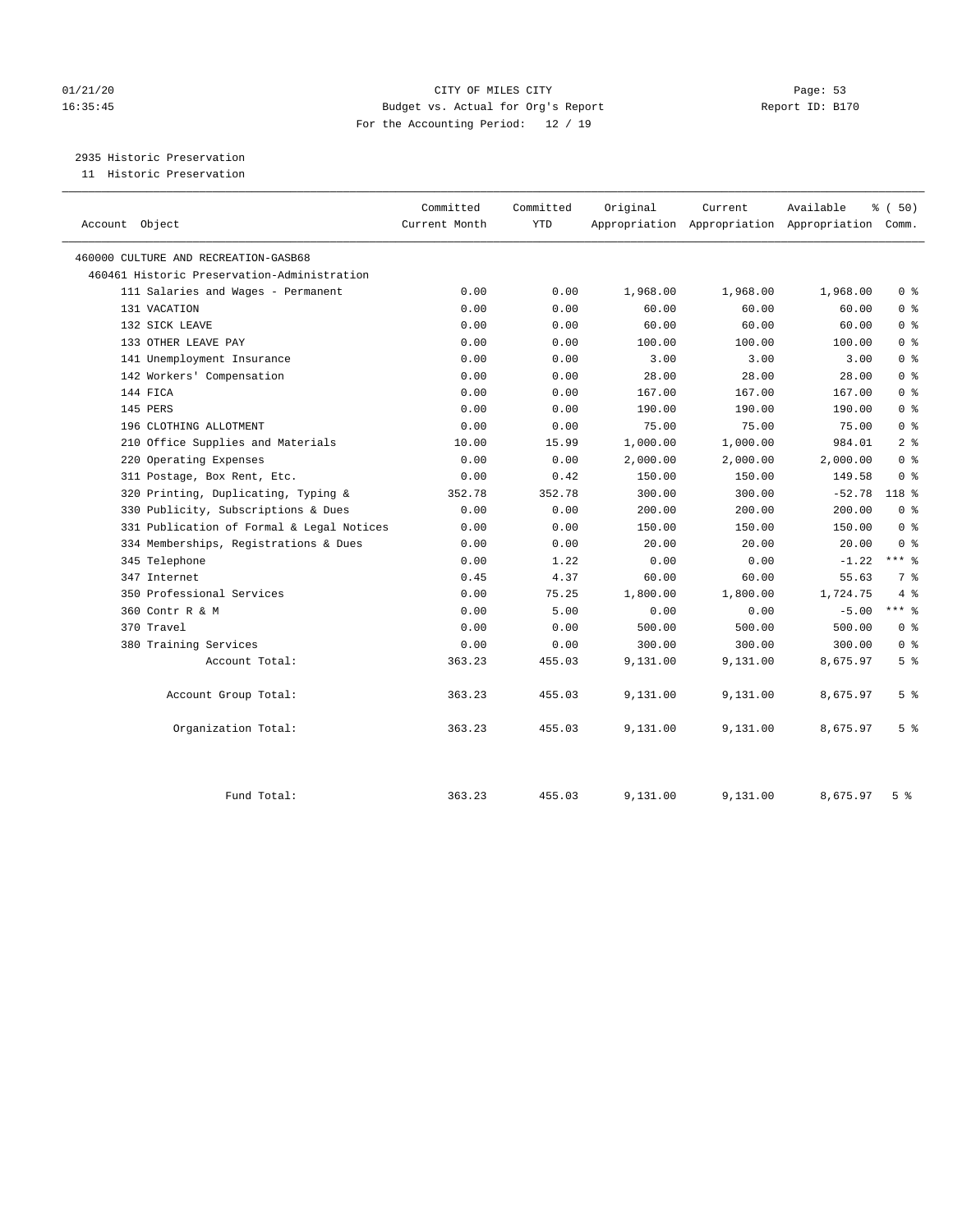# 01/21/20 Page: 54 16:35:45 Budget vs. Actual for Org's Report Report ID: B170 For the Accounting Period: 12 / 19

————————————————————————————————————————————————————————————————————————————————————————————————————————————————————————————————————

# 2985 RETIRED SENIOR VOLUNTEER PROG (RSVP)

15 Retired Senior Volunteer Program

|                                            | Committed     | Committed  | Original   | Current    | Available                                       | % ( 50)         |
|--------------------------------------------|---------------|------------|------------|------------|-------------------------------------------------|-----------------|
| Account Object                             | Current Month | <b>YTD</b> |            |            | Appropriation Appropriation Appropriation Comm. |                 |
| 450000 Social and Economic Services-GASB68 |               |            |            |            |                                                 |                 |
| 450330 RSVP Non-Federal                    |               |            |            |            |                                                 |                 |
| 111 Salaries and Wages - Permanent         | 192.01        | 1,057.02   | 2,000.00   | 2,000.00   | 942.98                                          | 53%             |
| 131 VACATION                               | 10.52         | 101.33     | 200.00     | 200.00     | 98.67                                           | $51$ %          |
| 132 SICK LEAVE                             | 7.89          | 20.09      | 200.00     | 200.00     | 179.91                                          | $10*$           |
| 133 OTHER LEAVE PAY                        | 0.00          | 22.72      | 100.00     | 100.00     | 77.28                                           | $23$ %          |
| 141 Unemployment Insurance                 | 0.31          | 1.83       | 12.00      | 12.00      | 10.17                                           | 15 <sup>°</sup> |
| 142 Workers' Compensation                  | 0.84          | 4.80       | 31.00      | 31.00      | 26.20                                           | 15 <sup>°</sup> |
| 143 Health Insurance                       | 0.00          | 0.00       | 400.00     | 400.00     | 400.00                                          | 0 <sup>8</sup>  |
| 144 FICA                                   | 16.10         | 91.92      | 192.00     | 192.00     | 100.08                                          | 48 %            |
| 145 PERS                                   | 18.24         | 104.16     | 173.00     | 173.00     | 68.84                                           | 60 %            |
| 210 Office Supplies and Materials          | 0.00          | 0.00       | 1,098.00   | 1,098.00   | 1,098.00                                        | 0 <sup>8</sup>  |
| 220 Operating Expenses                     | 83.37         | 1,497.27   | 7,345.00   | 7,345.00   | 5,847.73                                        | $20*$           |
| 311 Postage, Box Rent, Etc.                | 65.70         | 257.61     | 750.00     | 750.00     | 492.39                                          | $34$ $%$        |
| 330 Publicity, Subscriptions & Dues        | 0.00          | 159.60     | 160.00     | 160.00     | 0.40                                            | 100 %           |
| 334 Memberships, Registrations & Dues      | 0.00          | 0.00       | 150.00     | 150.00     | 150.00                                          | 0 <sup>8</sup>  |
| 345 Telephone                              | 119.58        | 713.27     | 1,440.00   | 1,440.00   | 726.73                                          | 50%             |
| 370 Travel                                 | 0.00          | 0.00       | 1,750.00   | 1,750.00   | 1,750.00                                        | 0 <sup>8</sup>  |
| 379 Other Travel                           | 17.00         | 293.36     | 1,500.00   | 1,500.00   | 1,206.64                                        | $20*$           |
| 512 Insurance on Vehicles & Equipment      | 0.00          | 0.00       | 500.00     | 500.00     | 500.00                                          | 0 <sup>8</sup>  |
| 513 Liability                              | 0.00          | 9.80       | 599.00     | 599.00     | 589.20                                          | 2 <sup>°</sup>  |
| Account Total:                             | 531.56        | 4,334.78   | 18,600.00  | 18,600.00  | 14,265.22                                       | $23$ %          |
| 450340 RSVP FEDERAL GRANT- FALLON/CUSTER   |               |            |            |            |                                                 |                 |
| 111 Salaries and Wages - Permanent         | 4,222.60      | 20,893.55  | 44,890.00  | 44,890.00  | 23,996.45                                       | 47 %            |
| 131 VACATION                               | 199.90        | 2,261.58   | 4,300.00   | 4,300.00   | 2,038.42                                        | 53%             |
| 132 SICK LEAVE                             | 149.92        | 381.61     | 3,900.00   | 3,900.00   | 3,518.39                                        | $10*$           |
| 133 OTHER LEAVE PAY                        | 0.00          | 424.62     | 1,900.00   | 1,900.00   | 1,475.38                                        | $22$ %          |
| 141 Unemployment Insurance                 | 6.87          | 35.79      | 247.00     | 247.00     | 211.21                                          | $14*$           |
| 142 Workers' Compensation                  | 23.02         | 101.70     | 683.00     | 683.00     | 581.30                                          | 15 <sup>°</sup> |
| 143 Health Insurance                       | 794.35        | 4,766.10   | 8,600.00   | 8,600.00   | 3,833.90                                        | 55%             |
| 144 FICA                                   | 349.79        | 1,825.18   | 4,207.00   | 4,207.00   | 2,381.82                                        | $43$ %          |
| 145 PERS                                   | 346.62        | 2,008.74   | 3,794.00   | 3,794.00   | 1,785.26                                        | 53%             |
| 210 Office Supplies and Materials          | 12.50         | 546.36     | 1,525.00   | 1,525.00   | 978.64                                          | 36%             |
| 334 Memberships, Registrations & Dues      | 0.00          | 75.00      | 275.00     | 275.00     | 200.00                                          | 27%             |
| 370 Travel                                 | 0.00          | 3,584.27   | 7,081.00   | 7,081.00   | 3,496.73                                        | $51$ %          |
| 530 Rent                                   | 417.50        | 2,505.00   | 5,010.00   | 5,010.00   | 2,505.00                                        | 50%             |
| Account Total:                             | 6,523.07      | 39,409.50  | 86,412.00  | 86, 412.00 | 47,002.50                                       | 46%             |
| 450351 RSVP-Excess                         |               |            |            |            |                                                 |                 |
| 111 Salaries and Wages - Permanent         | 0.00          | 776.92     | 2,000.00   | 2,000.00   | 1,223.08                                        | 39 %            |
| 141 Unemployment Insurance                 | 0.00          | 1.32       | 10.00      | 10.00      | 8.68                                            | 13 <sup>°</sup> |
| 142 Workers' Compensation                  | 0.00          | 3.55       | 26.00      | 26.00      | 22.45                                           | $14$ %          |
| 144 FICA                                   | 0.00          | 67.28      | 155.00     | 155.00     | 87.72                                           | 43 %            |
| 145 PERS                                   | 0.00          | 76.26      | 140.00     | 140.00     | 63.74                                           | 54 %            |
| 220 Operating Expenses                     | 0.00          | 1,572.20   | 2,000.00   | 2,000.00   | 427.80                                          | 79 %            |
| Account Total:                             | 0.00          | 2,497.53   | 4,331.00   | 4,331.00   | 1,833.47                                        | 58 %            |
| Account Group Total:                       | 7,054.63      | 46,241.81  | 109,343.00 | 109,343.00 | 63,101.19                                       | $42$ %          |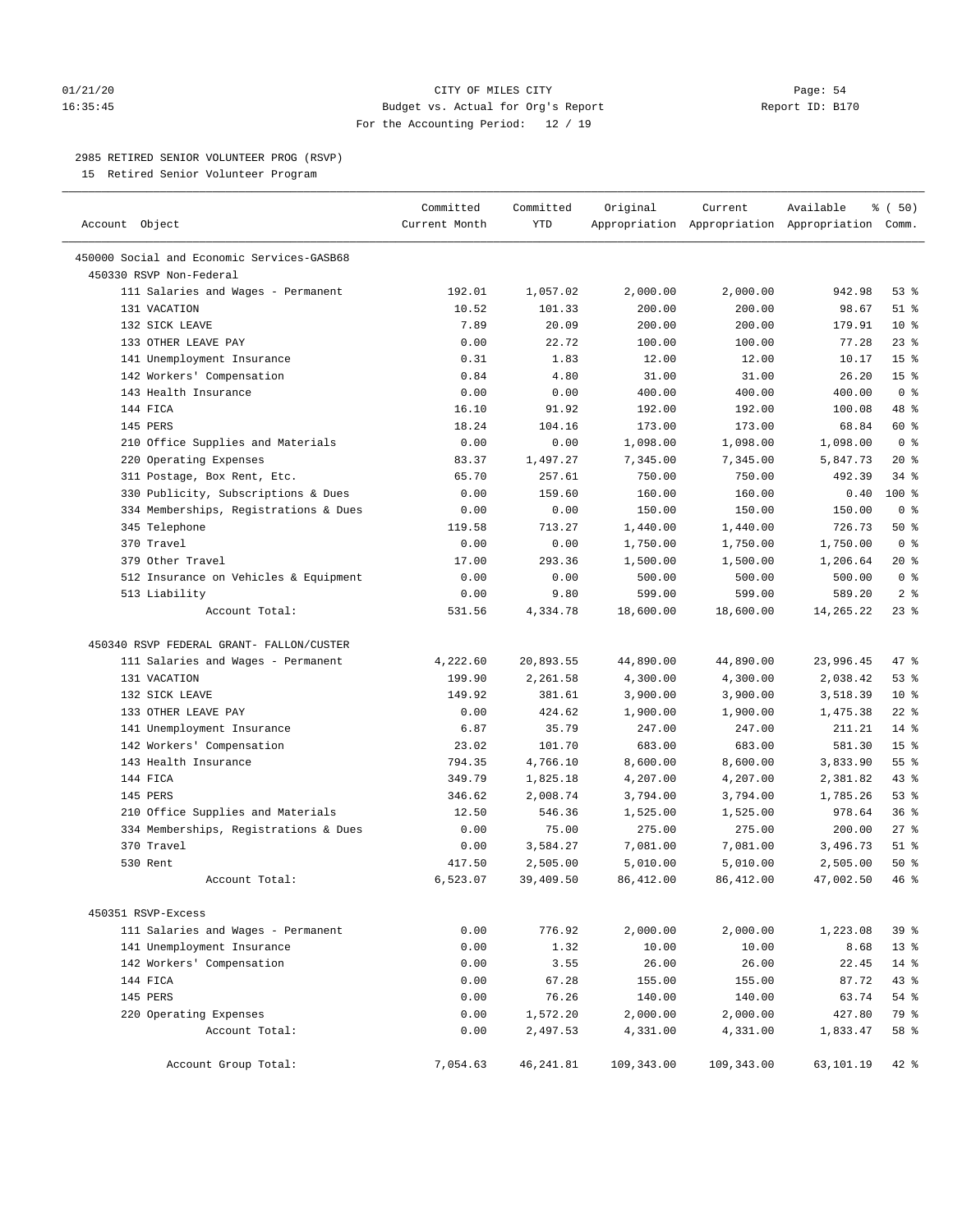# 01/21/20 Page: 55 16:35:45 Budget vs. Actual for Org's Report Report ID: B170 For the Accounting Period: 12 / 19

#### 2985 RETIRED SENIOR VOLUNTEER PROG (RSVP)

15 Retired Senior Volunteer Program

| Account Object      | Committed<br>Current Month | Committed<br>YTD | Original   | Current    | Available<br>Appropriation Appropriation Appropriation Comm. | 8 ( 50)  |
|---------------------|----------------------------|------------------|------------|------------|--------------------------------------------------------------|----------|
| Organization Total: | 7.054.63                   | 46, 241.81       | 109,343.00 | 109,343.00 | 63,101.19                                                    | $42$ $%$ |
| Fund Total:         | 7,054.63                   | 46,241.81        | 109,343.00 | 109,343.00 | 63,101.19 42 %                                               |          |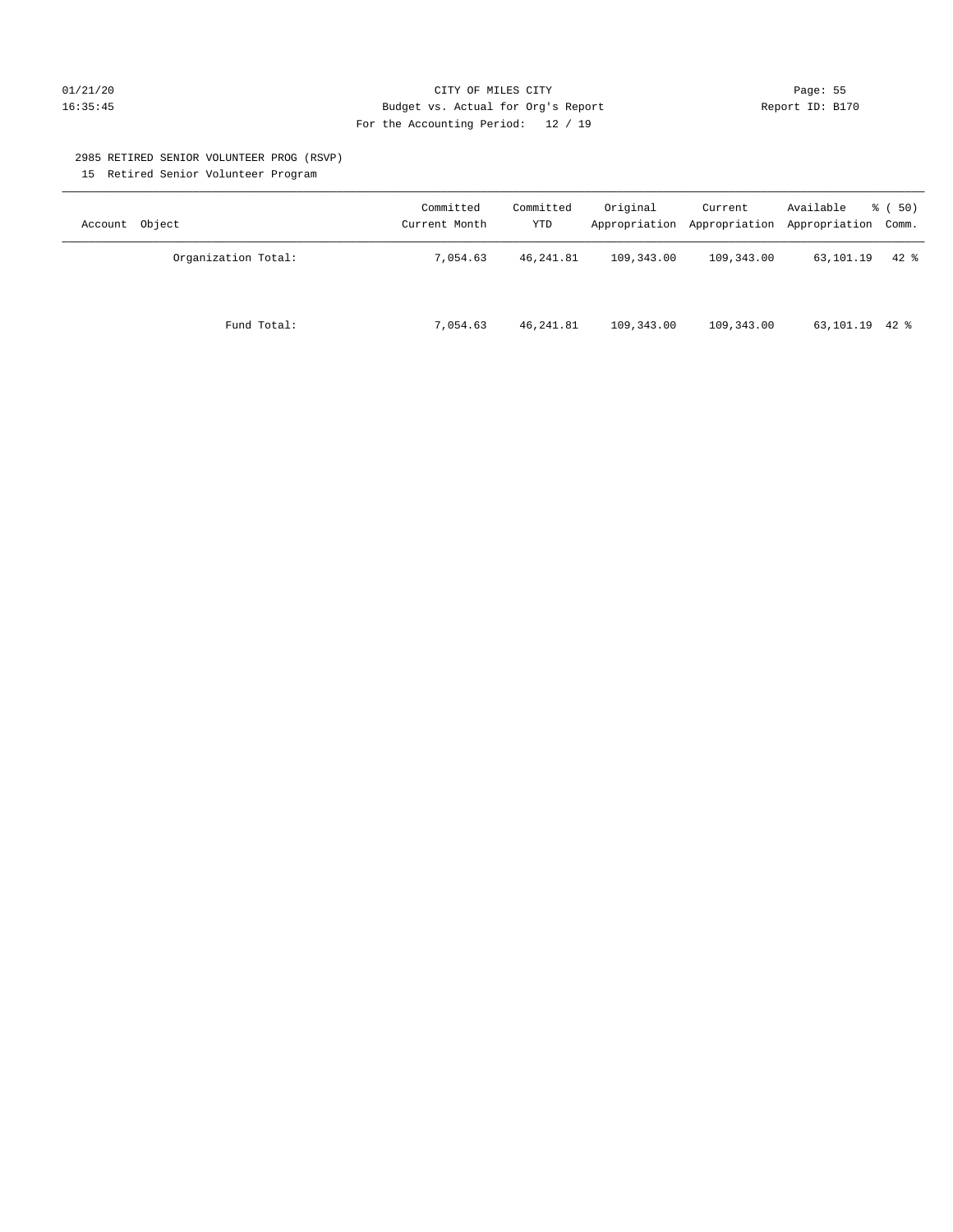# 01/21/20 Page: 56 16:35:45 Budget vs. Actual for Org's Report Report ID: B170 For the Accounting Period: 12 / 19

#### 3670 SID 211 110 SID # 211

| Account Object                     | Committed<br>Current Month | Committed<br><b>YTD</b> | Original | Current<br>Appropriation Appropriation | Available<br>Appropriation | % (50)<br>Comm. |
|------------------------------------|----------------------------|-------------------------|----------|----------------------------------------|----------------------------|-----------------|
| 490000 DEBT SERVICE                |                            |                         |          |                                        |                            |                 |
| 490500 Other Debt Service Payments |                            |                         |          |                                        |                            |                 |
| 643 Principal- SID 211             | 0.00                       | 1,899.32                | 3,806.00 | 3,806.00                               | 1,906.68                   | $50*$           |
| 644 Interest- SID 211              | 0.00                       | 780.16                  | 1,541.00 | 1,541.00                               | 760.84                     | $51$ %          |
| Account Total:                     | 0.00                       | 2,679.48                | 5,347.00 | 5,347.00                               | 2,667.52                   | 50%             |
| Account Group Total:               | 0.00                       | 2,679.48                | 5,347.00 | 5,347.00                               | 2,667.52                   | $50*$           |
| Organization Total:                | 0.00                       | 2,679.48                | 5,347.00 | 5,347.00                               | 2,667.52                   | $50*$           |
|                                    |                            |                         |          |                                        |                            |                 |
| Fund Total:                        | 0.00                       | 2,679.48                | 5,347.00 | 5,347.00                               | 2,667.52                   | 50 %            |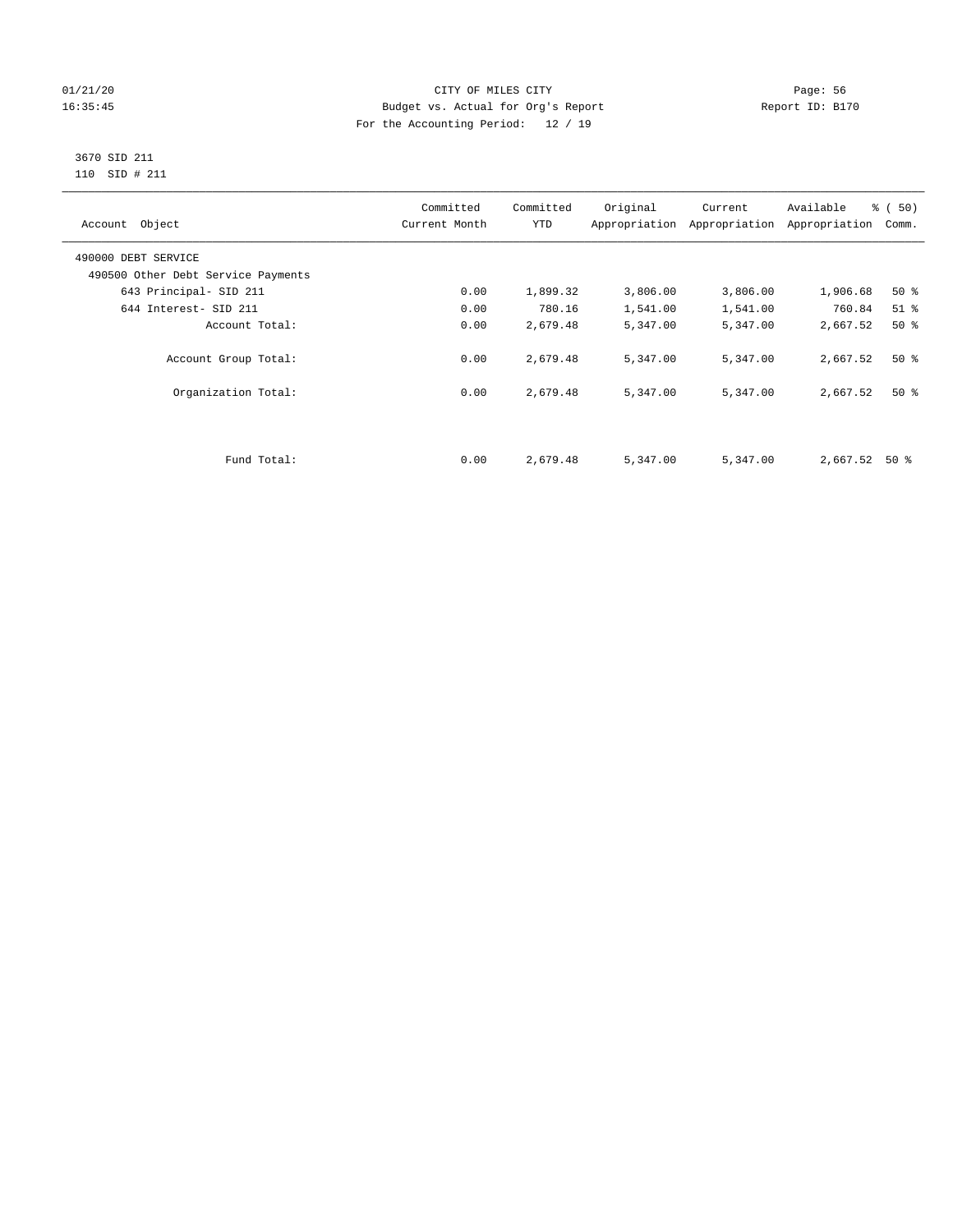# 01/21/20 Page: 57 16:35:45 Budget vs. Actual for Org's Report Report ID: B170 For the Accounting Period: 12 / 19

# 4000 General Fund Capitol Improvement Fund

501 Capital Purchases

| Account Object                                                     | Committed<br>Current Month | Committed<br><b>YTD</b> | Original  | Current<br>Appropriation Appropriation | Available<br>Appropriation | % (50)<br>Comm. |
|--------------------------------------------------------------------|----------------------------|-------------------------|-----------|----------------------------------------|----------------------------|-----------------|
| 410000 GENERAL GOVERNMENTGASB68<br>410100 Legislative Services(02) |                            |                         |           |                                        |                            |                 |
| 940 Machinery & Equipment                                          | 5,982.17                   | 35,401.87               | 57,640.00 | 57,640.00                              | 22, 238.13                 | 61 %            |
| Account Total:                                                     | 5,982.17                   | 35,401.87               | 57,640.00 | 57,640.00                              | 22, 238.13                 | 61 %            |
| Account Group Total:                                               | 5,982.17                   | 35,401.87               | 57,640.00 | 57,640.00                              | 22, 238.13                 | 61 %            |
| Organization Total:                                                | 5,982.17                   | 35,401.87               | 57,640.00 | 57,640.00                              | 22, 238.13                 | 61 %            |
|                                                                    |                            |                         |           |                                        |                            |                 |
| Fund Total:                                                        | 5,982.17                   | 35,401.87               | 57,640.00 | 57,640.00                              | 22,238.13                  | 61 %            |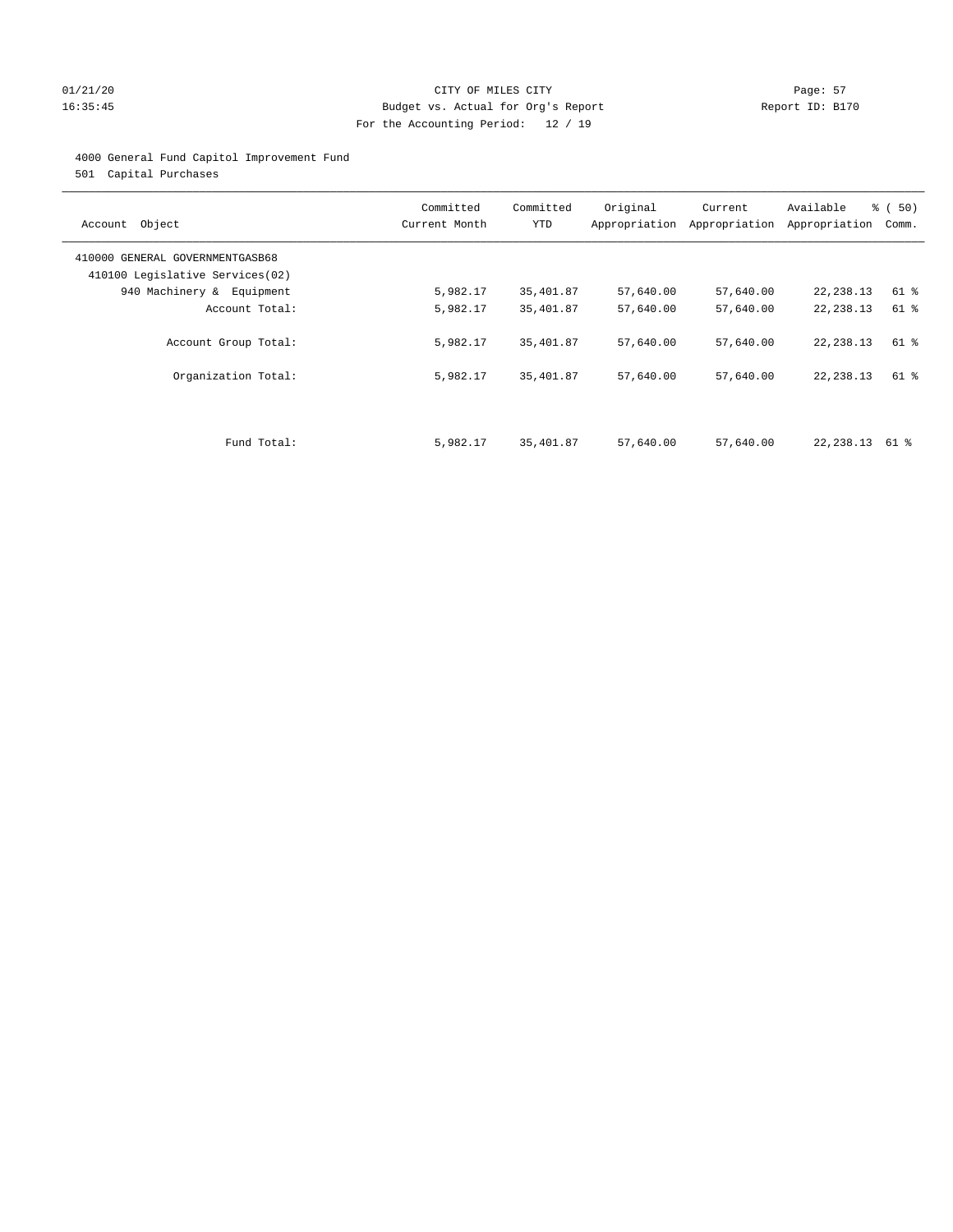# 01/21/20 Page: 58 16:35:45 Budget vs. Actual for Org's Report Report ID: B170 For the Accounting Period: 12 / 19

# 4050 Ambulance Capital Improvement Fund

10 Ambulance

| Account Object                                                             | Committed<br>Current Month | Committed<br><b>YTD</b> | Original  | Current<br>Appropriation Appropriation | Available<br>Appropriation | % (50)<br>Comm. |
|----------------------------------------------------------------------------|----------------------------|-------------------------|-----------|----------------------------------------|----------------------------|-----------------|
| 420000 PUBLIC SAFETY-GASB68<br>420730 Emergency Medical Services-Ambulance |                            |                         |           |                                        |                            |                 |
| 940 Machinery & Equipment                                                  | 0.00                       | 0.00                    | 13,779.00 | 13,779.00                              | 13,779.00                  | 0 <sup>8</sup>  |
| Account Total:                                                             | 0.00                       | 0.00                    | 13,779.00 | 13,779.00                              | 13,779.00                  | 0 <sup>8</sup>  |
| Account Group Total:                                                       | 0.00                       | 0.00                    | 13,779.00 | 13,779.00                              | 13,779.00                  | 0 <sup>8</sup>  |
| Organization Total:                                                        | 0.00                       | 0.00                    | 13,779.00 | 13,779.00                              | 13,779.00                  | 0 <sup>8</sup>  |
|                                                                            |                            |                         |           |                                        |                            |                 |
| Fund Total:                                                                | 0.00                       | 0.00                    | 13,779.00 | 13,779.00                              | 13,779.00                  | 0 %             |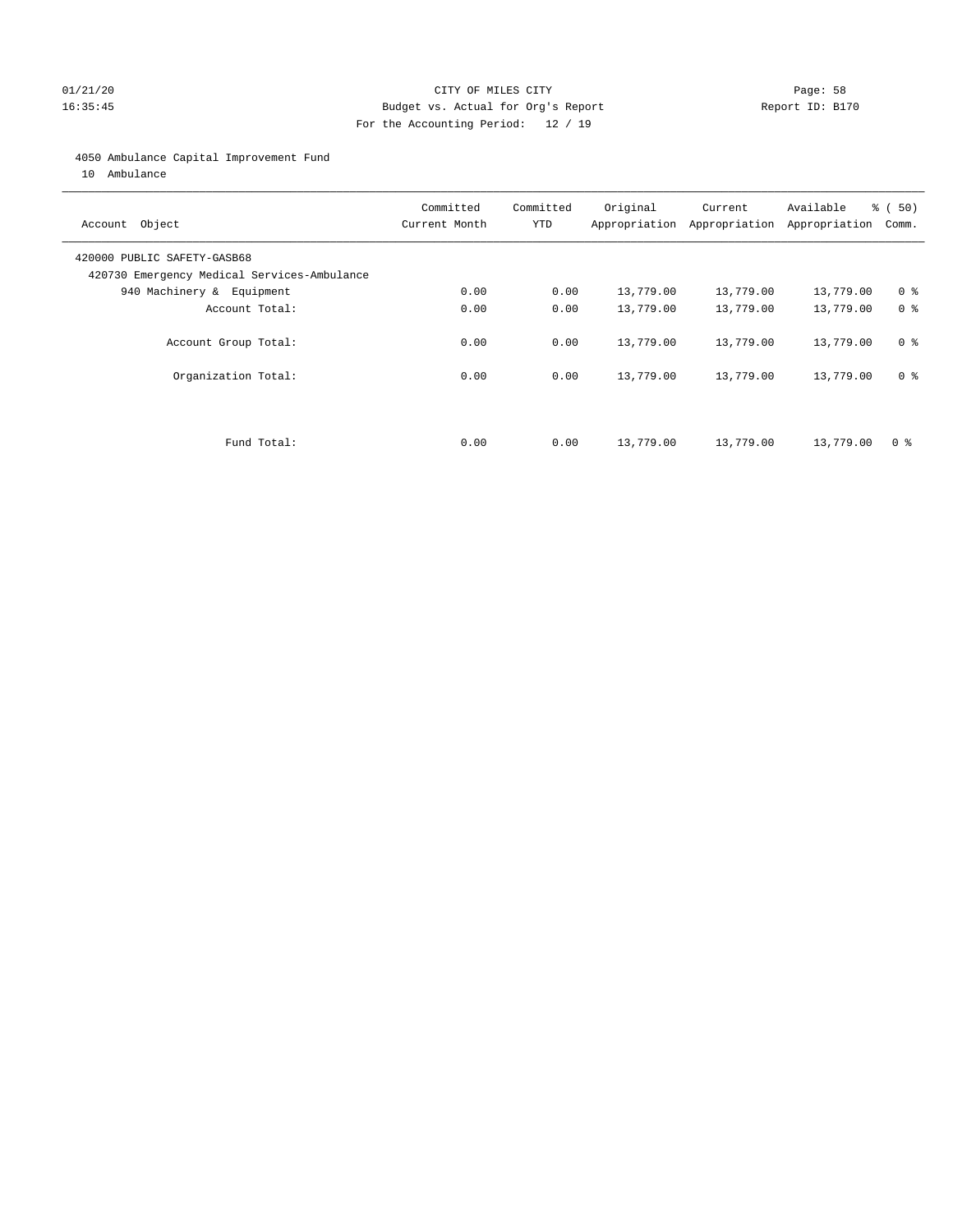# 01/21/20 Page: 59 16:35:45 Budget vs. Actual for Org's Report Report ID: B170 For the Accounting Period: 12 / 19

# 4060 CAPITAL IMPROV-PUBLIC WORKS

911 Public Works Operations

| Object<br>Account                                         | Committed<br>Current Month | Committed<br><b>YTD</b> | Original<br>Appropriation | Current<br>Appropriation | Available<br>Appropriation | % (50)<br>Comm. |
|-----------------------------------------------------------|----------------------------|-------------------------|---------------------------|--------------------------|----------------------------|-----------------|
| 430000 Public Works-GASB68<br>430233 Roadway/Re-surfacing |                            |                         |                           |                          |                            |                 |
| 940 Machinery &<br>Equipment                              | 149,441.66                 | 170,308.49              | 510,000.00                | 510,000.00               | 339,691.51                 | 33 <sup>8</sup> |
| Account Total:                                            | 149,441.66                 | 170,308.49              | 510,000.00                | 510,000.00               | 339,691.51                 | 338             |
| Account Group Total:                                      | 149,441.66                 | 170,308.49              | 510,000.00                | 510,000.00               | 339,691.51                 | 338             |
| Organization Total:                                       | 149,441.66                 | 170,308.49              | 510,000.00                | 510,000.00               | 339,691.51                 | 338             |
|                                                           |                            |                         |                           |                          |                            |                 |
| Fund Total:                                               | 149,441.66                 | 170,308.49              | 510,000.00                | 510,000.00               | 339,691.51                 | 33 %            |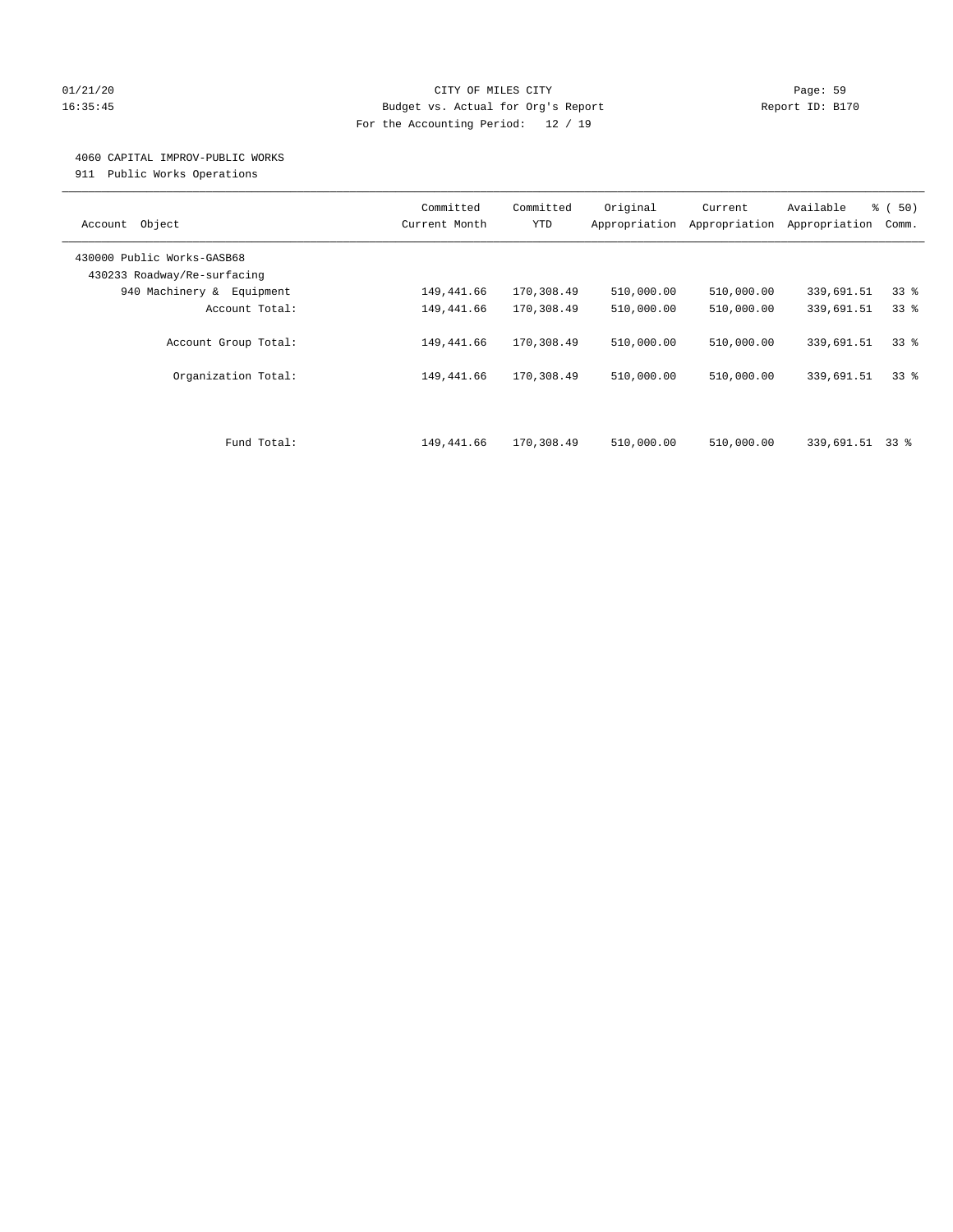# 01/21/20 Page: 60 16:35:45 Budget vs. Actual for Org's Report Report ID: B170 For the Accounting Period: 12 / 19

————————————————————————————————————————————————————————————————————————————————————————————————————————————————————————————————————

# 5210 WATER UTILITY

22 Water Plant

| Account Object |                                               | Committed<br>Current Month | Committed<br>YTD | Original   | Current    | Available<br>Appropriation Appropriation Appropriation Comm. | 8 ( 50)         |  |
|----------------|-----------------------------------------------|----------------------------|------------------|------------|------------|--------------------------------------------------------------|-----------------|--|
|                | 430000 Public Works-GASB68                    |                            |                  |            |            |                                                              |                 |  |
|                | 430530 Water Source of Supply and Pumping(22) |                            |                  |            |            |                                                              |                 |  |
|                | 111 Salaries and Wages - Permanent            | 20,068.62                  | 124,262.94       | 250,484.00 | 250,484.00 | 126,221.06                                                   | 50%             |  |
|                | 121 OVERTIME-PERMANENT                        | 936.12                     | 5,709.02         | 10,300.00  | 10,300.00  | 4,590.98                                                     | 55 %            |  |
|                | 131 VACATION                                  | 1,068.72                   | 8,799.96         | 19,500.00  | 19,500.00  | 10,700.04                                                    | 45 %            |  |
|                | 132 SICK LEAVE                                | 663.27                     | 1,800.92         | 5,500.00   | 5,500.00   | 3,699.08                                                     | 33%             |  |
|                | 133 OTHER LEAVE PAY                           | 0.00                       | 159.51           | 2,733.00   | 2,733.00   | 2,573.49                                                     | 6 %             |  |
|                | 134 HOLIDAY PAY                               | 305.13                     | 2,696.08         | 5,400.00   | 5,400.00   | 2,703.92                                                     | 50%             |  |
|                | 141 Unemployment Insurance                    | 34.60                      | 216.73           | 441.00     | 441.00     | 224.27                                                       | 49 %            |  |
|                | 142 Workers' Compensation                     | 1,373.06                   | 8,478.32         | 16,848.00  | 16,848.00  | 8,369.68                                                     | 50%             |  |
|                | 143 Health Insurance                          | 4,449.93                   | 27,652.91        | 53,404.00  | 53,404.00  | 25,751.09                                                    | $52$ $%$        |  |
|                | 144 FICA                                      | 1,676.53                   | 10,525.15        | 22,485.00  | 22,485.00  | 11,959.85                                                    | 47 %            |  |
|                | 145 PERS                                      | 1,997.69                   | 12,179.68        | 25,482.00  | 25,482.00  | 13,302.32                                                    | 48 %            |  |
|                | 196 CLOTHING ALLOTMENT                        | 0.00                       | 915.00           | 950.00     | 950.00     | 35.00                                                        | 96%             |  |
|                | 210 Office Supplies and Materials             | 0.00                       | 64.44            | 250.00     | 250.00     | 185.56                                                       | $26$ %          |  |
|                | 214 Small Items of Equipment                  | 0.00                       | 0.00             | 8,000.00   | 8,000.00   | 8,000.00                                                     | 0 <sup>8</sup>  |  |
|                | 220 Operating Expenses                        | 179.97                     | 967.18           | 2,500.00   | 2,500.00   | 1,532.82                                                     | 39%             |  |
|                | 222 Chemicals, Lab & Med Supplies             | 0.00                       | 0.00             | 250.00     | 250.00     | 250.00                                                       | 0 <sup>8</sup>  |  |
|                | 226 Clothing and Uniforms                     | 0.00                       | 172.54           | 600.00     | 600.00     | 427.46                                                       | 29%             |  |
|                | 230 Repair and Maintenance Supplies           | 294.13                     | 3,470.33         | 10,000.00  | 10,000.00  | 6,529.67                                                     | 35%             |  |
|                | 231 Gas, Oil, Diesel Fuel, Grease, etc.       | 81.21                      | 1,165.62         | 2,000.00   | 2,000.00   | 834.38                                                       | 58 %            |  |
|                | 241 Consumable Tools                          | 0.00                       | 0.00             | 200.00     | 200.00     | 200.00                                                       | 0 <sup>8</sup>  |  |
|                | 311 Postage, Box Rent, Etc.                   | 0.00                       | 6.15             | 50.00      | 50.00      | 43.85                                                        | $12*$           |  |
|                | 330 Publicity, Subscriptions & Dues           | 0.00                       | 145.00           | 750.00     | 750.00     | 605.00                                                       | 19 <sup>°</sup> |  |
|                | 334 Memberships, Registrations & Dues         | 37.50                      | 107.50           | 200.00     | 200.00     | 92.50                                                        | $54$ %          |  |
|                | 341 Electric Utility Services                 | 5,302.04                   | 36,095.93        | 75,800.00  | 75,800.00  | 39,704.07                                                    | 48 %            |  |
|                | 344 Gas Utility Service                       | 1,126.92                   | 2,332.70         | 10,000.00  | 10,000.00  | 7,667.30                                                     | $23$ $%$        |  |
|                | 345 Telephone                                 | 70.05                      | 446.17           | 1,000.00   | 1,000.00   | 553.83                                                       | 45 %            |  |
|                | 346 Garbage Service                           | 71.12                      | 348.62           | 500.00     | 500.00     | 151.38                                                       | 70 %            |  |
|                | 347 Internet                                  | 80.20                      | 481.20           | 1,000.00   | 1,000.00   | 518.80                                                       | 48 %            |  |
|                | 350 Professional Services                     | 0.00                       | 465.80           | 500.00     | 500.00     | 34.20                                                        | 93 %            |  |
|                | 352 Wtr/Swr Lab Testing                       | 0.00                       | 0.00             | 1,000.00   | 1,000.00   | 1,000.00                                                     | 0 <sup>8</sup>  |  |
|                | 357 Architectual, Engineering Serv Etc.       | 0.00                       | 0.00             | 10,000.00  | 10,000.00  | 10,000.00                                                    | 0 <sup>8</sup>  |  |
|                | 360 Contr R & M                               | 534.14                     | 13,964.91        | 143,000.00 | 143,000.00 | 129,035.09                                                   | $10*$           |  |
|                | 363 R&M Vehicles/Equip/Labor-PW               | 90.00                      | 132.44           | 3,500.00   | 3,500.00   | 3,367.56                                                     | 4%              |  |
|                | 369 Other Repair and Maintenance              | 0.00                       | 309.25           | 2,000.00   | 2,000.00   | 1,690.75                                                     | 15 <sup>8</sup> |  |
|                | 370 Travel                                    | 0.00                       | 269.04           | 1,000.00   | 1,000.00   | 730.96                                                       | $27$ %          |  |
|                | 380 Training Services                         | 0.00                       | 296.08           | 2,000.00   | 2,000.00   | 1,703.92                                                     | 15 <sup>°</sup> |  |
|                | 382 Books                                     | 74.25                      | 74.25            | 200.00     | 200.00     | 125.75                                                       | 37%             |  |
|                | 400 BUILDING MATERIALS                        | 0.00                       | 0.00             | 500.00     | 500.00     | 500.00                                                       | 0 <sup>8</sup>  |  |
|                | 511 Insurance on Buildings                    | 0.00                       | 9,143.21         | 9,522.00   | 9,522.00   | 378.79                                                       | 96 %            |  |
|                | 512 Insurance on Vehicles & Equipment         | 0.00                       | 271.93           | 272.00     | 272.00     | 0.07                                                         | 100 %           |  |
|                | 940 Machinery & Equipment                     | 0.00                       | 6,056.00         | 85,000.00  | 85,000.00  | 78,944.00                                                    | 7 %             |  |
|                | Account Total:                                | 40,515.20                  | 280,182.51       | 785,121.00 | 785,121.00 | 504,938.49                                                   | 36%             |  |
|                | Account Group Total:                          | 40,515.20                  | 280,182.51       | 785,121.00 | 785,121.00 | 504,938.49                                                   | 36 <sup>8</sup> |  |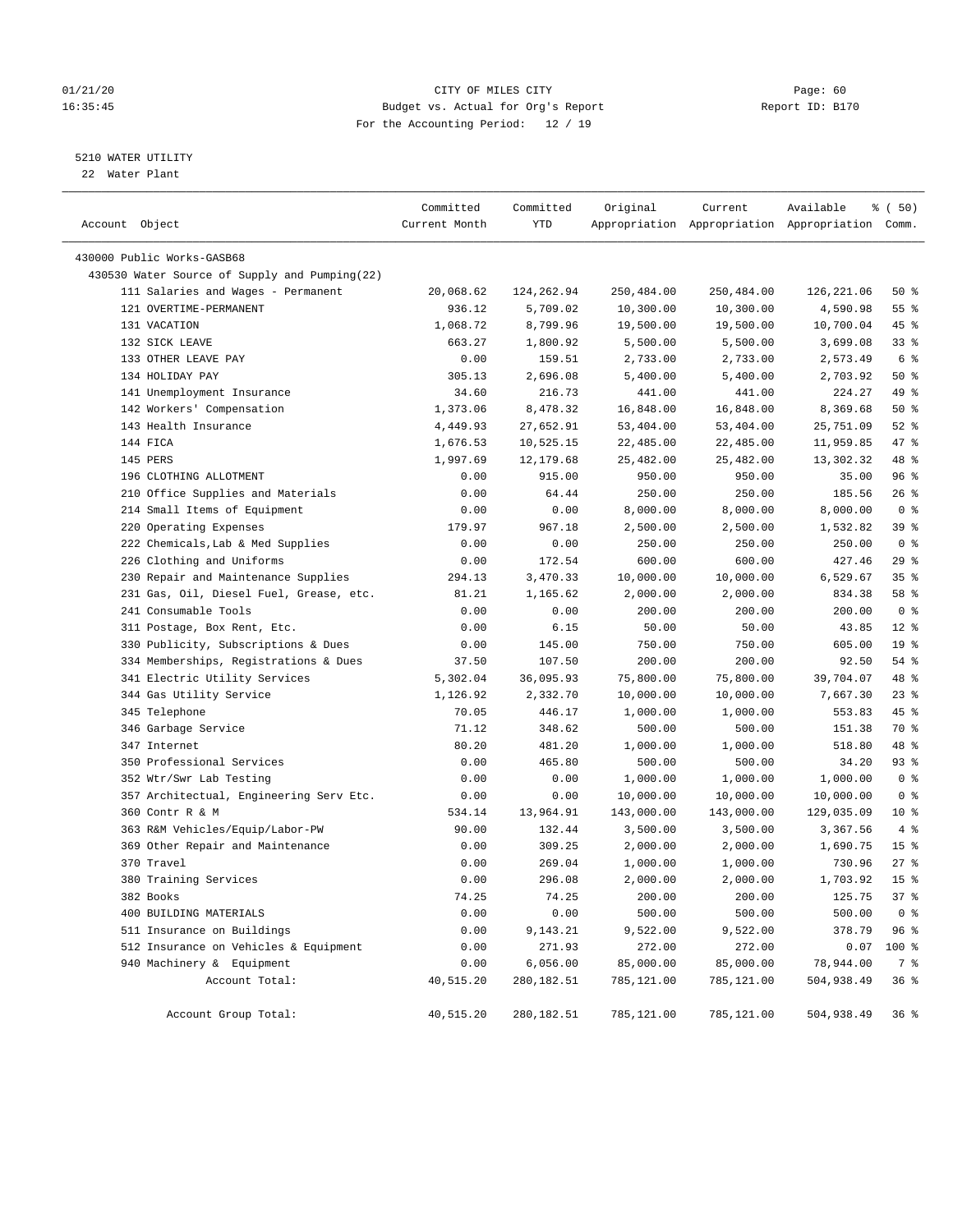# 01/21/20 Page: 61 16:35:45 Budget vs. Actual for Org's Report Report ID: B170 For the Accounting Period: 12 / 19

#### 5210 WATER UTILITY 22 Water Plant

| Account Object |                     | Committed<br>Current Month | Committed<br>YTD | Original   | Current<br>Appropriation Appropriation Appropriation Comm. | Available         | * (50) |
|----------------|---------------------|----------------------------|------------------|------------|------------------------------------------------------------|-------------------|--------|
|                | Organization Total: | 40,515.20                  | 280,182.51       | 785,121.00 | 785,121.00                                                 | $504,938.49$ 36 % |        |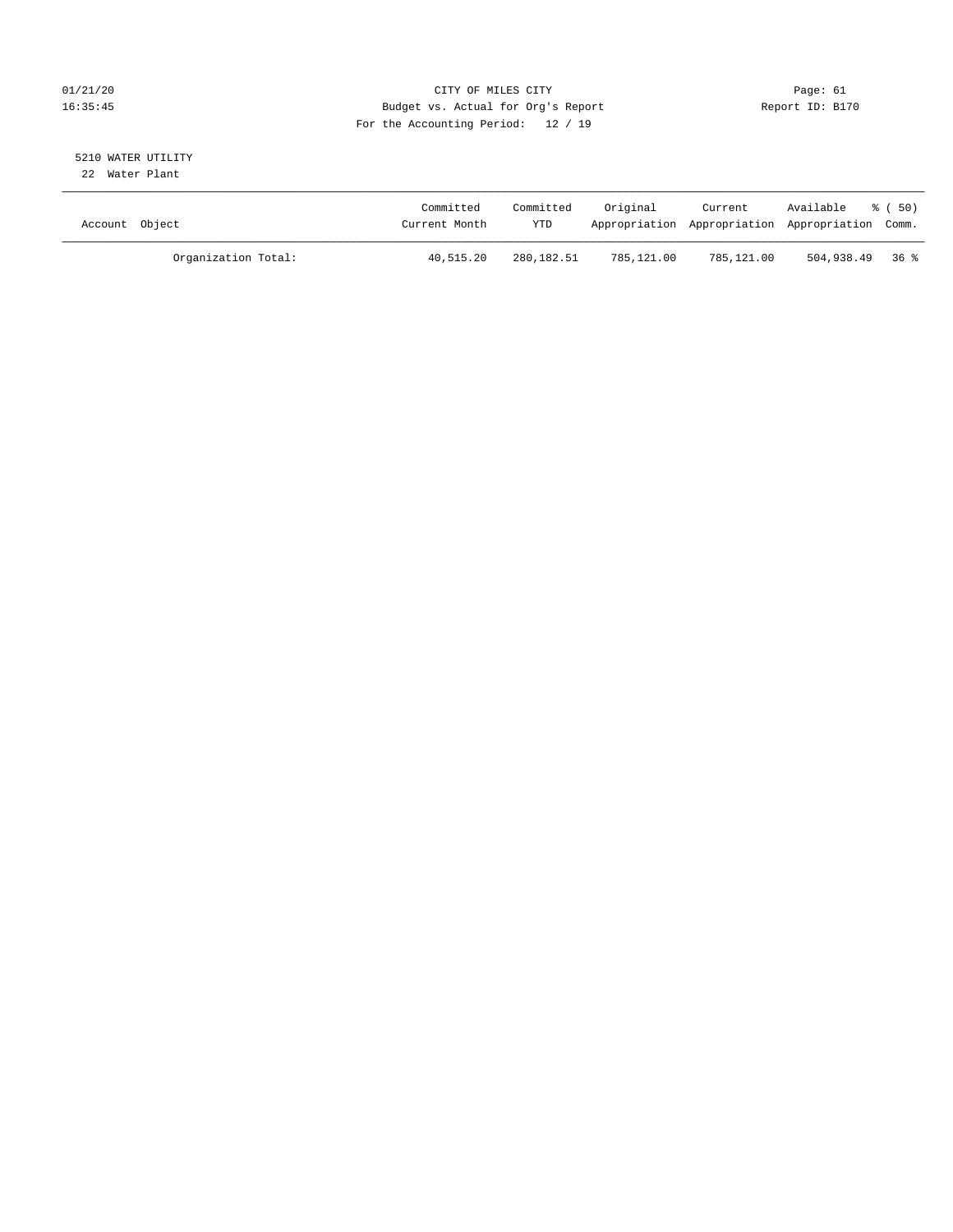# 01/21/20 Page: 62 16:35:45 Budget vs. Actual for Org's Report Report ID: B170 For the Accounting Period: 12 / 19

————————————————————————————————————————————————————————————————————————————————————————————————————————————————————————————————————

# 5210 WATER UTILITY

23 Water Lines

|                                           | Committed     | Committed               | Original     | Current                                         | Available              | % ( 50)        |
|-------------------------------------------|---------------|-------------------------|--------------|-------------------------------------------------|------------------------|----------------|
| Account Object                            | Current Month | YTD                     |              | Appropriation Appropriation Appropriation Comm. |                        |                |
|                                           |               |                         |              |                                                 |                        |                |
| 430000 Public Works-GASB68                |               |                         |              |                                                 |                        |                |
| 430550 Transmission and Distribution(23)  |               |                         |              |                                                 |                        |                |
| 111 Salaries and Wages - Permanent        | 10,000.69     | 62,156.76               | 151,428.00   | 151,428.00                                      | 89, 271.24             | 41 %           |
| 121 OVERTIME-PERMANENT                    | 461.48        | 4,358.15                | 10,200.00    | 10,200.00                                       | 5,841.85               | 43 %           |
| 131 VACATION                              | 930.42        | 4,972.02                | 7,600.00     | 7,600.00                                        | 2,627.98               | 65 %           |
| 132 SICK LEAVE                            | 460.59        | 2,306.60                | 5,000.00     | 5,000.00                                        | 2,693.40               | 46%            |
| 133 OTHER LEAVE PAY                       | 410.40        | 419.25                  | 1,430.00     | 1,430.00                                        | 1,010.75               | 29%            |
| 134 HOLIDAY PAY                           | 76.16         | 234.70                  | 2,100.00     | 2,100.00                                        | 1,865.30               | $11$ %         |
| 141 Unemployment Insurance                | 18.53         | 112.41                  | 267.00       | 267.00                                          | 154.59                 | $42$ %         |
| 142 Workers' Compensation                 | 672.33        | 4,041.30                | 8,523.00     | 8,523.00                                        | 4,481.70               | 47 %           |
| 143 Health Insurance                      | 2,447.15      | 14,682.91               | 34,140.00    | 34,140.00                                       | 19,457.09              | 43 %           |
| 144 FICA                                  | 904.05        | 5,490.87                | 13,599.00    | 13,599.00                                       | 8,108.13               | 40 %           |
| 145 PERS                                  | 1,034.27      | 6,418.99                | 15,412.00    | 15,412.00                                       | 8,993.01               | $42$ %         |
| 196 CLOTHING ALLOTMENT                    | 0.00          | 462.00                  | 800.00       | 800.00                                          | 338.00                 | 58 %           |
| 210 Office Supplies and Materials         | 0.00          | 78.11                   | 350.00       | 350.00                                          | 271.89                 | $22$ %         |
| 214 Small Items of Equipment              | 11,631.65     | 16,840.51               | 37,000.00    | 37,000.00                                       | 20,159.49              | 46 %           |
| 220 Operating Expenses                    | 782.29        | 3,968.29                | 35,000.00    | 35,000.00                                       | 31,031.71              | $11$ %         |
| 222 Chemicals, Lab & Med Supplies         | 0.00          | 0.00                    | 200.00       | 200.00                                          | 200.00                 | 0 <sup>8</sup> |
| 226 Clothing and Uniforms                 | 22.56         | 155.56                  | 700.00       | 700.00                                          | 544.44                 | $22$ %         |
| 230 Repair and Maintenance Supplies       | 1,598.20      | 10,014.83               | 40,000.00    | 40,000.00                                       | 29,985.17              | $25$ %         |
| 231 Gas, Oil, Diesel Fuel, Grease, etc.   | 426.94        | 3,974.03                | 15,000.00    | 15,000.00                                       | 11,025.97              | $26$ %         |
| 233 Water/Sewer Main Replacement and      | 0.00          | 0.00                    | 10,000.00    | 10,000.00                                       | 10,000.00              | 0 <sup>8</sup> |
| 234 Hydrant/Manhole Replacement, Valves   | 48.92         | 14,238.59               | 20,000.00    | 20,000.00                                       | 5,761.41               | 71 %           |
| 235 Curb Stop Replacement                 | 2,109.25      | 7,983.76                | 18,000.00    | 18,000.00                                       | 10,016.24              | 44 %           |
| 241 Consumable Tools                      | 0.00          | 0.00                    | 1,000.00     | 1,000.00                                        | 1,000.00               | 0 <sup>8</sup> |
| 311 Postage, Box Rent, Etc.               | 0.00          | 0.00                    | 100.00       | 100.00                                          | 100.00                 | 0 <sup>8</sup> |
| 320 Printing, Duplicating, Typing &       | 0.00          | 0.00                    | 100.00       | 100.00                                          | 100.00                 | 0 <sup>8</sup> |
| 330 Publicity, Subscriptions & Dues       | 0.00          | 0.00                    | 1,500.00     | 1,500.00                                        | 1,500.00               | 0 <sup>8</sup> |
| 331 Publication of Formal & Legal Notices | 0.00          | 0.00                    | 150.00       | 150.00                                          | 150.00                 | 0 <sup>8</sup> |
| 334 Memberships, Registrations & Dues     | 0.00          | 125.00                  | 500.00       | 500.00                                          | 375.00                 | $25$ %         |
| 341 Electric Utility Services             | 23.83         | 112.25                  | 1,500.00     | 1,500.00                                        | 1,387.75               | 7 %            |
| 344 Gas Utility Service                   | 42.02         | 106.03                  | 500.00       | 500.00                                          | 393.97                 | $21$ %         |
| 345 Telephone                             | 46.81         | 320.62                  | 700.00       | 700.00                                          | 379.38                 | 46 %           |
| 347 Internet                              | 11.40         | 68.40                   | 200.00       | 200.00                                          | 131.60                 | 34 %           |
| 350 Professional Services                 |               | 11,963.94               |              |                                                 |                        | $27$ %         |
|                                           | 45.00         |                         | 45,000.00    | 45,000.00                                       | 33,036.06<br>15,000.00 | 0 <sup>8</sup> |
| 357 Architectual, Engineering Serv Etc.   | 0.00          | 0.00                    | 15,000.00    | 15,000.00                                       |                        |                |
| 360 Contr R & M                           | 197.61        | 1,253.83                | 80,000.00    | 80,000.00                                       | 78,746.17              | 2 <sup>°</sup> |
| 363 R&M Vehicles/Equip/Labor-PW           | 6,921.25      | 18, 351. 29             | 40,000.00    | 40,000.00                                       | 21,648.71              | 46 %           |
| 369 Other Repair and Maintenance          | 0.00          | 0.00                    | 1,000.00     | 1,000.00                                        | 1,000.00               | 0 <sup>8</sup> |
| 370 Travel                                | 0.00          | 0.00                    | 1,200.00     | 1,200.00                                        | 1,200.00               | 0 <sup>8</sup> |
| 380 Training Services                     | 0.00          | 0.00                    | 750.00       | 750.00                                          | 750.00                 | 0 <sup>8</sup> |
| 382 Books                                 | 0.00          | 0.00                    | 150.00       | 150.00                                          | 150.00                 | 0 <sup>8</sup> |
| 400 BUILDING MATERIALS                    | 0.00          | 92.83                   | 750.00       | 750.00                                          | 657.17                 | $12*$          |
| 511 Insurance on Buildings                | 0.00          | 2,997.20                | 2,998.00     | 2,998.00                                        | 0.80                   | 100 %          |
| 512 Insurance on Vehicles & Equipment     | 0.00          | 731.65                  | 732.00       | 732.00                                          | 0.35                   | 100 %          |
| 532 Land Rental                           | 0.00          | 258.95                  | 1,500.00     | 1,500.00                                        | 1,241.05               | $17*$          |
| 940 Machinery & Equipment                 |               | 219,517.05 1,050,482.19 | 1,875,000.00 | 1,875,000.00                                    | 824,517.81             | 56 %           |
| Account Total:                            |               | 260,840.85 1,249,773.82 | 2,497,079.00 | 2,497,079.00                                    | 1,247,305.18           | 50%            |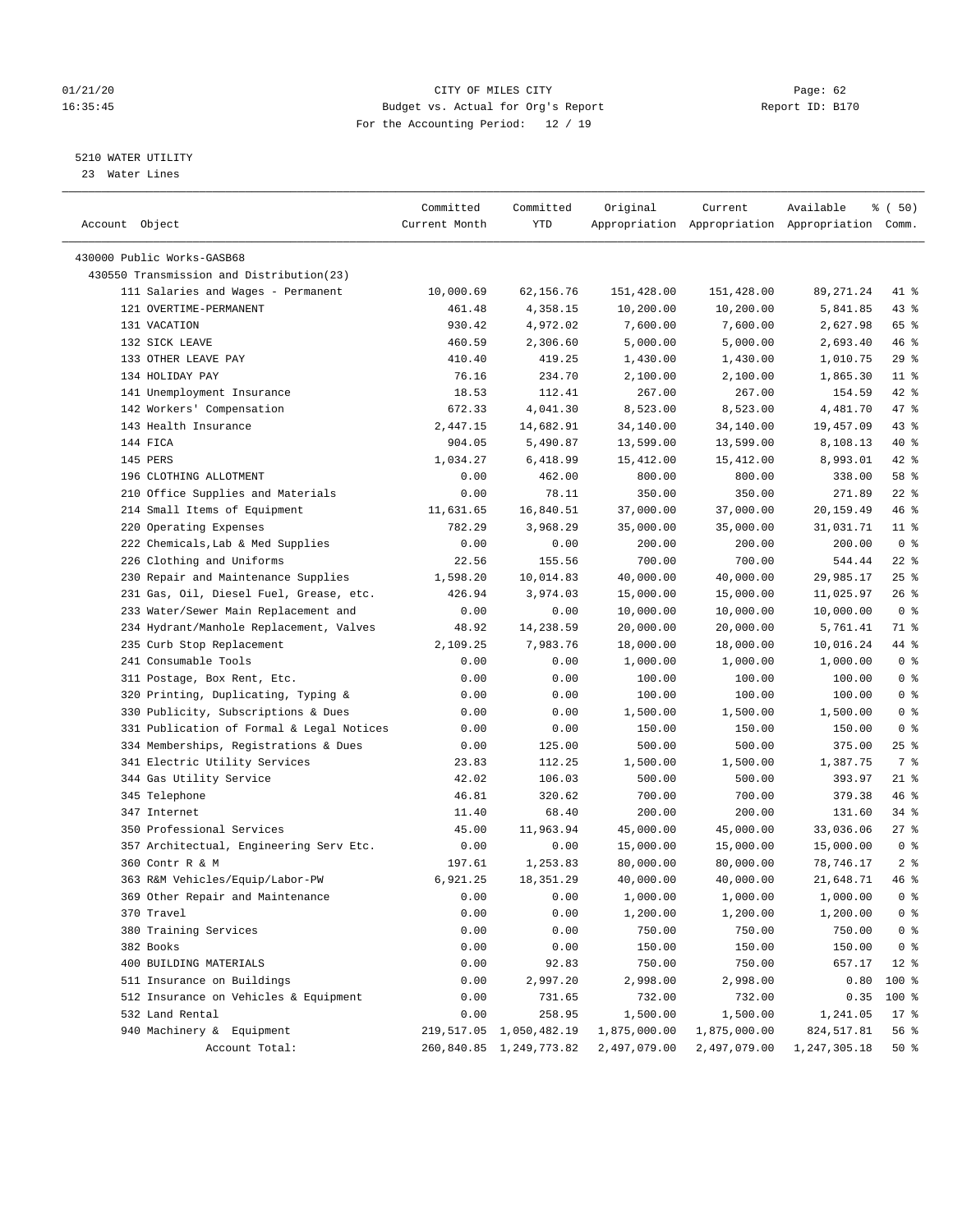# 01/21/20 Page: 63 16:35:45 Budget vs. Actual for Org's Report Report ID: B170 For the Accounting Period: 12 / 19

5210 WATER UTILITY

23 Water Lines

| Account Object                             | Committed<br>Current Month | Committed<br><b>YTD</b>    | Original     | Current<br>Appropriation Appropriation Appropriation | Available    | % (50)<br>Comm. |
|--------------------------------------------|----------------------------|----------------------------|--------------|------------------------------------------------------|--------------|-----------------|
| Account Group Total:                       |                            | 260,840.85 1,249,773.82    | 2,497,079.00 | 2,497,079.00                                         | 1,247,305.18 | 50%             |
| 490000 DEBT SERVICE                        |                            |                            |              |                                                      |              |                 |
| 490200 Revenue Bonds                       |                            |                            |              |                                                      |              |                 |
| 611 Principal-NE Wtr Line Phase II         | 9,000.00                   | 9,000.00                   | 17,000.00    | 17,000.00                                            | 8,000.00     | 53%             |
| 615 Principal-Northeast Water Ln \$2.2     | 33,000.00                  | 33,000.00                  | 67,000.00    | 67,000.00                                            | 34,000.00    | 49 %            |
| 616 Principal-Carbon Hill Water Tank \$2.2 | 33,000.00                  | 33,000.00                  | 66,000.00    | 66,000.00                                            | 33,000.00    | 50%             |
| 617 Principal - NE Wtr Line \$500k         | 7,000.00                   | 7,000.00                   | 15,000.00    | 15,000.00                                            | 8,000.00     | 47 %            |
| 618 Principal-Carbon Hill \$500k           | 7,000.00                   | 7,000.00                   | 15,000.00    | 15,000.00                                            | 8,000.00     | 47 %            |
| 622 Interest-NE Wtr Line Phase II          | 671.25                     | 671.25                     | 1,309.00     | 1,309.00                                             | 637.75       | $51$ $%$        |
| 631 Interest - NE Wtr Line \$500k          | 5,046.25                   | 5,046.25                   | 9,997.00     | 9,997.00                                             | 4,950.75     | 50%             |
| 632 Interest - Carbon Hill Wtr Tank \$500k | 5,046.25                   | 5,046.25                   | 9,997.00     | 9,997.00                                             | 4,950.75     | $50*$           |
| 634 Interest-Northeast Wtr Ln \$2.2        | 24,600.00                  | 24,600.00                  | 48,705.00    | 48,705.00                                            | 24,105.00    | $51$ %          |
| 638 Interest-Carbon Hill Tank \$2.2        | 23,955.00                  | 23,955.00                  | 47, 415.00   | 47, 415.00                                           | 23,460.00    | $51$ %          |
| Account Total:                             | 148, 318.75                | 148, 318.75                | 297,423.00   | 297, 423.00                                          | 149, 104. 25 | 50%             |
| Account Group Total:                       | 148, 318.75                | 148, 318.75                | 297,423.00   | 297, 423.00                                          | 149,104.25   | 50%             |
| 520000 OTHER FINANCING USES                |                            |                            |              |                                                      |              |                 |
| 521000 Interfund Operating Transfers Out   |                            |                            |              |                                                      |              |                 |
| 820 Transfers to Other Funds               | 1,000.00                   | 6,000.00                   | 12,000.00    | 12,000.00                                            | 6,000.00     | $50*$           |
| Account Total:                             | 1,000.00                   | 6,000.00                   | 12,000.00    | 12,000.00                                            | 6,000.00     | 50%             |
| Account Group Total:                       | 1,000.00                   | 6,000.00                   | 12,000.00    | 12,000.00                                            | 6,000.00     | 50%             |
| Organization Total:                        |                            | 410, 159.60 1, 404, 092.57 | 2,806,502.00 | 2,806,502.00                                         | 1,402,409.43 | $50*$           |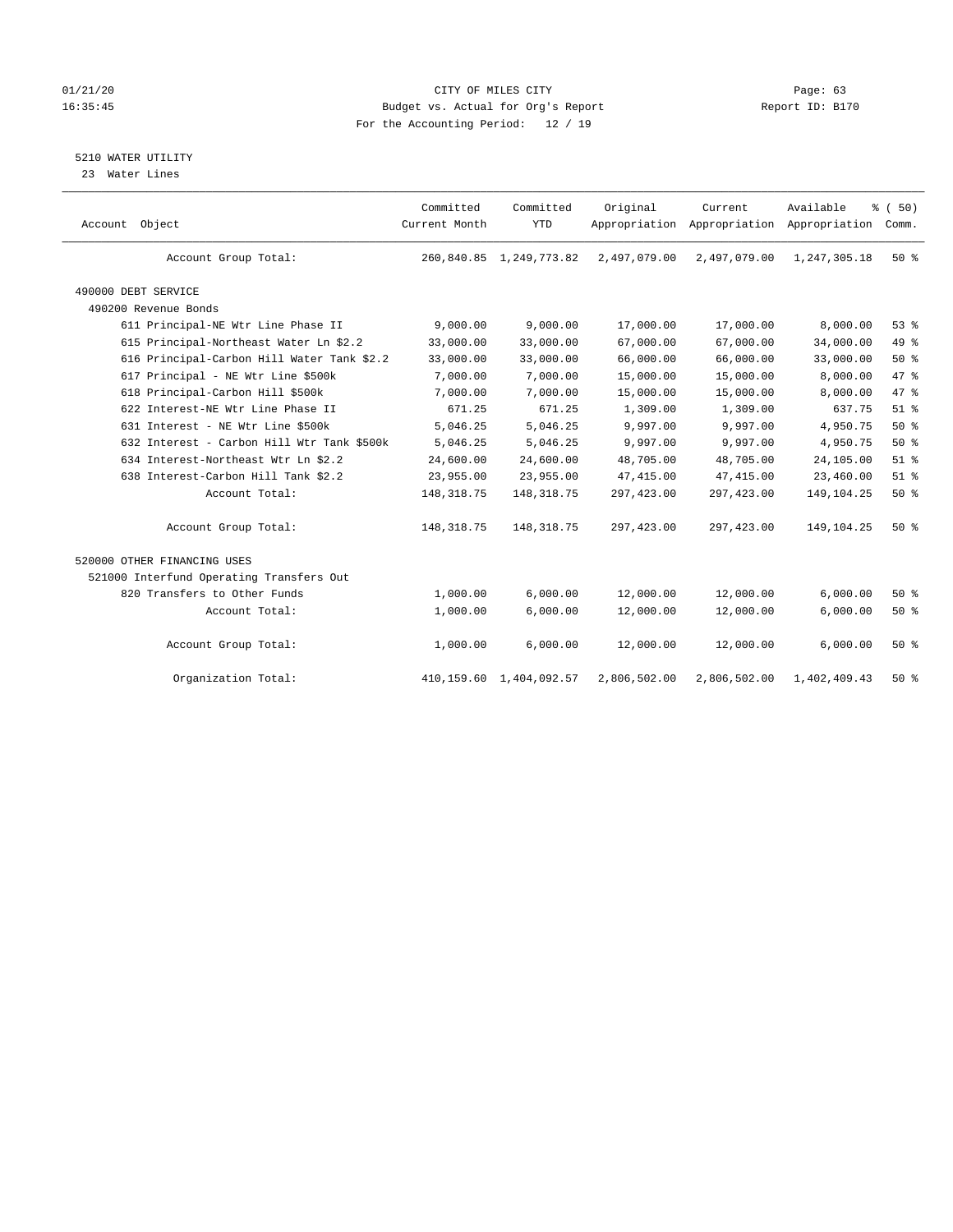# 01/21/20 Page: 64 16:35:45 Budget vs. Actual for Org's Report Report ID: B170 For the Accounting Period: 12 / 19

————————————————————————————————————————————————————————————————————————————————————————————————————————————————————————————————————

# 5210 WATER UTILITY

25 Water Administration

|                |                                           | Committed     | Committed  | Original   | Current    | Available                                       | % (50)               |
|----------------|-------------------------------------------|---------------|------------|------------|------------|-------------------------------------------------|----------------------|
| Account Object |                                           | Current Month | <b>YTD</b> |            |            | Appropriation Appropriation Appropriation Comm. |                      |
|                | 430000 Public Works-GASB68                |               |            |            |            |                                                 |                      |
|                | 430510 Water Administration(25)           |               |            |            |            |                                                 |                      |
|                | 111 Salaries and Wages - Permanent        | 2,095.87      | 12,840.18  | 24,656.00  | 24,656.00  | 11,815.82                                       | $52$ $%$             |
|                | 121 OVERTIME-PERMANENT                    | 0.00          | 0.00       | 120.00     | 120.00     | 120.00                                          | 0 <sup>8</sup>       |
|                | 131 VACATION                              | 0.00          | 592.07     | 1,700.00   | 1,700.00   | 1,107.93                                        | 35%                  |
|                | 132 SICK LEAVE                            | 105.22        | 363.70     | 1,100.00   | 1,100.00   | 736.30                                          | 33%                  |
|                | 133 OTHER LEAVE PAY                       | 0.35          | 13.35      | 104.00     | 104.00     | 90.65                                           | 13 <sup>8</sup>      |
|                | 141 Unemployment Insurance                | 3.29          | 20.83      | 42.00      | 42.00      | 21.17                                           | 50%                  |
|                | 142 Workers' Compensation                 | 26.41         | 167.13     | 347.00     | 347.00     | 179.87                                          | 48 %                 |
|                | 143 Health Insurance                      | 437.05        | 2,622.49   | 5,245.00   | 5,245.00   | 2,622.51                                        | $50*$                |
|                | 144 FICA                                  | 168.42        | 1,065.58   | 2,118.00   | 2,118.00   | 1,052.42                                        | 50%                  |
|                | 145 PERS                                  | 190.85        | 1,197.24   | 2,400.00   | 2,400.00   | 1,202.76                                        | 50%                  |
|                | 196 CLOTHING ALLOTMENT                    | 0.00          | 120.00     | 125.00     | 125.00     | 5.00                                            | 96%                  |
|                | 210 Office Supplies and Materials         | 161.52        | 590.91     | 3,200.00   | 3,200.00   | 2,609.09                                        | 18 %                 |
|                | 214 Small Items of Equipment              | 0.00          | 2,666.17   | 2,700.00   | 2,700.00   | 33.83                                           | 99 <sub>8</sub>      |
|                | 220 Operating Expenses                    | 894.19        | 2,504.20   | 3,000.00   | 3,000.00   | 495.80                                          | 83%                  |
|                | 230 Repair and Maintenance Supplies       | 0.00          | 0.00       | 1,000.00   | 1,000.00   | 1,000.00                                        | 0 <sup>8</sup>       |
|                | 311 Postage, Box Rent, Etc.               | 564.16        | 3,756.02   | 7,000.00   | 7,000.00   | 3,243.98                                        | 54 %                 |
|                | 320 Printing, Duplicating, Typing &       | 0.00          | 0.00       | 1,100.00   | 1,100.00   | 1,100.00                                        | 0 <sup>8</sup>       |
|                | 330 Publicity, Subscriptions & Dues       | 64.00         | 526.40     | 1,300.00   | 1,300.00   | 773.60                                          | $40*$                |
|                | 345 Telephone                             | 40.94         | 271.51     | 600.00     | 600.00     | 328.49                                          | 45 %                 |
|                | 347 Internet                              | 6.95          | 67.57      | 250.00     | 250.00     | 182.43                                          | 27%                  |
|                | 350 Professional Services                 | 0.00          | 2,414.05   | 6,000.00   | 6,000.00   | 3,585.95                                        | 40 %                 |
|                | 360 Contr R & M                           | 191.10        | 8,092.54   | 8,100.00   | 8,100.00   | 7.46                                            | $100*$               |
|                | 370 Travel                                | 0.00          | 0.00       | 250.00     | 250.00     | 250.00                                          | 0 <sup>8</sup>       |
|                | 380 Training Services                     | 0.00          | 50.00      | 250.00     | 250.00     | 200.00                                          | $20*$                |
|                | 382 Books                                 | 0.00          | 0.00       | 125.00     | 125.00     | 125.00                                          | 0 <sup>8</sup>       |
|                | 513 Liability                             | 0.00          | 15,623.29  | 15,000.00  | 15,000.00  | $-623.29$                                       | $104$ %              |
|                | 531 Building & Office Rental              | 500.00        | 3,000.00   | 8,366.00   | 8,366.00   | 5,366.00                                        | 36%                  |
|                | 555 Bank Service Charges                  | 16.67         | 16.67      | 0.00       | 0.00       | $-16.67$                                        | $***$ $_{8}^{\circ}$ |
|                | 810 Losses (Bad debt expense - Enterprise | 0.00          | 0.00       | 500.00     | 500.00     | 500.00                                          | 0 <sup>8</sup>       |
|                | 920 Buildings                             | 0.00          | 0.00       | 2,000.00   | 2,000.00   | 2,000.00                                        | 0 <sup>8</sup>       |
|                | Account Total:                            | 5,466.99      | 58,581.90  | 98,698.00  | 98,698.00  | 40,116.10                                       | 59 %                 |
|                | Account Group Total:                      | 5,466.99      | 58,581.90  | 98,698.00  | 98,698.00  | 40,116.10                                       | 59 %                 |
|                | 520000 OTHER FINANCING USES               |               |            |            |            |                                                 |                      |
|                | 521000 Interfund Operating Transfers Out  |               |            |            |            |                                                 |                      |
|                | 820 Transfers to Other Funds              | 9,174.00      | 27,639.00  | 55,271.00  | 55,271.00  | 27,632.00                                       | 50%                  |
|                | Account Total:                            | 9,174.00      | 27,639.00  | 55,271.00  | 55,271.00  | 27,632.00                                       | 50%                  |
|                |                                           |               |            |            |            |                                                 |                      |
|                | Account Group Total:                      | 9,174.00      | 27,639.00  | 55,271.00  | 55,271.00  | 27,632.00                                       | 50%                  |
|                | Organization Total:                       | 14,640.99     | 86,220.90  | 153,969.00 | 153,969.00 | 67,748.10                                       | 56%                  |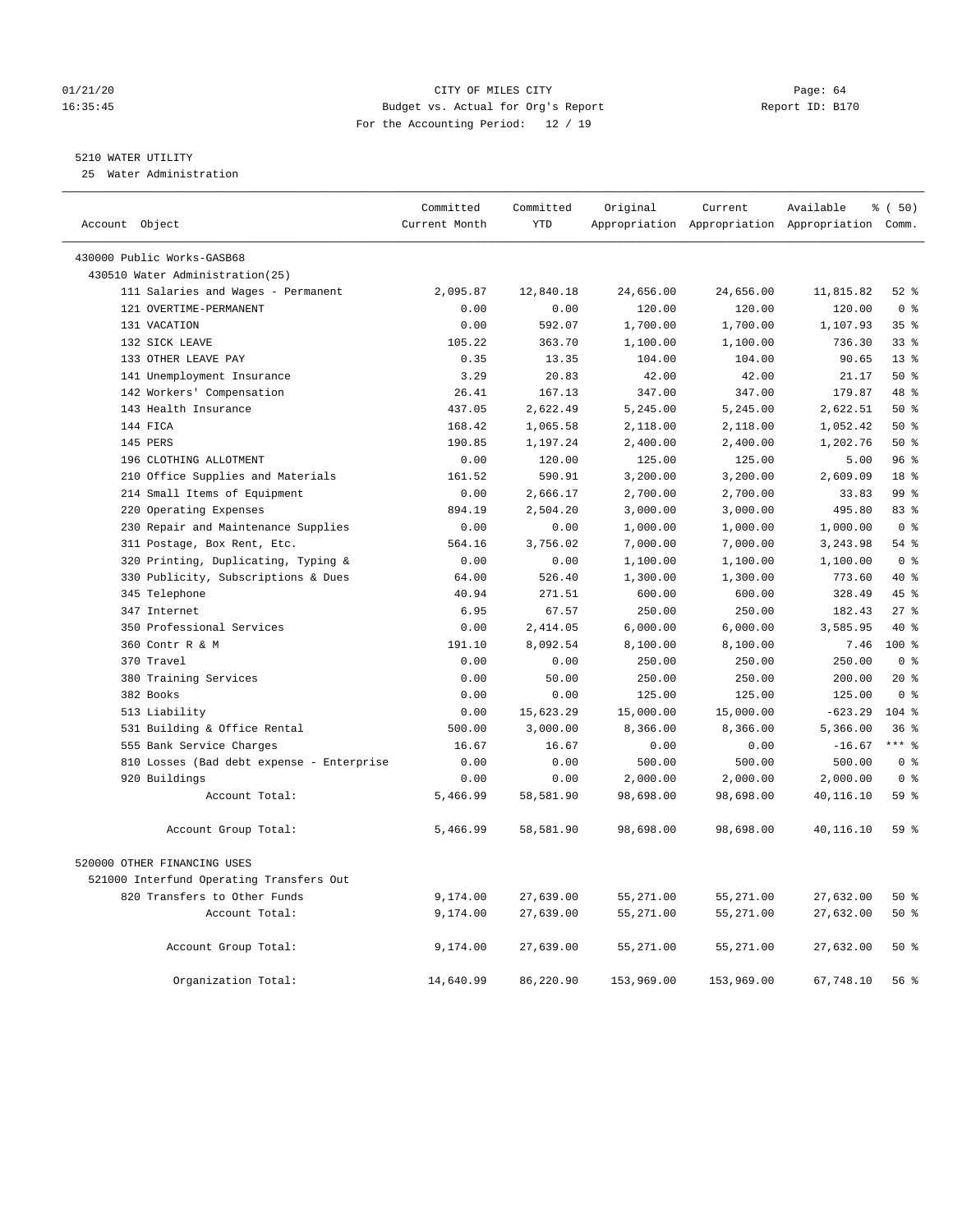# 01/21/20 Page: 65 16:35:45 Budget vs. Actual for Org's Report Report ID: B170 For the Accounting Period: 12 / 19

# 5210 WATER UTILITY

80 Water Purification

| Account Object                          | Committed<br>Current Month | Committed<br><b>YTD</b> | Original   | Current    | Available<br>Appropriation Appropriation Appropriation Comm. | % (50)          |
|-----------------------------------------|----------------------------|-------------------------|------------|------------|--------------------------------------------------------------|-----------------|
| 430000 Public Works-GASB68              |                            |                         |            |            |                                                              |                 |
| 430540 Water Purification and Treatment |                            |                         |            |            |                                                              |                 |
| 210 Office Supplies and Materials       | 0.00                       | 64.45                   | 400.00     | 400.00     | 335.55                                                       | 16 <sup>8</sup> |
| 214 Small Items of Equipment            | 0.00                       | 0.00                    | 3,000.00   | 3,000.00   | 3,000.00                                                     | 0 <sup>8</sup>  |
| 220 Operating Expenses                  | 179.96                     | 905.31                  | 3,000.00   | 3,000.00   | 2,094.69                                                     | $30*$           |
| 222 Chemicals, Lab & Med Supplies       | 191.03                     | 34, 284. 41             | 60,000.00  | 60,000.00  | 25,715.59                                                    | 57%             |
| 226 Clothing and Uniforms               | 0.00                       | 154.26                  | 500.00     | 500.00     | 345.74                                                       | $31$ $%$        |
| 230 Repair and Maintenance Supplies     | 2,253.15                   | 5,069.83                | 10,000.00  | 10,000.00  | 4,930.17                                                     | $51$ $%$        |
| 231 Gas, Oil, Diesel Fuel, Grease, etc. | 81.21                      | 1,131.96                | 2,000.00   | 2,000.00   | 868.04                                                       | 57%             |
| 311 Postage, Box Rent, Etc.             | 2.15                       | 41.20                   | 100.00     | 100.00     | 58.80                                                        | 41.8            |
| 320 Printing, Duplicating, Typing &     | 0.00                       | 0.00                    | 100.00     | 100.00     | 100.00                                                       | 0 <sup>8</sup>  |
| 330 Publicity, Subscriptions & Dues     | 0.00                       | 145.00                  | 750.00     | 750.00     | 605.00                                                       | 19 <sup>°</sup> |
| 334 Memberships, Registrations & Dues   | 37.50                      | 107.50                  | 300.00     | 300.00     | 192.50                                                       | 36%             |
| 352 Wtr/Swr Lab Testing                 | 969.48                     | 3,353.96                | 10,000.00  | 10,000.00  | 6,646.04                                                     | $34$ $%$        |
| 357 Architectual, Engineering Serv Etc. | 0.00                       | 0.00                    | 8,000.00   | 8,000.00   | 8,000.00                                                     | 0 <sup>8</sup>  |
| 360 Contr R & M                         | 553.65                     | 2,033.42                | 4,000.00   | 4,000.00   | 1,966.58                                                     | $51$ %          |
| 369 Other Repair and Maintenance        | 0.00                       | 0.00                    | 1,500.00   | 1,500.00   | 1,500.00                                                     | 0 <sup>8</sup>  |
| 370 Travel                              | 0.00                       | 342.36                  | 1,500.00   | 1,500.00   | 1,157.64                                                     | $23$ %          |
| 380 Training Services                   | 0.00                       | 222.06                  | 1,500.00   | 1,500.00   | 1,277.94                                                     | 15 <sup>°</sup> |
| 382 Books                               | 74.25                      | 74.25                   | 200.00     | 200.00     | 125.75                                                       | 37%             |
| 533 Machinery and Equipment Rental      | 0.00                       | 0.00                    | 500.00     | 500.00     | 500.00                                                       | 0 <sup>8</sup>  |
| 940 Machinery & Equipment               | 0.00                       | 0.00                    | 5,000.00   | 5,000.00   | 5,000.00                                                     | 0 <sup>8</sup>  |
| Account Total:                          | 4,342.38                   | 47,929.97               | 112,350.00 | 112,350.00 | 64,420.03                                                    | 43.8            |
| Account Group Total:                    | 4,342.38                   | 47,929.97               | 112,350.00 | 112,350.00 | 64,420.03                                                    | $43$ %          |
| Organization Total:                     | 4,342.38                   | 47,929.97               | 112,350.00 | 112,350.00 | 64,420.03                                                    | $43$ $%$        |

Fund Total: 469,658.17 1,818,425.95 3,857,942.00 3,857,942.00 2,039,516.05 47 %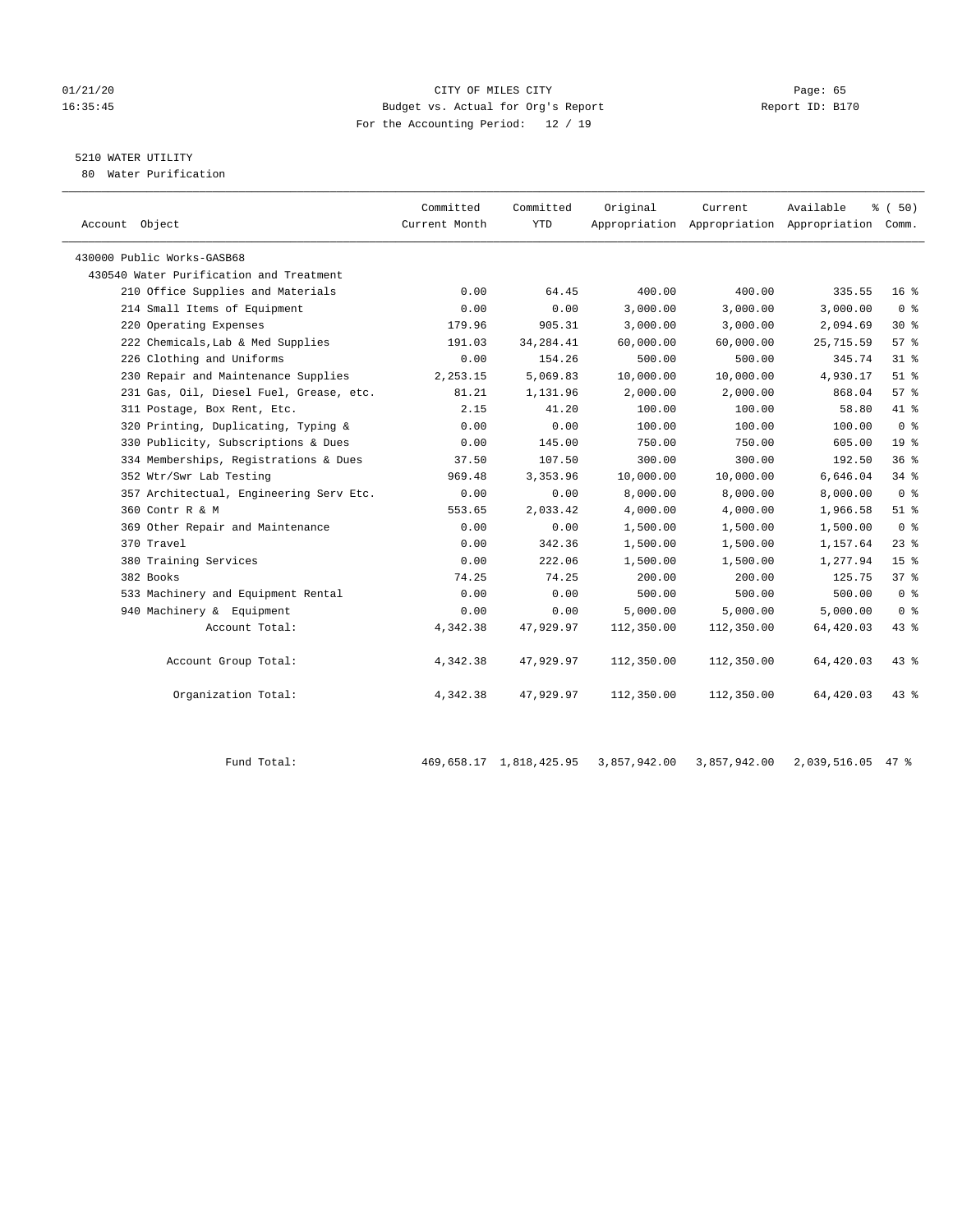# 01/21/20 Page: 66 16:35:45 Budget vs. Actual for Org's Report Report ID: B170 For the Accounting Period: 12 / 19

————————————————————————————————————————————————————————————————————————————————————————————————————————————————————————————————————

# 5310 SEWER UTILITY

29 Sewer Administration

|                                                               | Committed     | Committed        | Original   | Current    | Available                                       | ៖ (50)         |
|---------------------------------------------------------------|---------------|------------------|------------|------------|-------------------------------------------------|----------------|
| Account Object                                                | Current Month | YTD              |            |            | Appropriation Appropriation Appropriation Comm. |                |
|                                                               |               |                  |            |            |                                                 |                |
| 430000 Public Works-GASB68<br>430610 Sewer Administration(29) |               |                  |            |            |                                                 |                |
| 111 Salaries and Wages - Permanent                            | 2,095.88      | 12,839.14        | 24,668.00  | 24,668.00  | 11,828.86                                       | $52$ $%$       |
| 121 OVERTIME-PERMANENT                                        | 0.00          | 0.00             | 120.00     | 120.00     | 120.00                                          | 0 <sup>8</sup> |
| 131 VACATION                                                  | 0.00          | 592.07           | 1,700.00   | 1,700.00   | 1,107.93                                        | 35%            |
| 132 SICK LEAVE                                                | 105.22        | 363.71           | 1,100.00   | 1,100.00   | 736.29                                          | $33$ $%$       |
| 133 OTHER LEAVE PAY                                           | 0.35          | 13.00            | 105.00     | 105.00     | 92.00                                           | $12*$          |
| 141 Unemployment Insurance                                    | 3.30          | 20.89            | 42.00      | 42.00      | 21.11                                           | 50%            |
| 142 Workers' Compensation                                     | 26.42         | 167.17           | 347.00     | 347.00     | 179.83                                          | 48 %           |
| 143 Health Insurance                                          | 437.07        | 2,622.19         | 5,245.00   | 5,245.00   | 2,622.81                                        | 50%            |
| 144 FICA                                                      |               |                  | 2,119.00   |            | 1,053.41                                        | 50%            |
| 145 PERS                                                      | 168.45        | 1,065.59         |            | 2,119.00   |                                                 | 50%            |
| 196 CLOTHING ALLOTMENT                                        | 190.88        | 1,197.22         | 2,401.00   | 2,401.00   | 1,203.78                                        | 96%            |
|                                                               | 0.00          | 120.00<br>590.90 | 125.00     | 125.00     | 5.00                                            | 18 %           |
| 210 Office Supplies and Materials                             | 161.52        |                  | 3,200.00   | 3,200.00   | 2,609.10                                        | 99 %           |
| 214 Small Items of Equipment                                  | 0.00          | 2,666.17         | 2,700.00   | 2,700.00   | 33.83                                           | 72 %           |
| 220 Operating Expenses                                        | 894.19        | 2,504.20         | 3,500.00   | 3,500.00   | 995.80                                          |                |
| 230 Repair and Maintenance Supplies                           | 0.00          | 0.00             | 1,000.00   | 1,000.00   | 1,000.00                                        | 0 <sup>8</sup> |
| 311 Postage, Box Rent, Etc.                                   | 564.17        | 3,756.05         | 7,000.00   | 7,000.00   | 3,243.95                                        | $54$ %         |
| 320 Printing, Duplicating, Typing &                           | 0.00          | 0.00             | 1,100.00   | 1,100.00   | 1,100.00                                        | 0 <sup>8</sup> |
| 330 Publicity, Subscriptions & Dues                           | 64.00         | 526.40           | 1,300.00   | 1,300.00   | 773.60                                          | 40 %           |
| 345 Telephone                                                 | 40.92         | 271.39           | 600.00     | 600.00     | 328.61                                          | 45 %           |
| 347 Internet                                                  | 19.51         | 117.06           | 250.00     | 250.00     | 132.94                                          | 47 %           |
| 350 Professional Services                                     | 0.00          | 2,335.30         | 6,000.00   | 6,000.00   | 3,664.70                                        | 39%            |
| 360 Contr R & M                                               | 191.11        | 8,092.54         | 8,100.00   | 8,100.00   | 7.46                                            | $100*$         |
| 370 Travel                                                    | 0.00          | 0.00             | 250.00     | 250.00     | 250.00                                          | 0 <sup>8</sup> |
| 380 Training Services                                         | 0.00          | 50.00            | 250.00     | 250.00     | 200.00                                          | $20*$          |
| 382 Books                                                     | 0.00          | 0.00             | 125.00     | 125.00     | 125.00                                          | 0 <sup>8</sup> |
| 531 Building & Office Rental                                  | 500.00        | 3,000.00         | 6,000.00   | 6,000.00   | 3,000.00                                        | 50%            |
| 555 Bank Service Charges                                      | 16.67         | 16.67            | 0.00       | 0.00       | $-16.67$                                        | *** 응          |
| 920 Buildings                                                 | 0.00          | 0.00             | 2,000.00   | 2,000.00   | 2,000.00                                        | 0 <sup>8</sup> |
| Account Total:                                                | 5,479.66      | 42,927.66        | 81,347.00  | 81,347.00  | 38, 419. 34                                     | 53%            |
| Account Group Total:                                          | 5,479.66      | 42,927.66        | 81,347.00  | 81,347.00  | 38,419.34                                       | 53 %           |
| 490000 DEBT SERVICE                                           |               |                  |            |            |                                                 |                |
| 490200 Revenue Bonds                                          |               |                  |            |            |                                                 |                |
| 608 Prpl-Wastewater Project Phase I                           | 34,000.00     | 34,000.00        | 69,000.00  | 69,000.00  | 35,000.00                                       | 49 %           |
| 619 Principal-WWTP Phase II                                   | 132,000.00    | 132,000.00       | 259,000.00 | 259,000.00 | 127,000.00                                      | $51$ %         |
| 626 Interest-Wastewater Project Phase I                       | 16,200.00     | 16,200.00        | 31,890.00  | 31,890.00  | 15,690.00                                       | $51$ %         |
| 639 Interest-WWTP Phase II                                    | 63,083.06     | 63,083.06        | 143,338.00 | 143,338.00 | 80,254.94                                       | 44 %           |
| Account Total:                                                | 245, 283.06   | 245, 283.06      | 503,228.00 | 503,228.00 | 257,944.94                                      | 49 %           |
| Account Group Total:                                          | 245, 283.06   | 245, 283.06      | 503,228.00 | 503,228.00 | 257,944.94                                      | 49 %           |
|                                                               |               |                  |            |            |                                                 |                |
| 510000 MISCELLANEOUS                                          |               |                  |            |            |                                                 |                |
| 510330 Comprehensive Liability Insurance                      |               |                  |            |            |                                                 |                |
| 513 Liability                                                 | 0.00          | 10,096.97        | 10,097.00  | 10,097.00  |                                                 | $0.03$ 100 %   |
| Account Total:                                                | 0.00          | 10,096.97        | 10,097.00  | 10,097.00  |                                                 | $0.03$ 100 %   |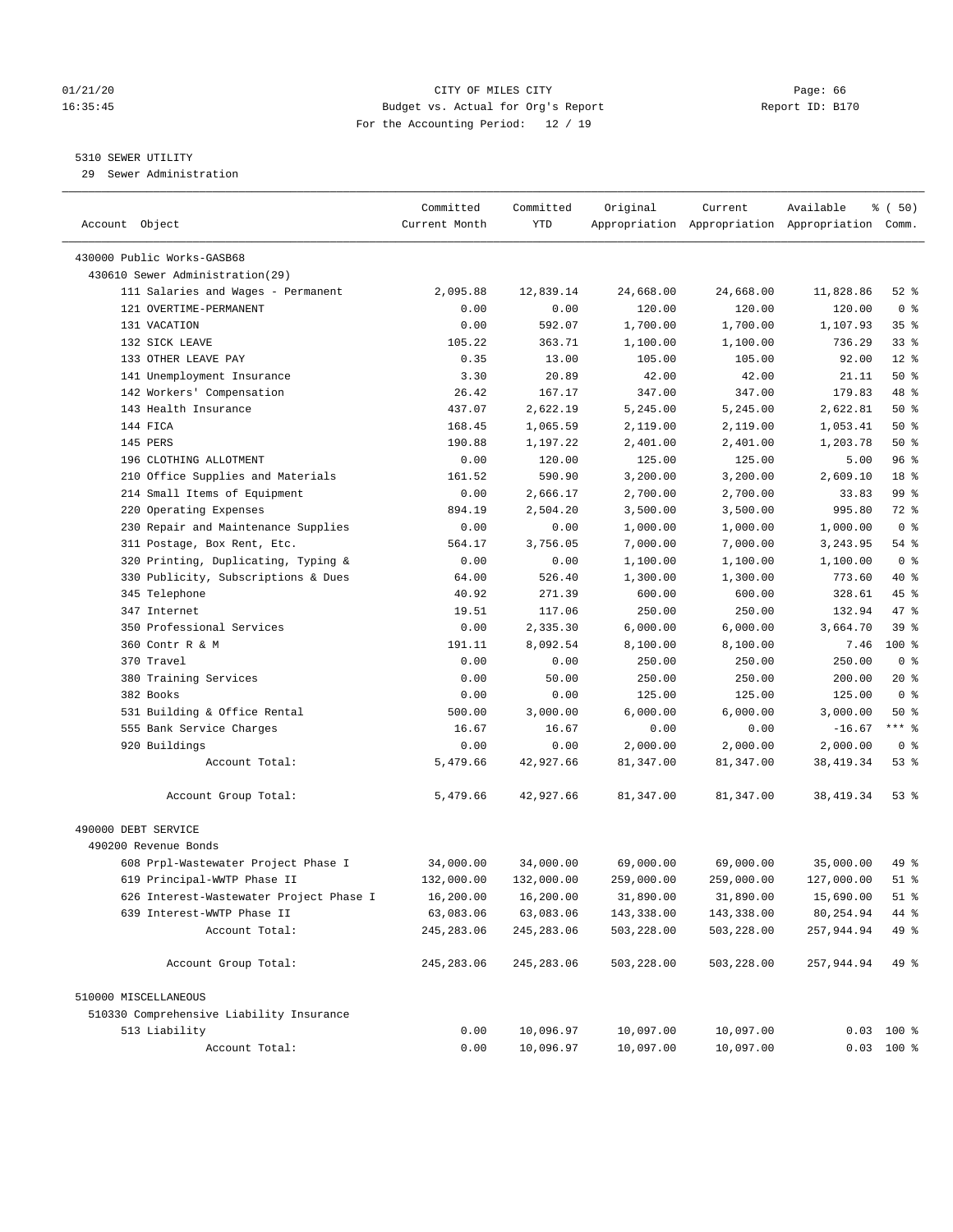# 01/21/20 Page: 67 16:35:45 Budget vs. Actual for Org's Report Report ID: B170 For the Accounting Period: 12 / 19

# 5310 SEWER UTILITY

29 Sewer Administration

| Object<br>Account                                                                                       | Committed<br>Current Month | Committed<br><b>YTD</b> | Original<br>Appropriation | Current<br>Appropriation | Available<br>Appropriation | % (50)<br>Comm. |
|---------------------------------------------------------------------------------------------------------|----------------------------|-------------------------|---------------------------|--------------------------|----------------------------|-----------------|
| Account Group Total:                                                                                    | 0.00                       | 10,096.97               | 10,097.00                 | 10,097.00                |                            | $0.03$ 100 %    |
| 520000 OTHER FINANCING USES<br>521000 Interfund Operating Transfers Out<br>820 Transfers to Other Funds | 8,135.00                   | 21,405.00               | 42,805.00                 | 42,805.00                | 21,400.00                  | 50%             |
| Account Total:                                                                                          | 8,135.00                   | 21,405.00               | 42,805.00                 | 42,805.00                | 21,400.00                  | $50*$           |
| Account Group Total:                                                                                    | 8,135.00                   | 21,405.00               | 42,805.00                 | 42,805.00                | 21,400.00                  | $50*$           |
| Organization Total:                                                                                     | 258,897.72                 | 319,712.69              | 637,477.00                | 637,477.00               | 317,764.31                 | $50*$           |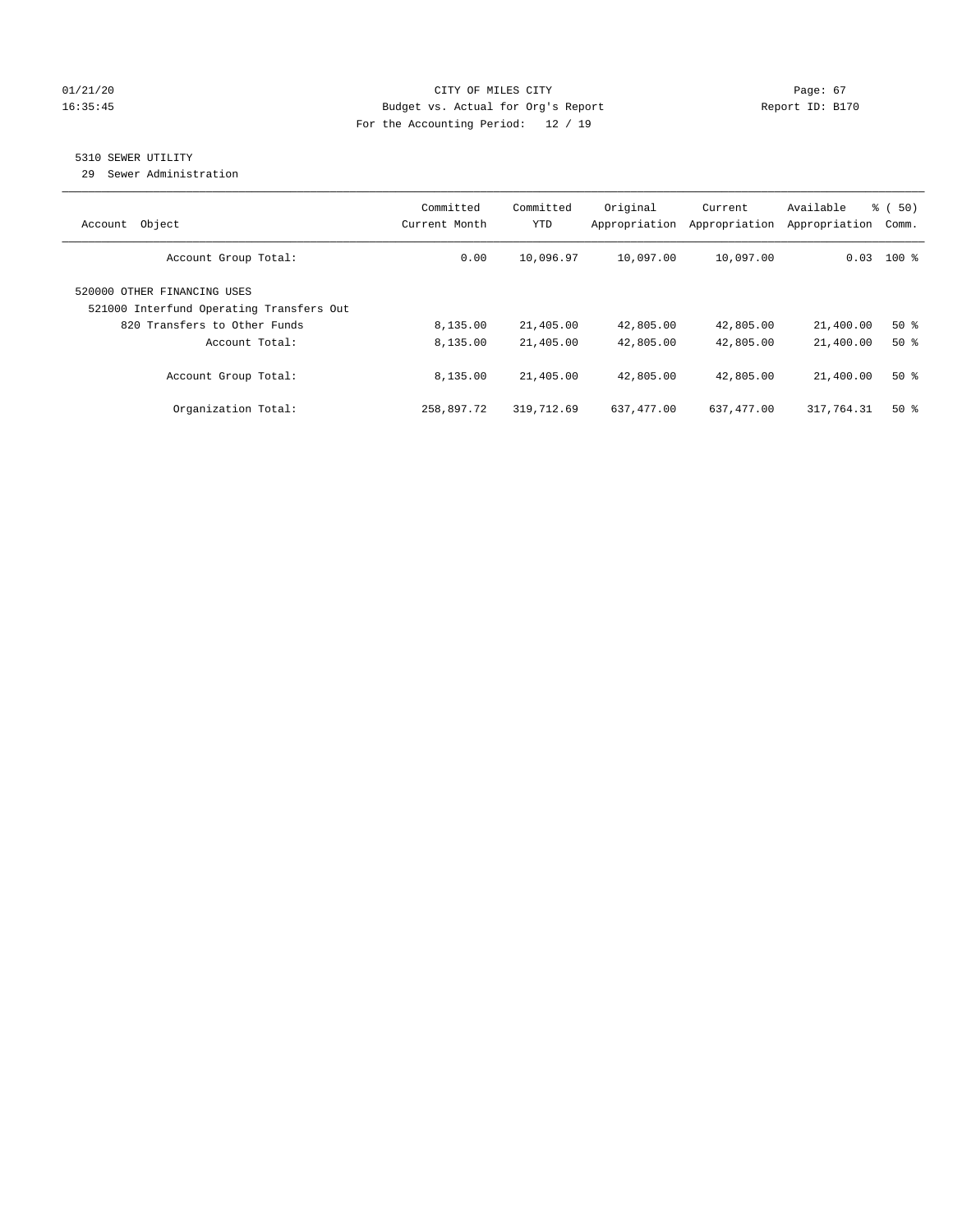# 01/21/20 Page: 68 16:35:45 Budget vs. Actual for Org's Report Report ID: B170 For the Accounting Period: 12 / 19

————————————————————————————————————————————————————————————————————————————————————————————————————————————————————————————————————

# 5310 SEWER UTILITY

31 Sewer Lines

|                                              | Committed     | Committed   | Original   | Current    | Available                                       | % (50)         |
|----------------------------------------------|---------------|-------------|------------|------------|-------------------------------------------------|----------------|
| Account Object                               | Current Month | YTD         |            |            | Appropriation Appropriation Appropriation Comm. |                |
| 430000 Public Works-GASB68                   |               |             |            |            |                                                 |                |
| 430630 Sewer Collection and Transmission(31) |               |             |            |            |                                                 |                |
| 111 Salaries and Wages - Permanent           | 9,728.97      | 60,400.79   | 139,268.00 | 139,268.00 | 78,867.21                                       | 43 %           |
| 121 OVERTIME-PERMANENT                       | 461.50        | 4,355.70    | 10,200.00  | 10,200.00  | 5,844.30                                        | 43 %           |
| 131 VACATION                                 | 898.59        | 4,834.13    | 7,300.00   | 7,300.00   | 2,465.87                                        | 66 %           |
| 132 SICK LEAVE                               | 445.60        | 2,281.90    | 4,800.00   | 4,800.00   | 2,518.10                                        | 48 %           |
| 133 OTHER LEAVE PAY                          | 410.40        | 417.77      | 1,234.00   | 1,234.00   | 816.23                                          | $34$ %         |
| 134 HOLIDAY PAY                              | 76.16         | 234.70      | 2,100.00   | 2,100.00   | 1,865.30                                        | $11$ %         |
| 141 Unemployment Insurance                   | 18.03         | 109.50      | 247.00     | 247.00     | 137.50                                          | 44 %           |
| 142 Workers' Compensation                    | 670.75        | 4,031.95    | 7,785.00   | 7,785.00   | 3,753.05                                        | $52$ $%$       |
| 143 Health Insurance                         | 2,399.48      | 14,396.75   | 28,800.00  | 28,800.00  | 14,403.25                                       | 50%            |
| 144 FICA                                     | 881.94        | 5,356.81    | 12,615.00  | 12,615.00  | 7,258.19                                        | 42 %           |
| 145 PERS                                     | 1,006.66      | 6,252.33    | 14,297.00  | 14,297.00  | 8,044.67                                        | 44 %           |
| 196 CLOTHING ALLOTMENT                       | 0.00          | 453.00      | 600.00     | 600.00     | 147.00                                          | 76 %           |
| 210 Office Supplies and Materials            | 0.00          | 72.70       | 400.00     | 400.00     | 327.30                                          | 18 %           |
| 214 Small Items of Equipment                 | 8,914.66      | 9,096.83    | 20,000.00  | 20,000.00  | 10,903.17                                       | 45 %           |
| 220 Operating Expenses                       | 328.61        | 1,224.83    | 15,000.00  | 15,000.00  | 13,775.17                                       | 8%             |
| 222 Chemicals, Lab & Med Supplies            | 0.00          | 0.00        | 1,000.00   | 1,000.00   | 1,000.00                                        | 0 <sup>8</sup> |
| 226 Clothing and Uniforms                    | 22.56         | 97.56       | 1,000.00   | 1,000.00   | 902.44                                          | $10*$          |
| 230 Repair and Maintenance Supplies          | 580.88        | 868.01      | 10,000.00  | 10,000.00  | 9,131.99                                        | 9 <sup>°</sup> |
| 231 Gas, Oil, Diesel Fuel, Grease, etc.      | 426.93        | 3,974.02    | 15,000.00  | 15,000.00  | 11,025.98                                       | 26 %           |
| 233 Water/Sewer Main Replacement and         | 0.00          | 303.80      | 5,000.00   | 5,000.00   | 4,696.20                                        | 6 <sup>8</sup> |
| 234 Hydrant/Manhole Replacement, Valves      | 0.00          | 220.00      | 8,000.00   | 8,000.00   | 7,780.00                                        | 3%             |
| 241 Consumable Tools                         | 0.00          | 0.00        | 500.00     | 500.00     | 500.00                                          | 0 <sup>°</sup> |
| 311 Postage, Box Rent, Etc.                  | 0.00          | 0.00        | 100.00     | 100.00     | 100.00                                          | 0 <sup>8</sup> |
| 320 Printing, Duplicating, Typing &          | 0.00          | 0.00        | 100.00     | 100.00     | 100.00                                          | 0 <sup>8</sup> |
| 330 Publicity, Subscriptions & Dues          | 0.00          | 0.00        | 300.00     | 300.00     | 300.00                                          | 0 <sup>8</sup> |
| 331 Publication of Formal & Legal Notices    | 0.00          | 0.00        | 250.00     | 250.00     | 250.00                                          | 0 <sup>8</sup> |
| 334 Memberships, Registrations & Dues        | 0.00          | 125.00      | 750.00     | 750.00     | 625.00                                          | 17%            |
| 341 Electric Utility Services                | 23.84         | 112.26      | 1,000.00   | 1,000.00   | 887.74                                          | $11$ %         |
| 344 Gas Utility Service                      | 42.02         | 106.03      | 500.00     | 500.00     | 393.97                                          | $21$ %         |
| 345 Telephone                                | 46.80         | 320.54      | 1,000.00   | 1,000.00   | 679.46                                          | 32%            |
| 347 Internet                                 | 11.40         | 68.40       | 170.00     | 170.00     | 101.60                                          | 40 %           |
| 350 Professional Services                    | 45.00         | 9,953.65    | 20,000.00  | 20,000.00  | 10,046.35                                       | 50%            |
| 357 Architectual, Engineering Serv Etc.      | 0.00          | 0.00        | 10,000.00  | 10,000.00  | 10,000.00                                       | 0 <sup>8</sup> |
| 360 Contr R & M                              | 197.61        | 1,123.83    | 5,000.00   | 5,000.00   | 3,876.17                                        | $22$ %         |
| 363 R&M Vehicles/Equip/Labor-PW              | 6,822.25      | 18,207.29   | 40,000.00  | 40,000.00  | 21,792.71                                       | 46 %           |
| 369 Other Repair and Maintenance             | 0.00          | 0.00        | 1,000.00   | 1,000.00   | 1,000.00                                        | 0 <sup>8</sup> |
| 370 Travel                                   | 0.00          | 0.00        | 1,200.00   | 1,200.00   | 1,200.00                                        | 0 <sup>8</sup> |
| 380 Training Services                        | 0.00          | 0.00        | 750.00     | 750.00     | 750.00                                          | 0 <sup>8</sup> |
| 382 Books                                    | 0.00          | 0.00        | 150.00     | 150.00     | 150.00                                          | 0 <sup>8</sup> |
| 400 BUILDING MATERIALS                       | 0.00          | 81.85       | 750.00     | 750.00     | 668.15                                          | $11$ %         |
| 512 Insurance on Vehicles & Equipment        | 0.00          | 1,624.63    | 1,625.00   | 1,625.00   | 0.37                                            | 100 %          |
| 513 Liability                                | 0.00          | 0.00        | 5,000.00   | 5,000.00   | 5,000.00                                        | 0 <sup>8</sup> |
| 532 Land Rental                              | 0.00          | 850.34      | 1,200.00   | 1,200.00   | 349.66                                          | 71 %           |
| 940 Machinery & Equipment                    | 162,619.47    | 361, 264.41 | 510,000.00 | 510,000.00 | 148,735.59                                      | 71 %           |
| Account Total:                               | 197,080.11    | 512,821.31  | 905,991.00 | 905,991.00 | 393,169.69                                      | 57%            |
| Account Group Total:                         | 197,080.11    | 512,821.31  | 905,991.00 | 905,991.00 | 393,169.69                                      | 57%            |
|                                              |               |             |            |            |                                                 |                |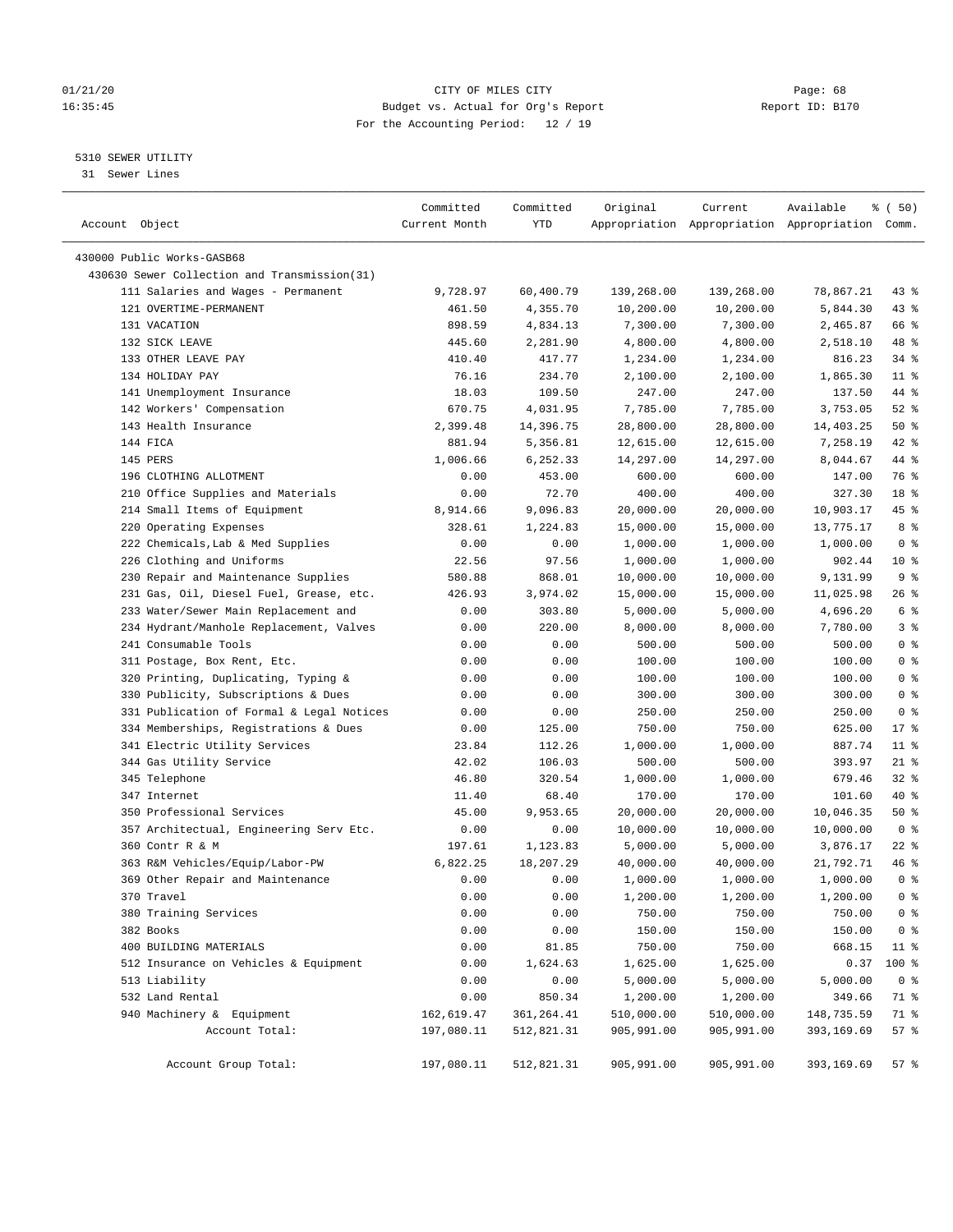# 01/21/20 Page: 69 16:35:45 Budget vs. Actual for Org's Report Report ID: B170 For the Accounting Period: 12 / 19

# 5310 SEWER UTILITY

31 Sewer Lines

| Object<br>Account                                                       | Committed<br>Current Month | Committed<br>YTD | Original<br>Appropriation | Current<br>Appropriation | Available<br>Appropriation | 8 ( 50)<br>Comm. |
|-------------------------------------------------------------------------|----------------------------|------------------|---------------------------|--------------------------|----------------------------|------------------|
| 520000 OTHER FINANCING USES<br>521000 Interfund Operating Transfers Out |                            |                  |                           |                          |                            |                  |
| 820 Transfers to Other Funds                                            | 1,000.00                   | 6.000.00         | 12,000.00                 | 12,000.00                | 6.000.00                   | $50*$            |
| Account Total:                                                          | 1,000.00                   | 6.000.00         | 12,000.00                 | 12,000.00                | 6.000.00                   | $50*$            |
| Account Group Total:                                                    | 1,000.00                   | 6.000.00         | 12,000.00                 | 12,000.00                | 6.000.00                   | $50*$            |
| Organization Total:                                                     | 198,080.11                 | 518,821.31       | 917,991.00                | 917,991.00               | 399,169.69                 | 57%              |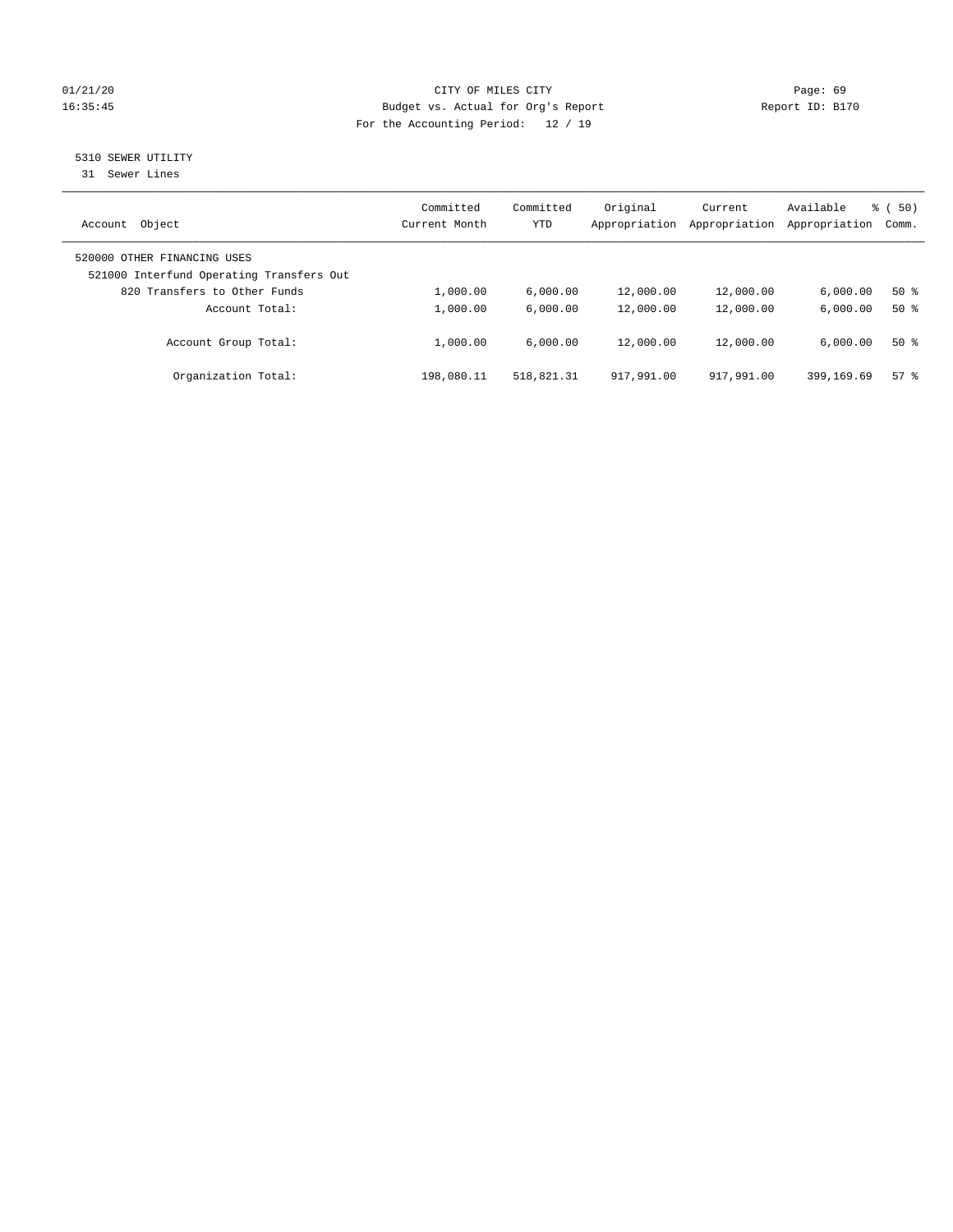# 01/21/20 Page: 70 16:35:45 Budget vs. Actual for Org's Report Report ID: B170 For the Accounting Period: 12 / 19

5310 SEWER UTILITY

32 Sewer Lifts

| Account Object |                                         | Committed<br>Current Month | Committed<br><b>YTD</b> | Original   | Current    | Available<br>Appropriation Appropriation Appropriation Comm. | 8 ( 50)         |
|----------------|-----------------------------------------|----------------------------|-------------------------|------------|------------|--------------------------------------------------------------|-----------------|
|                |                                         |                            |                         |            |            |                                                              |                 |
|                | 430000 Public Works-GASB68              |                            |                         |            |            |                                                              |                 |
|                | 430640 Sewer Treatment and Disposal(33) |                            |                         |            |            |                                                              |                 |
|                | 220 Operating Expenses                  | 164.67                     | 164.67                  | 0.00       | 0.00       | $-164.67$                                                    |                 |
|                | Account Total:                          | 164.67                     | 164.67                  | 0.00       | 0.00       | $-164.67$                                                    | $***$ 8         |
|                | 430690 Sewer Lift Stations(32)          |                            |                         |            |            |                                                              |                 |
|                | 111 Salaries and Wages - Permanent      | 5,431.95                   | 32,877.52               | 66,424.00  | 66,424.00  | 33,546.48                                                    | 49 %            |
|                | 121 OVERTIME-PERMANENT                  | 249.33                     | 1,520.28                | 2,700.00   | 2,700.00   | 1,179.72                                                     | 56%             |
|                | 131 VACATION                            | 294.32                     | 2,383.52                | 5,300.00   | 5,300.00   | 2,916.48                                                     | 45 %            |
|                | 132 SICK LEAVE                          | 181.59                     | 485.02                  | 1,500.00   | 1,500.00   | 1,014.98                                                     | 328             |
|                | 133 OTHER LEAVE PAY                     | 0.00                       | 43.02                   | 794.00     | 794.00     | 750.98                                                       | 5 <sup>8</sup>  |
|                | 134 HOLIDAY PAY                         | 81.37                      | 718.87                  | 1,400.00   | 1,400.00   | 681.13                                                       | $51$ %          |
|                | 141 Unemployment Insurance              | 9.33                       | 57.32                   | 117.00     | 117.00     | 59.68                                                        | 49 %            |
|                | 142 Workers' Compensation               | 366.60                     | 2,219.57                | 4,478.00   | 4,478.00   | 2,258.43                                                     | 50%             |
|                | 143 Health Insurance                    | 1,199.84                   | 7,135.49                | 14,400.00  | 14,400.00  | 7,264.51                                                     | $50*$           |
|                | 144 FICA                                | 453.51                     | 2,784.05                | 5,976.00   | 5,976.00   | 3,191.95                                                     | 47 %            |
|                | 145 PERS                                | 540.93                     | 3,297.31                | 6,773.00   | 6,773.00   | 3,475.69                                                     | 49 %            |
|                | 196 CLOTHING ALLOTMENT                  | 0.00                       | 226.50                  | 600.00     | 600.00     | 373.50                                                       | 38 <sup>8</sup> |
|                | 210 Office Supplies and Materials       | 0.00                       | 7.17                    | 400.00     | 400.00     | 392.83                                                       | 2 <sup>°</sup>  |
|                | 214 Small Items of Equipment            | 0.00                       | 0.00                    | 12,000.00  | 12,000.00  | 12,000.00                                                    | 0 <sup>8</sup>  |
|                | 220 Operating Expenses                  | 10.99                      | 357.50                  | 2,000.00   | 2,000.00   | 1,642.50                                                     | 18 <sup>8</sup> |
|                | 222 Chemicals, Lab & Med Supplies       | 0.00                       | 0.00                    | 1,000.00   | 1,000.00   | 1,000.00                                                     | 0 <sup>8</sup>  |
|                | 226 Clothing and Uniforms               | 0.00                       | 89.14                   | 500.00     | 500.00     | 410.86                                                       | 18 %            |
|                | 230 Repair and Maintenance Supplies     | 937.84                     | 2,207.26                | 18,000.00  | 18,000.00  | 15,792.74                                                    | $12*$           |
|                | 231 Gas, Oil, Diesel Fuel, Grease, etc. | 101.50                     | 879.48                  | 2,500.00   | 2,500.00   | 1,620.52                                                     | 35%             |
|                | 241 Consumable Tools                    | 0.00                       | 21.98                   | 100.00     | 100.00     | 78.02                                                        | $22$ %          |
|                | 311 Postage, Box Rent, Etc.             | 0.00                       | 0.00                    | 50.00      | 50.00      | 50.00                                                        | 0 <sup>8</sup>  |
|                | 341 Electric Utility Services           | 1,893.68                   | 10,698.03               | 20,000.00  | 20,000.00  | 9,301.97                                                     | 53%             |
|                | 344 Gas Utility Service                 | 88.08                      | 420.66                  | 2,000.00   | 2,000.00   | 1,579.34                                                     | $21$ %          |
|                | 352 Wtr/Swr Lab Testing                 | 0.00                       | 0.00                    | 250.00     | 250.00     | 250.00                                                       | 0 <sup>8</sup>  |
|                | 360 Contr R & M                         | 0.00                       | 586.50                  | 2,000.00   | 2,000.00   | 1,413.50                                                     | 29%             |
|                | 369 Other Repair and Maintenance        | 0.00                       | 0.00                    | 1,000.00   | 1,000.00   | 1,000.00                                                     | 0 <sup>8</sup>  |
|                | 370 Travel                              | 0.00                       | 149.00                  | 600.00     | 600.00     | 451.00                                                       | 25%             |
|                | 380 Training Services                   | 0.00                       | 88.82                   | 600.00     | 600.00     | 511.18                                                       | 15 <sup>8</sup> |
|                | 400 BUILDING MATERIALS                  | 0.00                       | 0.00                    | 200.00     | 200.00     | 200.00                                                       | 0 <sup>8</sup>  |
|                | 511 Insurance on Buildings              | 0.00                       | 1,686.74                | 1,687.00   | 1,687.00   | 0.26                                                         | $100*$          |
|                | 533 Machinery and Equipment Rental      | 0.00                       | 0.00                    | 200.00     | 200.00     | 200.00                                                       | 0 <sup>8</sup>  |
|                | Account Total:                          | 11,840.86                  | 70,940.75               | 175,549.00 | 175,549.00 | 104,608.25                                                   | $40*$           |
|                | Account Group Total:                    | 12,005.53                  | 71,105.42               | 175,549.00 | 175,549.00 | 104, 443.58                                                  | 41 %            |
|                | Organization Total:                     | 12,005.53                  | 71,105.42               | 175,549.00 | 175,549.00 | 104, 443.58                                                  | 41 %            |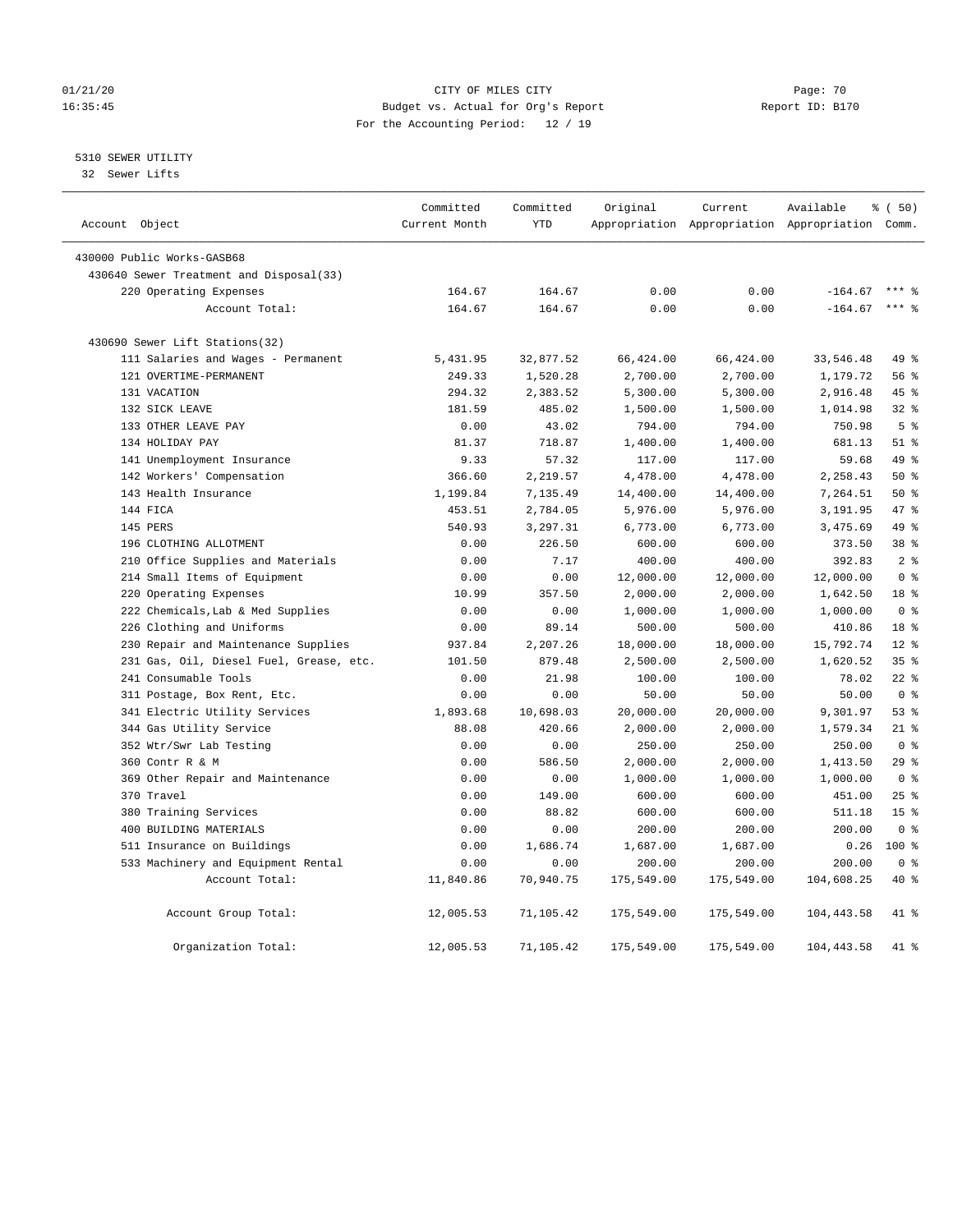# 01/21/20 Page: 71 CITY OF MILES CITY CONTROL Page: 71 16:35:45 Budget vs. Actual for Org's Report Report ID: B170 For the Accounting Period: 12 / 19

————————————————————————————————————————————————————————————————————————————————————————————————————————————————————————————————————

5310 SEWER UTILITY

33 Sewer Plant

|                                         | Committed     | Committed   | Original                   | Current      | Available                                       | 8 ( 50)         |
|-----------------------------------------|---------------|-------------|----------------------------|--------------|-------------------------------------------------|-----------------|
| Account Object                          | Current Month | YTD         |                            |              | Appropriation Appropriation Appropriation Comm. |                 |
| 430000 Public Works-GASB68              |               |             |                            |              |                                                 |                 |
| 430640 Sewer Treatment and Disposal(33) |               |             |                            |              |                                                 |                 |
| 111 Salaries and Wages - Permanent      | 8,509.46      | 54,612.30   | 105,796.00                 | 105,796.00   | 51,183.70                                       | $52$ %          |
| 121 OVERTIME-PERMANENT                  | 374.72        | 2,288.36    | 4,100.00                   | 4,100.00     | 1,811.64                                        | 56 %            |
| 131 VACATION                            | 483.53        | 3,741.40    | 8,400.00                   | 8,400.00     | 4,658.60                                        | 45 %            |
| 132 SICK LEAVE                          | 293.63        | 748.63      | 2,600.00                   | 2,600.00     | 1,851.37                                        | $29$ %          |
| 133 OTHER LEAVE PAY                     | 0.00          | 66.75       | 1,527.00                   | 1,527.00     | 1,460.25                                        | 4%              |
| 134 HOLIDAY PAY                         | 122.06        | 1,078.54    | 2,100.00                   | 2,100.00     | 1,021.46                                        | $51$ %          |
| 141 Unemployment Insurance              | 14.67         | 94.40       | 187.00                     | 187.00       | 92.60                                           | 50%             |
| 142 Workers' Compensation               | 551.62        | 3,504.41    | 7,200.00                   | 7,200.00     | 3,695.59                                        | 49 %            |
| 143 Health Insurance                    | 1,859.45      | 11,061.23   | 23,078.00                  | 23,078.00    | 12,016.77                                       | 48 %            |
| 144 FICA                                | 709.32        | 4,582.10    | 9,526.00                   | 9,526.00     | 4,943.90                                        | 48 %            |
| 145 PERS                                | 848.22        | 5,166.32    | 10,796.00                  | 10,796.00    | 5,629.68                                        | 48 %            |
| 196 CLOTHING ALLOTMENT                  | 0.00          | 426.00      | 500.00                     | 500.00       | 74.00                                           | 85 %            |
| 210 Office Supplies and Materials       | 0.00          | 10.77       | 250.00                     | 250.00       | 239.23                                          | 4%              |
| 214 Small Items of Equipment            | 0.00          | 1,099.99    | 16,000.00                  | 16,000.00    | 14,900.01                                       | 7 %             |
| 220 Operating Expenses                  | 0.00          | 1,202.91    | 20,000.00                  | 20,000.00    | 18,797.09                                       | 6 %             |
| 222 Chemicals, Lab & Med Supplies       | 373.67        | 3,594.43    | 30,000.00                  | 30,000.00    | 26,405.57                                       | $12*$           |
| 226 Clothing and Uniforms               | 0.00          | 109.71      | 600.00                     | 600.00       | 490.29                                          | 18 %            |
| 230 Repair and Maintenance Supplies     | 584.26        | 1,895.98    | 20,000.00                  | 20,000.00    | 18,104.02                                       | 9%              |
| 231 Gas, Oil, Diesel Fuel, Grease, etc. | 81.21         | 1,796.09    | 6,000.00                   | 6,000.00     | 4,203.91                                        | 30 %            |
| 241 Consumable Tools                    | 0.00          | 0.00        | 200.00                     | 200.00       | 200.00                                          | 0 <sup>8</sup>  |
| 311 Postage, Box Rent, Etc.             | 0.00          | 2.90        | 100.00                     | 100.00       | 97.10                                           | 3%              |
| 320 Printing, Duplicating, Typing &     | 0.00          | 0.00        | 100.00                     | 100.00       | 100.00                                          | 0 <sup>8</sup>  |
| 330 Publicity, Subscriptions & Dues     | 0.00          | 0.00        | 100.00                     | 100.00       | 100.00                                          | 0 <sup>8</sup>  |
| 334 Memberships, Registrations & Dues   | 0.00          | 70.00       | 400.00                     | 400.00       | 330.00                                          | 18 %            |
| 341 Electric Utility Services           | 10,538.76     | 41,906.23   | 130,000.00                 | 130,000.00   | 88,093.77                                       | $32$ $%$        |
| 342 Water Utility Services              | 39.94         | 444.73      | 1,500.00                   | 1,500.00     | 1,055.27                                        | $30*$           |
| 345 Telephone                           | 28.79         | 198.61      | 800.00                     | 800.00       | 601.39                                          | $25$ %          |
| 346 Garbage Service                     | 591.32        | 1,315.56    | 1,400.00                   | 1,400.00     | 84.44                                           | 94 %            |
| 347 Internet                            | 45.60         | 273.60      | 650.00                     | 650.00       | 376.40                                          | 42 %            |
| 350 Professional Services               | 0.00          | 461.00      | 5,000.00                   | 5,000.00     | 4,539.00                                        | 9 <sup>°</sup>  |
| 352 Wtr/Swr Lab Testing                 | 115.00        | 580.00      | 9,000.00                   | 9,000.00     | 8,420.00                                        | 6 %             |
| 357 Architectual, Engineering Serv Etc. | 0.00          | 0.00        | 5,000.00                   | 5,000.00     | 5,000.00                                        | 0 <sup>8</sup>  |
| 360 Contr R & M                         | 15.00         | 238.60      | 8,000.00                   | 8,000.00     | 7,761.40                                        | 3%              |
| 363 R&M Vehicles/Equip/Labor-PW         | 410.16        | 2,145.82    | 5,000.00                   | 5,000.00     | 2,854.18                                        | $43$ %          |
| 370 Travel                              | 0.00          | 234.90      | 1,000.00                   | 1,000.00     | 765.10                                          | $23$ $%$        |
| 380 Training Services                   | 0.00          | 148.04      | 1,000.00                   | 1,000.00     | 851.96                                          | 15 <sup>°</sup> |
| 382 Books                               | 0.00          | 0.00        | 200.00                     | 200.00       | 200.00                                          | 0 <sup>8</sup>  |
| 400 BUILDING MATERIALS                  | 0.00          | 139.00      | 500.00                     | 500.00       | 361.00                                          | $28$ %          |
| 511 Insurance on Buildings              | 0.00          | 10,902.57   | 10,903.00                  | 10,903.00    | 0.43                                            | 100 %           |
| 512 Insurance on Vehicles & Equipment   | 0.00          | 76.36       | 77.00                      | 77.00        | 0.64                                            | 99 %            |
| 533 Machinery and Equipment Rental      | 0.00          | 0.00        | 2,000.00                   | 2,000.00     | 2,000.00                                        | 0 <sup>8</sup>  |
| 940 Machinery & Equipment               | 0.00          | 51,000.50   | 610,000.00                 | 610,000.00   | 558,999.50                                      | 8 %             |
| Account Total:                          | 26,590.39     | 207, 218.74 | 1,061,590.00               | 1,061,590.00 | 854, 371.26                                     | $20*$           |
|                                         |               |             |                            |              |                                                 |                 |
| Account Group Total:                    | 26,590.39     |             | 207, 218.74 1, 061, 590.00 | 1,061,590.00 | 854, 371.26                                     | $20*$           |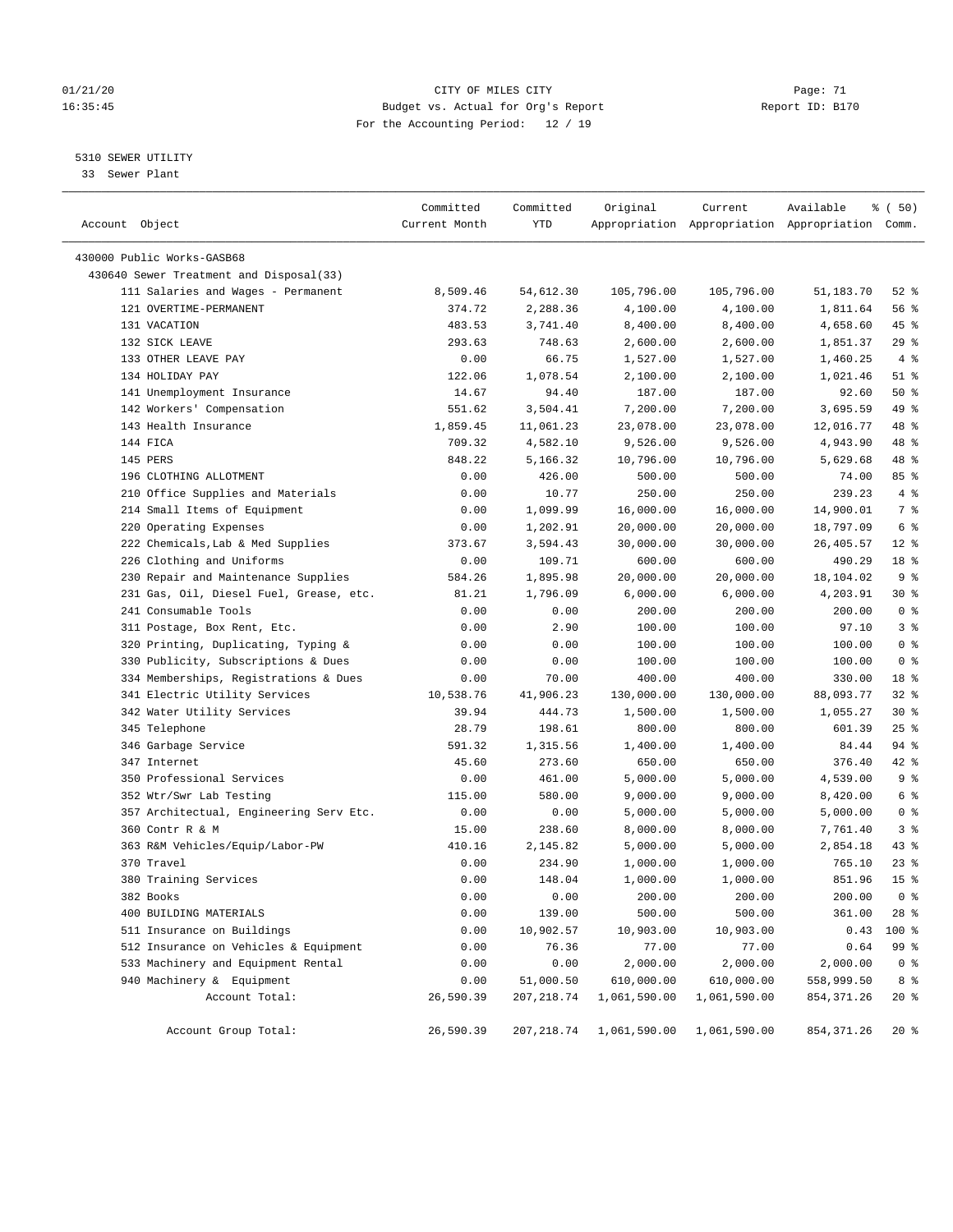# 01/21/20 Page: 72 16:35:45 Budget vs. Actual for Org's Report Report ID: B170 For the Accounting Period: 12 / 19

# 5310 SEWER UTILITY

33 Sewer Plant

| Account Object      | Committed<br>Current Month | Committed<br>YTD        | Original     | Current      | Available<br>Appropriation Appropriation Appropriation Comm. | 8 ( 50) |
|---------------------|----------------------------|-------------------------|--------------|--------------|--------------------------------------------------------------|---------|
| Organization Total: | 26,590.39                  | 207, 218, 74            | 1,061,590.00 | 1,061,590.00 | 854,371.26                                                   | $20*$   |
| Fund Total:         |                            | 495,573.75 1,116,858.16 | 2,792,607.00 | 2,792,607.00 | 1,675,748.84 40 %                                            |         |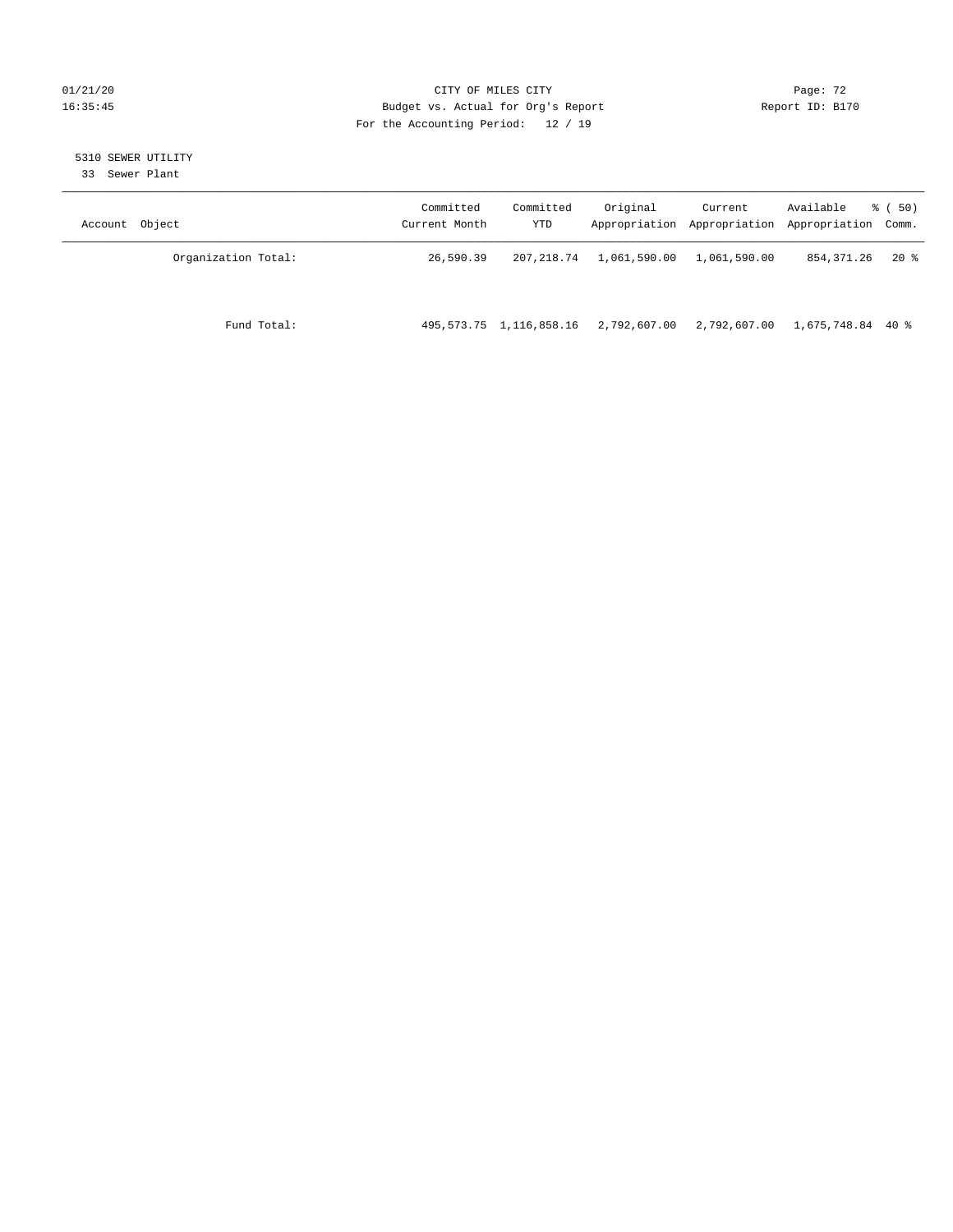## 01/21/20 Page: 73 16:35:45 Budget vs. Actual for Org's Report Report ID: B170 For the Accounting Period: 12 / 19

# 5510 AMBULANCE FUND

10 Ambulance

| Account Object                              | Committed<br>Current Month | Committed<br>YTD | Original   | Current    | Available<br>Appropriation Appropriation Appropriation Comm. | % (50)          |
|---------------------------------------------|----------------------------|------------------|------------|------------|--------------------------------------------------------------|-----------------|
| 420000 PUBLIC SAFETY-GASB68                 |                            |                  |            |            |                                                              |                 |
| 420730 Emergency Medical Services-Ambulance |                            |                  |            |            |                                                              |                 |
| 111 Salaries and Wages - Permanent          | 23, 242.95                 | 125,768.36       | 207,984.00 | 207,984.00 | 82, 215.64                                                   | 60 %            |
| 112 SALARIES AND WAGES - PART PAID          | 1,198.00                   | 7,135.00         | 20,000.00  | 20,000.00  | 12,865.00                                                    | 36%             |
| 121 OVERTIME-PERMANENT                      | 3,226.49                   | 15,856.47        | 51,800.00  | 51,800.00  | 35,943.53                                                    | $31$ %          |
| 131 VACATION                                | 1,477.20                   | 11,340.91        | 26,600.00  | 26,600.00  | 15,259.09                                                    | $43$ %          |
| 132 SICK LEAVE                              | 0.00                       | 5,727.18         | 10,600.00  | 10,600.00  | 4,872.82                                                     | 54 %            |
| 133 OTHER LEAVE PAY                         | 0.00                       | 0.00             | 8,189.00   | 8,189.00   | 8,189.00                                                     | 0 <sup>8</sup>  |
| 134 HOLIDAY PAY                             | 570.79                     | 2,651.83         | 12,000.00  | 12,000.00  | 9,348.17                                                     | $22$ %          |
| 141 Unemployment Insurance                  | 42.78                      | 250.93           | 462.00     | 462.00     | 211.07                                                       | 54 %            |
| 142 Workers' Compensation                   | 1,729.38                   | 10,142.54        | 15,300.00  | 15,300.00  | 5,157.46                                                     | 66 %            |
| 143 Health Insurance                        | 3,677.79                   | 22,722.08        | 44,054.00  | 44,054.00  | 21,331.92                                                    | $52$ $%$        |
| 144 FICA                                    | 486.52                     | 2,860.07         | 5,019.00   | 5,019.00   | 2,158.93                                                     | 57%             |
| 147 Firemen's Pension                       | 2,997.23                   | 18,085.15        | 49,174.00  | 49,174.00  | 31,088.85                                                    | 37%             |
| 210 Office Supplies and Materials           | 1,591.64                   | 1,705.65         | 3,000.00   | 3,000.00   | 1,294.35                                                     | 57%             |
| 214 Small Items of Equipment                | 0.00                       | 264.39           | 6,600.00   | 6,600.00   | 6,335.61                                                     | 4%              |
| 220 Operating Expenses                      | 4,068.33                   | 4,408.45         | 33,409.00  | 33,409.00  | 29,000.55                                                    | $13*$           |
| 222 Chemicals, Lab & Med Supplies           | 2,503.62                   | 17,764.09        | 30,000.00  | 30,000.00  | 12,235.91                                                    | 59 %            |
| 230 Repair and Maintenance Supplies         | 50.87                      | 79.76            | 3,000.00   | 3,000.00   | 2,920.24                                                     | 3 <sup>8</sup>  |
| 231 Gas, Oil, Diesel Fuel, Grease, etc.     | 943.24                     | 6,189.97         | 16,000.00  | 16,000.00  | 9,810.03                                                     | 39 %            |
| 241 Consumable Tools                        | 0.00                       | 2,382.45         | 5,000.00   | 5,000.00   | 2,617.55                                                     | 48 %            |
| 300 PURCHASED SERVICES                      | 0.00                       | 0.00             | 2,000.00   | 2,000.00   | 2,000.00                                                     | 0 <sup>8</sup>  |
| 311 Postage, Box Rent, Etc.                 | 0.50                       | 3.50             | 100.00     | 100.00     | 96.50                                                        | 4%              |
| 320 Printing, Duplicating, Typing &         | 0.00                       | $-80.84$         | 350.00     | 350.00     | 430.84                                                       | $-23$ %         |
| 341 Electric Utility Services               | 229.09                     | 1,585.74         | 2,000.00   | 2,000.00   | 414.26                                                       | 79 %            |
| 342 Water Utility Services                  | 24.88                      | 148.96           | 400.00     | 400.00     | 251.04                                                       | 37%             |
| 343 Sewer Utility Services                  | 29.80                      | 187.38           | 400.00     | 400.00     | 212.62                                                       | 47 %            |
| 344 Gas Utility Service                     | 168.29                     | 252.29           | 1,200.00   | 1,200.00   | 947.71                                                       | $21$ %          |
| 345 Telephone                               | 132.53                     | 820.46           | 1,750.00   | 1,750.00   | 929.54                                                       | 47 %            |
| 346 Garbage Service                         | 47.41                      | 306.97           | 1,065.00   | 1,065.00   | 758.03                                                       | 29%             |
| 347 Internet                                | 28.24                      | 195.40           | 550.00     | 550.00     | 354.60                                                       | 36%             |
| 350 Professional Services                   | 0.00                       | 24,773.88        | 47,000.00  | 47,000.00  | 22, 226.12                                                   | 53%             |
| 360 Contr R & M                             | 0.00                       | 2,773.39         | 5,000.00   | 5,000.00   | 2,226.61                                                     | 55 <sup>8</sup> |
| 364 R&M Vehicles - Fire/Amb                 | 0.00                       | 2,291.52         | 15,000.00  | 15,000.00  | 12,708.48                                                    | 15 <sup>°</sup> |
| 370 Travel                                  | 0.00                       | 130.54           | 2,500.00   | 2,500.00   | 2,369.46                                                     | 5 <sup>°</sup>  |
| 380 Training Services                       | 0.00                       | 4,129.00         | 7,982.00   | 7,982.00   | 3,853.00                                                     | $52$ $%$        |
| 382 Books                                   | 0.00                       | 0.00             | 2,000.00   | 2,000.00   | 2,000.00                                                     | 0 <sup>8</sup>  |
| 400 BUILDING MATERIALS                      | 0.00                       | 0.00             | 2,000.00   | 2,000.00   | 2,000.00                                                     | 0 <sup>8</sup>  |
| 511 Insurance on Buildings                  | 0.00                       | 680.43           | 681.00     | 681.00     | 0.57                                                         | $100*$          |
| 512 Insurance on Vehicles & Equipment       | 0.00                       | 2,531.08         | 2,532.00   | 2,532.00   | 0.92                                                         | 100 %           |
| 810 Losses (Bad debt expense - Enterprise   | 174.88                     | 42,247.90        | 100,000.00 | 100,000.00 | 57,752.10                                                    | 42 %            |
| 811 Contractual Allowances (Ambl)           | 28, 176. 11                | 245, 321.51      | 250,000.00 | 250,000.00 | 4,678.49                                                     | 98 %            |
| 940 Machinery & Equipment                   | 0.00                       | 0.00             | 6,221.00   | 6,221.00   | 6,221.00                                                     | 0 <sup>8</sup>  |
| Account Total:                              | 76,818.56                  | 583,634.39       | 998,922.00 | 998,922.00 | 415,287.61                                                   | 58 %            |
| Account Group Total:                        | 76,818.56                  | 583,634.39       | 998,922.00 | 998,922.00 | 415,287.61                                                   | 58 %            |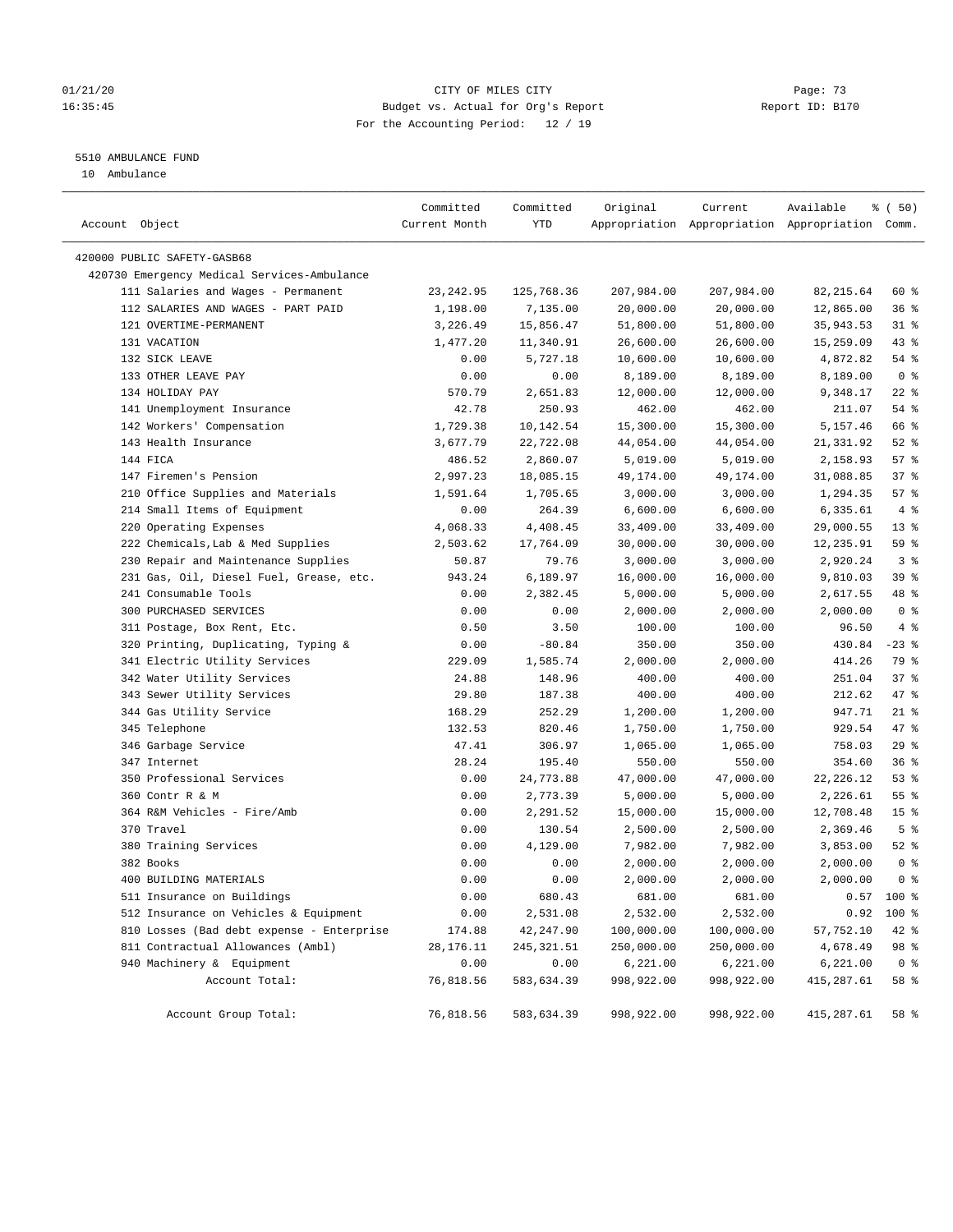## 01/21/20 Page: 74 16:35:45 Budget vs. Actual for Org's Report Report ID: B170 For the Accounting Period: 12 / 19

# 5510 AMBULANCE FUND

10 Ambulance

| Account Object                           | Committed<br>Current Month | Committed<br><b>YTD</b> | Original     | Current      | Available<br>Appropriation Appropriation Appropriation | % (50)<br>Comm. |  |
|------------------------------------------|----------------------------|-------------------------|--------------|--------------|--------------------------------------------------------|-----------------|--|
| 510000 MISCELLANEOUS                     |                            |                         |              |              |                                                        |                 |  |
| 510330 Comprehensive Liability Insurance |                            |                         |              |              |                                                        |                 |  |
| 513 Liability                            | 0.00                       | 4,930.24                | 4,931.00     | 4,931.00     | 0.76                                                   | $100*$          |  |
| Account Total:                           | 0.00                       | 4,930.24                | 4,931.00     | 4,931.00     | 0.76                                                   | $100$ %         |  |
| Account Group Total:                     | 0.00                       | 4,930.24                | 4,931.00     | 4,931.00     |                                                        | $0.76$ 100 %    |  |
| 520000 OTHER FINANCING USES              |                            |                         |              |              |                                                        |                 |  |
| 521000 Interfund Operating Transfers Out |                            |                         |              |              |                                                        |                 |  |
| 820 Transfers to Other Funds             | 7,166.00                   | 17,996.00               | 35,991.00    | 35,991.00    | 17,995.00                                              | 50%             |  |
| Account Total:                           | 7,166.00                   | 17,996.00               | 35,991.00    | 35,991.00    | 17,995.00                                              | $50*$           |  |
| Account Group Total:                     | 7,166.00                   | 17,996.00               | 35,991.00    | 35,991.00    | 17,995.00                                              | 50%             |  |
| Organization Total:                      | 83,984.56                  | 606,560.63              | 1,039,844.00 | 1,039,844.00 | 433, 283, 37                                           | 58 %            |  |
|                                          |                            |                         |              |              |                                                        |                 |  |
| Fund Total:                              | 83,984.56                  | 606,560.63              | 1,039,844.00 | 1,039,844.00 | 433,283.37                                             | $58*$           |  |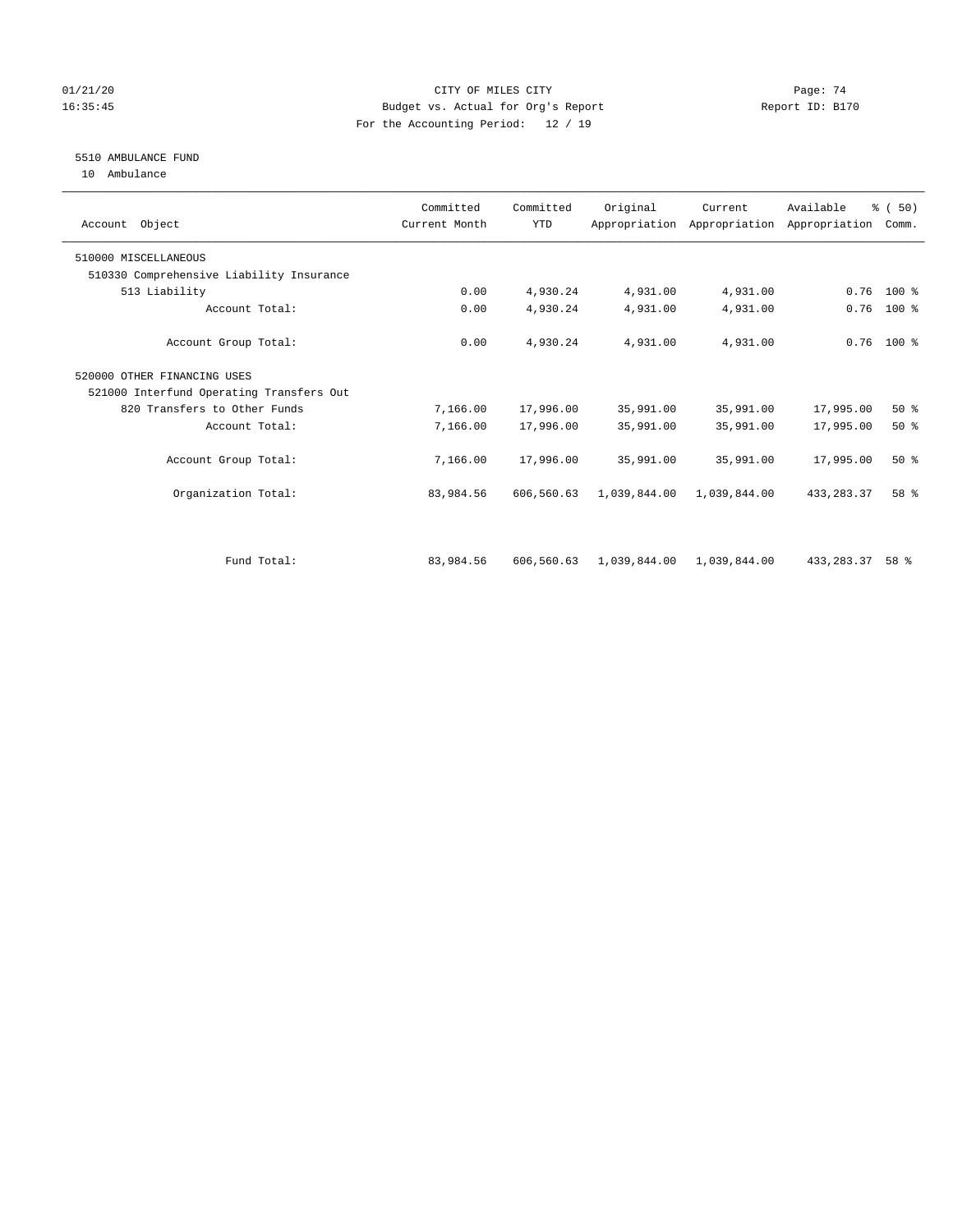## 01/21/20 Page: 75 16:35:45 Budget vs. Actual for Org's Report Report ID: B170 For the Accounting Period: 12 / 19

## 5610 AIRPORT OPERATING

87 Airport

| Account Object                             | Committed<br>Current Month | Committed<br>YTD | Original     | Current      | Available<br>Appropriation Appropriation Appropriation Comm. | % ( 50)         |
|--------------------------------------------|----------------------------|------------------|--------------|--------------|--------------------------------------------------------------|-----------------|
| 430000 Public Works-GASB68                 |                            |                  |              |              |                                                              |                 |
| 430300 Airport (87)                        |                            |                  |              |              |                                                              |                 |
| 111 Salaries and Wages - Permanent         | 6,935.40                   | 44,129.68        | 100,260.00   | 100,260.00   | 56,130.32                                                    | 44 %            |
| 121 OVERTIME-PERMANENT                     | 213.60                     | 1,308.30         | 2,800.00     | 2,800.00     | 1,491.70                                                     | 47 %            |
| 131 VACATION                               | 0.00                       | 3,363.47         | 2,100.00     | 2,100.00     | $-1, 263.47$                                                 | $160*$          |
| 132 SICK LEAVE                             | 657.70                     | 909.01           | 1,800.00     | 1,800.00     | 890.99                                                       | $51$ %          |
| 133 OTHER LEAVE PAY                        | 1,028.39                   | 3,333.93         | 3,203.00     | 3,203.00     | $-130.93$                                                    | 104 %           |
| 134 HOLIDAY PAY                            | 0.00                       | 283.20           | 1,600.00     | 1,600.00     | 1,316.80                                                     | 18 <sup>°</sup> |
| 141 Unemployment Insurance                 | 13.26                      | 80.54            | 168.00       | 168.00       | 87.46                                                        | 48 %            |
| 142 Workers' Compensation                  | 478.73                     | 2,900.92         | 6,154.00     | 6,154.00     | 3,253.08                                                     | 47 %            |
| 143 Health Insurance                       | 1,589.05                   | 9,534.30         | 19,073.00    | 19,073.00    | 9,538.70                                                     | 50%             |
| 144 FICA                                   | 675.89                     | 4,106.86         | 8,550.00     | 8,550.00     | 4,443.14                                                     | 48 %            |
| 145 PERS                                   | 766.00                     | 4,623.47         | 9,690.00     | 9,690.00     | 5,066.53                                                     | 48 %            |
| 196 CLOTHING ALLOTMENT                     | 0.00                       | 356.25           | 375.00       | 375.00       | 18.75                                                        | 95%             |
| 210 Office Supplies and Materials          | 40.99                      | 246.75           | 600.00       | 600.00       | 353.25                                                       | 41 %            |
| 214 Small Items of Equipment               | 0.00                       | 0.00             | 250.00       | 250.00       | 250.00                                                       | 0 <sup>8</sup>  |
| 220 Operating Expenses                     | 512.33                     | 1,369.55         | 4,000.00     | 4,000.00     | 2,630.45                                                     | 34%             |
| 230 Repair and Maintenance Supplies        | 221.76                     | 8,510.25         | 8,000.00     | 8,000.00     | $-510.25$                                                    | 106 %           |
| 231 Gas, Oil, Diesel Fuel, Grease, etc.    | 272.89                     | 1,848.40         | 2,500.00     | 2,500.00     | 651.60                                                       | 74 %            |
| 237 Aviation Fuel                          | 27, 136. 14                | 171,634.66       | 300,000.00   | 300,000.00   | 128, 365. 34                                                 | 57%             |
| 239 Tires, Tubes Etc.                      | 0.00                       | 0.00             | 2,500.00     | 2,500.00     | 2,500.00                                                     | 0 <sup>8</sup>  |
| 250 Supplies for Resale                    | 0.00                       | 676.72           | 1,000.00     | 1,000.00     | 323.28                                                       | 68 %            |
| 311 Postage, Box Rent, Etc.                | 17.90                      | 155.85           | 200.00       | 200.00       | 44.15                                                        | 78 %            |
| 319 Other Communication and Transportation | 132.45                     | 703.45           | 1,200.00     | 1,200.00     | 496.55                                                       | 59 %            |
| 330 Publicity, Subscriptions & Dues        | 0.00                       | 0.00             | 1,200.00     | 1,200.00     | 1,200.00                                                     | 0 <sup>8</sup>  |
| 334 Memberships, Registrations & Dues      | 420.00                     | 551.99           | 600.00       | 600.00       | 48.01                                                        | 92%             |
| 341 Electric Utility Services              | 1,241.08                   | 6,273.97         | 10,000.00    | 10,000.00    | 3,726.03                                                     | 63 %            |
| 344 Gas Utility Service                    | 699.62                     | 1,505.62         | 5,000.00     | 5,000.00     | 3,494.38                                                     | $30*$           |
| 345 Telephone                              | 165.17                     | 1,014.79         | 3,000.00     | 3,000.00     | 1,985.21                                                     | 34%             |
| 347 Internet                               | 10.67                      | 66.27            | 400.00       | 400.00       | 333.73                                                       | $17*$           |
| 350 Professional Services                  | 0.00                       | 150.00           | 1,000.00     | 1,000.00     | 850.00                                                       | 15 <sup>°</sup> |
| 360 Contr R & M                            | 0.00                       | 3,656.18         | 0.00         | 0.00         | $-3,656.18$                                                  | $***$ $_{8}$    |
| 363 R&M Vehicles/Equip/Labor-PW            | 621.28                     | 3,119.89         | 6,000.00     | 6,000.00     | 2,880.11                                                     | $52$ $%$        |
| 367 Plumbing, Heating, Electrical          | 0.00                       | 0.00             | 1,000.00     | 1,000.00     | 1,000.00                                                     | 0 <sup>8</sup>  |
| 380 Training Services                      | 0.00                       | 0.00             | 150.00       | 150.00       | 150.00                                                       | 0 <sup>8</sup>  |
| 511 Insurance on Buildings                 | 0.00                       | 3,439.69         | 3,440.00     | 3,440.00     | 0.31                                                         | $100*$          |
| 512 Insurance on Vehicles & Equipment      | 150.00                     | 2,187.97         | 2,038.00     | 2,038.00     | $-149.97$                                                    | 107 %           |
| 513 Liability                              | 0.00                       | 0.00             | 4,800.00     | 4,800.00     | 4,800.00                                                     | 0 <sup>8</sup>  |
| 925 Industrial Park Project-Airport        | 0.00                       | 2,560.00         | 180,000.00   | 180,000.00   | 177,440.00                                                   | 1 <sup>8</sup>  |
| 939 AIP-3-30-055-017-2018                  | 0.00                       | 0.00             | 418,920.00   | 418,920.00   | 418,920.00                                                   | 0 <sup>8</sup>  |
| 944 Snow Removal Environment Study         | 43,450.00                  | 43,654.00        | 0.00         | 0.00         | $-43,654.00$                                                 | $***$ $_{8}$    |
| Account Total:                             | 87,450.30                  | 328,255.93       | 1,113,571.00 | 1,113,571.00 | 785, 315.07                                                  | 29%             |
| 430320 Airport - Improvements              |                            |                  |              |              |                                                              |                 |
| 360 Contr R & M                            | 0.00                       | 1,780.00         | 13,510.00    | 13,510.00    | 11,730.00                                                    | $13*$           |
| 940 Machinery & Equipment                  | 0.00                       | 0.00             | 20,000.00    | 20,000.00    | 20,000.00                                                    | 0 <sup>8</sup>  |
| Account Total:                             | 0.00                       | 1,780.00         | 33,510.00    | 33,510.00    | 31,730.00                                                    | 5 <sup>°</sup>  |
| Account Group Total:                       | 87,450.30                  | 330,035.93       | 1,147,081.00 | 1,147,081.00 | 817,045.07                                                   | 29%             |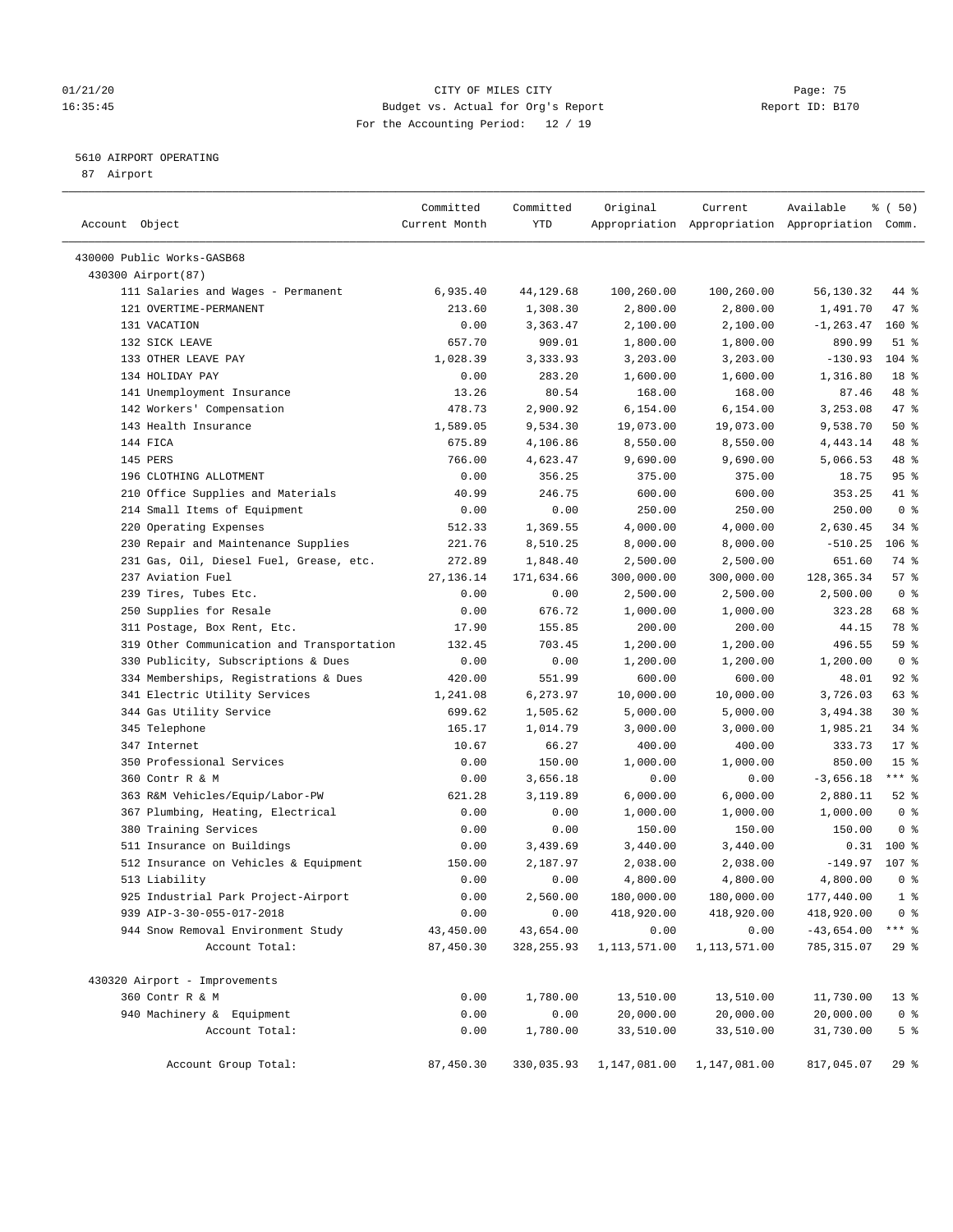## 01/21/20 Page: 76 16:35:45 Budget vs. Actual for Org's Report Report ID: B170 For the Accounting Period: 12 / 19

# 5610 AIRPORT OPERATING

87 Airport

| Account Object                           | Committed<br>Current Month | Committed<br><b>YTD</b> | Original     | Current<br>Appropriation Appropriation | Available<br>Appropriation | % (50)<br>Comm. |  |
|------------------------------------------|----------------------------|-------------------------|--------------|----------------------------------------|----------------------------|-----------------|--|
| 490000 DEBT SERVICE                      |                            |                         |              |                                        |                            |                 |  |
| 490500 Other Debt Service Payments       |                            |                         |              |                                        |                            |                 |  |
| 648 MT Aero Principle 06-2015            | 16,953.00                  | 16,953.00               | 16,953.00    | 16,953.00                              | 0.00                       | $100*$          |  |
| 649 MT Aero Interest06-2015              | 1,652.90                   | 1,652.90                | 1,653.00     | 1,653.00                               | 0.10                       | 100 %           |  |
| Account Total:                           | 18,605.90                  | 18,605.90               | 18,606.00    | 18,606.00                              | 0.10                       | $100$ %         |  |
| Account Group Total:                     | 18,605.90                  | 18,605.90               | 18,606.00    | 18,606.00                              | 0.10                       | $100*$          |  |
| 520000 OTHER FINANCING USES              |                            |                         |              |                                        |                            |                 |  |
| 521000 Interfund Operating Transfers Out |                            |                         |              |                                        |                            |                 |  |
| 820 Transfers to Other Funds             | 1,683.00                   | 10,098.00               | 20,191.00    | 20,191.00                              | 10,093.00                  | 50%             |  |
| Account Total:                           | 1,683.00                   | 10,098.00               | 20,191.00    | 20,191.00                              | 10,093.00                  | $50*$           |  |
| Account Group Total:                     | 1,683.00                   | 10,098.00               | 20,191.00    | 20,191.00                              | 10,093.00                  | 50%             |  |
| Organization Total:                      | 107,739.20                 | 358,739.83              | 1,185,878.00 | 1,185,878.00                           | 827, 138.17                | $30*$           |  |
|                                          |                            |                         |              |                                        |                            |                 |  |
| Fund Total:                              | 107,739.20                 | 358,739.83              | 1,185,878.00 | 1,185,878.00                           | 827,138.17                 | $30*$           |  |